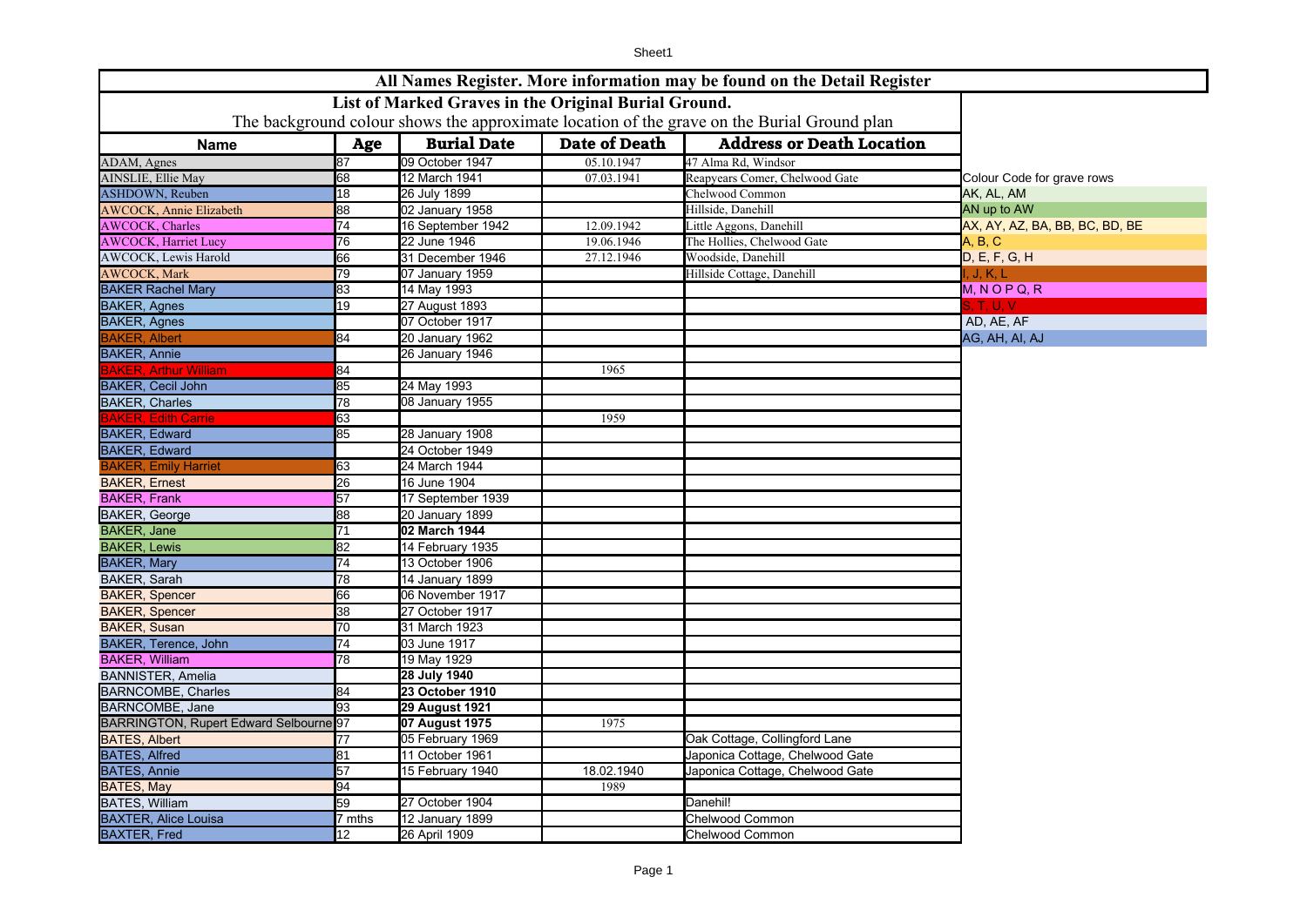| <b>BELFIELD, Albert Henry</b>       | 40              | 13 December 1943   | 08.12.1943 | <b>RAF Henlow, Beds</b>          |                                |
|-------------------------------------|-----------------|--------------------|------------|----------------------------------|--------------------------------|
| <b>BELLERBY, Grace Susie</b>        |                 | 13 August 1900     |            | Chelwood Common                  |                                |
| <b>BENNETT, Caesar</b>              | 74              | 15 September 1924  |            | Chelwood Gate                    |                                |
| <b>BENNETT, Charlotte Eliza</b>     | 68              | 15 August 1929     | 11.08.1929 | Chelwood Common                  |                                |
| <b>BENNETT, Harriet</b>             | 71              | 25 March 1886      |            | Mopes Farm, Danehill             |                                |
| <b>BENNETT, Ivy</b>                 | 87              | 01 June 1995       | 05.03.1995 | 19 Falkland Drive, Newbury       |                                |
| <b>BENNETT, Mary Jane</b>           | 63              | 02 February 1945   | 29.01.1945 | Rose Cottages, Danehih           |                                |
| <b>BENNETT, Reginald</b>            |                 |                    | 1917       |                                  |                                |
| <b>BENNETT, William</b>             | 43              | 11 November 1918   |            | 5 Rose Cottages, Danehill        | AD, AE, AF                     |
| <b>BILLINGS, Edwin</b>              | 83              | 18 February 1929   | 14.02.1929 | High View House, Uckkield        | AG, AH, AI, AJ                 |
| <b>BILLINGS, Margaret</b>           | 77              | 28 September; 1923 |            | Chelwood Gate                    | AK, AL, AM                     |
| <b>BOTTING, Ann Hackman</b>         | 59              | 02 February 1892   |            |                                  | AN up to AW                    |
| <b>BOTTING, Ann Hackman (Mary)</b>  | 75              | 08 February 1892   |            | Chelwood Common                  | AX, AY, AZ, BA, BB, BC, BD, BE |
| <b>BOTTING, Samuel Hackman</b>      | 69              | 05 April 1893      |            | Perrymans Hill, Danehill         | A, B, C                        |
| <b>BOTTING, Thomas</b>              | 79              | 15 June 1893       |            | Chelwood Common                  | D, E, F, G, H                  |
| <b>BOUND, Charles</b>               | 46              | 12 November 1898   |            | Chelwood Common                  | , J, K, L                      |
| <b>BOX, Harry Nelson</b>            | 24              | 06 April 1888      |            | Danehill                         | $M, N$ O P Q, R                |
| <b>BOX, Orpah</b>                   | 29              | 31 May 1888        |            | Chelwood Common                  | S, T, U, V                     |
| <b>BREACH, Edward</b>               | 79              | 28 February 1919   |            | <b>Birch Grove</b>               | AA, AB, AC, W, X, Y, Z         |
| <b>BREECH, Mahala</b>               | 89              | 28 December 1933   | 24.12.1933 | High View House, Uckfield        |                                |
| <b>BRIGGS, Eliza</b>                | 35              | 11 November 1881   |            | Furners Green                    |                                |
| <b>BRIGGS, Frances J</b>            | $\overline{74}$ | 19 April 1922      |            | Hellingley                       |                                |
| <b>BRIGGS, George</b>               | 78              | 24December 1884    |            | Danehill                         |                                |
| <b>BRIGGS, George</b>               | 57              | 20 February 1934   |            |                                  |                                |
| <b>BRIGGS, Henry</b>                | 80              | 21 December 1925   |            | Fumers Green                     |                                |
| <b>BRIGGS, Martha</b>               | 84              | 06 April 1934      | 02.04.1934 | The Fems, Danehill               |                                |
| <b>BRIGGS, Mary</b>                 | 60              | 31 October 1869    |            | Danehill                         |                                |
| <b>BRIGGS, Mary</b>                 | 50              | 31 October 1922    |            | Royal Hospital for Incurables    |                                |
| <b>BURTENSHAW, Alfred Roots</b>     | $\overline{73}$ | 06 October 1894    |            | Chelwood Gate                    |                                |
| <b>BURTENSHAW</b> , Elizabeth       | 67              | 03 December 1895   |            | Chelwood Gate                    |                                |
| <b>CARTER, Amy Mary</b>             | 37              | 02 January 1933    | 29.12.1932 | Shacks Bank                      |                                |
| <b>CHATFIELD, Hannah</b>            | 72              | 31 July 1899       |            |                                  |                                |
| CHATFIELD, Horace                   | 81              | 29 December 1940   |            |                                  |                                |
| <b>CHATFIELD, Thomas</b>            | 80              | 14 May 1905        |            |                                  |                                |
| <b>CHATTERTON</b> , George Joseph   | 68              | 05 November 1909   |            | Alvaston Cottage, Chelwood Gate  |                                |
| <b>CHATTERTON, Jane Edwards</b>     | 73              | 05 May 1909        |            | Alvaston Cottage, Chelwood Gate  |                                |
| CHERRYMAN, Abigail Ann              | 50              | 30 September 1883  |            | Danehill                         |                                |
| CHERRYMAN, Samuel                   | 66              | 15 October 1895    |            | Danehill                         |                                |
| COCKMAN. Hannah                     | 90              | 16 November 1915   |            | 20 Aylesford St, Pimlico, London |                                |
| <b>CORBETT, Sir Julian Stafford</b> | 67              | 25 September 1922  |            | Stopham, Pulborough              |                                |
| COX, Alonzo Bernard                 | 69              | 30 November 1937   |            | The Bakery, Danehill             |                                |
| DAVIES, Elizabeth Anne              | 53              | 24 March 1863      |            | Danehurst                        |                                |
| DAVIES, General Francis John        | 83              | 4 December 1874    |            | Danehurst                        |                                |
| <b>DEACON</b> . Louisa              | $\overline{75}$ | 03 March 1913      |            | The Nursery, Chelwood Gate       |                                |
| DIER, Abigail                       | 33              | 10 January 1885    |            | Haywards Heath                   |                                |
| DIER, Joseph                        | 52              | 17 November 1891   |            | Danehill                         |                                |
| DIER, Mary Ann                      | 70              | 22 October 1909    |            | YorkHouse, Danehill              |                                |
| DIXON, Abigail Mary Rose            | 69              | 27 November 1931   | 24.11.1931 | Ivy Villas, Framfield            |                                |
|                                     |                 |                    |            |                                  |                                |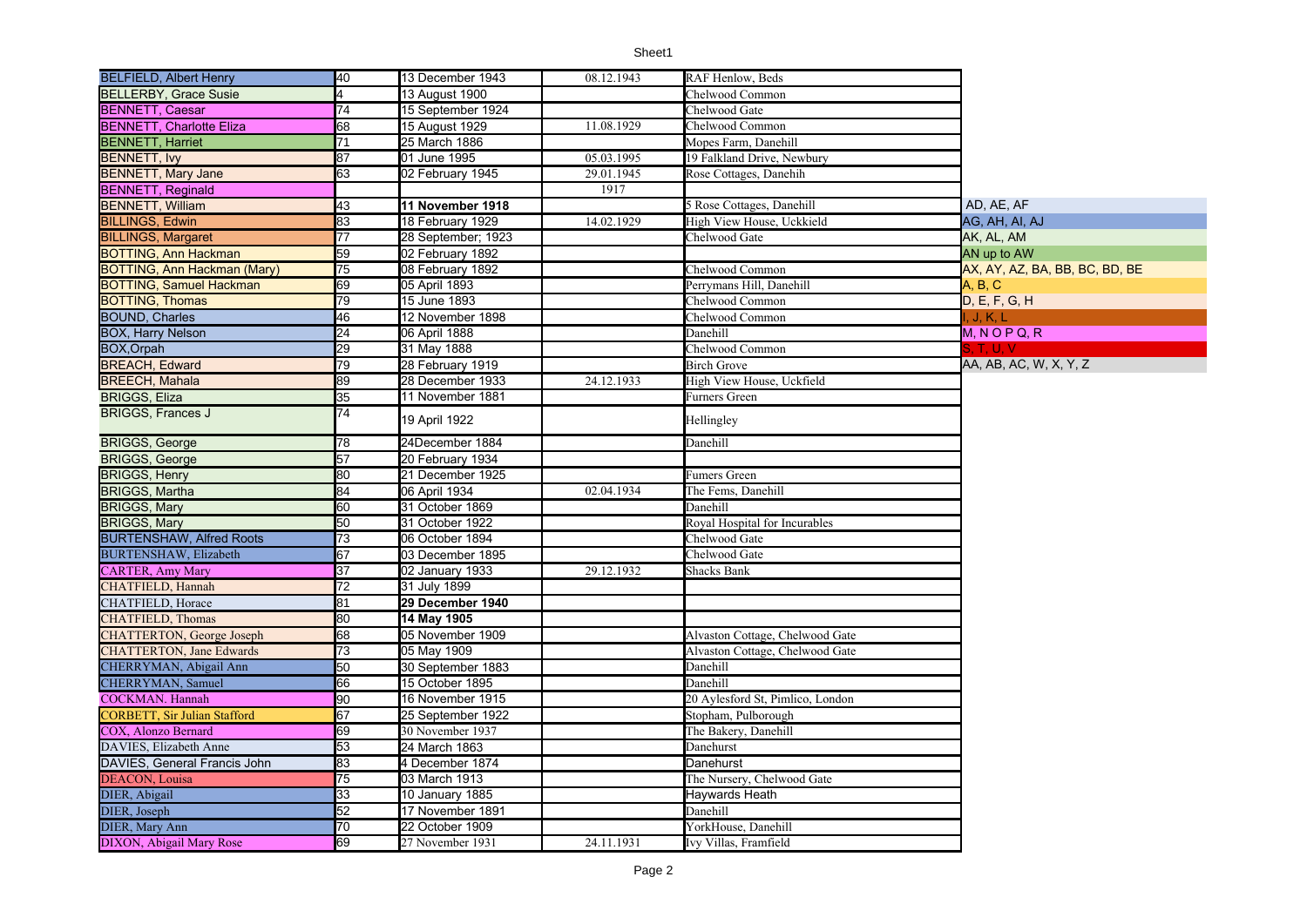| <b>DIXON, Gilbert Lewis</b>                 | 71              | 04 February 1956 | 31.01.1956  | Little Bridge Cottage, Danehill       |                                |
|---------------------------------------------|-----------------|------------------|-------------|---------------------------------------|--------------------------------|
| DIXON, Mary                                 | 62              | 08 December 1949 | 04.12.1949  | The Bungalow, Chelwood Common         |                                |
| DIXON, Walter Leslie Harold                 | 60              | 16 August 1952   | 11.08.1952: | Beech Cottage, Danehill               |                                |
| DONOVAN, Frances Louisa Alice               | 59              | 19 December 1929 | 17.12.1929  | Highfield, Danehill                   |                                |
| DONOVAN, Madeline Annie                     | 90              | 09 December 1947 | 05.12.1947  | 21 Lancaster Park, Richmond           | AD. AE. AF                     |
| DUBBER, Albert Edward                       | 47              | 03 February 1929 | 26.01.1929  | Danehill                              | AG, AH, AI, AJ                 |
| DUBBER, Philadelphia Fanny                  | 69              | 05 May 1951      | 02.05.1951  | Rose Cottages, Danehill               | AK, AL, AM                     |
| EDWARDS, Abigail                            | 63              |                  |             |                                       | AN up to AW                    |
| EDWARDS, Edward                             | 48              | 25 July 1922     |             | Danehill                              | AX, AY, AZ, BA, BB, BC, BD, BE |
| <b>EDWARDS</b> , Edward Frank               | $\overline{77}$ | 06 June 1936     | 01.06.1936  | South View, Chelwood Gate             | A, B, C                        |
| EDWARDS, Jane                               | $\overline{70}$ | 24 December 1901 |             | Chelwood Gate                         | D, E, F, G, H                  |
| <b>EDWARDS</b> , Louisa Charlotte           | $\overline{72}$ | 07 December 1931 | 07.12.1931  | South View, Danehill                  | , J, K, L                      |
| <b>EDWARDS</b> , May Frances                | 77              | 20 June 1980     |             | Whyteleaf Cottage, Chelwood Common    | $M, N$ O P Q, R                |
| ELLIOTT, George                             | 4               | 27 December 1885 |             | Danehill                              | S. T. U. V.                    |
| ELPHICK, Charlie                            | 93              | 20 November 1998 | 15.07.1998  | Step Cottage, Freshfield Lane         | AA, AB, AC, W, X, Y, Z         |
| <b>ELPHICK</b> , Mary Ann                   | 90              | 08 November 1962 |             | Little Danewood House East            |                                |
| ETHERIDGE, Alfred Charles                   | 78              | 31 December 1956 |             | Oak Tree Cottage, Danehill            |                                |
| ETHERIDGE, Annie                            | 70              | 31 July 1947     | 27.07.1947  | Ashdown House Cottage                 |                                |
|                                             | 89              | 10 March 1962    |             | Danehill                              |                                |
| ETHERTON, Ellen<br>EVERED, Elizabeth Kate   | 85              | 04 October 1952  | 29.09.1952  | Park Cottage, Woodgate, Chelwood Gate |                                |
| FARMER, Edward James                        | 55              | 20 March 1924    |             | Fumers Green                          |                                |
| FARMER, James                               | 82              | 17 August 1903   |             | Danehill                              |                                |
| FARMER, Mary Ann                            | 67              | 04 November 1905 |             | Danehill                              |                                |
| FARNCOMBE, Naomi                            | 90              | 29 May 1953      | 26,05.1953  | 5 Parklands Place, Hassocks           |                                |
| FARNCOMBE, Samuel                           | 66              | 14 February 1931 | 09.02.1931  | <b>Horsted Keynes</b>                 |                                |
| FRANCIS, George                             | 59              | 02 April! 883    |             | Danehill                              |                                |
| FRANCIS, Louisa Jane                        | 85              | 21 January 1976  |             | Oak Cot, Collingford Lane             |                                |
| FRANCIS, William James                      | 57              | 21 August 1948   |             |                                       |                                |
| FRITHEY, Elizabeth                          | 49              | 05 April 1891    |             | Danehurst                             |                                |
| FRY, Mary Ann                               | $\overline{72}$ | 24 December 1948 | 22.12.1948  | Beaconsfield Cottage, Chelwood Gate   |                                |
| FUNNELL, Annie Emily                        | 67              | 18 June 1956     |             | London Rd, Danehill                   |                                |
| FUNNELL, Beatrice Victoria                  | 89              | 31 October 1966  |             | Danehill                              |                                |
| FUNNELL, Ernest                             | 63              | 19 January 1954  | 14,01.1954  | Cuckfield Hospital                    |                                |
|                                             | 69              | 13 June 1942     | 09.06.1942  | Fair View, Danehill                   |                                |
| FUNNELL, Trayton<br>GARDNER, George William | $\overline{14}$ | 25 May 1950      | 19.05.1950  | Nursery Farm Cottage, Chewood Gate    |                                |
| GASSON, Edgar                               | 13              | 31 December 1892 |             | Chelwood Common                       |                                |
| <b>GASSON, Elizabeth Bell</b>               | 90              | 17 October 1958  |             | Oak Tree Cottages, Danehiil           | AK, AL, AM                     |
| <b>GASSON, Elizabeth May</b>                | $\overline{71}$ | 16 January 1951  | 11.01.1951  | 24chardCottage, Danehiil              |                                |
|                                             | 96              | 04 January 1893  |             | Chelwood Common                       |                                |
| GASSON, Humphrey<br>GASSON, James           | 80              | 03 January 1949  | 29.12.1948  | Cannon Mead, Fumers Green             |                                |
| GASSON, Thomas                              | 82              | 22 April 1890    |             | Chelwood Common                       |                                |
| GILHAM, Dennis                              | 33              | 29 July 1904     |             | Danehiil                              |                                |
| GOODENOUGH, Florence Hannah                 | $\overline{74}$ | 30 December 1948 | 28.12.1948  | Slate House, Danehill                 |                                |
| GOODENOUGH. William                         | 79              | 31 January 1956  | 26.01.1956  | Wyncrest, Danehill                    |                                |
| <b>GOSLETT, George Arthur Drought</b>       | 67              | 04 February 1923 |             |                                       |                                |
| <b>GOSLETT, Helen Hamilton</b>              | 53              | 14 August 1919   |             | Chelworth, Chelwood Gate              |                                |
|                                             | 81              | 21 April 2009    |             |                                       |                                |
| HARDY, Audrey<br>HARDY, Beryl               | 83              | 20 January 1985  |             |                                       |                                |
|                                             |                 |                  |             |                                       |                                |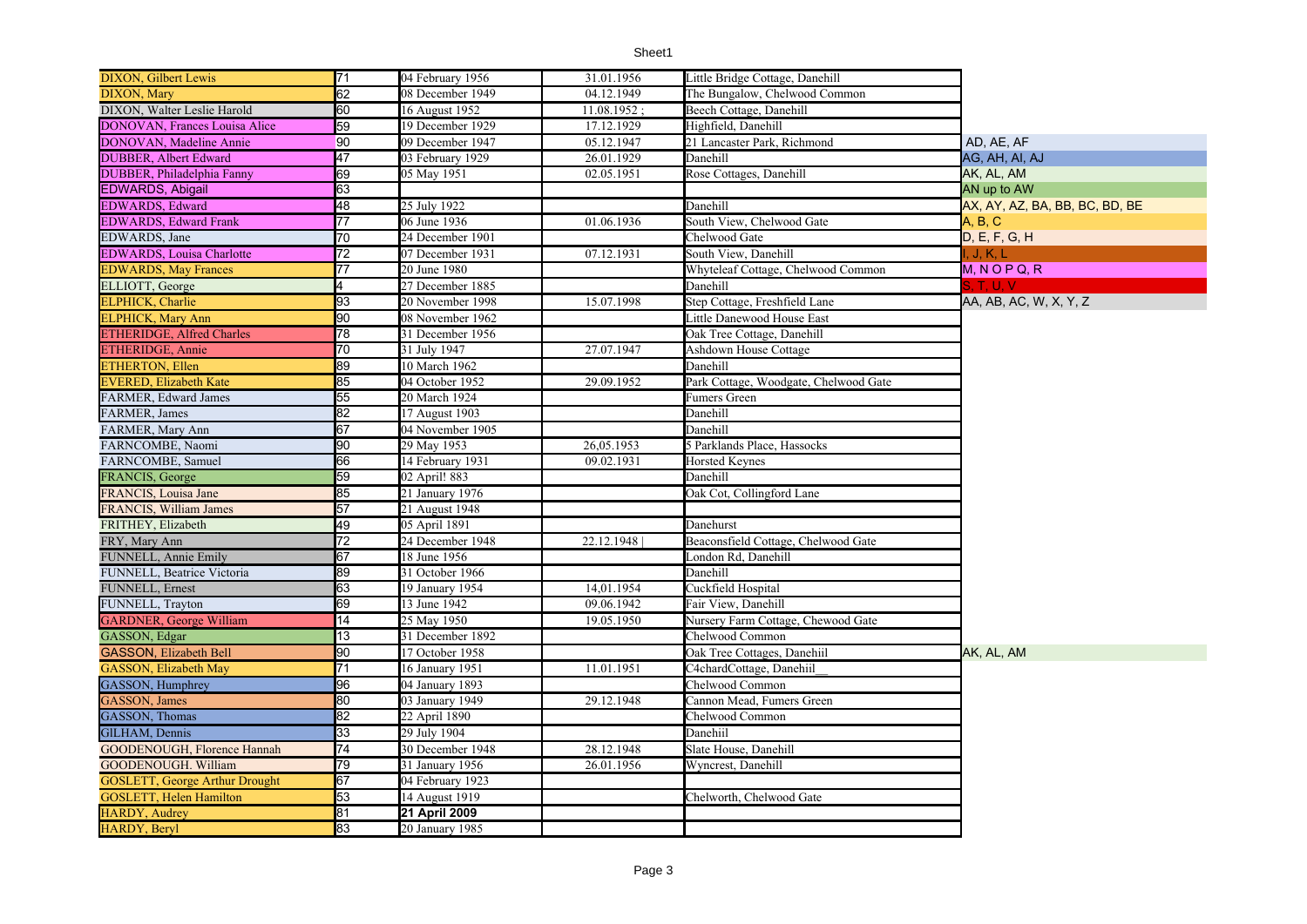| 16<br><b>HARDY, Herbert Edward</b><br>13 June 1896<br>Eton<br>53<br><b>HARDY, Herbert Ronald</b><br>12 April 1954<br>16<br><b>HARDY</b> , Piers<br>21 October 1982<br>1952<br>23 December 1953<br>91<br>18.12,1953<br><b>Brookside Bungalow</b><br>80<br>27 June 1942<br>27.06.1942<br>80 High Street, Three Bridges<br>67<br><b>HASLAM, George Demaine</b><br>23 April 1947<br>19.04.1947<br>Danehurst<br>Chelwood Common<br>03 March 1888<br>5<br>$\overline{72}$<br>24 May 1895<br>Ashdown Park Farm, Hartfield<br>76<br>02 January 1896<br>Hartfield<br>27<br>15 November 1887<br>Danehill<br><b>HEDGECOCK, Barrie Frederick John</b><br>05.03.1934<br><b>Highgrove Sanitarium</b><br>09 March 1934<br>24<br>05 February 1886<br>Kings Wood, Danehill<br>61<br>25 February 1918<br>Chelwood Gate<br>64<br>13 February 1892<br>Hoisted Keynes Parish, Danehill Elect District<br>68<br>06 November 1907<br>68<br>HODGKINS, Horace Herbert Hugh<br>10 December 1942<br>Infield, Danehill<br>24<br>22 July 1950<br>19.07.1950 i<br>Portmasford Farm, Fumers Green<br>85<br>07 December 1966<br><b>Scaynes Hill</b><br>77<br>15.09.1954<br>Langham, Ham Lane, Scaynes Hill<br>17 September 1954<br>23<br>10 June 1927<br>Sheffield Green<br>24<br>17 September 1912<br>Butchers Barn, Danehil!<br>$\overline{72}$<br>AK, AL, AM<br>08 March 1928<br>85<br>02 February 1934<br>28.01.1934<br>37 West Hill, Dartford<br>AN up to AW<br>$\overline{71}$<br>08.06.1956<br>12 June 1956<br>Formerly of Dunrovin, Fumers Green<br>AX, AY, AZ, BA, BB, BC, BD, BE<br>68<br>JEFFREY, Esekaiah<br>26,04.1952<br>Dunrovin, Fumers Green<br>A, B, C<br>29 April 1952<br>64<br><b>KENWARD, Edward</b><br>11 July 1903<br>Chelwood Common<br>D, E, F, G, H<br>84<br><b>KENWARD, Fanny Maria</b><br>25 January 1934<br>20 Cambridge St, Westminster<br>I. J. K. L<br>53<br><b>KENWARD, Louisa</b><br>Chelwood Common<br>$M, N$ O P Q, R<br>12 August 1900<br>89<br><b>S. T. U. V.</b><br><b>KENWARD</b> , Maria<br>28 June 1913<br>20 Aylesford St, Pimlico<br>$\overline{74}$<br>AD, AE, AF<br><b>KENWARD, Trayton</b><br>23 November 1911<br>20 Aylesford St, Pimlico<br>KINCH, Annie<br>AG, AH, AI, AJ<br>30 November 1971<br>40<br>07.02.1932<br><b>KINCH, George Stuart</b><br>12 December 1932<br>Yew Tree Cottage, Danehill<br>76<br>LANGRIDGE, Elizabeth<br>02 February 1934<br>30.01,1934<br>Llanberis, Edwin Rd, Rainham<br>92<br>2 Ivy Cottages, Danehill<br>LANGRIDGE, Ellen<br>10 February 1956<br>07.02.1956<br>LANGRIDGE, George<br>02 April 1895<br>Freshfield Lane<br>Unknown<br>19 May 1956<br>Hostel Cottage, Chelwood Gate<br>LUCAS, Elizabeth Mary<br>75<br>16.05.1956<br><b>LUCAS, Katherine Mary</b><br>71<br>17 October 1922<br><b>Streeters Rough</b><br>37<br>LUCKENS, Esther<br>16 January 1891<br>Chelwood Common<br>LUCKENS, Mary Annie<br>4 days<br>08 January 1891<br>Chelwood Common<br>LUCKENS, William<br>35<br>29 March 1892<br>Chelwood Common<br>84<br>07 August 1923<br>Lauriston, Danehiil<br>76<br><b>MARTEN, Fanny</b><br>08 May 1957<br><b>Rocks Cottage, Danehiil</b><br>67<br>11 November 1960<br><b>MARTEN, Fred</b><br><b>Rocks Cottage, Chelwood Gate</b><br>MARTEN, John<br>83<br>03 June 1932<br>29.05.1932<br><b>Rocks Plat, Chelwood Gate</b><br>88<br>04 October 1943<br>29.09.1943<br><b>MARTEN, Louisa Jane</b><br><b>Rocks Cottage, Danehiil</b> | <b>HARDY, Herbert Carey</b>      | 40 | 18 August 1888 | Danehurst       |  |
|-------------------------------------------------------------------------------------------------------------------------------------------------------------------------------------------------------------------------------------------------------------------------------------------------------------------------------------------------------------------------------------------------------------------------------------------------------------------------------------------------------------------------------------------------------------------------------------------------------------------------------------------------------------------------------------------------------------------------------------------------------------------------------------------------------------------------------------------------------------------------------------------------------------------------------------------------------------------------------------------------------------------------------------------------------------------------------------------------------------------------------------------------------------------------------------------------------------------------------------------------------------------------------------------------------------------------------------------------------------------------------------------------------------------------------------------------------------------------------------------------------------------------------------------------------------------------------------------------------------------------------------------------------------------------------------------------------------------------------------------------------------------------------------------------------------------------------------------------------------------------------------------------------------------------------------------------------------------------------------------------------------------------------------------------------------------------------------------------------------------------------------------------------------------------------------------------------------------------------------------------------------------------------------------------------------------------------------------------------------------------------------------------------------------------------------------------------------------------------------------------------------------------------------------------------------------------------------------------------------------------------------------------------------------------------------------------------------------------------------------------------------------------------------------------------------------------------------------------------------------------------------------------------------------------------------------------------------------------------------------------------------------------------------------------------------------------------------------------------------------------------------------------------------------------------------------------------------------------------------------------------------------------------------------------------------------------------------------------------------------------------------------|----------------------------------|----|----------------|-----------------|--|
|                                                                                                                                                                                                                                                                                                                                                                                                                                                                                                                                                                                                                                                                                                                                                                                                                                                                                                                                                                                                                                                                                                                                                                                                                                                                                                                                                                                                                                                                                                                                                                                                                                                                                                                                                                                                                                                                                                                                                                                                                                                                                                                                                                                                                                                                                                                                                                                                                                                                                                                                                                                                                                                                                                                                                                                                                                                                                                                                                                                                                                                                                                                                                                                                                                                                                                                                                                                           |                                  |    |                |                 |  |
|                                                                                                                                                                                                                                                                                                                                                                                                                                                                                                                                                                                                                                                                                                                                                                                                                                                                                                                                                                                                                                                                                                                                                                                                                                                                                                                                                                                                                                                                                                                                                                                                                                                                                                                                                                                                                                                                                                                                                                                                                                                                                                                                                                                                                                                                                                                                                                                                                                                                                                                                                                                                                                                                                                                                                                                                                                                                                                                                                                                                                                                                                                                                                                                                                                                                                                                                                                                           |                                  |    |                |                 |  |
|                                                                                                                                                                                                                                                                                                                                                                                                                                                                                                                                                                                                                                                                                                                                                                                                                                                                                                                                                                                                                                                                                                                                                                                                                                                                                                                                                                                                                                                                                                                                                                                                                                                                                                                                                                                                                                                                                                                                                                                                                                                                                                                                                                                                                                                                                                                                                                                                                                                                                                                                                                                                                                                                                                                                                                                                                                                                                                                                                                                                                                                                                                                                                                                                                                                                                                                                                                                           |                                  |    |                |                 |  |
|                                                                                                                                                                                                                                                                                                                                                                                                                                                                                                                                                                                                                                                                                                                                                                                                                                                                                                                                                                                                                                                                                                                                                                                                                                                                                                                                                                                                                                                                                                                                                                                                                                                                                                                                                                                                                                                                                                                                                                                                                                                                                                                                                                                                                                                                                                                                                                                                                                                                                                                                                                                                                                                                                                                                                                                                                                                                                                                                                                                                                                                                                                                                                                                                                                                                                                                                                                                           | <b>HARRIS, Elizabeth Frances</b> |    |                |                 |  |
|                                                                                                                                                                                                                                                                                                                                                                                                                                                                                                                                                                                                                                                                                                                                                                                                                                                                                                                                                                                                                                                                                                                                                                                                                                                                                                                                                                                                                                                                                                                                                                                                                                                                                                                                                                                                                                                                                                                                                                                                                                                                                                                                                                                                                                                                                                                                                                                                                                                                                                                                                                                                                                                                                                                                                                                                                                                                                                                                                                                                                                                                                                                                                                                                                                                                                                                                                                                           | HARRIS, John Nugent              |    |                |                 |  |
|                                                                                                                                                                                                                                                                                                                                                                                                                                                                                                                                                                                                                                                                                                                                                                                                                                                                                                                                                                                                                                                                                                                                                                                                                                                                                                                                                                                                                                                                                                                                                                                                                                                                                                                                                                                                                                                                                                                                                                                                                                                                                                                                                                                                                                                                                                                                                                                                                                                                                                                                                                                                                                                                                                                                                                                                                                                                                                                                                                                                                                                                                                                                                                                                                                                                                                                                                                                           | <b>HARVEY, Jane Ann</b>          |    |                |                 |  |
|                                                                                                                                                                                                                                                                                                                                                                                                                                                                                                                                                                                                                                                                                                                                                                                                                                                                                                                                                                                                                                                                                                                                                                                                                                                                                                                                                                                                                                                                                                                                                                                                                                                                                                                                                                                                                                                                                                                                                                                                                                                                                                                                                                                                                                                                                                                                                                                                                                                                                                                                                                                                                                                                                                                                                                                                                                                                                                                                                                                                                                                                                                                                                                                                                                                                                                                                                                                           |                                  |    |                |                 |  |
|                                                                                                                                                                                                                                                                                                                                                                                                                                                                                                                                                                                                                                                                                                                                                                                                                                                                                                                                                                                                                                                                                                                                                                                                                                                                                                                                                                                                                                                                                                                                                                                                                                                                                                                                                                                                                                                                                                                                                                                                                                                                                                                                                                                                                                                                                                                                                                                                                                                                                                                                                                                                                                                                                                                                                                                                                                                                                                                                                                                                                                                                                                                                                                                                                                                                                                                                                                                           | <b>HEAD, Daisina Olive</b>       |    |                |                 |  |
|                                                                                                                                                                                                                                                                                                                                                                                                                                                                                                                                                                                                                                                                                                                                                                                                                                                                                                                                                                                                                                                                                                                                                                                                                                                                                                                                                                                                                                                                                                                                                                                                                                                                                                                                                                                                                                                                                                                                                                                                                                                                                                                                                                                                                                                                                                                                                                                                                                                                                                                                                                                                                                                                                                                                                                                                                                                                                                                                                                                                                                                                                                                                                                                                                                                                                                                                                                                           | HEAD, John                       |    |                |                 |  |
|                                                                                                                                                                                                                                                                                                                                                                                                                                                                                                                                                                                                                                                                                                                                                                                                                                                                                                                                                                                                                                                                                                                                                                                                                                                                                                                                                                                                                                                                                                                                                                                                                                                                                                                                                                                                                                                                                                                                                                                                                                                                                                                                                                                                                                                                                                                                                                                                                                                                                                                                                                                                                                                                                                                                                                                                                                                                                                                                                                                                                                                                                                                                                                                                                                                                                                                                                                                           | HEAD, Sarah Ann                  |    |                |                 |  |
|                                                                                                                                                                                                                                                                                                                                                                                                                                                                                                                                                                                                                                                                                                                                                                                                                                                                                                                                                                                                                                                                                                                                                                                                                                                                                                                                                                                                                                                                                                                                                                                                                                                                                                                                                                                                                                                                                                                                                                                                                                                                                                                                                                                                                                                                                                                                                                                                                                                                                                                                                                                                                                                                                                                                                                                                                                                                                                                                                                                                                                                                                                                                                                                                                                                                                                                                                                                           | <b>HEAD.Louisa</b>               |    |                |                 |  |
|                                                                                                                                                                                                                                                                                                                                                                                                                                                                                                                                                                                                                                                                                                                                                                                                                                                                                                                                                                                                                                                                                                                                                                                                                                                                                                                                                                                                                                                                                                                                                                                                                                                                                                                                                                                                                                                                                                                                                                                                                                                                                                                                                                                                                                                                                                                                                                                                                                                                                                                                                                                                                                                                                                                                                                                                                                                                                                                                                                                                                                                                                                                                                                                                                                                                                                                                                                                           |                                  |    |                |                 |  |
|                                                                                                                                                                                                                                                                                                                                                                                                                                                                                                                                                                                                                                                                                                                                                                                                                                                                                                                                                                                                                                                                                                                                                                                                                                                                                                                                                                                                                                                                                                                                                                                                                                                                                                                                                                                                                                                                                                                                                                                                                                                                                                                                                                                                                                                                                                                                                                                                                                                                                                                                                                                                                                                                                                                                                                                                                                                                                                                                                                                                                                                                                                                                                                                                                                                                                                                                                                                           | HILLS, Julia                     |    |                |                 |  |
|                                                                                                                                                                                                                                                                                                                                                                                                                                                                                                                                                                                                                                                                                                                                                                                                                                                                                                                                                                                                                                                                                                                                                                                                                                                                                                                                                                                                                                                                                                                                                                                                                                                                                                                                                                                                                                                                                                                                                                                                                                                                                                                                                                                                                                                                                                                                                                                                                                                                                                                                                                                                                                                                                                                                                                                                                                                                                                                                                                                                                                                                                                                                                                                                                                                                                                                                                                                           | HILLS, Richard                   |    |                |                 |  |
|                                                                                                                                                                                                                                                                                                                                                                                                                                                                                                                                                                                                                                                                                                                                                                                                                                                                                                                                                                                                                                                                                                                                                                                                                                                                                                                                                                                                                                                                                                                                                                                                                                                                                                                                                                                                                                                                                                                                                                                                                                                                                                                                                                                                                                                                                                                                                                                                                                                                                                                                                                                                                                                                                                                                                                                                                                                                                                                                                                                                                                                                                                                                                                                                                                                                                                                                                                                           | HOADLEY, Clarissa Lucy           |    |                |                 |  |
|                                                                                                                                                                                                                                                                                                                                                                                                                                                                                                                                                                                                                                                                                                                                                                                                                                                                                                                                                                                                                                                                                                                                                                                                                                                                                                                                                                                                                                                                                                                                                                                                                                                                                                                                                                                                                                                                                                                                                                                                                                                                                                                                                                                                                                                                                                                                                                                                                                                                                                                                                                                                                                                                                                                                                                                                                                                                                                                                                                                                                                                                                                                                                                                                                                                                                                                                                                                           | HOADLY, John                     |    |                |                 |  |
|                                                                                                                                                                                                                                                                                                                                                                                                                                                                                                                                                                                                                                                                                                                                                                                                                                                                                                                                                                                                                                                                                                                                                                                                                                                                                                                                                                                                                                                                                                                                                                                                                                                                                                                                                                                                                                                                                                                                                                                                                                                                                                                                                                                                                                                                                                                                                                                                                                                                                                                                                                                                                                                                                                                                                                                                                                                                                                                                                                                                                                                                                                                                                                                                                                                                                                                                                                                           |                                  |    |                |                 |  |
|                                                                                                                                                                                                                                                                                                                                                                                                                                                                                                                                                                                                                                                                                                                                                                                                                                                                                                                                                                                                                                                                                                                                                                                                                                                                                                                                                                                                                                                                                                                                                                                                                                                                                                                                                                                                                                                                                                                                                                                                                                                                                                                                                                                                                                                                                                                                                                                                                                                                                                                                                                                                                                                                                                                                                                                                                                                                                                                                                                                                                                                                                                                                                                                                                                                                                                                                                                                           | HUGGETT, John Henry              |    |                |                 |  |
|                                                                                                                                                                                                                                                                                                                                                                                                                                                                                                                                                                                                                                                                                                                                                                                                                                                                                                                                                                                                                                                                                                                                                                                                                                                                                                                                                                                                                                                                                                                                                                                                                                                                                                                                                                                                                                                                                                                                                                                                                                                                                                                                                                                                                                                                                                                                                                                                                                                                                                                                                                                                                                                                                                                                                                                                                                                                                                                                                                                                                                                                                                                                                                                                                                                                                                                                                                                           | HUNT, Naomi                      |    |                |                 |  |
|                                                                                                                                                                                                                                                                                                                                                                                                                                                                                                                                                                                                                                                                                                                                                                                                                                                                                                                                                                                                                                                                                                                                                                                                                                                                                                                                                                                                                                                                                                                                                                                                                                                                                                                                                                                                                                                                                                                                                                                                                                                                                                                                                                                                                                                                                                                                                                                                                                                                                                                                                                                                                                                                                                                                                                                                                                                                                                                                                                                                                                                                                                                                                                                                                                                                                                                                                                                           | HUNT, Nelson Jacob               |    |                |                 |  |
|                                                                                                                                                                                                                                                                                                                                                                                                                                                                                                                                                                                                                                                                                                                                                                                                                                                                                                                                                                                                                                                                                                                                                                                                                                                                                                                                                                                                                                                                                                                                                                                                                                                                                                                                                                                                                                                                                                                                                                                                                                                                                                                                                                                                                                                                                                                                                                                                                                                                                                                                                                                                                                                                                                                                                                                                                                                                                                                                                                                                                                                                                                                                                                                                                                                                                                                                                                                           | <b>HUNT, Stanley Clarence</b>    |    |                |                 |  |
|                                                                                                                                                                                                                                                                                                                                                                                                                                                                                                                                                                                                                                                                                                                                                                                                                                                                                                                                                                                                                                                                                                                                                                                                                                                                                                                                                                                                                                                                                                                                                                                                                                                                                                                                                                                                                                                                                                                                                                                                                                                                                                                                                                                                                                                                                                                                                                                                                                                                                                                                                                                                                                                                                                                                                                                                                                                                                                                                                                                                                                                                                                                                                                                                                                                                                                                                                                                           | INMAN, Jane Ann                  |    |                |                 |  |
|                                                                                                                                                                                                                                                                                                                                                                                                                                                                                                                                                                                                                                                                                                                                                                                                                                                                                                                                                                                                                                                                                                                                                                                                                                                                                                                                                                                                                                                                                                                                                                                                                                                                                                                                                                                                                                                                                                                                                                                                                                                                                                                                                                                                                                                                                                                                                                                                                                                                                                                                                                                                                                                                                                                                                                                                                                                                                                                                                                                                                                                                                                                                                                                                                                                                                                                                                                                           | INMAN, John                      |    |                |                 |  |
|                                                                                                                                                                                                                                                                                                                                                                                                                                                                                                                                                                                                                                                                                                                                                                                                                                                                                                                                                                                                                                                                                                                                                                                                                                                                                                                                                                                                                                                                                                                                                                                                                                                                                                                                                                                                                                                                                                                                                                                                                                                                                                                                                                                                                                                                                                                                                                                                                                                                                                                                                                                                                                                                                                                                                                                                                                                                                                                                                                                                                                                                                                                                                                                                                                                                                                                                                                                           | INMAN, Martha                    |    |                |                 |  |
|                                                                                                                                                                                                                                                                                                                                                                                                                                                                                                                                                                                                                                                                                                                                                                                                                                                                                                                                                                                                                                                                                                                                                                                                                                                                                                                                                                                                                                                                                                                                                                                                                                                                                                                                                                                                                                                                                                                                                                                                                                                                                                                                                                                                                                                                                                                                                                                                                                                                                                                                                                                                                                                                                                                                                                                                                                                                                                                                                                                                                                                                                                                                                                                                                                                                                                                                                                                           | JEFFREY, Edith                   |    |                |                 |  |
|                                                                                                                                                                                                                                                                                                                                                                                                                                                                                                                                                                                                                                                                                                                                                                                                                                                                                                                                                                                                                                                                                                                                                                                                                                                                                                                                                                                                                                                                                                                                                                                                                                                                                                                                                                                                                                                                                                                                                                                                                                                                                                                                                                                                                                                                                                                                                                                                                                                                                                                                                                                                                                                                                                                                                                                                                                                                                                                                                                                                                                                                                                                                                                                                                                                                                                                                                                                           |                                  |    |                |                 |  |
|                                                                                                                                                                                                                                                                                                                                                                                                                                                                                                                                                                                                                                                                                                                                                                                                                                                                                                                                                                                                                                                                                                                                                                                                                                                                                                                                                                                                                                                                                                                                                                                                                                                                                                                                                                                                                                                                                                                                                                                                                                                                                                                                                                                                                                                                                                                                                                                                                                                                                                                                                                                                                                                                                                                                                                                                                                                                                                                                                                                                                                                                                                                                                                                                                                                                                                                                                                                           |                                  |    |                |                 |  |
|                                                                                                                                                                                                                                                                                                                                                                                                                                                                                                                                                                                                                                                                                                                                                                                                                                                                                                                                                                                                                                                                                                                                                                                                                                                                                                                                                                                                                                                                                                                                                                                                                                                                                                                                                                                                                                                                                                                                                                                                                                                                                                                                                                                                                                                                                                                                                                                                                                                                                                                                                                                                                                                                                                                                                                                                                                                                                                                                                                                                                                                                                                                                                                                                                                                                                                                                                                                           |                                  |    |                |                 |  |
|                                                                                                                                                                                                                                                                                                                                                                                                                                                                                                                                                                                                                                                                                                                                                                                                                                                                                                                                                                                                                                                                                                                                                                                                                                                                                                                                                                                                                                                                                                                                                                                                                                                                                                                                                                                                                                                                                                                                                                                                                                                                                                                                                                                                                                                                                                                                                                                                                                                                                                                                                                                                                                                                                                                                                                                                                                                                                                                                                                                                                                                                                                                                                                                                                                                                                                                                                                                           |                                  |    |                |                 |  |
|                                                                                                                                                                                                                                                                                                                                                                                                                                                                                                                                                                                                                                                                                                                                                                                                                                                                                                                                                                                                                                                                                                                                                                                                                                                                                                                                                                                                                                                                                                                                                                                                                                                                                                                                                                                                                                                                                                                                                                                                                                                                                                                                                                                                                                                                                                                                                                                                                                                                                                                                                                                                                                                                                                                                                                                                                                                                                                                                                                                                                                                                                                                                                                                                                                                                                                                                                                                           |                                  |    |                |                 |  |
|                                                                                                                                                                                                                                                                                                                                                                                                                                                                                                                                                                                                                                                                                                                                                                                                                                                                                                                                                                                                                                                                                                                                                                                                                                                                                                                                                                                                                                                                                                                                                                                                                                                                                                                                                                                                                                                                                                                                                                                                                                                                                                                                                                                                                                                                                                                                                                                                                                                                                                                                                                                                                                                                                                                                                                                                                                                                                                                                                                                                                                                                                                                                                                                                                                                                                                                                                                                           |                                  |    |                |                 |  |
|                                                                                                                                                                                                                                                                                                                                                                                                                                                                                                                                                                                                                                                                                                                                                                                                                                                                                                                                                                                                                                                                                                                                                                                                                                                                                                                                                                                                                                                                                                                                                                                                                                                                                                                                                                                                                                                                                                                                                                                                                                                                                                                                                                                                                                                                                                                                                                                                                                                                                                                                                                                                                                                                                                                                                                                                                                                                                                                                                                                                                                                                                                                                                                                                                                                                                                                                                                                           |                                  |    |                |                 |  |
|                                                                                                                                                                                                                                                                                                                                                                                                                                                                                                                                                                                                                                                                                                                                                                                                                                                                                                                                                                                                                                                                                                                                                                                                                                                                                                                                                                                                                                                                                                                                                                                                                                                                                                                                                                                                                                                                                                                                                                                                                                                                                                                                                                                                                                                                                                                                                                                                                                                                                                                                                                                                                                                                                                                                                                                                                                                                                                                                                                                                                                                                                                                                                                                                                                                                                                                                                                                           |                                  |    |                |                 |  |
|                                                                                                                                                                                                                                                                                                                                                                                                                                                                                                                                                                                                                                                                                                                                                                                                                                                                                                                                                                                                                                                                                                                                                                                                                                                                                                                                                                                                                                                                                                                                                                                                                                                                                                                                                                                                                                                                                                                                                                                                                                                                                                                                                                                                                                                                                                                                                                                                                                                                                                                                                                                                                                                                                                                                                                                                                                                                                                                                                                                                                                                                                                                                                                                                                                                                                                                                                                                           |                                  |    |                |                 |  |
|                                                                                                                                                                                                                                                                                                                                                                                                                                                                                                                                                                                                                                                                                                                                                                                                                                                                                                                                                                                                                                                                                                                                                                                                                                                                                                                                                                                                                                                                                                                                                                                                                                                                                                                                                                                                                                                                                                                                                                                                                                                                                                                                                                                                                                                                                                                                                                                                                                                                                                                                                                                                                                                                                                                                                                                                                                                                                                                                                                                                                                                                                                                                                                                                                                                                                                                                                                                           |                                  |    |                |                 |  |
|                                                                                                                                                                                                                                                                                                                                                                                                                                                                                                                                                                                                                                                                                                                                                                                                                                                                                                                                                                                                                                                                                                                                                                                                                                                                                                                                                                                                                                                                                                                                                                                                                                                                                                                                                                                                                                                                                                                                                                                                                                                                                                                                                                                                                                                                                                                                                                                                                                                                                                                                                                                                                                                                                                                                                                                                                                                                                                                                                                                                                                                                                                                                                                                                                                                                                                                                                                                           |                                  |    |                |                 |  |
|                                                                                                                                                                                                                                                                                                                                                                                                                                                                                                                                                                                                                                                                                                                                                                                                                                                                                                                                                                                                                                                                                                                                                                                                                                                                                                                                                                                                                                                                                                                                                                                                                                                                                                                                                                                                                                                                                                                                                                                                                                                                                                                                                                                                                                                                                                                                                                                                                                                                                                                                                                                                                                                                                                                                                                                                                                                                                                                                                                                                                                                                                                                                                                                                                                                                                                                                                                                           |                                  |    |                |                 |  |
|                                                                                                                                                                                                                                                                                                                                                                                                                                                                                                                                                                                                                                                                                                                                                                                                                                                                                                                                                                                                                                                                                                                                                                                                                                                                                                                                                                                                                                                                                                                                                                                                                                                                                                                                                                                                                                                                                                                                                                                                                                                                                                                                                                                                                                                                                                                                                                                                                                                                                                                                                                                                                                                                                                                                                                                                                                                                                                                                                                                                                                                                                                                                                                                                                                                                                                                                                                                           |                                  |    |                |                 |  |
|                                                                                                                                                                                                                                                                                                                                                                                                                                                                                                                                                                                                                                                                                                                                                                                                                                                                                                                                                                                                                                                                                                                                                                                                                                                                                                                                                                                                                                                                                                                                                                                                                                                                                                                                                                                                                                                                                                                                                                                                                                                                                                                                                                                                                                                                                                                                                                                                                                                                                                                                                                                                                                                                                                                                                                                                                                                                                                                                                                                                                                                                                                                                                                                                                                                                                                                                                                                           |                                  |    |                |                 |  |
|                                                                                                                                                                                                                                                                                                                                                                                                                                                                                                                                                                                                                                                                                                                                                                                                                                                                                                                                                                                                                                                                                                                                                                                                                                                                                                                                                                                                                                                                                                                                                                                                                                                                                                                                                                                                                                                                                                                                                                                                                                                                                                                                                                                                                                                                                                                                                                                                                                                                                                                                                                                                                                                                                                                                                                                                                                                                                                                                                                                                                                                                                                                                                                                                                                                                                                                                                                                           |                                  |    |                |                 |  |
|                                                                                                                                                                                                                                                                                                                                                                                                                                                                                                                                                                                                                                                                                                                                                                                                                                                                                                                                                                                                                                                                                                                                                                                                                                                                                                                                                                                                                                                                                                                                                                                                                                                                                                                                                                                                                                                                                                                                                                                                                                                                                                                                                                                                                                                                                                                                                                                                                                                                                                                                                                                                                                                                                                                                                                                                                                                                                                                                                                                                                                                                                                                                                                                                                                                                                                                                                                                           |                                  |    |                |                 |  |
|                                                                                                                                                                                                                                                                                                                                                                                                                                                                                                                                                                                                                                                                                                                                                                                                                                                                                                                                                                                                                                                                                                                                                                                                                                                                                                                                                                                                                                                                                                                                                                                                                                                                                                                                                                                                                                                                                                                                                                                                                                                                                                                                                                                                                                                                                                                                                                                                                                                                                                                                                                                                                                                                                                                                                                                                                                                                                                                                                                                                                                                                                                                                                                                                                                                                                                                                                                                           | MARSH,. Rosamund                 |    |                |                 |  |
|                                                                                                                                                                                                                                                                                                                                                                                                                                                                                                                                                                                                                                                                                                                                                                                                                                                                                                                                                                                                                                                                                                                                                                                                                                                                                                                                                                                                                                                                                                                                                                                                                                                                                                                                                                                                                                                                                                                                                                                                                                                                                                                                                                                                                                                                                                                                                                                                                                                                                                                                                                                                                                                                                                                                                                                                                                                                                                                                                                                                                                                                                                                                                                                                                                                                                                                                                                                           |                                  |    |                |                 |  |
|                                                                                                                                                                                                                                                                                                                                                                                                                                                                                                                                                                                                                                                                                                                                                                                                                                                                                                                                                                                                                                                                                                                                                                                                                                                                                                                                                                                                                                                                                                                                                                                                                                                                                                                                                                                                                                                                                                                                                                                                                                                                                                                                                                                                                                                                                                                                                                                                                                                                                                                                                                                                                                                                                                                                                                                                                                                                                                                                                                                                                                                                                                                                                                                                                                                                                                                                                                                           |                                  |    |                |                 |  |
|                                                                                                                                                                                                                                                                                                                                                                                                                                                                                                                                                                                                                                                                                                                                                                                                                                                                                                                                                                                                                                                                                                                                                                                                                                                                                                                                                                                                                                                                                                                                                                                                                                                                                                                                                                                                                                                                                                                                                                                                                                                                                                                                                                                                                                                                                                                                                                                                                                                                                                                                                                                                                                                                                                                                                                                                                                                                                                                                                                                                                                                                                                                                                                                                                                                                                                                                                                                           |                                  |    |                |                 |  |
|                                                                                                                                                                                                                                                                                                                                                                                                                                                                                                                                                                                                                                                                                                                                                                                                                                                                                                                                                                                                                                                                                                                                                                                                                                                                                                                                                                                                                                                                                                                                                                                                                                                                                                                                                                                                                                                                                                                                                                                                                                                                                                                                                                                                                                                                                                                                                                                                                                                                                                                                                                                                                                                                                                                                                                                                                                                                                                                                                                                                                                                                                                                                                                                                                                                                                                                                                                                           |                                  |    |                |                 |  |
|                                                                                                                                                                                                                                                                                                                                                                                                                                                                                                                                                                                                                                                                                                                                                                                                                                                                                                                                                                                                                                                                                                                                                                                                                                                                                                                                                                                                                                                                                                                                                                                                                                                                                                                                                                                                                                                                                                                                                                                                                                                                                                                                                                                                                                                                                                                                                                                                                                                                                                                                                                                                                                                                                                                                                                                                                                                                                                                                                                                                                                                                                                                                                                                                                                                                                                                                                                                           | <b>MARTIN</b> , Abigail          | 81 | 10 May 1878    | <b>Danehiil</b> |  |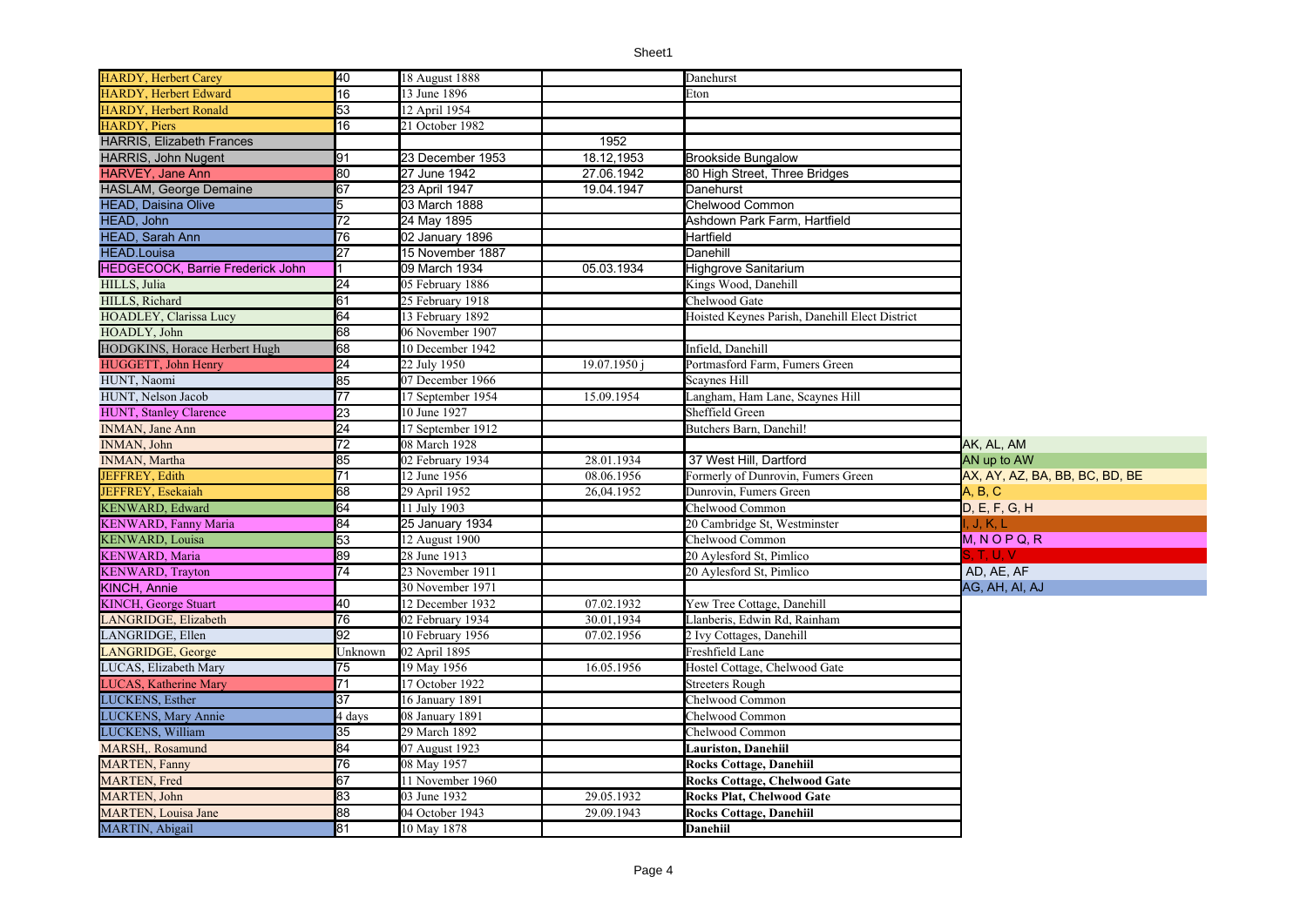| MARTIN, Benjamin                | $\overline{90}$ | 16 November 1883  |            | Danehiil                              |                                |
|---------------------------------|-----------------|-------------------|------------|---------------------------------------|--------------------------------|
| <b>MARTIN, Edith Mercy</b>      | 70              | 15 November 1952  | 11.11.1952 | Perrymans Hill                        |                                |
| MARTIN, George                  | 61              | 10 November 1882  |            | <b>Havwards Heath</b>                 |                                |
| <b>MARTIN, Henry</b>            | 81              | 09 July 1907      |            | <b>Collingford Farm, Danehiil</b>     |                                |
| <b>MARTIN, Maria</b>            | 77              | 04 February 1905  |            | Portslade-by-Sea                      |                                |
| <b>MARTIN, Mary</b>             | 64              | 02 July 1889      |            | <b>DanehiH</b>                        |                                |
| MAY, Agnes                      |                 | 20 July 1897      |            | Danehill                              |                                |
| MAY, Frank Elias May            | 52              | 13 October 1916   |            | Danehill                              |                                |
| MAY, Louisa                     | 80              | 03 January 1915   |            | <b>Danehill</b>                       |                                |
| MAY, William                    | 79              | 08 October 1903   |            | Danehill                              |                                |
| <b>MESSEL, Leonora Putnam</b>   | 36              | 21 May 1918       |            | Danehurst                             |                                |
| <b>MESSEL, Harold George</b>    | 43              | 28 August 1920    |            | <b>5 Upper Berkeley St, London</b>    |                                |
| MONEY, Elizabeth                | 89              | 19 October 1931   | 14.10.1931 | The Hollies, Chelwood Gate            |                                |
| MOSS, Arthur                    | 90              | 07 November 1945  | 05.10.1945 | 59 Grange Rd, Sutton, Surrey          |                                |
| <b>MOSS, Florence Ethel</b>     | 61              | 25 December 1924  |            | Highfield. Danehill                   |                                |
| <b>MUDDLE, Alice Eleanor</b>    | 56              | 27 December 1924  |            | East Sussex County Asylum, Hellingley |                                |
| <b>MUDDLE</b> , Thomas          | 58              | 06 August 1924    |            | Danehill                              |                                |
| <b>MUDDLE</b> , Thomas          | 80              | 22 January 1955   | 17.01.1955 | New Villas, Danehill                  |                                |
| NEWNHAM, Elizabeth Mary         | 74              | 26 November 1935  | 23.11.1935 | Steadies Farm, Freshfield Lane        |                                |
| NEWNHAM, George Clement         | 64              | 08 August 1959    |            | Danehill                              |                                |
| NEWNHAM, George Edward          | 20              | 03 July 1946      | 29.06.1946 | Cherry Tree Cottage, Danehill         |                                |
| NEWNHAM, Henry                  | 79              | 07 July 1886      |            | Chelwood Common                       |                                |
| NEWNHAM, Humphrey Walter        | 30              | 01 November 1933  | 01.11.1933 | Steadies Farm, Danehill               |                                |
| NEWNHAM, Olive                  | 29              | 21 October 1873   |            | Chelwood Common                       |                                |
| NEWNHAM, Robert                 | 83              | 28 December 1944  | 23.12.1944 | Studies Farm, Horsted Keynes          |                                |
| NEWNHAM, Violet Isohel          | 74              | 29 January 1971   |            | Littefair, Lewes Rd, East Grinstead   |                                |
| NEWNHAM, William Charles Albert | 48              | 16 December 1948  | 13.12.1948 | The Bungalow, Danehill                |                                |
| NICHOLSON, Ada Flora Isabel     | 48              | 07 May 1896;      |            | Ashdown House, Danehill               |                                |
| <b>NOBLE, Ethel Cane</b>        | 88              | 31 December 1965  | 28.12.1965 | Sedges, Danehill                      |                                |
| OAKLEY, Alfred                  | 84              | 29 November 1922  |            | Che!wood Gate                         |                                |
| OAKLEY, Caroline Sarah          | $\overline{73}$ | 13 September 1928 | 09.09.1928 | Clifton Cottage, Cheiwood Gate        |                                |
| <b>ORMISTON, Mary Ann</b>       | 73              | 06 June 1879      |            | Danewood Cottage, Danehill            |                                |
| <b>ORMISTON</b> , Thomas        | 76              | 06 June 1879      |            | Danewood Cottage, Danehill            |                                |
| PAINTER, Elizabeth              | 82              | 23 October 1922   |            | Forest Row                            |                                |
| PAINTER, Harold Herbert         | $\overline{24}$ | 15 October 1904   |            | Godaiming                             |                                |
| PAINTER, William                | 60              | 25 September 1897 |            | Danehill                              |                                |
| PARKER, Rose Evelyn             | 4               | 18 November 1901  |            | Vauxhall                              |                                |
| PEARSON, Florence Ellen         | 68              | 22 September 1954 | 18.09.1954 | Folly Farm                            | AK, AL, AM                     |
| PEARSON, Gertrude Elizabeth     | 40              | 01 August 1911    |            | Forest Row                            | AN up to AW                    |
| PEARSON, Walter Hedley          | 87              | 09 February 1967  |            | Fumers Green                          | AX, AY, AZ, BA, BB, BC, BD, BE |
| PIERCE, Jane                    | 72              | 28 August 1878    |            | Danehill                              | A, B, C                        |
| PINKER, Mary Louisa             | 65              | 24 February 1927  |            | Chelwood Gate                         | D, E, F, G, H                  |
| POWELL, Mary                    | 76              | 18 October 1891   |            | Chelwood Common                       | l, J, K, L                     |
| POWELL, William                 | 61              | 27 October 1875   |            | Chelwood Common                       | $M, N$ O P Q, R                |
| RADFORD, Harry John             | 62              | 29 March 1956     | 23.03.1956 | Gate House, Isle oT Thoms             | S, T, U, V                     |
| <b>RIDDLE, Marion Matilda</b>   | 75              | 29 October 1929   | 26.10.1929 | The Whim, Chelwood Gate               | AD, AE, AF                     |
| <b>ROBINS, Helen Lean</b>       |                 | 06 July 1951      | 03.07.1951 | Kidborough Farm                       | AG, AH, AI, AJ                 |
| <b>ROGERS, Harry</b>            | 56              | 12 March 1905     |            |                                       |                                |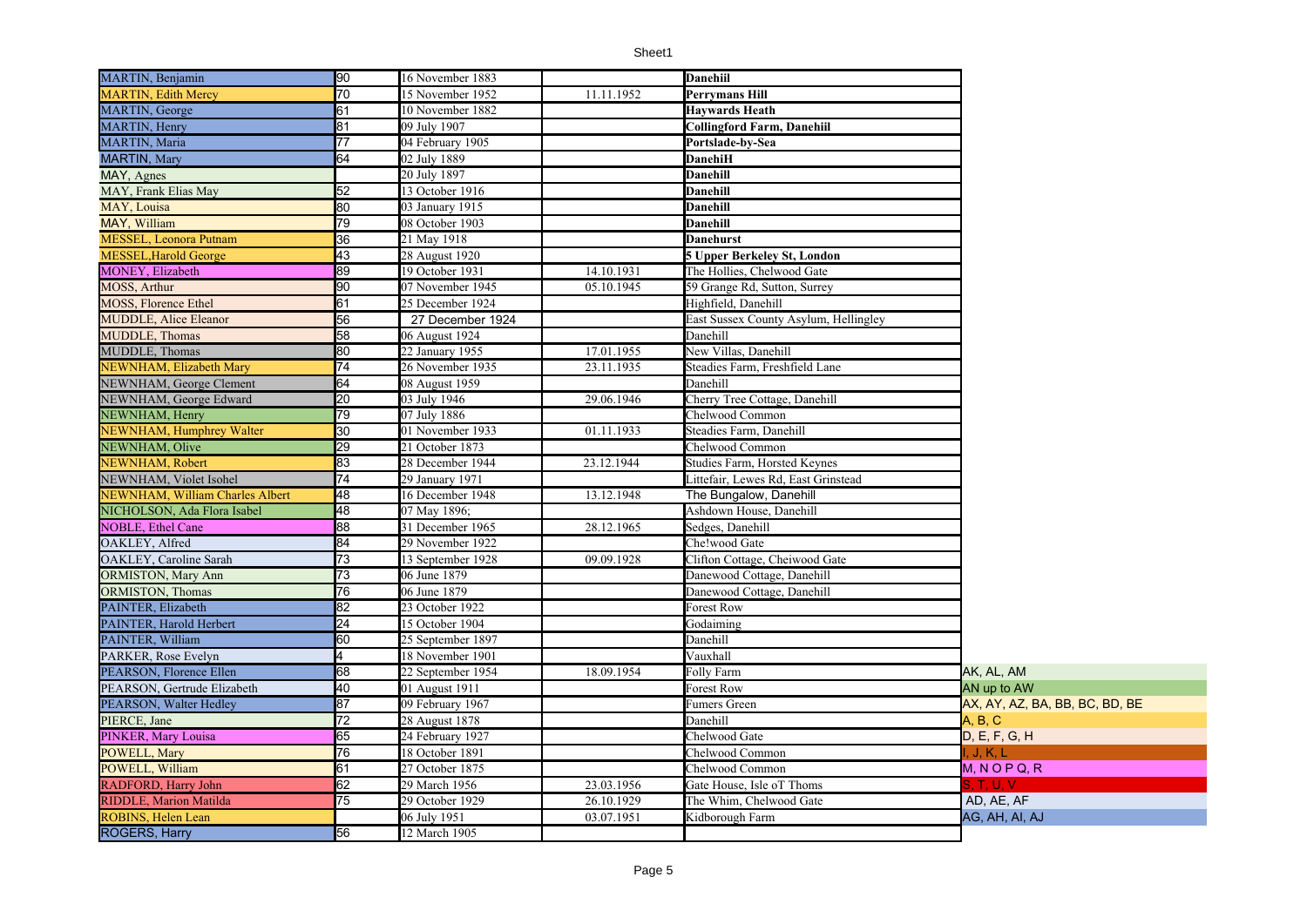| ROGERS, Martha Augusta                 | 70              | 13 February 1922  |            |                                            |                                |
|----------------------------------------|-----------------|-------------------|------------|--------------------------------------------|--------------------------------|
| SAUNDERS, Ellen Ada                    | 66              | 20 December 1938  | 13.12.1938 | 70 Clyde Rd, Brighton                      |                                |
| <b>SCUTT, Kate</b>                     | 87              | 12 November 1958  |            | Little Danewood Cottage, Danehill          |                                |
| <b>SHERLOCK, Alice</b>                 | 87              | 31 August 1955    | 28.08.1955 | Park Cottage, Danehill                     |                                |
| <b>SHERLOCK, Thomas</b>                | 82              | 25 February 1950  | 22.02.1950 | Park Cottage, Danehill                     |                                |
| SIDEBOTHAM, Madge Edith                | 80              | 23 October 2000   | 02.10.2000 | 5 Bromley Rd, Seaford                      |                                |
| SIDEBOTHAM. William                    | 82              | 28 March 2001     | 30.01.2001 | 5 Bromley Rd, Seaford                      |                                |
| SILVER, Helen                          | 62              |                   | 1905       |                                            |                                |
| <b>SIMPSON, Frederick More</b>         | 72              | 16 June 1928      | 13.06.1928 | The Ridge, Chelwood Gate                   |                                |
| <b>SIMPSON, Maud Mary</b>              | 44              | 18 July 1914      |            | The Ridge, Chelwood Gate                   |                                |
| <b>SMITH, Mary Caroline</b>            | 80              | 23 July 1942      | 20.07.1942 | 77 Manor Road, Bournemouth                 |                                |
| <b>SMITH, William Apsley</b>           | 71              | 05 May 1927       |            | Ashdown House, Danehill                    |                                |
| <b>SMITHERS, Cyril Ernest</b>          |                 | 13 March 1915     |            | <b>Sussex County Hospital</b>              |                                |
| STANDEN, William                       | $\overline{81}$ | 24 February 1897  |            | Woodgate                                   |                                |
| <b>STANDING, Margaret Winifred</b>     | 75              | 05 October 1986   |            |                                            |                                |
| <b>STANDING, Thomas Percy</b>          | 43              | 10 October 1951   | 05.10.1951 | Green ways, Sliders Lane                   |                                |
| <b>STEPNEY, Albert</b>                 | $\overline{71}$ | 25 January 1936   | 21.01.1936 | Danewood Cottages, Danehill                |                                |
| STEVENS, Alfred William                | 63              | 03 February 1927  |            | Tuckhams Cottages, Sheffield Park          |                                |
| <b>STEVENS, Mercy</b>                  | 59              | 03 February 1927  |            | Tuckhams Cottages, Sheffield Park          | AG, AH, AI, AJ                 |
| <b>STREETER, Humphrey</b>              | 68              | 16 February 1895  |            | Chelwood Common                            | AD, AE, AF                     |
| <b>STREETER, Sarah Ann</b>             | 86              | 28 November 1908  |            | Chelwood Common                            | AK, AL, AM                     |
| <b>STUBBINGS, Grace Elizabeth Ruby</b> | 58              | 03 August 1967    |            |                                            | AN up to AW                    |
| SUMMERS, Georgina Maud                 | 56              | 30 July 1925      |            | Piltdown                                   | AX, AY, AZ, BA, BB, BC, BD, BE |
| <b>SUMMERS, Gerald Henry</b>           | 40              | 02 December 1925  |            | Waldron                                    | A, B, C                        |
| SUMMERS, Henrietta Amelia May          | 71              | 26 July 1948      | 21.07.1948 | 25 Longridge Rd, Kensington                | D, E, F, G, H                  |
| <b>SUMMERS, Herbert Heath</b>          | 86              | 13 January 1968   |            | Vicarage Cottage, Mill Lane, Sayers Common | II, J, K, L                    |
| <b>SUMMERS, Katherine Mary</b>         | 68              | 27 April 1942     | 23.04.1942 | Braeside, Uckfield                         | M, NOPQ, R                     |
| <b>SUMMERS, Marian Bishopp</b>         | 65              | 31 December 1913  |            | The Vicarage, Danehill                     | <b>S. T. U. V</b>              |
| SUMMERS, Marian Louise                 | 71              | 31 January 1947   | 28.01.1947 | Braeside, Uckfield                         | AA, AB, AC, W, X, Y, Z         |
| <b>SUMMERS, Reginald Hadley</b>        | 4               | 17 December 1874  |            | Danehill Vicarage                          |                                |
| <b>SUMMERS, Walter</b>                 | 84              | 17 October 1917   |            | The Vicarage, Danehill                     |                                |
| SUMMERS, Walter William Dane           | 65              | 31 March 1937     | 29.03.1937 | Dodds Grove, Uckfield                      |                                |
| <b>SWANSTON, Eric Romilly</b>          | 35              | 31 December 1927  |            | Orchardfield, Chelwood Gate                |                                |
| <b>SWANSTON, Isobel Ethel</b>          | 98              | 25 December 1992  |            |                                            |                                |
| TEBBS, Basil Nelson                    | 76              | 29 June 1949      | 25.06.1949 | The Whim, Chelwood Gate                    |                                |
| TEBBS, Constance Marguerite            | 91              | 01 May 1972       |            | Chelwood Comer Nursing Home                |                                |
| <b>TOMSETT, Jesse Frederick</b>        | 59              | 03 September 1932 |            |                                            |                                |
| TULETT, Abel                           | 46              | 01 November 1928  | 27.10.1928 | Ducketts Cottage, Birch Grove              |                                |
| TULETT, Hannah                         | 79              | 15 September 1961 |            | Leba, Chelwood Gate                        |                                |
| <b>TUNKS, Francis Peter</b>            | 16              | 27 January 1944   | 31.01.1944 | The Stores                                 |                                |
| <b>TUNKS, Hubert Samuel</b>            | 67              | 10 April 1950     | 06.04.1950 | Holmwood, Danehili                         |                                |
| <b>TURNER, Alison Jane</b>             | 93              | 16 December 1936  |            |                                            |                                |
| TURNER, Anne Elizabeth                 | 84              | 03 December 1937  | 30.11.1937 | South Road, Haywards Heath                 |                                |
| <b>TURNER, Elias</b>                   | 80              | 08 April 1905     |            | Chelwood Common                            |                                |
| TURNER, Hannah                         | 60              | 25 April 1880     |            | Chelwood Common                            |                                |
| <b>TURNER</b> , James                  | 82              | 07 February 1940  | 03.02.1940 | Municipal Hospital, Hastings               |                                |
| TURNER, Philip                         | 47              | 17 February 1895  |            | East Grinstead, formerly ofDanehill        |                                |
| TURNER, Sarah Ann                      | 82              | 01 November 1911  |            | <b>East Grinstead</b>                      |                                |
|                                        |                 |                   |            |                                            |                                |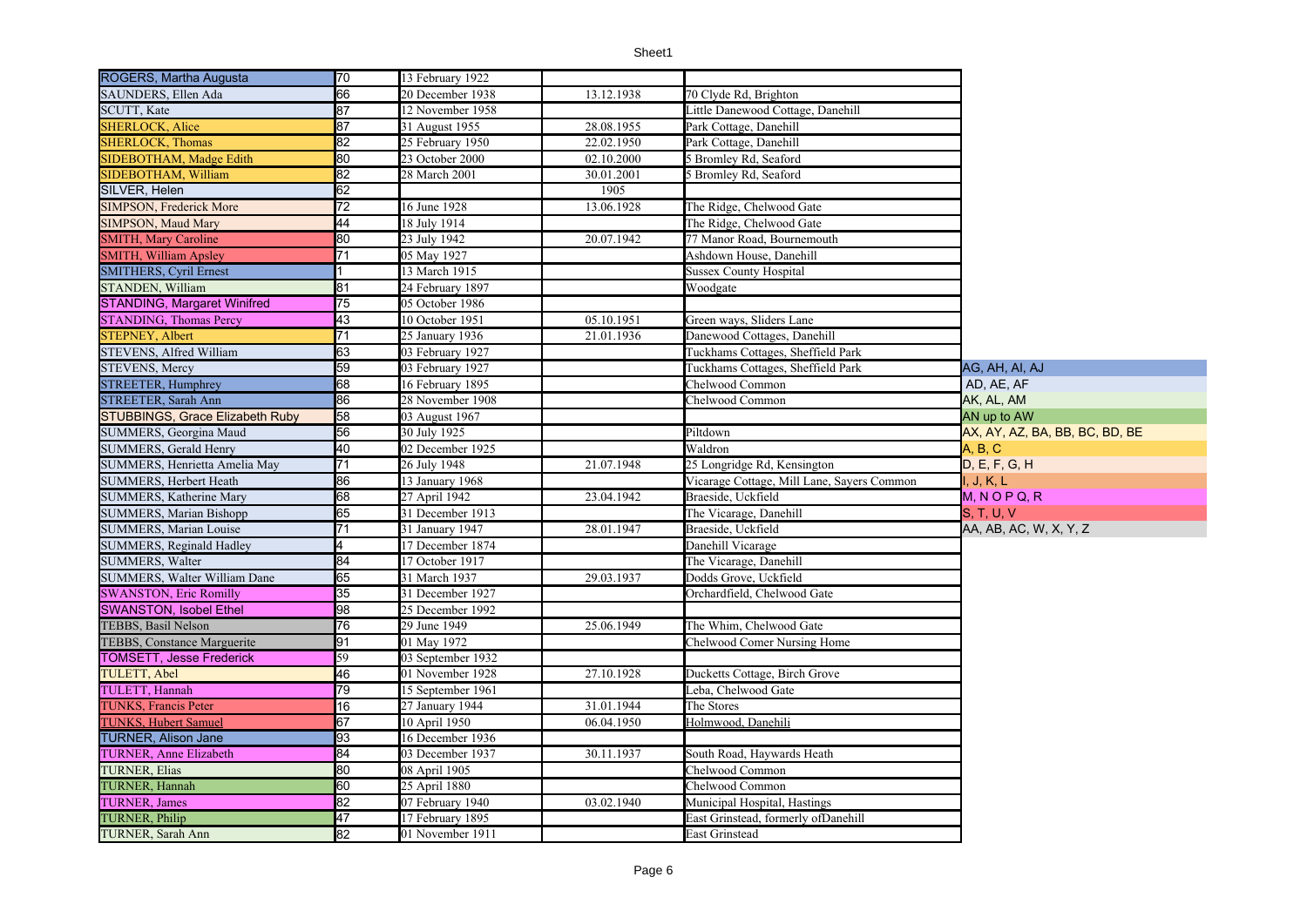| TURNER, Sophia                            | 64              | 29 December 1887  |            | Chelwood Common                          |                                |
|-------------------------------------------|-----------------|-------------------|------------|------------------------------------------|--------------------------------|
| TURNER, Thomas Abraham                    | 85              | 20 June 1936      | 14.06.1936 | 98 Railway Approach, East Grinstead      |                                |
| VAN SOMMER, Ann                           | 84              | 13 January 1937   | 09.01.1937 | 7 Embankment Gardens, Chelsea            |                                |
| VAN SOMMER, Elisabeth                     | 74              | 15 March 1932     | 11.03.1932 | 7 Embankment Gardens, Chelsea            |                                |
| VAN UFFORD, Cornelia Hillegonda Quarles   | 84              | 14 August 1940    | 11.08.1940 | Shovelstrode Beacon, East Grinstead      |                                |
| <b>VENN</b> , Ivy Ellen                   | 44              | 15 September 1954 | 11.09.1954 | Black House, Chelwood Gate               |                                |
| VENN, John                                | 23              | 15 February 1915  | 11.02.1915 | 13 Cantelupe Rd, Bexhill                 |                                |
| <b>VENN, Luther Michael</b>               | 85              | 15 March 1961     |            | Black House, Chelwood Gate               |                                |
| <b>VINE, Eliza</b>                        | 81              | 23 July 1879      |            | Sliders Farm, Danehill                   |                                |
| <b>VINE, Thomas Walls</b>                 | 84              | 04 September 1881 |            | Sliders Farm, Danehill                   |                                |
| <b>WARD, Alice May</b>                    | 65              | 19 July 1956      |            | Orchard Cottage, Woodgate                |                                |
| <b>WARD, Minnie Cave</b>                  | 82              | 16 August 1949    | 18.18.1949 | Fincham Farm, Hartfield                  |                                |
| WARE, Walter                              | 65              | 22 January 1879   |            | Chelwood Common                          |                                |
| <b>WARNETT, Mary</b>                      | 65              | 10 March 1882     |            | Horsted Brook, Danehill                  |                                |
| <b>WARNETT</b> , Thomas                   | 85              | 04 March 1896     |            | Danehill                                 |                                |
| <b>WHEELER, Alfred Charles</b>            | 89              | 21 January 1959   |            | The Lawns                                |                                |
| <b>WHEELER, Edwin</b>                     | 83              | 14 February 1929  |            |                                          |                                |
| <b>WHEELER, Elizabeth Ann</b>             | 80              | 08 September 1953 | 04.09.1953 | 2 Laurel Cottages, Danehill              |                                |
| WHEELER, John                             | 76              | 21 October 1894   |            | Chelwood Common                          |                                |
| <b>WHEELER, Kate Bow</b>                  | 70              | 11 September 1947 | 04.09.1947 | The Lawn, Chelwood Gate                  |                                |
| <b>WHEELER, Mary</b>                      | 43              | 19 March 1864     |            | Chelwood Common                          |                                |
| WICKENS, Alfred                           | 45              | 29 May 1884       |            | Chelwood Common                          |                                |
| <b>WICKENS, Eliza</b>                     | $\overline{82}$ | 09 February 1935  | 06.02.1935 | St Elon                                  |                                |
| <b>WICKENS</b> , George Montague          | 68              | 21 February 1956  | 15.02.1956 | St Elon, Danehill                        |                                |
| <b>WICKENS, Harriett</b>                  | 62              | 24 February 1880  |            | Chelwood Common                          |                                |
| <b>WICKENS, Simeon</b>                    | 89              |                   | 1938       |                                          |                                |
| WICKENS, Spencer                          | 39              | 22 July 1898      |            | Chelwood Common                          |                                |
| WICKENS, Spencer                          | 58              | 25 May 1899       |            | Chelwood Common                          |                                |
| WICKENS, Tamar                            | 77              | 08 May 1915       |            | Chelwood Common                          |                                |
| WICKHAM, Alfred                           | 25              | 17 January 1894   |            | Patcham or Preston, Brighton             |                                |
| <b>WICKHAM, Frances</b>                   |                 | 27 July 1908      |            |                                          |                                |
| WICKHAM, Harriet                          | 47              | 04 April 1893     |            | Chelwood Common                          |                                |
| WICKHAM, Onan                             | 70              | 06 April 1912     |            | Chelwood Gate                            |                                |
| <b>WILLIAMS, Elizabeth</b>                | 71              | 16 June 1948      | 12.06.1948 | 2 Rose Cottages, Danehill                |                                |
| WILSON, Ann                               | 58              | 02 September 1891 |            | Danehill                                 |                                |
| WISE, Charles Edward                      | 71              | 25 February 1935  | 21.02,1935 | <b>High View House</b>                   |                                |
| WISE, Sarah Ann                           | 74              | 29 December 1934  | 25.12.1934 | High View House, Uckfield                |                                |
| <b>WOLFGANG, Clara Dashwood Cavendish</b> | 64              | 22 July 1952      | 18.07.1952 | 21 Lancaster Park, Richmond              |                                |
| <b>WOOD, Albert</b>                       | 59              | 11 October 1921   |            | Red House, Chelwood Gate                 |                                |
| WOOD, Albert                              | 84              | 24 February 1949  |            |                                          |                                |
| <b>WOOD, Alfred James Victor</b>          | 65              | 30 March 1963     |            | Chelwood Gate                            |                                |
| WOOD, Alice May                           | 36              | 20 November 1934  | 13.11.1934 | <b>Essex County Hospital, Colchester</b> |                                |
| WOOD, Annie                               | $\overline{75}$ | 11 July 1934      | 07.07.1934 | Freshfield Lane, Danehill                |                                |
| <b>WOOD, Carol Valerie</b>                | 2               | 09 June 1945      | 06.06.1945 | North View, Chelwood Gate                |                                |
| <b>WOOD, Caroline Daisy</b>               | 46              | 01 November 1948  | 28.10.1948 | Red House, Chelwood Gate                 | AK, AL, AM                     |
| <b>WOOD, Constance Islay</b>              | 85              | 16 February 1961  |            | Highfield, Danehill                      | AN up to AW                    |
| WOOD, Double                              | 51              | 25 February 1889  |            | Danehill                                 | AX, AY, AZ, BA, BB, BC, BD, BE |
| WOOD, Ellen                               | 69              | 21 March 1936     | 17.03.1936 | Rose Cottages, Danehill                  | A. B. C                        |
|                                           |                 |                   |            |                                          |                                |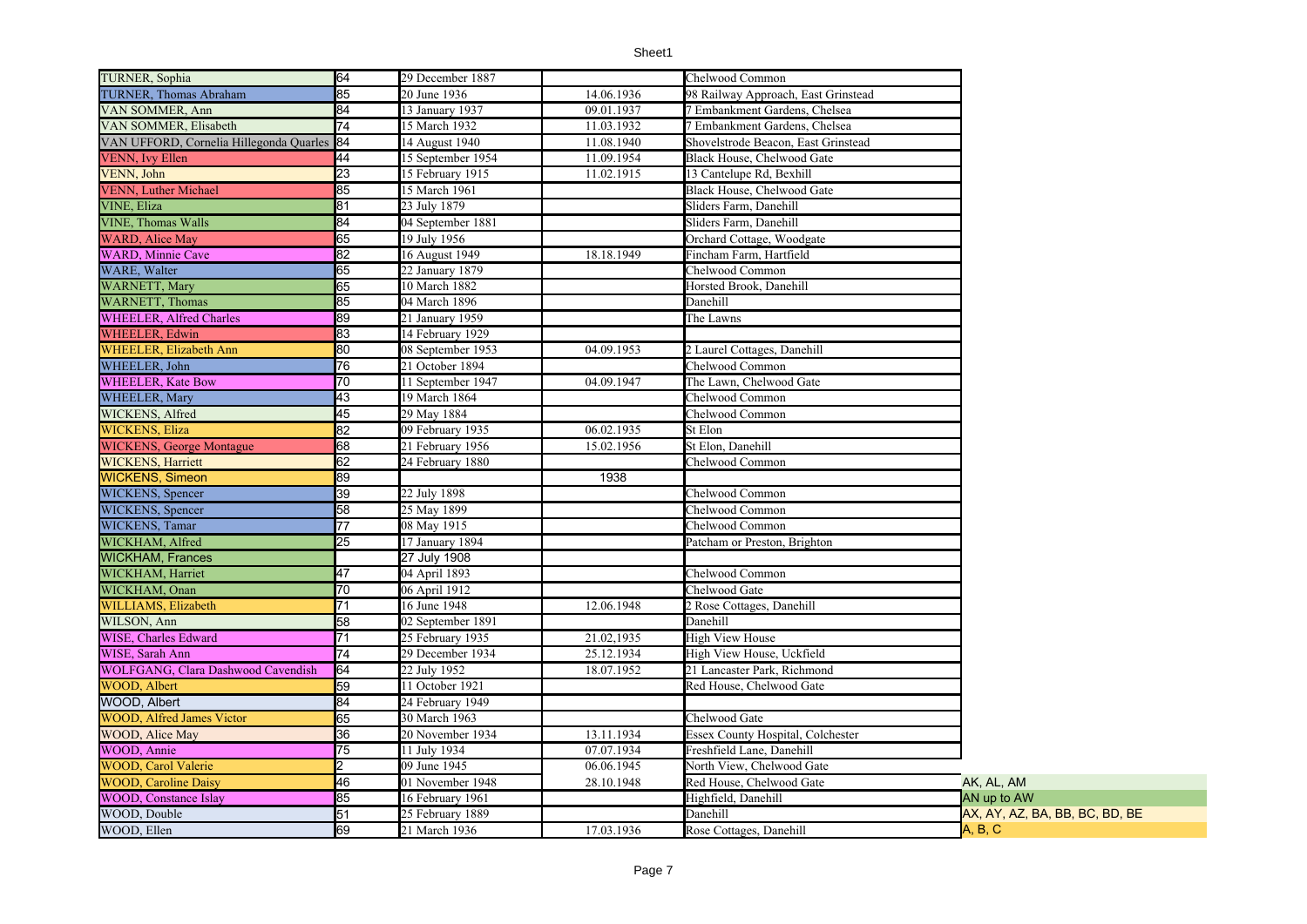| WOOD, Ernest               | <b>146</b> | 15 August 1940    | 11.04.1940 | Freshfield Lane, Danehill                 | D, E, F, G, H   |
|----------------------------|------------|-------------------|------------|-------------------------------------------|-----------------|
| WOOD, James                | 75         | 08 January 1883   |            | Haywards Heath Asylum, of Chelwood Common | , J, K, L       |
| WOOD, Josephine Annie Maud | 172        | 12 December 1966  |            | <b>Horsted Keynes</b>                     | $M, N$ O P Q, R |
| WOOD, Lilian Victoria      |            | 14 August 1979    |            | Isle of Thoms                             | S, T, U, V      |
| WOOD, Sarah Ann            | 76         | 26 April 1950     | 26.04.1950 | The Red House, Chelwood Gate              | AD, AE, AF      |
| <b>WOOD, Violet Ellen</b>  | 45         | 18 November 1950  | 13.11.1950 | Red House, Chelwood Gate                  | AG, AH, AI, AJ  |
| WOOD, William              | 48         | 25 February 1896  |            | Danehill                                  |                 |
| <b>WOOLYER, Henry</b>      | 65         | $18$ January 1956 | 14.01.1956 | North Western Hospital, Hampstead         |                 |
| YOUNG, Thomas Joseph       | 123        | 21 April 1915     |            | Royal Naval Hospital, Gillingham          |                 |

| <b>Name</b>                        | Age               | List of Unmarked Graves OR Buried in the Burial Ground Post-war Extension<br><b>Burial Date</b> | <b>Date of Death</b> | <b>Address or Death Location</b>              |  |
|------------------------------------|-------------------|-------------------------------------------------------------------------------------------------|----------------------|-----------------------------------------------|--|
| ALEXANDER, Florence Elfreda Gladys | 69                | 24 November 1975                                                                                |                      | Oak Tree Cottages, Danehill                   |  |
| ALEXANDER, William Hugh            | 69                | 22 January 1981                                                                                 | 16.01.1981           | 70 Oak Tree Cotts                             |  |
| ALLCORN, Agnes                     | $\overline{71}$   | 16 October 1937                                                                                 | 13.10.1937           | Park Cottage                                  |  |
| ALLEN, (Infant)                    | $3$ days          | 25 May 1892                                                                                     |                      | Park Cottage                                  |  |
| <b>ALLEN, Frederick</b>            | 6 mths            | 20 February 1891                                                                                |                      | Park Cottage                                  |  |
| ALLEN, Samuel                      |                   | 08 February 1880                                                                                |                      |                                               |  |
| ALTON, Eric Leonard                | 4 mths            | 07 December 1937                                                                                | 04.12.1937           | Park Cottage                                  |  |
|                                    | 81                |                                                                                                 |                      | Park Cottage                                  |  |
| ANDERSON, Sarah                    |                   | 19 November 1892                                                                                |                      | Park Cottage                                  |  |
| ANDERSON, Sylvia Elsie             | 69                | 07 February 1975                                                                                |                      | Park Cottage                                  |  |
| ANDRES, George                     | $\overline{88}$   | 22 May 1907                                                                                     |                      | Park Cottage                                  |  |
| ANSCOMBE, Martha                   |                   |                                                                                                 |                      |                                               |  |
| APPLEBY, Herbert Rex               | $15 \text{ days}$ | 25 April 1908                                                                                   |                      | Danehill                                      |  |
| ARNOLD, Mary Jane                  | 83                | 02 April 1960                                                                                   |                      | Danehill                                      |  |
| ASHDOWN, Anne                      | 67                | 24 January 1936                                                                                 | 21.01.1936           | Chailey                                       |  |
| <b>ASHDOWN</b> , Ezra              |                   |                                                                                                 |                      |                                               |  |
| ASHDOWN, Luther John               | 54                | 01 February 1930                                                                                | 01.02.1930           | Lambs Farm, Chelwood Gate                     |  |
| ASHDOWN, Martha                    |                   |                                                                                                 |                      |                                               |  |
| <b>ASKEW</b> , Albert Edward       | 42                | 15 February 1936                                                                                | 08.02.1936           | Worthing Hospital                             |  |
| <b>ASKEW</b> , Caroline            | 57                | 19 July 1949                                                                                    | 14.07.1949           | 3 Drewstead Rd, London, S.W.16                |  |
| <b>ASKEW, Emily</b>                | З                 | 15 September 1851                                                                               |                      | The Rocks, near Sheffield Mill                |  |
| <b>ASKEW. Albert Edward</b>        | 50                | 29 November 1971                                                                                |                      | 69 St Thomas' Square, Cambridge               |  |
| AVIS (infant)                      |                   | 24 October 1939                                                                                 |                      | Woodbury Cottage                              |  |
| AVIS, Jesse                        | 3                 | 07 May 1899                                                                                     |                      | <b>Fumers Green</b>                           |  |
| AVIS, Mary Ann Eliza               | 58                | 28 December 1916                                                                                |                      | <b>Fumers Green</b>                           |  |
| <b>AWCOCK</b> (infant)             |                   | 26 February 1939                                                                                | 25.02.1939           | Clays Farm, Danehill                          |  |
| <b>AWCOCK</b> , Albert Frank       | 81                | 26 January 1965                                                                                 |                      | Beech Platt, Danehill                         |  |
| <b>AWCOCK</b> , Alice              | 84                | 20 January 1947                                                                                 | 17.01.1947           | Park Cottages, Danehill                       |  |
| AWCOCK, Amos                       | 76                | 27 July 1946                                                                                    | 24.07.1946           | Park Cottage, Danehill                        |  |
| <b>AWCOCK</b> , Cecil Bernard      | $\overline{73}$   | 10 April 1980                                                                                   |                      | Greenacres, Danehill                          |  |
| <b>AWCOCK</b> , Denis              | 51                | 07 January 1920                                                                                 |                      | Northlands Farm, Danehill                     |  |
| AWCOCK, Ethel Maty                 | 34                | 20 December 1934                                                                                | 14.12.1934           | Northlands Farm                               |  |
| AWCOCK, Ethel May                  | 90                | 17 December 1996                                                                                | 04.12.1996           | Thombury Nursing Home, Hempstead Rd, Uckfield |  |
| AWCOCK, Frank                      | 49                | 01 July 1944                                                                                    | 27.06.1944           | Woodgate Cottage, Main Road, Danehill         |  |
| AWCOCK, Harold Reginald            | 89                | 26 February 1990                                                                                |                      |                                               |  |
| AWCOCK, Harriet Louise             | 91                | 23 August 1972                                                                                  |                      | Paxhill Rest Home, Lindfield                  |  |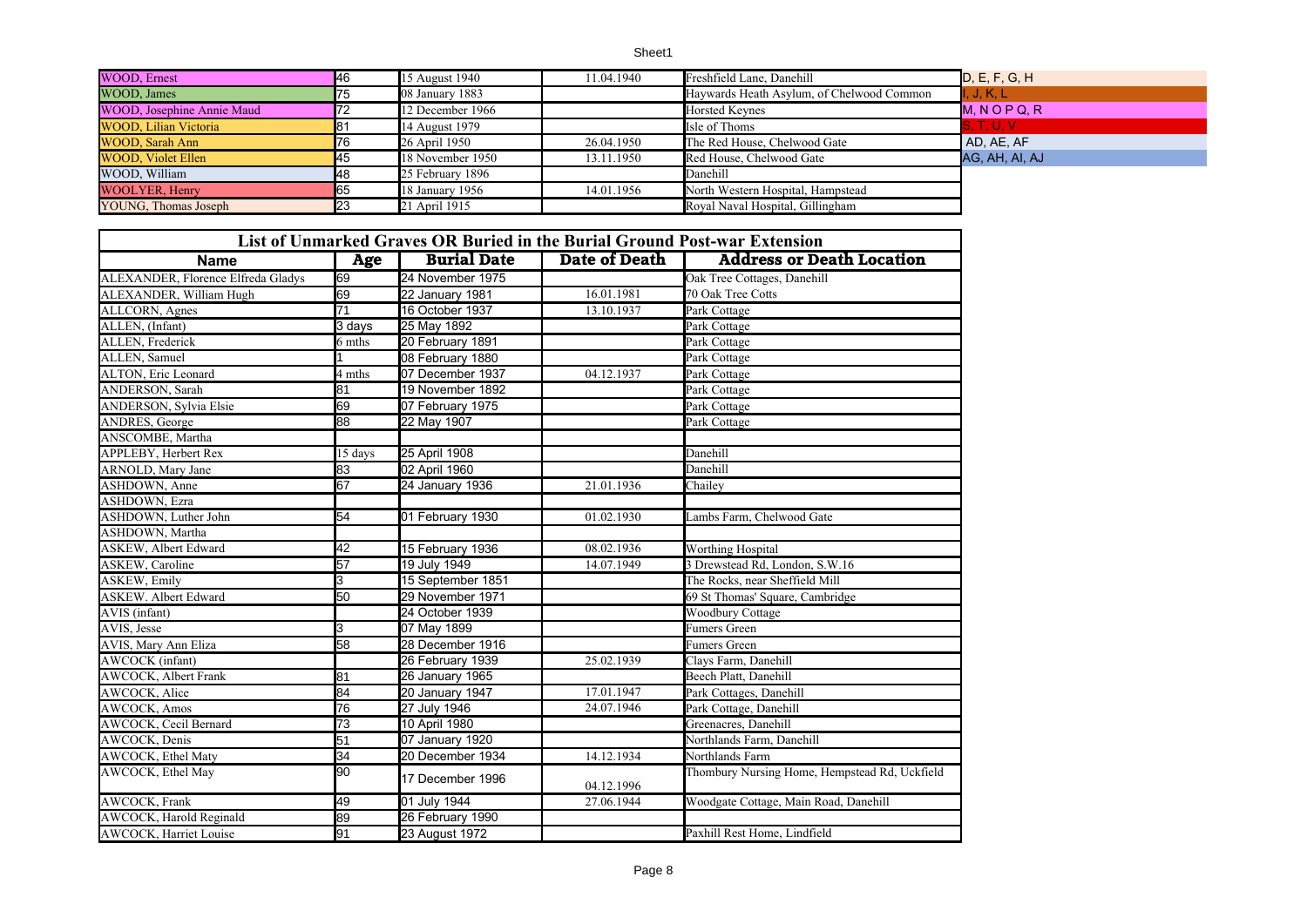| AWCOCK, Iva                          | 80              | 10 January 1979   |            | Downsview, Danehill                        |  |
|--------------------------------------|-----------------|-------------------|------------|--------------------------------------------|--|
| <b>AWCOCK</b> , Kathleen Dorothy     | $\overline{73}$ | 28 January 1997   |            | Smallacre, Chelwood Gate                   |  |
| AWCOCK, Martha                       | 57              | 30 March 1934     | 28.03.1934 | Allins Farm                                |  |
| <b>AWCOCK</b> , Mary Ann             | 85              | 20 May 1926       |            | Mopes Farm                                 |  |
| <b>B1DDLECOMBE, Clement Victor</b>   | 88              | 30 September 1982 |            | The Fells, Crowborough                     |  |
| <b>BAKER, Harriet</b>                | $\overline{65}$ | 11 January 1880   |            | Chelwood Common                            |  |
| BAKER, Harry                         | 4 mths          | 18 May 1882       |            | Chelwood Common                            |  |
| <b>BAKER, Henry</b>                  | 63              | 07 March 1908     |            | Chelwood Common                            |  |
| BAKER, Jacob                         | $\overline{74}$ | 09 September 1963 | 04.09.1963 | Jessup Cottage, Collingford Lane, Danehill |  |
| <b>BARRON, Kathleen</b>              |                 | 01 June 1983      |            |                                            |  |
| BARTHOLOMEW, Hubert                  |                 | 01 October 1987   |            |                                            |  |
| <b>BARTHOLOMEW, Nellie Florence</b>  | 91              | 22 April 2005     | 26.03.2005 | 15 Oak Tree Cotts                          |  |
| <b>BARTLETT, Thomas Arthur Peter</b> | 76              | 25 February 2000  | 20.02.2000 | 1 Femdale Cottages, Chelwood Gate          |  |
|                                      | 60              | 23 November 1851  |            | ChelwoodGate                               |  |
| <b>BARTON, George</b>                |                 |                   |            |                                            |  |
| <b>BATCHELOR, Anne</b>               | 56              | 07 February 1856  |            | Danehill                                   |  |
| BATCHELOR, James                     | $\overline{70}$ | 02 March 1862     |            | Danehill                                   |  |
| <b>BATES, Amy Emily</b>              |                 |                   |            |                                            |  |
| <b>BATES, Caroline</b>               | 77              | 15 June 1878      |            | Latchetts Farm, Danehill                   |  |
| <b>BATES, Charles</b>                | 65              | 12 January 1948   | 09.01.1948 | Oak Cottage, Danehill                      |  |
| <b>BATES, Charles Gilbert</b>        |                 | 14 November 1989  |            |                                            |  |
| BATES, David                         | 85              | 17 December 1875  |            | Danehill                                   |  |
| <b>BATES, David William</b>          |                 | 20 March 1862     |            | <b>Freshfield Lane</b>                     |  |
| <b>BATES, Eliza</b>                  | 64              | 26 January 1893   |            | Latchetts Farm, Danehill                   |  |
| <b>BATES, Ellen Eliza</b>            | $\overline{52}$ | 02 March 1929     | 27.02.1929 | Quarry Cottage                             |  |
| <b>BATES, Elsie Marjorie</b>         | 84              | 22 April 1998     | 12.04.1998 | Chelwood Beacon Nursing Home               |  |
| BATES, Emily                         | 80              | 31 March 1930     | 27.03.1930 | Forest Farm. Danehill                      |  |
| <b>BATES, Emily Margaret</b>         | 52              | 01 December 1934  | 27.11.1934 | <b>Hellingly Mental Institution</b>        |  |
| <b>BATES, Fanny</b>                  | 71              | 27 December 1927  |            | Danehill                                   |  |
| <b>BATES, Frederick Cecil</b>        |                 |                   |            |                                            |  |
| <b>BATES, Harriet</b>                | 24              | 28 April 1868     |            | Danehill                                   |  |
| BATES, John Ray                      | 44              | 03 February 1898  |            | Freshfield Lane, Danehill                  |  |
| <b>BATES, Leslie</b>                 |                 | 01 June 1994      |            |                                            |  |
| <b>BATES, Mark</b>                   | 47              | 06 December 1915  |            | ChelwoodGate                               |  |
| <b>BATES, Spencer</b>                | 11 mths         | 17 July 1885      |            | <b>Horsted Keynes</b>                      |  |
| <b>BATES, Thomas</b>                 | 85              | 16 December 1893  |            | <b>Cuckfieid Union</b>                     |  |
| <b>BATES, William</b>                | 88              | 26 November 1965  |            | St Ellens, Chelwood Gate                   |  |
| BATES* Gordon                        | 3 wks           | 19 March 1895     |            | Kidboro Farm, Horsted Keynes               |  |
| <b>BATTEY, Keith Albert</b>          | 54              | 10 April 1997     | 05.04.1997 | Ashdown House East                         |  |
| BAUCHER, Honor Elizabeth             | 83              | 19 December 2002  | 12.12.2002 | The Croft, Horsted Lane, Danehill I        |  |
| <b>BAXTER, Alfred</b>                | 90              | 23 November 1981  |            | Quarries, Stone Quarry Rd                  |  |
| <b>BAXTER, Ambrose William</b>       | $\overline{72}$ | 06 February 1933  | 01.02.1933 | Laurel Cottage, Chelwood Gate              |  |
| <b>BAXTER, Catherine</b>             | 88              | 29 April 1983     |            | Chelwood Common                            |  |
| <b>BAXTER, Elizabeth</b>             | 78              | 09 November 1942  | 04.11.1942 | 4 Laurel Cottages, Danehill                |  |
| BAXTER, Sarah                        | 78              | 16 September 1907 |            | Chelwood Common                            |  |
| <b>BAXTER, William</b>               | 81              | 19 April 1909     |            | Chelwood Common                            |  |
| <b>BAYLEY, Cecil</b>                 |                 |                   |            |                                            |  |
| <b>BDDDLECOMBE, Elsie</b>            | 74              | 19 April 1975     |            | Littletrees, Chelwood Gate                 |  |
|                                      |                 |                   |            |                                            |  |
| <b>BEARD, George</b>                 | $\overline{72}$ | 20 March 1890     |            | Wych Cross, East Grinstead                 |  |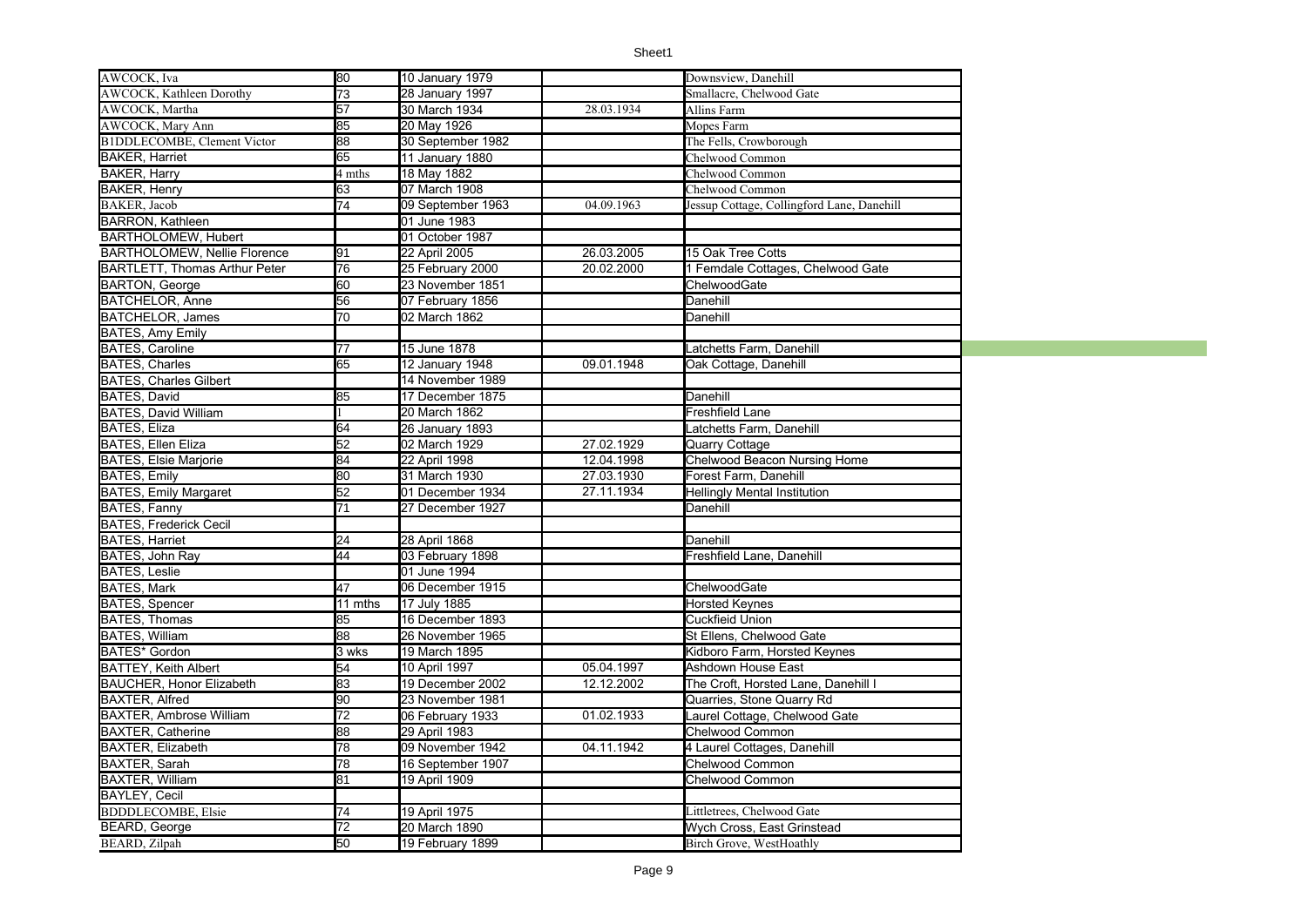| BEARD, Zilpah                      | 80                  | 07 April 1887     |            | <b>Chelwood Gate</b>                        |                                |
|------------------------------------|---------------------|-------------------|------------|---------------------------------------------|--------------------------------|
| <b>BEDWELL, Alice</b>              | 50                  | 14 September 1894 |            | Chelwood Gate                               |                                |
| BEENY, Absalom                     | 3 mths              | 22 January 1874   |            | Chelwood Common                             |                                |
| BELDHAM, Jessica May               |                     | 10 July 1990      |            |                                             |                                |
| <b>BELFIELD, Albert</b>            | 84                  | 12 April 1958     |            | Danehill                                    |                                |
| <b>BELFIELD, Fanny Louisa</b>      | 90                  | 30 December 1961  |            | Linton, Kent                                |                                |
| <b>BENHAM, Esme Marsella</b>       |                     | 03 May 1984       |            |                                             |                                |
| BENHAM, Wiliam John                | 68                  | 20 January 1976   |            | White Cottage, Danehill                     |                                |
| <b>BENNETT, Alfred</b>             | 84                  | 20 September 2002 | 18.08.2002 | 19 Pennington House, Franklands Village, HH |                                |
| <b>BENNETT, Alfred</b>             | $\overline{83}$     | 22 January 1927   |            | Rose Cottages                               |                                |
| <b>BENNETT, Alfred William</b>     | 9 hours             | 28 August 1881    |            | Chelwood Common                             |                                |
| <b>BENNETT, Amelia</b>             | 74                  | 08 March 1874     |            | Chelwood Common                             |                                |
| <b>BENNETT, Amos</b>               | 4 mths              | 02 April 1865     |            | Chelwood Common                             |                                |
| <b>BENNETT, Betsy</b>              | 73                  | 09 May 1933       |            | <b>High View House</b>                      |                                |
| <b>BENNETT, Caroline</b>           | 26                  | 19 June 1883      |            | Danehill                                    |                                |
| <b>BENNETT, Charles Arthur</b>     | $\overline{83}$     | 15 December 1991  |            |                                             | AD, AE, AF                     |
| <b>BENNETT, Charles Victor</b>     | 23 days             | 04 April 1899     |            | Danehill                                    | AG, AH, AI, AJ                 |
| <b>BENNETT, Elizabeth Ann</b>      | 11                  | 16 April 1852     |            | Chelwood Common                             | AK, AL, AM                     |
| <b>BENNETT, Elizabeth Stedmond</b> | 80                  | 03 February 1923  |            | Northlands Farm                             | AN up to AW                    |
| <b>BENNETT, Ernest Percy</b>       | $\overline{30}$     | 15 August 1938    | 11.08.1938 | Warlingham Park, Chelsham                   | AX, AY, AZ, BA, BB, BC, BD, BE |
| BENNETT, George Edgar James        |                     | 17May 1883        |            | Danehill                                    | A, B, C                        |
| <b>BENNETT, Harriett</b>           | 5 wks               | 21 November 1852  |            | Chelwood Common                             | D, E, F, G, H                  |
| <b>BENNETT, Harriett</b>           | $\overline{19}$     | 29 May 1870       |            | Danehill                                    | , J, K, L                      |
| <b>BENNETT, Harriett</b>           | $\overline{76}$     | 10 January 1924   |            | Little Aggons Farm                          | $M, N$ O P Q, R                |
| <b>BENNETT, Henry</b>              | $\overline{73}$     | 07 December 1931  | 03.12.1931 | High View House, Uckfield                   | S, T, U, V                     |
| <b>BENNETT, James</b>              | 78                  | 22 January 1861   |            | Chelwood Common                             | AA, AB, AC, W, X, Y, Z         |
| <b>BENNETT, James</b>              | 85                  | 01 May 1899       |            | Uckfield Workhouse, of Danehill             |                                |
| <b>BENNETT, Jesse</b>              | 84                  | 16 May 1901       |            | Uckfield Union House                        |                                |
| BENNETT, John                      | 70                  | 05 October 1886   |            | Danehill                                    |                                |
| <b>BENNETT, Lucy Ann</b>           | 35                  | 15 November 1913  |            | Chelwood Common                             |                                |
| <b>BENNETT, Mabel Edith</b>        | 69                  | 22June 1979       |            |                                             |                                |
| <b>BENNETT, Mary Ann</b>           | 81                  | 27 June 1942      | 24.06.1942 | Cloveliy, Danehill                          |                                |
| <b>BENNETT, Mary Ann</b>           | 67                  | 28 January 1883   |            | Danehill                                    |                                |
| <b>BENNETT, Maud Frances</b>       | 59                  | 20 October 1956   |            | The Croft, Danehill                         |                                |
| <b>BENNETT, Sarah</b>              | $\overline{74}$     | 26 August 1869    |            | Chelwood Common                             |                                |
| <b>BENNETT, Stephen</b>            | 77                  | 25 November 1876  |            | Uckfield Union House                        |                                |
| <b>BENNETT, Thomas</b>             | 11 mths             | 07 December 1856  |            | Danehill                                    |                                |
| <b>BENNETT, Thomas Henry</b>       | $\overline{8}$ days | 05 September 1881 |            | Chelwood Common                             |                                |
| <b>BENNETT, Thomas Henry</b>       | 86                  | 05 May 1934       | 05.05.1934 | Little Aggons Farm, Danehill                |                                |
| <b>BENNETT, William George</b>     | $\overline{80}$     | 01 February 1934  | 27.01.1934 | Clovelly, Danehill                          |                                |
| <b>BENSON, Eva Margaret</b>        |                     | 21 January 1990   |            |                                             |                                |
| <b>BENTLEY, Ann</b>                | 81                  | 09 January 1852   |            | Danehill                                    |                                |
| <b>BENTLEY, Richard</b>            | $\overline{51}$     | 09 June 1852      |            | Danehill                                    |                                |
| <b>BERROWS, Winifred Florence</b>  | $\overline{67}$     | 06 September 2005 | 29.08.2005 | Belle Vue, Church Lane, Danehill            |                                |
| <b>BIGGS, Frank Bannister</b>      | 49                  | 12 April 1891     |            | Chelwood Common                             |                                |
| BILLINGS, Joseph                   | 64                  | 29 March 1857     |            | Danehill                                    |                                |
| <b>BLACKMAN, Ernest Albert</b>     | 79                  | 28 December 1953  | 23.12.1953 | 2 Laurel Cottages, Chelwood Gate            |                                |
| BLACKWELL, A.M.                    |                     |                   |            |                                             |                                |
| BLACKWELL, N.S.                    |                     |                   |            |                                             |                                |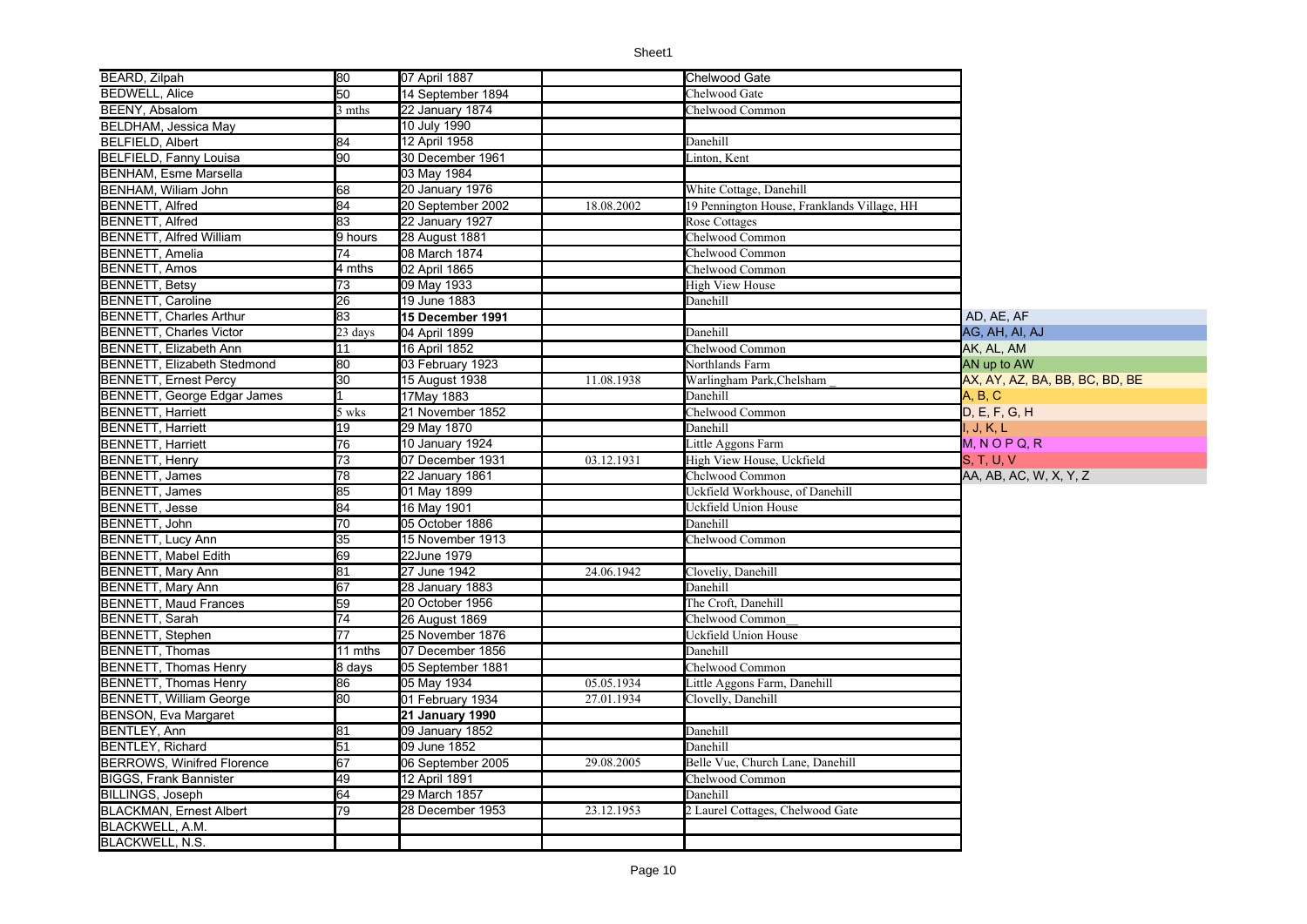| <b>BLAKE, Edith Nellie</b>            |                 | 05 May 1987       |            |                                         |
|---------------------------------------|-----------------|-------------------|------------|-----------------------------------------|
| <b>BLAKE, Wilfred Hany</b>            |                 | 20 January 1992   |            |                                         |
| <b>BLAKE, Wilfred John</b>            |                 | 05 December 1990  |            |                                         |
| <b>BODSWORTH, Leslie Frederick</b>    | 54              | 17 July 1973      |            | 14 Oak Tree Cottages                    |
| <b>BOND, Frances</b>                  | 42              | 30 July 1908      |            | 8 Summer Cpttages, Tunbridge Wells      |
| <b>BOSTON, Lilian</b>                 | $\overline{75}$ | 08 December 1970  |            | Leigh, Tanvard Lane                     |
| BOTTING, Anne                         | 59              | 02 February 1892  |            | Perrymans Hill, Danehill                |
| <b>BOTTING, Emily</b>                 | 7 mths          | 31 May 1907       |            | Perrymans Hill, Danehill                |
| <b>BOTTING, Emily Elizabeth Jane</b>  | 72              | 13 February 1946  | 09.02.1946 | <b>Hellingly Hospital</b>               |
| <b>BOTTING, Henry</b>                 | 66              | 22 January 1887   |            | Chelwood Common                         |
| <b>BOTTING, Kitty</b>                 | 50              | 19 May 1945       |            | 5 The Green Horsted Keynes              |
| BOTTING, Mary                         | 9 mths          | 19 December 1869  |            | Perrymans Hill                          |
| BOTTING, Mary Jane<br>BOTTING, Minnie | 60              | 08 February 1892  |            | Danehill                                |
|                                       | 42              | 05 July 1905      |            | Fletching                               |
| <b>BOTTING, Samuel Edward</b>         | 25              | 25 May 1927       |            | The Green, Horsted Keynes               |
| <b>BOTTING, Thomas</b>                | 57              | 07 June 1923      |            | The Green, Horsted Keynes               |
| <b>BOURN, Robert</b>                  | $\overline{73}$ | 04 June 1895      |            | Chelwood Gate                           |
| BOX, Alice Jane                       | 40              | 04 June 1897      |            | Chelwood Common                         |
| BOX, Elizabeth                        | 71              | 02 March 1898     |            | Chelwood Common                         |
| BOX, George                           | 83              | 23 October 1905   |            | Forest Hill by Sydenham                 |
| <b>BRADFORD, Colin Victor</b>         | 57              | 10 April 1996     | 30.03.1996 | 25 Oak Tree Cotts                       |
| <b>BRAZIL, James</b>                  | 60              | 23 November 1878  |            | Wych Cross in Maresfield Parish         |
| <b>BRETT, Archibald</b>               | 75              | 29 August 1957    |            | The Rowans, Chelwood Gate               |
| BRIGDEN, Sophia                       | 54              | 29 August 1861    |            | Cheiwood Common                         |
| <b>BRISTOW, Margaret</b>              | 89              | 08 August 1999    | 19.02.1999 | White Gables, Beaconsfield Rd           |
| <b>BROADBENT, Florence Ann</b>        | 40              | 12 December 1918  |            | The Post Office Cottage, Chelwood Gate  |
| <b>BROCKWELL, Betsey</b>              | 52              | 01 September 1899 |            | Chelwood Common                         |
| <b>BROOKER, Ann</b>                   | 78              | 26 April 1857     |            | Fumers Green                            |
| <b>BROOKER, Eliza Ellen</b>           | 3 wks           | 05 March 1862     |            | Danehill                                |
| <b>BROOKER, George</b>                | 10              | 11 March 1859     |            | Danehill                                |
| <b>BROOKER, James</b>                 | 35              | 21 April 1856     |            | Maresfield                              |
| <b>BROOKER, Mary Ann</b>              | 85              | 02 May 1911       |            | Chartham, Lingfield                     |
| <b>BROOKER, Matthew</b>               | 89              | 29 July 1903      |            | Portmansford, Danehill                  |
| <b>BROOKS, Aired Thomas</b>           | 50              | 20 January 1956   | 15.01.1956 | Ferndale Cottage, Danehill              |
| <b>BROOKS, Alfred</b>                 | 80              | 02 February 1929  | 31.01.1929 | Chelwood Gate                           |
| <b>BROOKS, Alfred</b>                 | 6 wks           | 16 June 1934      | 14.06.1934 | Femdale Cottage                         |
| <b>BROOKS, Daisy Lucy</b>             | 24              | 26 February 1919  |            | Chelwood Gate                           |
| <b>BROOKS, Doris May</b>              | 86              | 07 March 2002     | 27.02.2002 | 2 Femdale Cottages, Stone Quarry Rd, CG |
| <b>BROOKS, Harriett</b>               | 78              | 03 March 1943     | 26.02.1943 | Ferndale Cottage, Danehill              |
| <b>BROOKS, Richard Thomas</b>         | 30              | 26 February 1976  |            | 1 CoUingfordLane                        |
| <b>BROWN, James</b>                   | 79              | 24 December 1896  |            | Uckfield Union, of Chelwood Common      |
| <b>BROWN, John Herbert Granville</b>  | 61              | 06 May 1975       |            | The Gosses, Birch Grove                 |
| <b>BROWN, Mary</b>                    | 93              | 29 March 1912     |            | OfDanehill                              |
| <b>BROWNING, Ambrose</b>              | 4 wks           | 18 March 1852     |            | Chelwood Common                         |
| <b>BROWNING, Ann</b>                  | 75              | 02 November 1873  |            | Portmansford Farm, Danehill             |
| <b>BROWNING, Caroline Kate</b>        | 15              | 05 December 1892  |            | Wilsonshurst, Fletching                 |
| <b>BROWNING, Dinah</b>                |                 | 06June 1978       |            |                                         |
| <b>BROWNING, Harriet</b>              | 23              | 14 January 1892   |            | Danehill                                |
| <b>BROWNING, Jane</b>                 | 1 mth           | 14 June 1853      |            | Chelwood Common, Danehill               |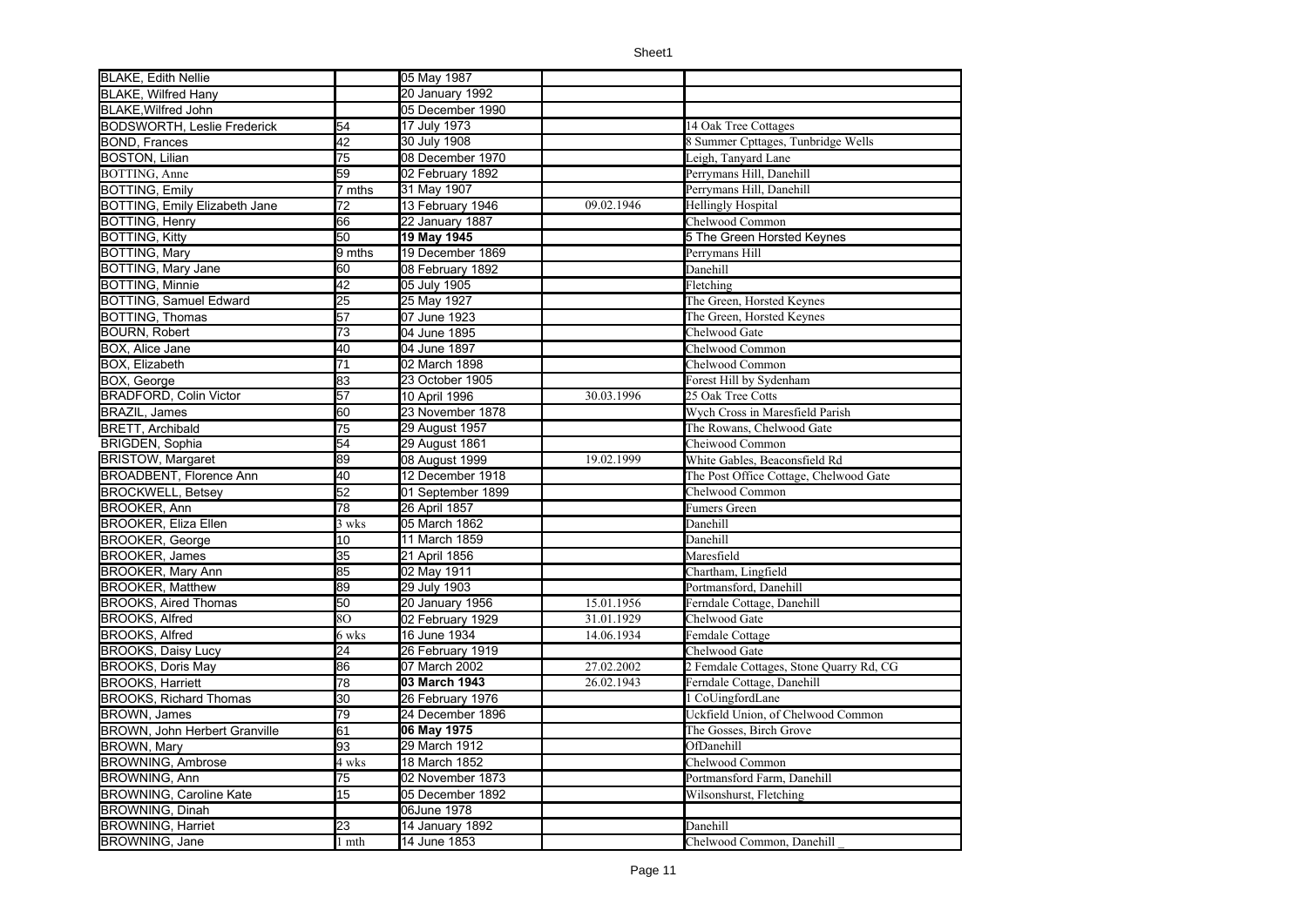| <b>BROWNING, Jane</b>                                 | 71              | 15 April 1922     |              | Quarry Farm, Chelwood Gate                    |                                |
|-------------------------------------------------------|-----------------|-------------------|--------------|-----------------------------------------------|--------------------------------|
| BROWNING, Mary Ann                                    | 71              | 15 December 1921  |              | Pepper Alley, Danehill                        |                                |
| <b>BROWNING, Mary Elizabeth</b>                       |                 | 21 November 1858  |              | Chelwood Common                               |                                |
| BROWNING, May Ann                                     | days            | 18 February 1852  |              | Chelwood Common                               |                                |
| BROWNING, Rebecca                                     | 84              | 01 November 1913  |              | Perrymans Hill                                |                                |
| <b>BROWNING, William</b>                              | 76              | 29 June 1929      | 26.06.1929   | Danehill                                      |                                |
| <b>BRUNS, Adolph</b>                                  | 34              | 01 October 1940   | 27.09.1940   | Germany                                       | AD, AE, AF                     |
| <b>BUCKLAND, KA.</b>                                  |                 | 10 March 1985     |              |                                               | AG, AH, AI, AJ                 |
| <b>BUCKLAND, LA.</b>                                  |                 | 29 October 1994   |              |                                               | AK, AL, AM                     |
| <b>BUCKMAN, Andrew</b>                                | 71              | 19 January 1915   |              | Chelwood Common                               | AN up to AW                    |
| <b>BUCKMAN, Harriet</b>                               | 75              | 14 May 1914       |              | Chelwood Gate                                 | AX, AY, AZ, BA, BB, BC, BD, BE |
| <b>BUCKMAN, Harriett</b>                              | 95              | 29 June 1972      |              | StLeonards Hospital, East Grinstead           | A, B, C                        |
| BUCKMAN, Job                                          | 82              | 21 June 1951      | 17.06.1951   | Chelwood Gate                                 | D, E, F, G, H                  |
| <b>BUDDIN, Donald Janies</b>                          | $\overline{82}$ | 14 February 2005  | 09.02.2005   | 2 Orchard Cottages, panehill                  | I, J, K, L                     |
| <b>BUNDLE, James</b>                                  | 51              | 01 October 1880   |              | Danehill                                      | $M, N$ O P Q, R                |
| <b>BUNDLE, Phoebe</b>                                 | 89              | 03 May 1881       |              | Uckfield Union                                | S, T, U, V                     |
| <b>BURGESS, Cecil Bernard</b>                         | 56              | 13 June 1956      | 09.06,1956   | Cherry Tree Cottage, Danehill                 | AA, AB, AC, W, X, Y, Z         |
| <b>BURGESS, Vera Miriam</b>                           | 84              | 01 April 2002     | 20.12.2001   | Robins, Beaconsfield Rd, Chelwood Gate        |                                |
| <b>BURLEY, Doris Mary</b>                             |                 | 29 October 1994   |              |                                               |                                |
| <b>BURLEY, Maurice Frederick Andrew</b>               |                 | 29 October 1994   |              |                                               |                                |
| <b>BURNS, Minnie Rosa</b>                             | 74              | 01 March 1955     | 24.02.1955   | Park Lodge, Turners Green                     |                                |
| <b>BURNS, Thomas</b>                                  | 68              | 29 May 1954       | 24.05.1954   | Rock Cottage, Fumers Green                    |                                |
| <b>BURRELL, Thomas</b>                                | 3               | 28 January 1854   |              | Barcombe                                      |                                |
| <b>BURRELL, Walter</b>                                |                 | 29 December 1857  |              | Lindfield                                     |                                |
| <b>BURROWS, Audrey Olive</b>                          |                 | 07 June 1989      |              |                                               |                                |
| <b>BURTENSHAW, Albert</b>                             | 30              | 12 January 1901   |              | Chelwood Common                               |                                |
| <b>BURTENSHAW</b> , James                             | 36              | 09 January 1867   |              | Danehill                                      |                                |
| <b>BURTENSHAW</b> , James                             | $\overline{71}$ | 24 November 1867  |              | Danehill                                      |                                |
| <b>BURTON</b> , Adeline Lucy                          | 74              | 30 December 1957  |              | Isfield, Sussex                               |                                |
| <b>BURTON</b> , Stephen                               |                 | 25 October 1966   |              |                                               |                                |
| <b>BUTCHER</b> , Allan John                           | 78              | 23 September 1999 | 16.09.1999   | Christopher Fields Cottage, Church Lane       |                                |
| <b>BUTCHER, Stanley George</b>                        | 87              | 26 September 1997 | 03.05.1997   | Stone Cottage, Hackenden Lane, East Grinstead |                                |
| <b>BUTLER</b> , Frederick John                        | 93              | 31 March 1998     | 14.03.1998   | Latchetts Farm                                |                                |
| <b>BUTLER, Margaret Nancy</b>                         |                 |                   | 07.1987      |                                               |                                |
| <b>BUTLER, Rodney Fawcett</b>                         | 77              | 05 September 1977 |              | Snaphill, Litlington                          |                                |
| <b>BUTTERWORTH, Emma Suzy Russell</b>                 | 34              | 02 February 1996  | 25.01.1996   | Aggons Farm, Tanyard Lane                     |                                |
| BUTTERWORTH, Peter William Shorrocks                  |                 | 26 January 1979   |              | Aggons Farm, Danehill                         |                                |
| CAMERON, Duncan                                       | 42              | 27 October 1920   |              | <b>Streeters Rough Laundry</b>                |                                |
| CANE, Ebenezer                                        | 91              | 27 February 1941  | 23.02.1941   | Freshfield Lane, Danehill                     |                                |
| CARD, Ann Matilda<br>CARD, Annie                      | 66              | 08June 1881       |              | Gooses Fann, West Hoathly                     |                                |
|                                                       | 23              | 02 May 1880       |              | Chelwood Common                               |                                |
| CARD, Charles<br><b>CARTER</b> (infant)               | 20              | 27 October 1878   |              | Chelwood Common                               |                                |
|                                                       |                 | 22 April 1933     | $\mathbf{r}$ | Moodwater Cottage, Fumers Green               |                                |
| CARTER, Agnes<br>CARTER, David                        | 84<br>78        | 26 February 1949  | 22.02.1949   | Bellevue, Danehill                            |                                |
|                                                       |                 | 15 March 1929     | 16.03.1929   | Chelwood Gate                                 |                                |
| CARTER, Ernest Edward<br>CARTER, GaenorEluned Meirion | 74              | 12 August 1977    |              | The Red House, Chelwood Gate                  |                                |
|                                                       | 67              | 21 May 2003       | 13.05.2003   | Anderida, Stone Quarry Rd                     |                                |
| CARTER, Kenneth Ernest                                | 67              | 13 March 2000     | 02.03.2000   | Anderida, Stone Quarry Rd                     |                                |
| CARTER, Nelly May                                     | 10 mths         | 15 February 1901  |              | Chelwood Common                               |                                |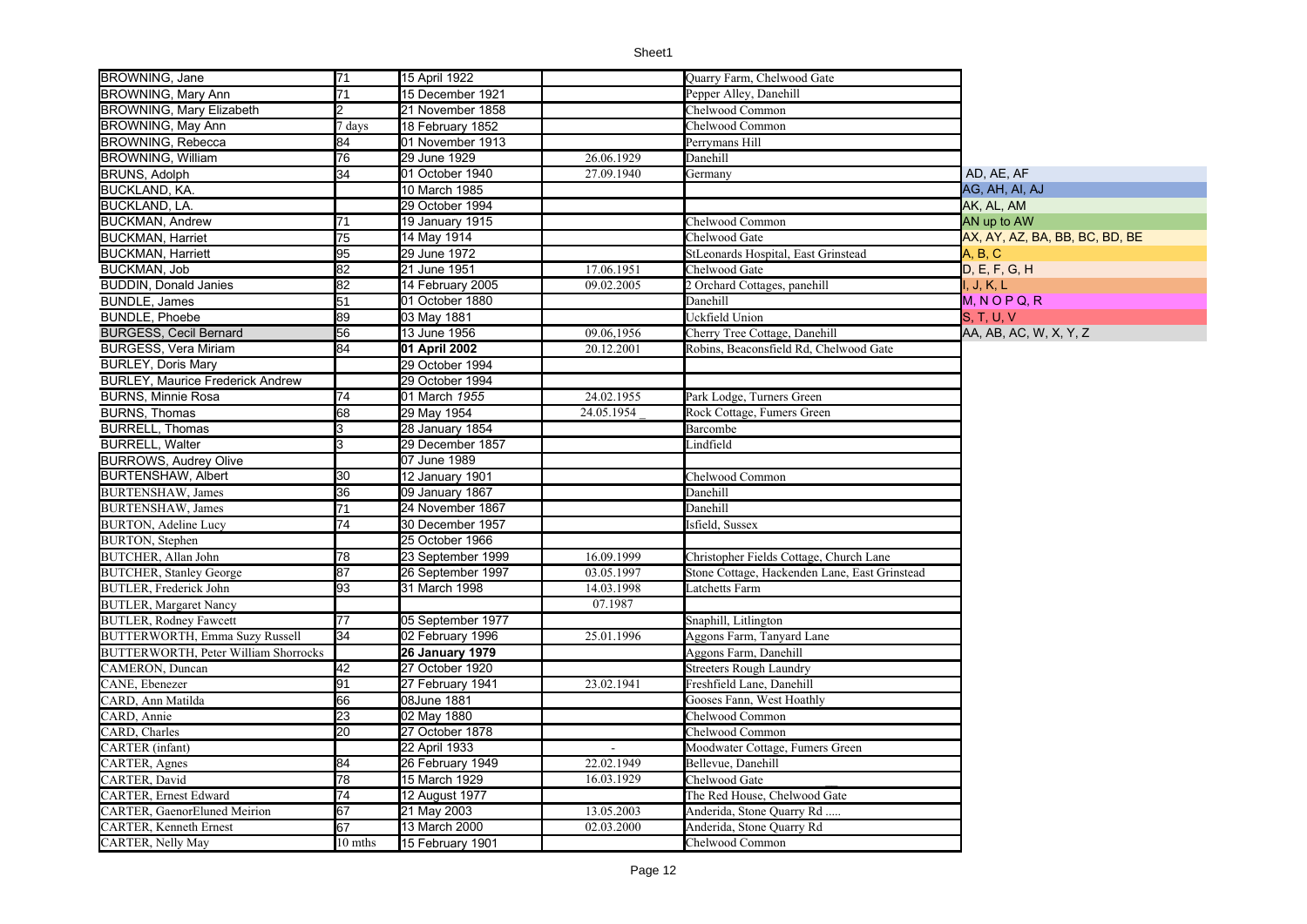| CARTER, Norah Isabella           | 86              | 04 November 1982  |            | Pembury Hospital                           |
|----------------------------------|-----------------|-------------------|------------|--------------------------------------------|
| CARTER, Sarah                    | 86              | 13 February 1954  | 09.02.1954 | Chatterton Place, Beaconsfield Road        |
| CARTER, William Charles          | 57              | 27 February 1963  |            | Chatterton House, Chelwood Gate            |
| CATT, Alfred Stephen             | 84              | 02 February 1973  |            | 48 College Rd, Haywards Heath              |
| CATT, Keziah                     | 78              | 30 June 1964      |            | Cookham Dene, Forest Row                   |
| CAUDLE, Florence Olive           | $\overline{70}$ | 12 January 1967   |            | Fumers Green                               |
| CHEESEMAN, John                  | 61              | 26 February 1877  |            | Uckfield Union House                       |
| CHEESEMAN, Patrick David         | $\overline{71}$ | 19 February 1997  | 21.01.1997 | St Raphaels                                |
| CHELFIELD, Edwin Pollard         | $\overline{4}$  | 21 February 1864  |            | Chelwood Common                            |
| CHERRYMAN, Charles               | 78              | 15 September 1867 |            | Fumers Green                               |
| CHERRYMAN, Frederick             | 3 weeks         | 16 April 1865     |            | Chelwood Common                            |
| CHERRYMAN, Jane                  | 79              | 28 February 1871  |            | Fumers Green                               |
| CHERRYMAN, John                  | 50              | 04 May 1862       |            | Chelwood Common                            |
| CHERRYMAN, Martin Samuel         | 3 weeks         | 29 October 1869   |            | Danehill                                   |
| CHERRYMAN, Owen                  | 3 weeks         | 06 December 1857  |            | Perrymans Hill                             |
| CHUTER, Dorothy                  | 93              | 01 October 1997   | 10.09.1997 | Drenhoa, Beaconsfield Rd                   |
| CHUTER, Horace                   | 92              | 10 March 2000     | 13.10.1999 | Horncastle RH, Sharpthome                  |
| CLARK, Fred                      |                 | 01 September 2003 |            |                                            |
| CLARK, Freda                     |                 | 01 September 2003 |            |                                            |
| CLARK, Marion                    | 75              | 15 January 1981   |            | St Raphaels                                |
| CLARK, Shannon Constantine       |                 | 16 April 1992     |            |                                            |
| CLARKE, Alan Sydney              |                 | 03 March 1992     |            |                                            |
| CLAY, Sheila                     | 3 hrs           | 17 March 1941     | 15.03.1941 | Holly Rough. Chelwood Gate                 |
| CLIFFORD, Florence Mary          | 91              | 11 October 1971   |            | War Memorial Hospital, Carshalton          |
| COAKLEY, Betty Ena Patricia      | 54              | 04 June 1974      |            | 184 Washington Rd, Haywards Heath          |
| COAKLEY, Sharon Marie            | l week          | 29 September 1972 |            | 2 Orchard Cottage, Danehill                |
| COBBY (infant)                   |                 | 03 December 1937  |            | Freariage? Cottage                         |
| COBBY, Frederick                 | 83              | 17 January 1942   |            | Yew Tree Cottage, Danehill                 |
| COBBY, Kate Louisa               | 79              | 15 March 1947     |            | Yew Tree Cottage, Danehill                 |
| COBBY, Leslie Alfred             | 81              | 27 February 1998  |            | <b>St Raphaels</b>                         |
| COBBY, Maureen Ann               |                 | 31 December 1992  |            |                                            |
| COBBY, Olive Lavinia             | 81              | 02 February 1967  |            | Danehill                                   |
| COBBY, Robert Alfred             | 59              | 23 June 1945      | 21.06.1945 | Clover Cottage, Danehill                   |
| COBBY, Thora Lily Muriel         | 86              | 29 June 1998      | 24.06.1998 | The BunMlow, Freshfield Lane               |
| COLE (infant)                    | 1 min           | 30 June1934       | 27.06.1934 | Sliders Farm                               |
| COLLINS, Amie Louisa             | 31              | 03 July 2005      | 05.06.2004 | St Crispins, Danehill                      |
| COLLINS, Bernard Ethelbcrt       | 5 weeks         | 03 February 1945  | 30.01.1945 | Sloop Cottage, Scaynes Ml                  |
| <b>COLLINS, Esther Elizabeth</b> | 71              | 03 January 1941   | 29.12.1940 | Fumers Green                               |
| COLLINS, Ethelbert Thomas        | 61              | 24 May 1934       | 20.05.1934 | High View House, Uckfield                  |
| COMBER, James Harold             | 47              | 21 March 1949     | 16.03.1949 | Chelworth Cottages, Chelwood Gate          |
| CONNER, Alfred                   | 69              | 15 April 1916     |            | The Infirmary, Uckfield                    |
| COOK, Annie                      | 41              | 09 September 1933 | 03.09.1933 | The Hospital, Banning Heath, Maidstone     |
| COOK, Joan Eileen                | 80              | 02 December 1996  | 23.11.1996 | Springfield NH, !7PrideauxRd, Eastbourne   |
| COOK, William Harold             | 56              | 01 November 1974  |            | Little Cowstocks                           |
| COOKE, David Cramer              | 81              | 07 0ctober 2001   | 19.12.2000 | Brooklands NH, Wych Cross                  |
| COOKE, Phyllis Constance         | 81              | 06 June 2001      | 19.12.2000 | <b>Brooklands Nursing Home, Wych Cross</b> |
| COOMBS, Charles                  | 43              | 11 May 1892       |            | Danehurst                                  |
| COPE, John James                 | 79              | 19 July 1974      |            | April Cottage, Chelwood Gate               |
| COPE, Mabel Ada                  | 85              | 09 April 1981     |            |                                            |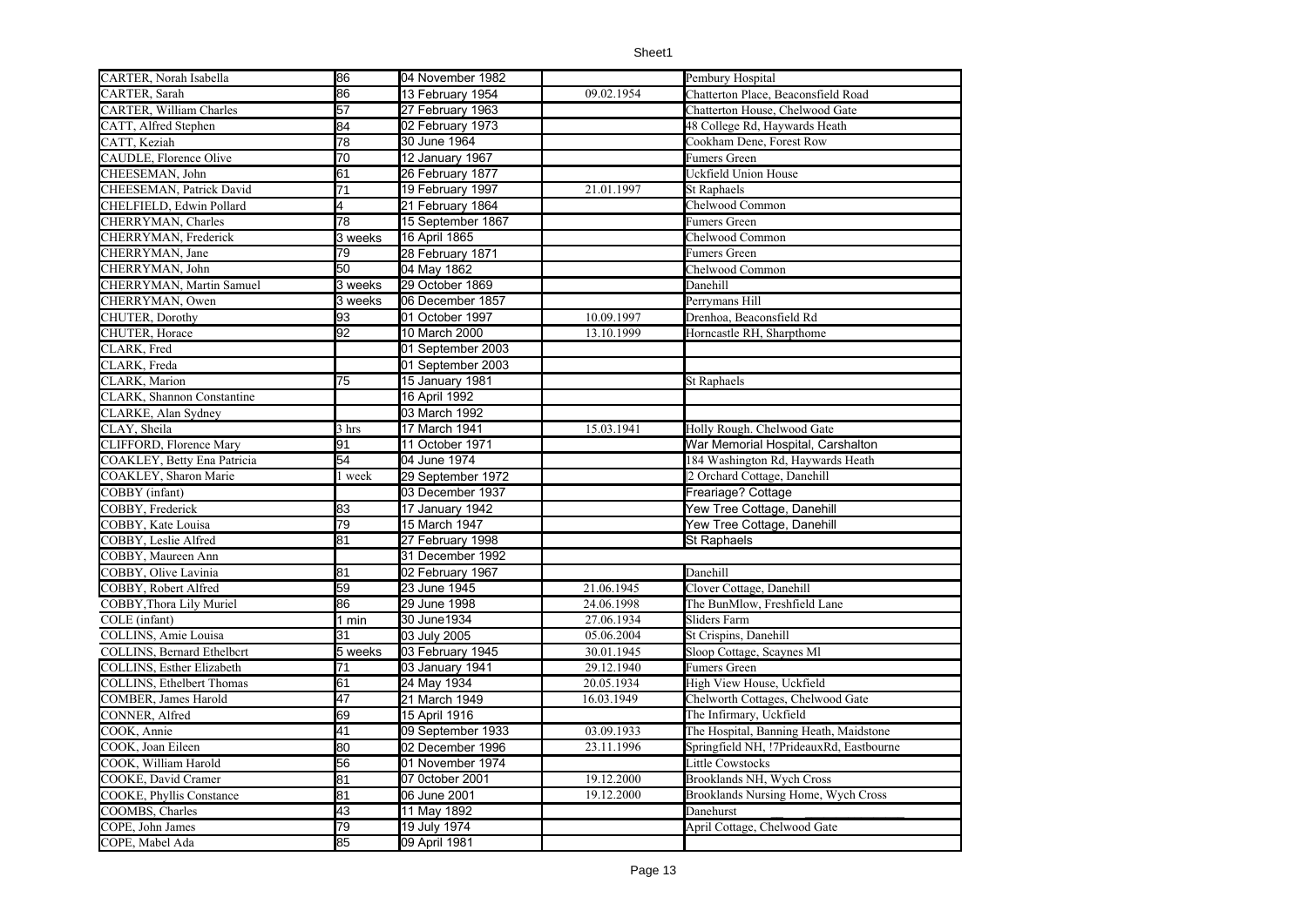| COPPARD, Ann                     | 91              | 09 October 1881  |            | Uckfield Union House                           |                                |
|----------------------------------|-----------------|------------------|------------|------------------------------------------------|--------------------------------|
| COPPARD, Emily Louisa            | 9 weeks         | 26 May 1858      |            | Chelwood Common                                | AD, AE, AF                     |
| COPPARD, George                  | 76              | 28 December 1932 | 23.12.1932 | Pouchlands House, Lewes                        | AG, AH, AI, AJ                 |
| COPPARD, Henry                   |                 | 17 October 1853  |            | Danehill                                       | AK, AL, AM                     |
| COPPARD, Hester                  | 72              | 10 December 1888 |            | Chelwood Gate                                  | AN up to AW                    |
| COPPARD, Jacqueline Ann          | l3              | 17 February 1968 |            | Chelwood Gate                                  | AX, AY, AZ, BA, BB, BC, BD, BE |
| COPPARD, James                   | 73              | 21 March 1874    |            | Chelwood Gate                                  | A, B, C                        |
| COPPARD, James                   | $\overline{50}$ | 28 October 1875  |            | Danehill                                       | D, E, F, G, H                  |
| COPPARD, Jane                    | 49              | 10 May 1906      |            | Chelwood Gate                                  | I. J. K. L                     |
| COPPARD, Wiliam                  | 75              | 03 August 1865   |            | Chelwood Gate                                  | $M, N$ O P Q, R                |
| COPPARD, William                 | $\overline{20}$ | 06 April 1869    |            | Danehill                                       | AA, AB, AC, W, X, Y, Z         |
| COPPARD, William                 | 88              | 07 June 1909     |            | Formerly of Chelwood Gate                      |                                |
| CORBETT, Patricia Margaret Anne  | 87              | 27 June 1997     |            | Pendean Nursing Home, Midhurst                 | S, T, U, V                     |
| CORBETT, Richard Julian          | 85              | 01 November 1995 | 15.01.1995 | <b>Forest Row</b>                              |                                |
| COTTENHAM, Margaret Louise       | 80              | 04 August 1998   | 27.07.1998 | 18 Sunte Close, Haywards Heath                 |                                |
| COTTENHAM, William               | 62              | 18 June 1982     |            |                                                |                                |
| COTTENHAM, William George        | 62              | 15 December 1980 |            | Sunte Close, Haywards Heath                    |                                |
| COVEY, John                      | 63              | 21 October 1854  |            | Chelwood Gate                                  |                                |
| COWAN, James                     | 78              | 16May 1928       | 13.05.1928 | Perrymans Hill                                 |                                |
| COWAN, Kate Elizabeth            | $\overline{74}$ | 19 January 1924  |            | Perrvmans Hill                                 |                                |
| COWAN, May Fawcett               | $\overline{77}$ | 07 February 1953 | 02.02.1953 | Ponchlands Hospital, EastChiltington           |                                |
| <b>COX Robert</b>                | $\overline{71}$ | 29 June 1876     |            | Danehill                                       |                                |
| COX, Elizabeth                   | 70              | 04 May 1937      |            | Rose Cottages, Danehill                        |                                |
| CROCKER, Sydney Francis          | 87              | 06 August 1952   |            | ittle Bridge House, Danehill                   |                                |
| CROOK, Lily Margaret Oakey       | 70              | 01 January 1958  |            | Beech Platt, Danehill                          |                                |
| CROWHURST, Frank                 | 73              | 18 March 1998    |            | New Cottage, Isle of Thoms Lane                |                                |
| CULLEY, Beatrice Margarita       |                 | 08 March 1985    |            |                                                |                                |
| CULLWICK, Ellen Emily            |                 | 23 October 1986  |            |                                                |                                |
| CULLWICK, Frederick William John | 78              | 14 April 1999    |            | l Dukes Barn Court, Lindfield                  |                                |
| <b>CURD</b> , Esther Alice       | 68              | 30 December 1938 |            | Sedges Farm, Danehill                          |                                |
| CURD, Gordon Cecil               | 11 months       | 31 July 1922     |            | Eitham                                         |                                |
| CURD, Hannah Goldsmith           | 48              | 11 October 1899  |            | Chelwood Common                                |                                |
| CURD, Laban                      | 80              | 04 June 1927     |            | High View House, Uckfield                      |                                |
| CURD, Luther Samuel              | 88              | 25 February 1959 |            | Moreton House, Boscobel Rd, St Leonards-on-Sea |                                |
| <b>CURD</b> , Stanley Luther     |                 | 22 January 1897  |            | Chelwood Common                                |                                |
| CURD, William Charles Dicker     | 5 wks           | 04 February 1902 |            | Chelwood Common                                |                                |
| CUTLER, Julia de Mello           |                 | 12 June 1987     |            |                                                |                                |
| DADSWELL, Annie Ellen            | 90              | 18 January 1869  |            | Uckfield Union House                           |                                |
| DALE, Ellen Elizabeth            | 89              | 19 October 1959  |            | Fem Cottage, Danehill                          |                                |
| DALE, Leonard                    | 90              | 27 April 1962    |            | Ardingly                                       |                                |
| DALTON, Justine                  | 6 days          | 14 October 1970  |            | The Cottage, Ashdown Garage, Chelwood Gate     |                                |
| DANIELS, Helen                   | 83              | 10 May 1973      |            | Broadwater Cottage, Fumers Green               |                                |
| DANIELS, William Thomas          | 62              | 26 July 1962     |            | <b>Broadwater Cottage</b>                      |                                |
| DAVENPORT, William Henry         | 52              | 04 February 1931 | 30.01.1931 | Lambs Rough, Chelwood Gate                     |                                |
| DAWE, Ellen                      | 69              | 28 March 1900    |            | Chelwood Common                                |                                |
| DAY, George                      | 21              | 29 August 1897   |            | Danehill                                       |                                |
| DAY, Sarah Jane                  | 67              | 06 December 1913 |            | Danehill                                       |                                |
| DAY, Susannah                    | 76              | 06 May 1876      |            | Chelwood Gate                                  |                                |
| DAY, Wry                         |                 | 18 May 1852      |            | Danehill                                       |                                |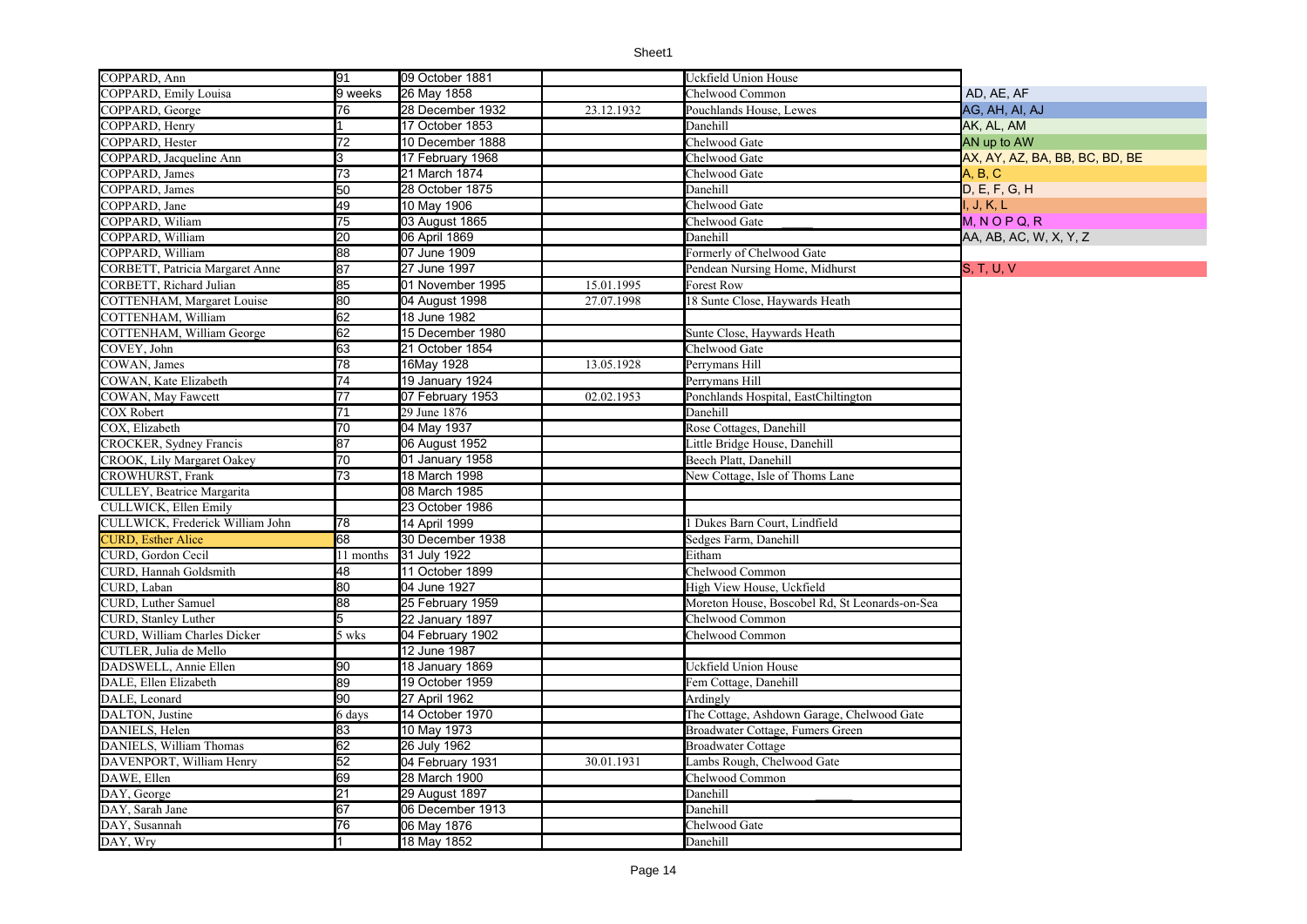| DEACON, Albert James       | 58              | 13 April 1920       |              | High View House, Uckfield              |                                |
|----------------------------|-----------------|---------------------|--------------|----------------------------------------|--------------------------------|
| DEACON, Emily              | 11 mths         | 25 February 1874    |              | Chelwood Common                        |                                |
| DEACON, George             | 92              | 17 October 1925     |              | Chelwood Gate                          |                                |
| DEACON, Mary               | 58              | 06 February 1939    | 03.02.1939   | St Josephs Hospice, Hackney            |                                |
| DEACON, Robert Harvey      | $\overline{74}$ | 13 March 1922       |              | Chelwood Gate                          |                                |
| DEACON, Ruth               | 84              | 21 March 1925       |              | Chelwood Gate                          |                                |
| DELIBES, Anne Marie        |                 | 11 May 1973         |              |                                        |                                |
| DELIVER, Susannah          | 30              | 19 October 1856     |              | Danehill                               |                                |
| DICKENS, Charlotte Harriet |                 | 25 September 1985   |              |                                        |                                |
| DICKER, Caroline           | 53              | 02 August 1891      |              | Chelwood Common                        |                                |
| DICKER, Hemy William       |                 | 13 September 1865   |              | Chelwood Common                        |                                |
| DICKER, Mary Ann           | 21              | 21 January 1883     |              | Danehill                               |                                |
| DICKER, Sophia             | 78              | 13 February 1870    |              | Danehill                               |                                |
| DICKER, Thomas             | 56              | 21 November 1886    |              | Danehill                               |                                |
| DIER. Dora Gladys          | 2wks            | 19 June 1898        |              | Danehill                               |                                |
| DIER, Winifred Henrietta   | 5 mths          | 02 December 1895    |              | Danehill                               |                                |
| DIPLOCK, Mark              | 75              | 16 September        |              | Chelwood Common, Danehill              |                                |
| DIPLOCK, Mary Ann          | Jnknown         | 24 Septembers 1885; |              | Chelwood Common                        |                                |
| DIXON, Charles             |                 | 14 December 1900    |              | Chelwood Common                        |                                |
| DIXON, Herbert L           | 65              | 07 March 1959       |              | Lower Stone House Cottage              |                                |
| DIXON, Louisa Annie        | 57              | 15 February 1921    |              | The Union Infirmary, Uckfield          |                                |
| DIXON, Oliver Harold       | 64              | 13 March 1947       | 07.03.1947   | Browhill Cottage, Danehill             |                                |
| DIXON, Thomas John William | 6 mths          | 02 March 1909       |              | Danehill                               |                                |
| DIXON, William             |                 | 14 June 1913        |              | Chelwood Common                        |                                |
|                            | 57              |                     |              |                                        |                                |
| DOWLEY, Annie Elizabeth    | 81              | 04 November 1957    |              | Villa Adaslim, Keymer                  |                                |
| DUBBER, Alice              |                 | 09 August $1879$    |              | Danehurst                              |                                |
| DUBBER, George             | $\overline{37}$ | 27 September 1906   |              | Sheffield Green                        |                                |
| DUBBER, Grace Muriel       |                 | 01 February 1987    |              |                                        |                                |
| DUBBER, Harriet            | 65              | 08 March 1909       |              | Sheffield Green                        |                                |
| DUBBER, Jack               |                 | 17 May 1995         |              |                                        |                                |
| DUBBER, John               | 86              | 23 March 1934       | 19.03.1934 i | Rose Cottages, Danehill                |                                |
| DUBBER, Josephine          |                 | 03 September 1984   |              |                                        |                                |
| DUCKER, Ann Lane           | 47              | 25 November 1854    |              | Danehill                               |                                |
| DUNBAR, Wlizabeth Wood     | 66              | 16 December 1958    |              | 3 Cecil Cdttages, Chelwood Gate        |                                |
| DUNCAN, Alexander          | 67              | 23 March 1910       |              | Red Lion Inn. Chelwood Gate            |                                |
| DUNCAN, Hellen             | 62              | 16 March 1915       |              | Red Lion Inn, Chelwood Gate            |                                |
| EASTLAND, Ellen Harriet    | 3 mths          | 09 January 1889     |              | Chelwood Gate                          |                                |
| EDWARDS, Ann May           |                 | 20 May 1990         |              |                                        |                                |
| EDWARDS, Jane Anne         | 7 mths          | 11 September 1861   |              | Danehill                               |                                |
| EDWARDS, Norman John Percy | 85              | 27 September 2000   | 23.03.1999   | Beechurst Nursing Home, Haywards Heath |                                |
| EDWARDS, Reginald William  | 76              | 01 September 1984   |              |                                        |                                |
| ELDERKIN, Doreen           |                 | 30 November 1984    |              |                                        |                                |
| ELDERKIN, John Charles     |                 | 04 April 1985       |              |                                        | AD, AE, AF                     |
| ELLIOTT, Henry James       |                 | 07 March 1853       |              | Chelwood Common                        | AG, AH, AI, AJ                 |
| ELLIOTT, Mary Jane         | 75              | 13 August 1918      |              | Holmleigh, Chelwood Gate               | AK, AL, AM                     |
| ELLIOTT, Stephen           | 84              | 26 November 1898    |              | Chelwood Common                        | AN up to AW                    |
| ELLIOTT, Stephen           | 76              | 06 November 1919    |              | Homeleigh, Chelwood Gate               | AX, AY, AZ, BA, BB, BC, BD, BE |
| ELLIOTT, Susan             | 61              | 18May 1906          |              | Chelwood Common                        | A, B, C                        |
|                            |                 |                     |              |                                        |                                |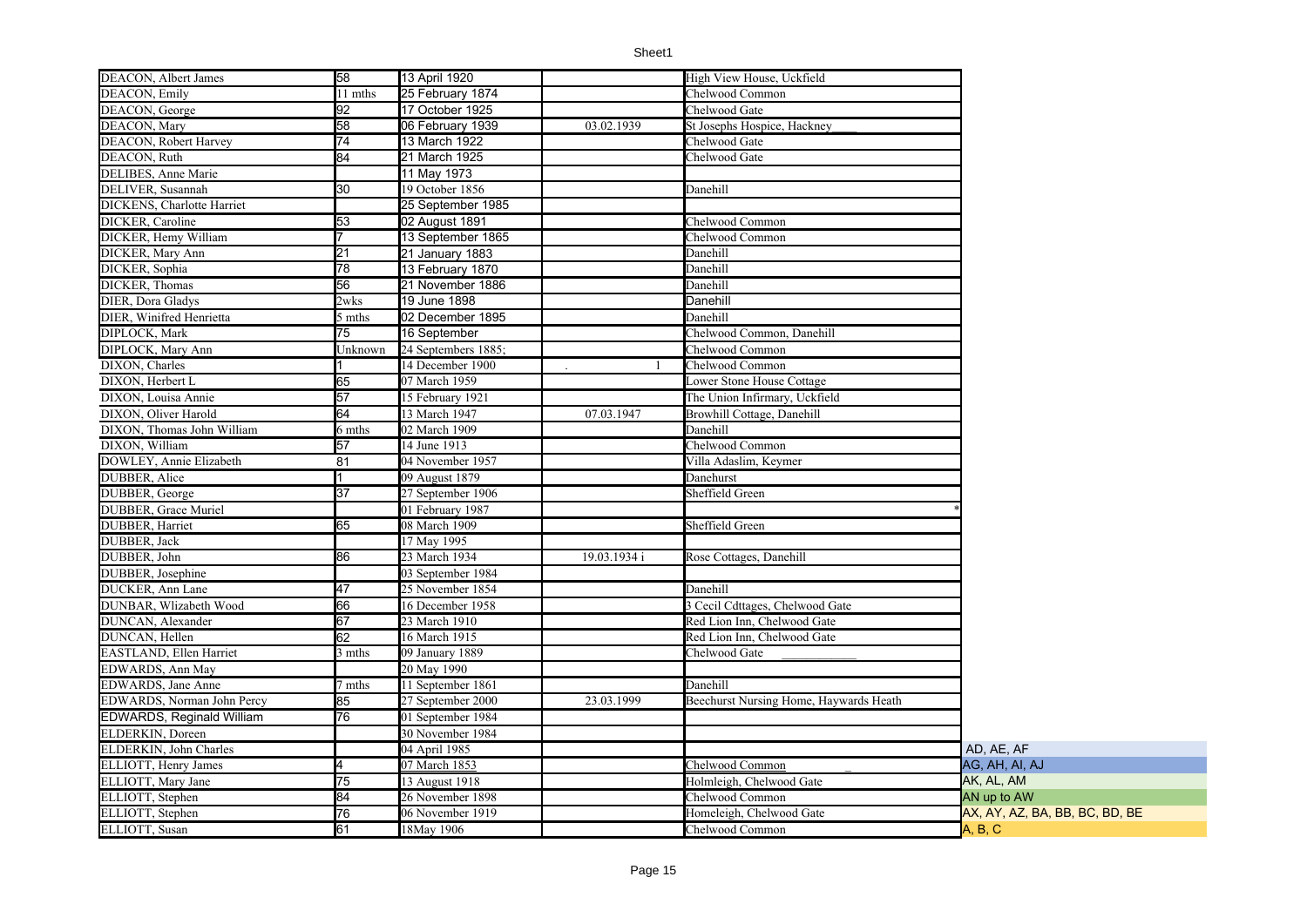| ELLIS, Edwin                  | 46              | 28 January 1904   |            | Danehill                                | D, E, F, G, H          |
|-------------------------------|-----------------|-------------------|------------|-----------------------------------------|------------------------|
| ELLIS, Elizabeth              | 46              | 09 August 1903    |            | Died in Danehill                        | I, J, K, L             |
| ELPHICK, Charlie              | 75              | 09 June 1949      | 06.06.1949 | Freshfield Lane, Danehill               | $M, N$ O P Q, R        |
| ELPHICK, Emma Jane            | 45              | 12 November 1891  |            | Fumers Green                            | S, T, U, V             |
| ELPHICK, Hany                 | 75              | 07 May 1982       |            | Hillside, Chelwood Gate                 | AA, AB, AC, W, X, Y, Z |
| ELPHICK, Henry Edward         | 3 mths          | 11 September 1870 |            | Danehill                                |                        |
| <b>ELPHICK, Maty Ellen</b>    | 91              | 31 January 2003   | 18.01.2003 | Hillside, Lewes Rd, Danehill            |                        |
| ELPHICK, Phyllis Clarice Esme | 94              | 15 May 2003       | 09.05.2003 | Step Cottage, Freshfield Lane, Danehill |                        |
| <b>ELPHICKThomas</b>          | 64              | 21 September 1899 |            | Perrymans Hill                          |                        |
| EMMANS, B etty May            |                 | 06 January 1993   |            |                                         |                        |
| EMMANS, Ian                   |                 | 11 September 1986 |            |                                         |                        |
| <b>EMMETT, Margaret</b>       |                 | 04 April 1985     |            |                                         |                        |
| <b>EMMETT, Sidney Louis</b>   | 70              | 22 April 1974     |            | Glenview, Brookhouse Bottom             |                        |
| <b>ENCKE, Marie</b>           | 58              | 12 July 1934      | 08.07.1934 | Hellingly Mental Institution            |                        |
| <b>ENCKE, Paul</b>            | 60              | 28 October 1931   | 24.10.1931 | Woodgate                                |                        |
| ETHERIDGE, Elizabeth          | 106             | 16 July 1957      |            | 15 OakTree Lane, Danehill               |                        |
| ETHERTON, Edmund              |                 | 08 October 1983   |            |                                         |                        |
| ETHERTON, Elsie               | 76              | 17 June 1980      |            | Danehill Cottage                        |                        |
| <b>ETHERTON, Elsie</b>        | 87              | 01 November 1984  |            |                                         |                        |
| ETHERTON, Florence Bessie     | 74              | 23 July 1976      |            | Ivy Cottage, Danehill                   |                        |
| ETHERTON, George              | 80              | 05 April 1976     |            |                                         |                        |
| ETHERTON, Hannah              | 69              | 01 June 1881      |            | Lindfield                               |                        |
| <b>ETHERTON, Harry</b>        | 86              | 23 May 1949       | 19.05.1949 | Ivy Cottage, danehill                   |                        |
| ETHERTON, John                | $\overline{77}$ | 18 November 1885  |            | Lindfield                               |                        |
| EVEREST, William Henry        | 74              | 25 May 1959       |            | Pepper Alley, Danehill                  |                        |
| FARMER, Annie                 | 81              | 30 January 1950   | 24.01.1950 | 44 Northrow Buildings, London           |                        |
| FARMER, Caroline              |                 | 28 January 1880   |            | Fumers Green                            |                        |
| FARMER, Elizabeth             | 88              | 14 April 1865     |            | Fumers Green                            |                        |
| FARMER, Frank                 |                 | 07 September 1882 |            | Fumers Green                            |                        |
| FARMER, James                 | 37              | 14 November 1895  |            | Sheffield Green, Fletching              |                        |
| FARMER, John                  | 80              | 28 November       |            | near Sheffield Mill                     |                        |
| FARNCOMBE, Charles            | 76              | 27 October 1910   |            | The Folly, Danehill                     |                        |
| FLOWER, Annie Maud            |                 | 22 August 1989    |            |                                         |                        |
| FLOWER, Irving Henry          | 69              | 23 March 1983     |            | Peekscot, Fumers Green                  |                        |
| FLOWER, Phyllis Florence      |                 | 24 March 1986     |            |                                         |                        |
| FODEN, Jane Amelia            | 28              | 25 January 1892!  |            | Danehill                                |                        |
| FORD, Harriet Mary            | 2 wks           | 23 February 1907  |            | Chelwood Gate                           |                        |
| FORD, Howard                  | 65              | 30 May 1973       |            | Downside, Chelwood Gate                 |                        |
| FORD, Patricia Joan           | 3 months        | 24 October 1916   |            | Chelwood Common                         |                        |
| FORD, Rebecca                 | 55              | 12 April 1905     |            | Chelwood Gate                           |                        |
| FORD, Rhoda Caroline          | $\overline{22}$ | 18 February 1907  |            | Chelwood Gate                           |                        |
| FOSTER, Sarah Ann             | 61              | 06 July 1908      |            | Chelwood Common                         |                        |
| FOSTER, William Jethro        | 41              | 20 October 1895   |            | Chelwood Common                         |                        |
| FOX Alice Margaret            | 70              | 10 January 1974   |            |                                         |                        |
| FOX.G.L.                      |                 | 01 September 1998 |            |                                         |                        |
| FRANCE, William               | 37              | 24 December 1892  |            | Chelwood Common                         |                        |
| FRANCE, William Frank         | 45              | 16 March 1921     |            | Chelwood Gate                           |                        |
| FRANCE, William James         | 57              | 23 August 1948    | 21.08.1948 | Beech Cottage, Wych Cross               |                        |
| FRANCIS, Alfred               | 12 wks          | 06 February 1883  |            | Danehill                                |                        |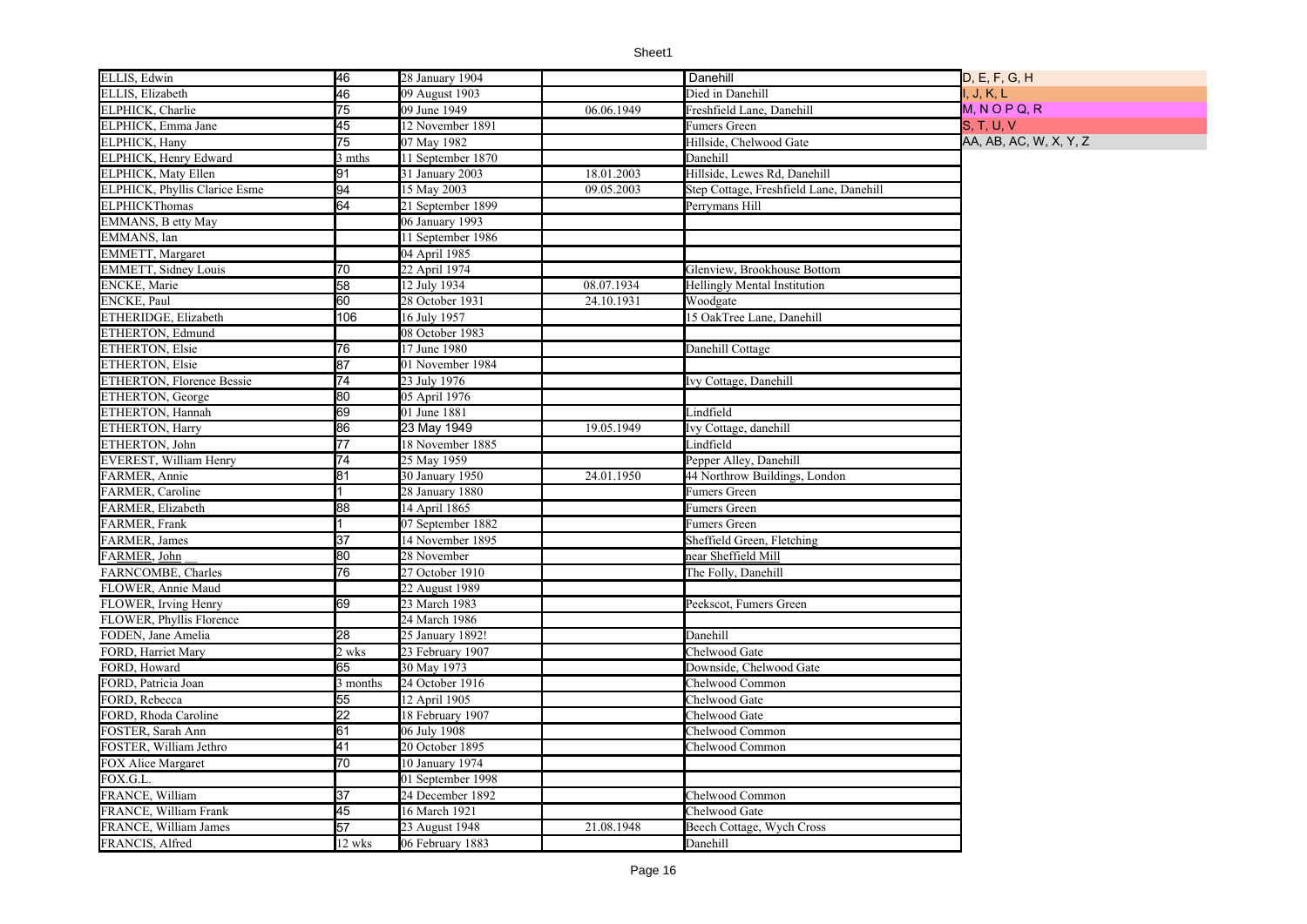| FRANCIS, Fanny                  | 2 mths          | 10 August 1865    |                      | Chelwood Common                           |
|---------------------------------|-----------------|-------------------|----------------------|-------------------------------------------|
| FRANCIS, George                 | 9 mths          | 17 October 1858   |                      | Perrymans Hill                            |
| FRANCIS, George Dundonald       |                 | 27 February 1907  |                      | Greenfield Cottage, Fumers Green          |
| FRANCIS, Grace Mary             |                 | 30 July 1907      |                      | Chelwood Common                           |
| FRANCIS, Hannah                 | $\overline{71}$ | 27 March 1868     |                      | Chelwood Common                           |
| FRANCIS, James                  | 24              | 29 August 1882    |                      | Chelwood Common                           |
| FRANCIS, James                  | 42              | 12 September 1880 |                      | Chelwood Common                           |
| FRANCIS, James Albert           |                 | 04 March 1882     |                      | Chelwood Common                           |
| FRANCIS, Julienne               |                 | 27 February 1986  |                      |                                           |
| FRANCIS, Maria Ann              | 22              | 20 April 1859     |                      | Chelwood Common                           |
| FRANCIS, Mary Ann               | 76              | 26 January 1907   |                      | Chelwood Common                           |
| FRANCIS, Mary Jane              | 24              | 24 April 1883     |                      | Danehill                                  |
| FRANCIS, Sarah                  | 83              | 16 July 1857      |                      | Chelwood Common                           |
| FRANCIS, Sarah Ann              | 31              | 31 August 1870    |                      | Chelwood Common                           |
| FRANCIS, Selina                 | 60              | 25 July 1910      |                      | Tanyard Cottage, Fumers Green, Danehill   |
| FRANCIS, William James          | 88              | 06 August 1997    | 29.07.1997           | 71 Oaktree Flats                          |
| FRANCIS, William James          | 76              | 18 January 1949   | 14.01.1949           | Greenfield Cottage, Fumers Green          |
| FRANCIS. William                | 70              | 24 March 1863     |                      | Chelwood Common                           |
| FRANKS, Alice                   | 67              | 15 January 1982   |                      | Chelcroft. Chelwood Gate                  |
| FRANKS, Ronald Frederick Thomas |                 | 15 February 1984  |                      |                                           |
| FRIEND, Elizabeth               | 73              | 07 October 1854   |                      | Horsted Keynes Road, Danehill             |
| FRIEND, Harriett Amelia         | 6 mths          | 29 December 1870  |                      | Chelwood Common                           |
| FRIEND, John                    | 77              | 03 September 1893 |                      | Chelwood Common                           |
| FRIEND, John                    | 81              | 22 February 1872  |                      | Chelwood Common                           |
| FRIEND, John                    | 72              | 27 June 1870      |                      | Fletching                                 |
| FRIEND, Mary Ann                | 67              | 30 May 1868       |                      | Chelwood Common                           |
| FRIEZE, Peter                   |                 | 04 March 1986     |                      |                                           |
| FROST, Florence May             |                 | 04 May 1983       |                      |                                           |
| FROST, William Charles          | 56              | 28 April 1960     |                      | Chelwood Gate                             |
| FRY, Harriett                   | 13              | 26 February 1855  |                      | Brighton                                  |
| FRY, Ebenezer                   | 83              | 10 April 1961     |                      | Chelwood Gate                             |
| FUGGLE, Marjorie                | 91              | 28 October 2005   | 15.06.2005           | <b>Ressettings Nursing Home, Balcombe</b> |
| FUGGLE, Walter George           |                 | 03 February 1992  |                      |                                           |
| FULLER, Nora Ellen              | 77              | 03 October 1995   | 26.09.1995           | 406 Franklands Village, Haywards Heath    |
| FUNNELL, Alice                  | 5               | 27 October 1893   | $\ddot{\phantom{a}}$ | Freshfield Cross Ways                     |
| FUNNELL, Amelia                 | 5 yrs           | 24 February 1885  |                      | Danehill                                  |
| FUNNELL, Mahalah                | 41              | 10 August 1888    |                      | Brighton                                  |
| FUNNELL, Mary                   | $\overline{81}$ | 17 May 1900       |                      | Danehill                                  |
| FUNNELL, Percy                  |                 | 24 December 1893  |                      | Freshfield Crossways                      |
| FUNNELL, Philidelphia           |                 | 19 December 1856  | $\blacksquare$       | Danehill                                  |
| FUNNELL, William                | 69              | 10 December 1885  |                      | Danehill                                  |
| FUNNELL, William                | 11 mths         | 18 October 1885   |                      | Danehill                                  |
| FUNNELL, William                | 72              | 08 January 1882   |                      | Danehill, late of Woodgate                |
| FURNER, Victoria Mabel Angele   |                 | 26 April 1985     |                      |                                           |
| G00DENOUGH, Laura Rachel        | 89              | 28 January 1997   | 19.01.1997           | Chelwood Beacon Retirement Home           |
| G3EENFIELD, Charlotte           | 74              | 22 January 1863   |                      | Danehill                                  |
| GADGHAM (infant)                |                 | 25 June 1938      |                      | Cuckfield Institution                     |
| GALE, Diana Mary                | 55              | 07 December 1976  |                      | St Raphaels                               |
| GAME, Henry                     | $\overline{71}$ | 25 January 1939   | 21.01.1939 i         | 81 Franklands Village, Haywards Heath     |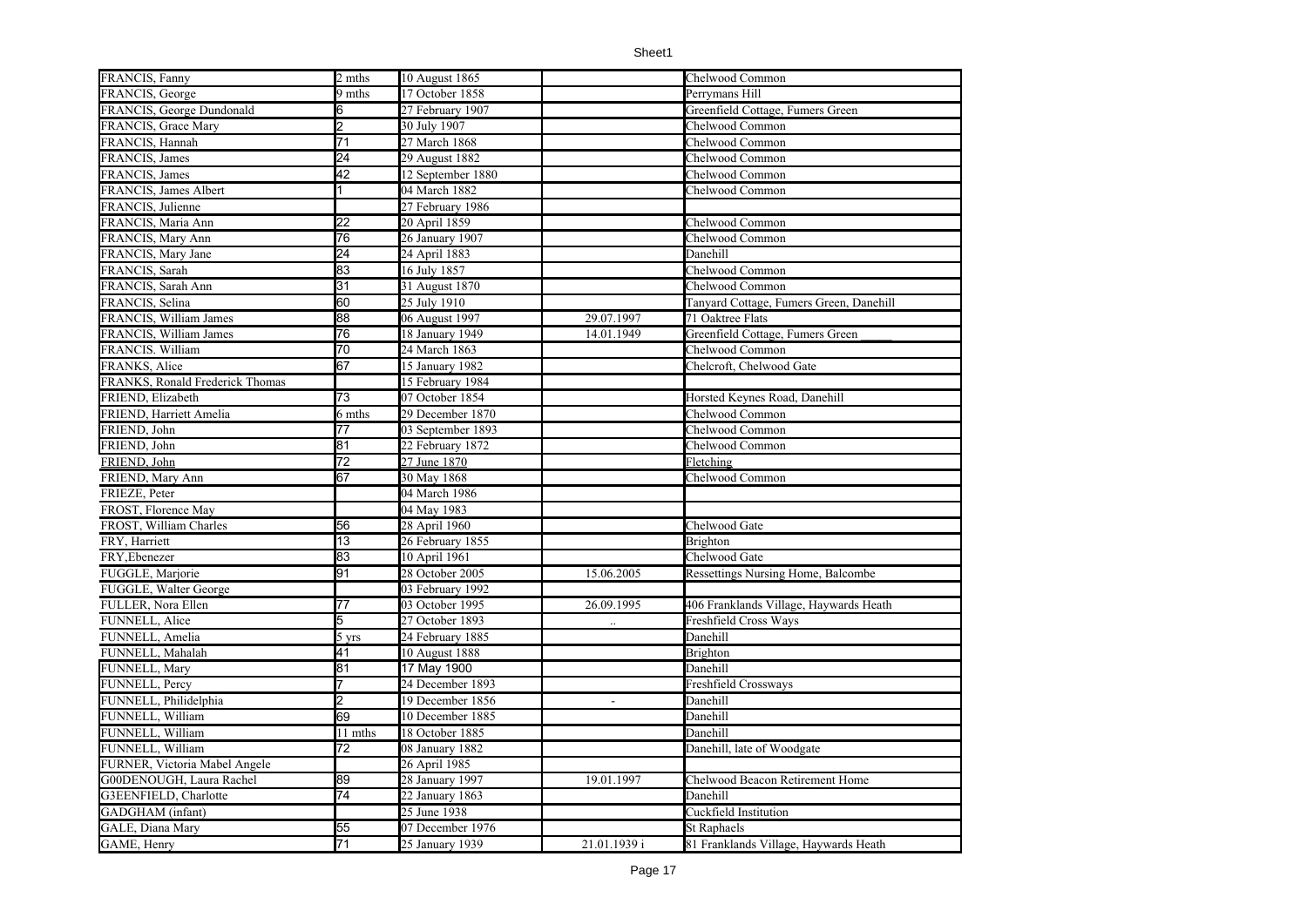| <b>GARDNER</b> , Alice Lily              | 79              | 06 March 1965     |            | Nursery Farm Cottage, Chelwood Gate |                                |
|------------------------------------------|-----------------|-------------------|------------|-------------------------------------|--------------------------------|
| <b>GARDNER</b> , Betty                   |                 | 19 May 1994       |            |                                     | AD, AE, AF                     |
| GARDNER, Charles                         | 85              | 12 March 1910     |            | Chelwood Gate                       | AG, AH, AI, AJ                 |
| <b>GARDNER</b> , Charles William         | 83              | 01 March 1972     |            | Nursery Farm Cottage, Chelwood Gate | AX, AY, AZ, BA, BB, BC, BD, BE |
| <b>GARDNER</b> , George Henry            | 82              | 15 June 1998      | 08.06.1998 | Chelwood Beacon Nursing Home        | A, B, C                        |
| <b>GARDNER</b> , Harriett                | 71              | 30 August 1895    |            | Chelwood Common                     | D, E, F, G, H                  |
| GARDNER, William                         | $\overline{72}$ | 30 November 1920  |            | Teegerma, Dyke Rd, Brighton         | I, J, K, L                     |
| GARFORTH, Wilhelmina Dorothea            | 86              | 21 March 1940     | 18.03.1940 | The Vicarage, Danehill              | $M, N$ O P Q, R                |
| GARRETT, Nicholas                        | 19              | 19 June 1851      |            | Danehill                            | <b>S. T. U. V</b>              |
| GARTON(infant)                           |                 | 10 March 1948     |            | 2 Collingford Cottages              | AA, AB, AC, W, X, Y, Z         |
| GASCOYNE-CECIL, Edgar Algernon Robert 94 |                 | 28 November 1958  |            | Gale, Chelwood Gate                 |                                |
| GASCOYNE-CECIL, Eleanor                  | 90              | 27 April 1959     |            | Gale, Chelwood Gate                 |                                |
| GASSON-SMTTH, Elizabeth Ruth             | $\overline{27}$ | 24June 1898       |            | Danehiil                            |                                |
| GASSON, Abigail                          | 63              | 10 April 1939     | 06.04.1939 | <b>High View House</b>              |                                |
| GASSON, Agnes                            | 75              | 26 November 1941  | 22.11.1941 | Kimbers Place, Danehill             |                                |
| GASSON, Alban                            | 74              | 18 December 1948  |            |                                     |                                |
| GASSON, Ann                              | $\overline{77}$ | 16 May 1870       |            | Chelwood Common                     |                                |
| GASSON, Charles Tilden                   | 87              | 28 October 1938   | 25.16.1938 | Cuckfield Institution               |                                |
| GASSON, Charlotte                        | 44              | 13 April 1911     |            | Union House, Uckfield               |                                |
| GASSON, Charlotte                        | 61              | 23 January 1908   |            | Danehiil                            |                                |
| GASSON, Edgar Joseph                     | 12 days         | 20 July 1906      |            | Danehiil                            |                                |
| GASSON, Eileen Thora                     | 42              | 26 November 1955  | 22.11.1955 | Silvadene, Danehiil                 |                                |
| GASSON, Ellen<br>GASSON, Emma            | 89              | 08 May 1941       | 03.05.1941 | Hillside, Danehiil                  |                                |
|                                          | 85              | 29 July 1921      |            | Chelwood Gate                       |                                |
| GASSON, Esther                           | 14              | 17 September 1856 |            | Chelwood Common                     |                                |
| GASSON, Humphrey                         | 94              | 01 February 1927  |            | Chelwood Common                     |                                |
| GASSON, Humphrey                         | 79              | 09 March 1956     | 04.03.1956 | Stone Croft, Tanyard Lane           |                                |
| GASSON, James                            | 89              | 21 December 1879  |            | Chelwood Common                     |                                |
| GASSON, James                            | 59              | 19 November 1954  | 15.11.1954 | Wdlowland, Danehiil                 |                                |
| GASSON, Leslie<br>GASSON, Mary Frances   | 65              | 08 October 1981   |            | Whyteleafr Chelwood Gate            |                                |
|                                          | 81              | 10 July 1962      |            | Ivydene, Danehiil                   |                                |
| GASSON, Maud Louisa                      | 78              | 23 November 1967  |            | Cannon Mead, Tanyard Lane, Danehiil |                                |
| GASSON, Thomas                           | 86              | 21 August 1958    |            | Ivvdene, Danehiil                   |                                |
| GASSON, William                          | 68              | 08 January 1907   |            | Danehiil                            |                                |
| GASSON, William                          | 62              | 30 April 1923     |            | <b>High View House</b>              |                                |
| GASSTON, John Vfflliam                   | 7 wks           | 26 March 1875     |            | <b>Brighton</b>                     |                                |
| GASSTON, Joseph                          | 78              | 04 September 1867 |            | Chelwood Common                     |                                |
| GASSTON, Martha                          | 66              | 26 April 1859     |            | Greenfield Farm, Chelwood Common    |                                |
| GASTON, Gaston                           | 85              | 05 March 1873     |            | Danehiil                            |                                |
| <b>GEARING</b> , Alfred                  | 16              | 13 April 1882     |            | Danewood                            |                                |
| GEARING, Eliza                           | 53              | 28 September 1886 |            | Danehiil                            |                                |
| <b>GEARING</b> , Henry                   | 69              | 26 February 1887  |            | Danehiil                            | AD, AE, AF                     |
| GEARING, Marttia Louisa                  | 13              | 03 May 1876       |            | Chelwood Common                     | AG, AH, AI, AJ                 |
| GILLETT, Olive Ethel                     | 89              | 01 February 2000  | 20.01.2000 | St Raphaels                         | AK, AL, AM                     |
| GILLHAM, Alfred                          | 69              | 02 October 1925   |            | Fumers Green                        | AN up to AW                    |
| GILLHAM, Eliza Ellen                     | 78              | 01 July 1930      | 27.06.1930 | Fumers Green                        | AX, AY, AZ, BA, BB, BC, BD, BE |
| <b>GILLIONS, Constance Florence</b>      | 56              | 17 January 1976   |            | Comers, Chelwood Gate               | A, B, C                        |
| GILLIONS, Leslie                         |                 |                   |            |                                     | D, E, F, G, H                  |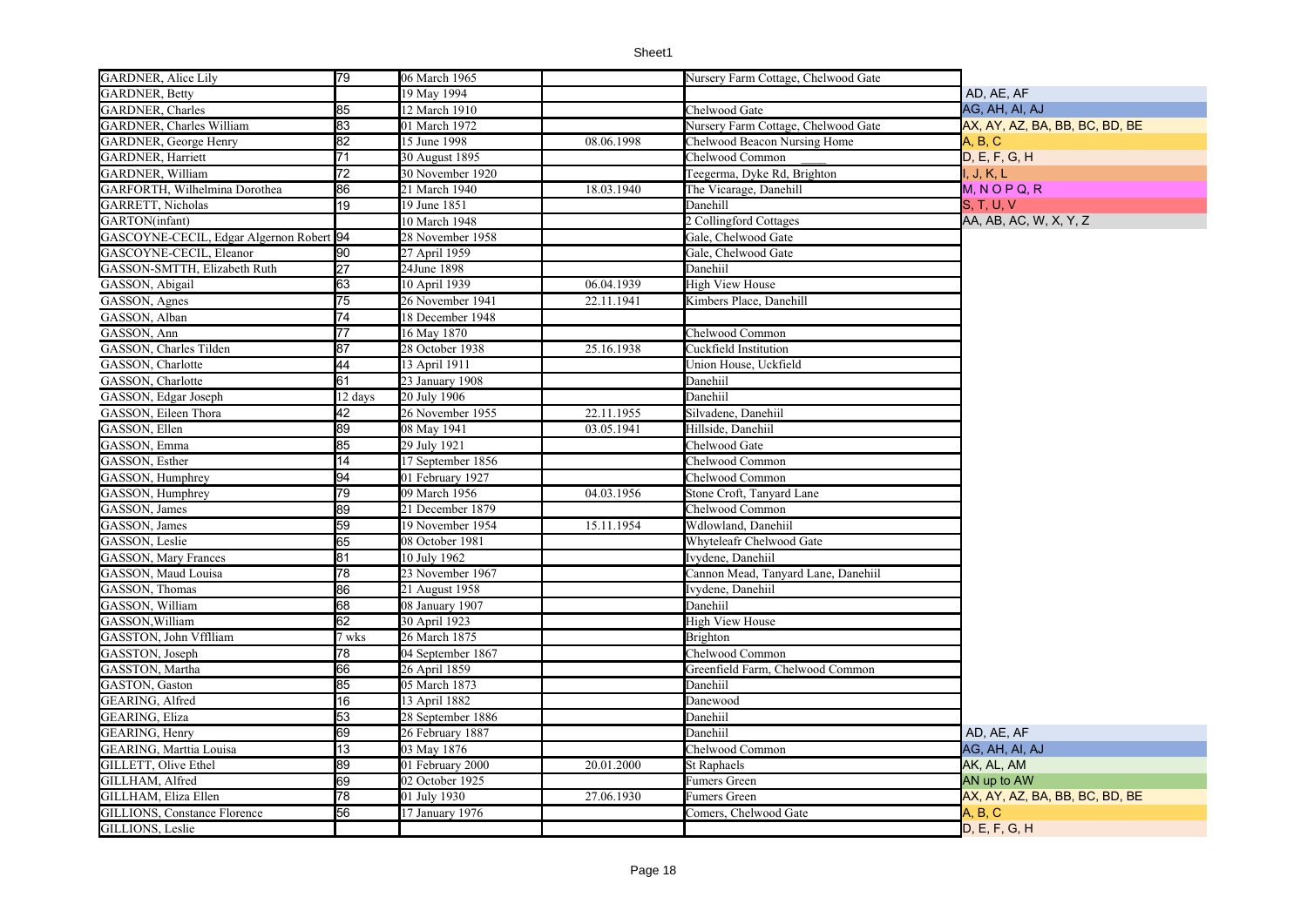| <b>GODFREY, Phyllis Constance</b> | 92              | 06 June 2001      | 29.05.2001 | 2 East View Cottages                      | I, J, K, L             |
|-----------------------------------|-----------------|-------------------|------------|-------------------------------------------|------------------------|
| GOLDING, Alice                    | $\overline{58}$ | 11 July 1924      |            | Chelwood Gate                             | $M, N$ O P Q, R        |
| GOLDSMITH, Elizabeth Eliza        | 64              | 26 June 1935      | 23.06.1935 | Hill Crest, Danehiil                      | <b>S, T, U, V</b>      |
| GOLDSMITH, Mary                   | $\overline{73}$ | 12 May 1857       |            | Chelwood Common                           | AA, AB, AC, W, X, Y, Z |
| GOLDSMITH, Ruth                   | 46              | 08 April 1862     |            | Chelwood Common                           |                        |
| GOLDSMITH, William                | 85              | 24 September 1865 |            | Danehiil                                  |                        |
| <b>GOODENOUGH, Bernard Robin</b>  | 5               | 15 February 1941  | 12.02.1941 | Sunnycroft, Danehill                      |                        |
| GOODENOUGH, Claude Edward         |                 | 03 February 1992  |            |                                           |                        |
| <b>GOODENOUGH, Gladys May</b>     |                 | 23 March 1986     |            |                                           |                        |
| GOODENOUGH, Henry George !        | 84              | 01 December 2000  |            | l Hawthylands Rd, Hailsham                |                        |
| GOODSALL, Jabez                   |                 | 20 December 1919  |            | No Fixed Abode                            |                        |
| GOSLETT, George Arthur Drought    | 67              | 06 February 1924  |            | Ticehurst                                 |                        |
| GOWAN, Sarah                      |                 | 24 November 1961  |            |                                           |                        |
| <b>GRANT, Matilda</b>             | 30              | 20 April 1881     |            | Fumers Green                              |                        |
| GREATREX, John                    |                 |                   |            |                                           |                        |
| GREATREX, Joyce                   | 79              | 07 October 2001   | 25.06.2001 | Little Reapyears, Streeters Rough         |                        |
| GREENFIELD, William               | 85              | 25 March 1874     |            | Danehill                                  |                        |
| GROVER, Frederick                 | 7mths           | 26 June 1868      |            | Danehill                                  |                        |
| GROVER, Hany                      | 4mths           | 29 March 1868     |            | Danehill                                  |                        |
| GROVER, Margaret                  |                 | 07 May 1865       |            | Danehill                                  |                        |
| GROVER, Sarah Ann                 | 40              | 29 December 1867  |            | Danehill                                  |                        |
| GROVER, Stephen                   | 67              | 06 June 1861      |            | Hoisted Lane                              |                        |
| GROVER, William                   |                 | 05 July 1885      |            | Danehill                                  |                        |
| GtAST, Hany                       | 6               | 23 February 1899  |            | WestHoathly                               |                        |
| GUEST, Sheila Mary                |                 | 18 October 2002   | 11.10.2002 | StRaphaels, Danehill                      |                        |
| GURR, Elizabeth Ann               | 76              | 08 April 1944     | 05.04.1944 | Allins Farm, Fumers Green                 |                        |
| GURR. William                     | 93              | 26 November 1908  |            | Chelwood Common                           |                        |
| GUTSELL, Winifred Doris           | 9 mths          | 16 April 1909     |            | Fumers Green                              |                        |
| GWINNETT, Joan                    |                 | 22 January 1991   |            |                                           |                        |
| HALL, Annie                       | 24              | 01 December 1910  |            | Railway Cottages, Sheffield Park, Chailey |                        |
| HALL, Charles                     | 67              | 02 November 1957  |            | Collingford Lane, Danehill                |                        |
| HALL, Elizabeth                   | 19              | 02 November 1894  |            | Chailey, Sheffield Park Station Cottages  |                        |
| HALL, Frederick                   | ß.              | 03 October 1885   |            | Fumers Green                              |                        |
| HALL, Gladys Mary                 | ß.              | 26 September 1928 | 22.09.1928 | Woodgate Cottage                          |                        |
| HALL, John                        | R               | 27 April 1886     |            | Danehill                                  |                        |
| HALL, Rhonda                      | $\overline{76}$ | 23 April 1931     | 19.04.1931 | Almshouses, Hurstwood Rd, Buxted          |                        |
| HALL, Thomas                      | 1 day           | 19 January 1885   |            | Danehill                                  |                        |
| HALL, Thomas                      | 70              | 11 February 1920  |            | Railway Cottages, Sheffield Park          |                        |
| HAMILTON, Douglas William         | 64              | 08 July 1985      |            |                                           |                        |
| HANCOCK, Margaret Helen           | 95              | 09 July 2004      | 28.06.2004 | Devonshire Nurshing Home, Eastbourne      |                        |
| HARDING, Mary                     | 82              | 25 March 1904     |            | Danehill from Union House                 |                        |
| HARDING, William Henry            | 74              | 08 March 1937     | 18.03.1937 | Yew Tree Cottage, Danehill                |                        |
| HARMAN, Augusta Ann               |                 | 30 July 1941      | 26.07.1941 | The Rosary, Danehill                      |                        |
| <b>HARRIES, Ida Constance</b>     | 84              | 11 November 1981  |            |                                           |                        |
| <b>HARRIS, Alfred</b>             | 81              | 28 October 1919   |            | Stone House, Chelwood Gate                |                        |
| <b>HARRIS, Christine Joan</b>     | 70              | 22 April 1976     |            | <b>St Raphaels</b>                        |                        |
| HARRIS, Jane                      | 11 mihs         | 24 July 1903      |            | Danehill                                  |                        |
| HARRIS, Mary Albertha             | 76              | 23 December 1960  |            | Brookside Bungalow, Danehill              |                        |
|                                   |                 |                   |            |                                           |                        |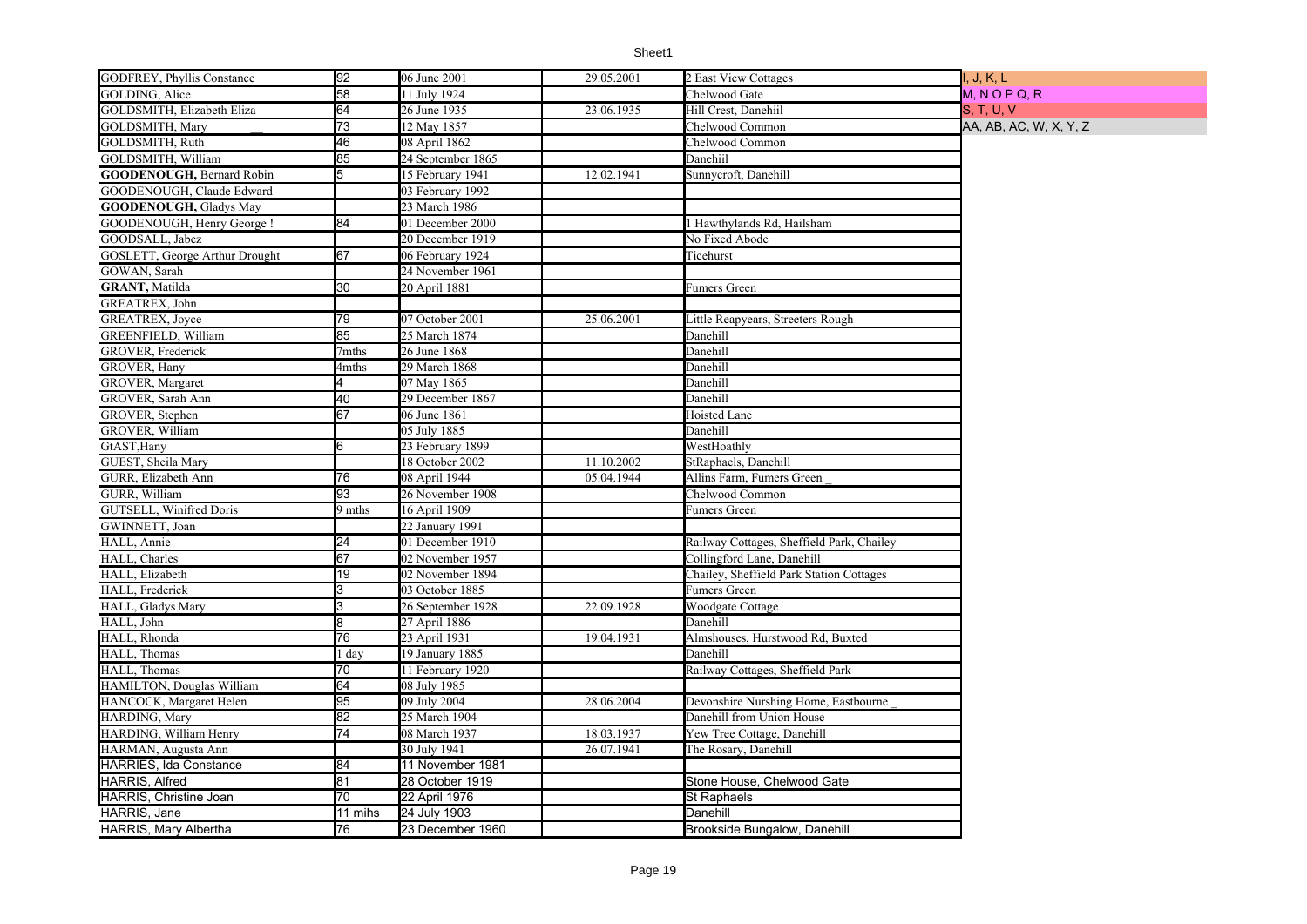| HARRIS, Mary Ann Harriett           | 89              | 02 August 1950    | 29.07.1950 | Stone House, Chelwood Gate           |
|-------------------------------------|-----------------|-------------------|------------|--------------------------------------|
| <b>HARRIS, Richard Woodward</b>     | 97              | 19 March 1979     |            | Comford House, Comford Lane, Pembury |
| HARRIS. Marian Joanna               | 56              | 28 April 1917     |            | The School House, Danehill           |
| <b>HARRIS. William Charles</b>      | 64              | 15 February 1923  |            | Chelwood Gate                        |
| HARVEY, Walter                      | 78              | 25 March 1920     |            | High View House, Uckfield            |
| HARVEY, William Batty               |                 | 01 July 1985      |            |                                      |
| <b>HARVEY.Ellen Sharp</b>           |                 | 01 July 1985      |            |                                      |
| HASLAM, Florence Lilian             | 66              | 19 November 1947  | 14.11.1947 | Danehurst                            |
| HATFIELD, Ambrose                   | $\overline{42}$ | 21 October 1868   |            | <b>Chelwood Common</b>               |
| HATFIELD, James                     | 68              | 07 March 1861     |            | Chelwood Common                      |
| HATFIELD, John                      | 74              | 01 April 1937     | 30.03.1937 | Cuckfield Poor Law Institution       |
| HATFIELD, Richard                   | 47              | 30 September 1881 |            | Chelwood Common                      |
| HAYLER, Louisa                      | 25              | 04 April 1853     |            | Danehill                             |
| <b>HEAD, Gilbert Humphrey</b>       | 23              | 24 June 1915      |            | CollingfordFarm                      |
| HEAD, Lily Annie                    | 6               | 02 July 1890      |            | Danehill                             |
| HEAD, Winifred Abigail Sarah Agnes  | 5 wks           | 23 May 1894       |            | Ashdown Park Farm, Hartfield         |
| <b>HEAD.Elizabeth</b>               |                 | 22 June 1903      |            | Chelwood Gate                        |
| <b>HEARN, Ernest James</b>          | 70              | 24 November 1960  |            | Footers Green                        |
| HEASMAN, Elizabeth                  | 59              | 17 November 1895  |            | <b>Brighton</b>                      |
| HEASMAN, John                       | 71              | 17 June 1885      |            | London                               |
| <b>HEATON, Josephine Mary Rider</b> | 87              | 18 June 1970      |            | Woodbury, Fumers Green               |
| HENDERSON, John Blake               | 83              | 27 July 2000      | 20.07.2000 | Tenberry, Coach L Horses Lane        |
| HENDLEY, Jane                       | $\overline{20}$ | 18 May 1861       |            | Forest Farm                          |
| <b>HENDLEY, Thomas</b>              | 10              | 27June 1859       |            | Forest Farm                          |
| <b>HENNAH, Edgar George</b>         | 63              | 12 May 1966       |            | Fumers Green                         |
| <b>HENNAH, Violet Augusta</b>       |                 | 21 March 1994     |            |                                      |
| <b>HERBERT, John Alan</b>           |                 | 24 July 1996      | 31.01.1996 | Port Elizabeth, South Africa         |
| HICKMAN, Daphne Victoria            | 81              | 06 April 1979     |            | St Raphaels                          |
| HILDER, Henry                       | 86              | 05 October 1916   |            | <b>7 Rose Cottage</b>                |
| HILDER, Mary Ann                    | 71              | 07 February 1914  |            | Danehill                             |
| HILL, Adeline Alice                 | 3               | 28 January 1872   |            | Freshfield Lane                      |
| HILLS , Mary Ann                    | 13              | 12 January 1860   |            | Freshfield Lane                      |
| HILLS, Caroline                     | 81              | 26 April 1913     |            | Freshfield Lane                      |
| HILLS, Charles Sharpe               | 83              | 18 March 1944     | 15.03.1944 | Sloop Cottage, ScaynesHill           |
| HILLS, Edgar                        | 2               | 18 June 1851      |            | Freshfield Lane, Danehill            |
| HILLS, Edwin                        | 48              | 12 December 1879  |            | Freshfield Lane                      |
| HILLS, Edwin                        | 64              | 17 December 1931  |            | High View House, Lickfield           |
| HILLS, Elizabeth Ellen              |                 | 07 May 1859       |            | Danehill                             |
| HILLS, James                        | 3 wks           | 06 March 1872     |            | Chelwood Common                      |
| HILLS, Julia                        | 76              | 24 December 1934  |            | Chelwood Gate                        |
| HILLS, Martha                       | 83              | 05 November 1856  |            | Freshfield Lane                      |
| <b>HILLS, Mary</b>                  | 37              | 25 May 1899       |            | Ketches Cottages, Fletching          |
| HILLS, Sarah                        | 79              | 14 December 1887  |            | Danehill                             |
| HILLS, Ernest Arthur                | 36              | 18 December 1918  |            | Chelwood Gate                        |
| HILLS, Richard                      | 10 wks          | 01 April 1886     |            | Danehill                             |
| HOAD, Alice Margaret                | 18              | 09 May 1935       |            | Isle of Thoms, Chelwood Gate         |
| HOBBS, Edward                       | 64              | 20 July 1857i     |            | Chelwood Farm                        |
| HOBBS, Hannah                       | 70              | 12 May 1862       |            | Chelwood Farm                        |
| HOBBS, John                         | 62              | 08 June 1886      |            | Perrymans Hill                       |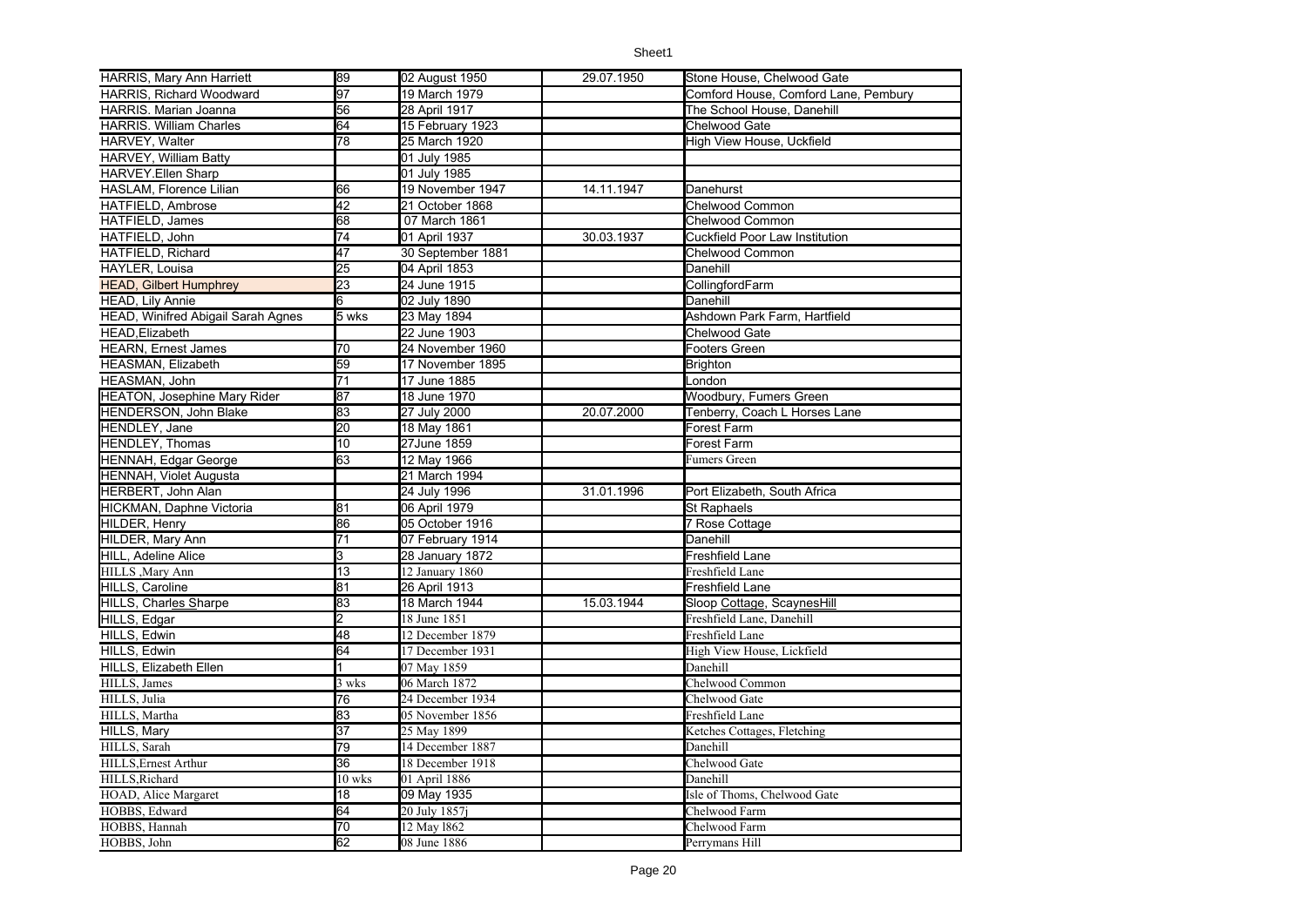| HOBBS, Mary Ann                   | 49              | 27 November 1881  |            | Perrymans Hill                         |
|-----------------------------------|-----------------|-------------------|------------|----------------------------------------|
| HOBDEN, Donald Edward             | 47              | 16 November 1973  |            | 2 Brickyard Cottages, Danehill,        |
| HOBDEN, Emily                     |                 | 16 June 1859).    |            | Haven Farm, near Danehurst             |
| HOBDEN, Mary                      | 53              | 04 December 1878  |            | Birch Grove, Maresfield                |
| HODGSON, Anne Patricia Haise      | 78              | 16 November 2003  | 26.06 2003 | Salisbury District Hospital, Salisbury |
| HODGSON, Arthur Brian             | 83              | 05 December 1999  | 02.10.1999 | Chandlers, Fumers Green                |
| HOEGLUND, Christer                |                 | 10 February 1988  |            |                                        |
| HOLDEN, Michael James             |                 | 08 December 1992  |            |                                        |
| HOLDEN, Patricia Mary             | 63              | 08 December 2000  | 30.11.2000 | 250 Holtye Rd, East Grinstead          |
| HOMEWOOD, Jennie                  |                 | 14 September 1985 |            |                                        |
| HOMEWOOD, Joanna                  | 67              | 07 July 1913      |            | Chelwood Common                        |
| HOMEWOOD, William Thomas          | 78              | 11 April 1962     |            | Chelwood Gate                          |
| HOOK, Julia                       | 75              | 07 February 1907  |            | Chelwood Common                        |
| HOOK, William                     | 77              | 13 November 1902  |            | Chelwood Common                        |
| HOPE, Margaret Mary               | 10              | 16 December 1961  |            | Danehill                               |
| <b>HOSKINS, Ivy Douglas</b>       | 58              | 24 December 1958  |            | Richard Bartram House, Danehill        |
| HOWARD, Benjamin Everett          | 73              | 26 May 1937       | 23.05.1937 | Red Lion Inn, Danehill                 |
| HOWARD, Gerald Richard            | 91              | 24 May 1945       | 20.05.1945 | Danehill Lodge                         |
| HOWICK, William                   | 80              | 29 December 1939  | 25.12.1939 | Chelwood Gate                          |
| HOWLETT, Emma Maria               | 86              | 13 September 1969 |            | 2 Oak Tree Cottages                    |
| HOWLETT, Zachaeus                 | 86              | 19 May 1967       |            | 2 Oak Tree Cottages                    |
| <b>HUGGETT Gwendoline Elsie</b>   |                 | 21 June 1994      |            |                                        |
| <b>HUGGETT, Dora Lucy</b>         | 87              | 22 September 1980 |            | Portmansford Farm, Fumers Green        |
| HUGGETT, William George           | 85              | 21 June 1978      |            | Portmansford Farm, Fumers Green        |
| HUGHES, Gladys Winifred           | 51              | 06 January 1971   |            | Pecks Cottage, Fumers Green            |
| HUMFREY, Susan Alice Ann          | 76              | 30 August 1944    | 26.08.1944 | Surrey County Hospital, Redhil I       |
| HUNT, Robert                      |                 | 01 July 1984      |            |                                        |
| JACKSON, Lily Erica Godfrey       | 86              | 17 June 1973      | 18.12.1972 | Wallhatch Hotel, Forest Row            |
| JACKSON, N.H.                     |                 |                   |            |                                        |
| JACKSON, P.W.                     |                 |                   |            |                                        |
| JAMES, Fortune Anne               | 72              | 27 February 1933  | 22.02.1933 | Danehurst Cottages, Danehil!           |
| JARVIS, Frances Lydia             |                 | 26 January 1859   |            | Chelwood Common                        |
| JARVIS, Sarah                     | 4               | 08 January 1859   |            | Chelwood Common                        |
| JENDON, Ann                       | 85              | 16 July 1903      |            | from Union House Uckfield              |
| JENDON, Edward                    | 80              | 29 November 1892  |            | Chelwood Common                        |
| JENKINS, George                   |                 | 31 July 2001      |            |                                        |
| JENKINS, Violet Josephine         |                 | 01 February 1985  |            |                                        |
| JENNER, Robert                    | 77              | 07 September 1879 |            | Cuckfield Union                        |
| JENNER, Sophia                    | 59              | 14 August 1863    |            | Danehill                               |
| JENNINGS, Arthur Oldham           | 78              | 20 February 1934  | 16.02.1934 | 29 Adelaide Crescent Hove              |
| JENNINGS, Mabel                   | 80              | 17 October 1946   | 13.10.1946 | Chelwood Clump, Danehill               |
| JENNINGS, Olivia Christina Winter | 93              | 18 May 2001       | 15.03.2001 | 2 London Rd.Arunde!                    |
| <b>JONES</b> Euen                 | $\overline{16}$ | 29 August 1851    |            | near Chelwood Gate                     |
| JONES, Ann                        | 80              | 17 December 1857  |            | Chelwood Gate                          |
| JONES, Eliza                      | 49              | 28 December 1887  |            | Chelwood Common                        |
| JONES, Henry                      | 67              | 24 July 1872      |            | Chelwood Common                        |
| JONES, Henry William              |                 | 18 February 1862  |            | Chelwood Gate                          |
| JONES, Herbert                    | 10 mths         | 23 February 1868  |            | Chelwood Gate                          |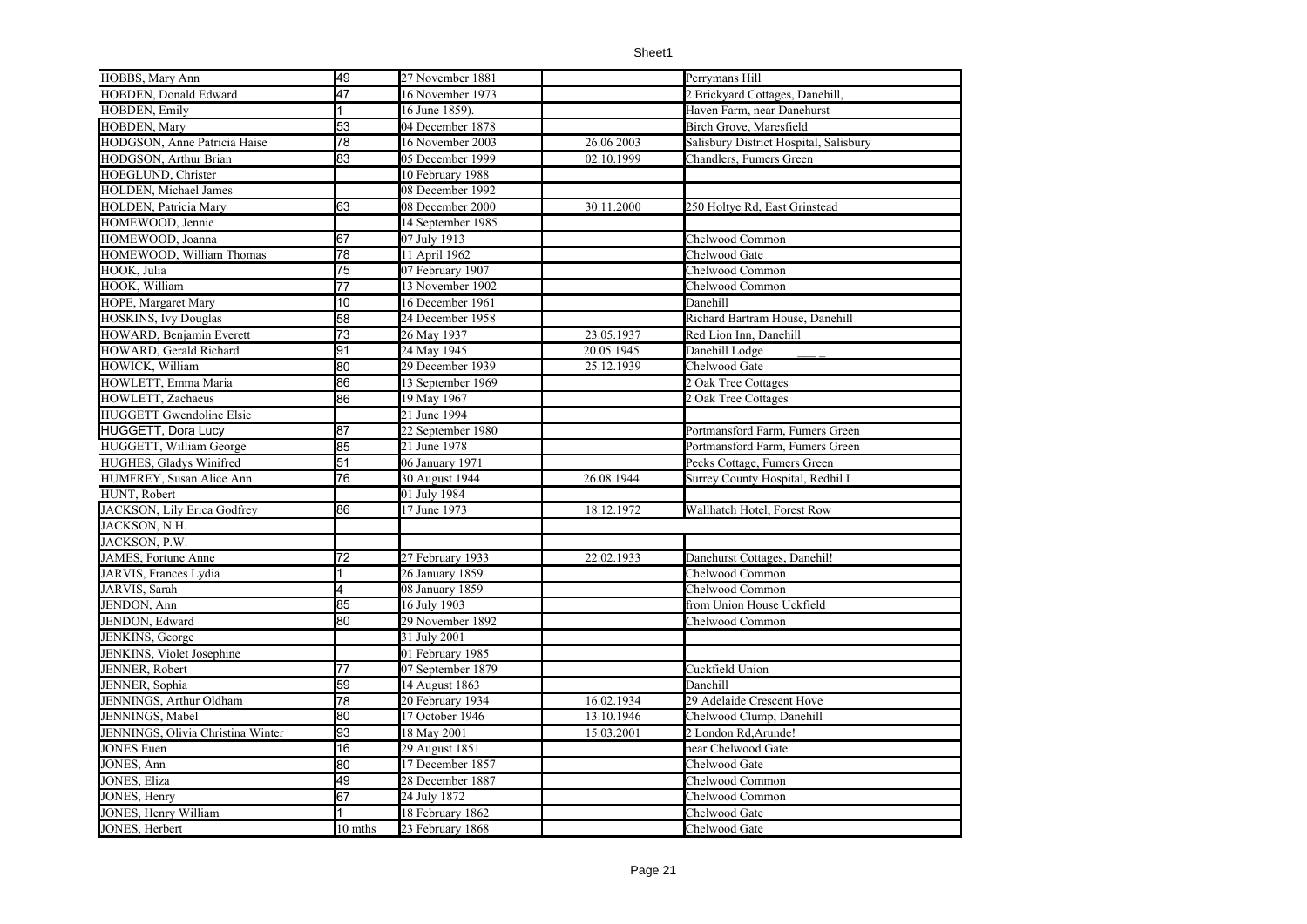| JONES, Jeanette                 | 67              | 30 June 1918      |             | Chelwood Common                               | AD, AE, AF                     |
|---------------------------------|-----------------|-------------------|-------------|-----------------------------------------------|--------------------------------|
| JONES, Levi                     |                 | I8 May 1874       |             | Chelwood Common                               | AG, AH, AI, AJ                 |
| JONES, Spencer                  | 3mths           | 22 March 1869     |             | Chelwood Gate                                 | AK, AL, AM                     |
| <b>JONES</b> , William          | $\overline{82}$ | 14 October 1859   |             | Chelwood Gate                                 | AN up to AW                    |
| JONES, William                  |                 | 09 April 1875     |             | Chelwood Common                               | AX, AY, AZ, BA, BB, BC, BD, BE |
| KAAN, Barbara Deane             |                 | 01 April 1999     | 18.02.1998  | Glencon Nursing Home, Belrose, NSW, Australia | A, B, C                        |
| KAAN, Robert Ernst              |                 | 06 July 1988      |             |                                               | D, E, F, G, H                  |
| KEEL, David                     | 74              | 25 January 1936   | 21.01.1936  | The Oaks, Danehill                            | I, J, K, L                     |
| <b>KEEL, Mildred</b>            | 77              | 07 November 1940  | 03.11.1940  | 98 Railway Approach, East Grinstead           |                                |
| KEET, William Thomas            | 6 wks           | 14 October 1868   |             | Danehill                                      | $M, N$ O P Q, R                |
| KEMP, Elizabeth                 | 67              | 20 January 1913   |             | Chelwood Gate                                 | S, T, U, V                     |
| <b>KEMP</b> , Frederick Stanley | 21              | 24 June 1911      |             | Chelwood Gate                                 | AA, AB, AC, W, X, Y, Z         |
| KEMP, George                    | 74              | 24 January 1913   |             | Chelwood Gate                                 |                                |
| KEMPE, John Seely               | 18              | 25 June 1940      | 21.06.1940  | The Vicarage, Danehill                        |                                |
| KENT, Maria                     | $\overline{21}$ | 28 June 1854      |             | Uckfield Union House                          |                                |
| KENT, May Ann                   | $\overline{22}$ | 12 July 1863      |             | Chelwood Common                               |                                |
| KENT, Thomas                    | 67              | 24 December 1866  |             | Chelwood Common                               |                                |
| KENWARD, Alfred                 | $\overline{72}$ | 11 May 1946       |             | Hillside, Danehill                            |                                |
| KENWARD, Alfred Frank           | 49              | 27 January 1891   |             | Sheffield Park, Fletching                     |                                |
| KENWARD, Frank                  | 76              | 30 January 1946   |             | Lower Stone House, Chelwood Gate              |                                |
| KENWARD, George William         | 61              | 14 February 1945  |             | l Greenways, Danehill                         |                                |
| <b>KENWARD, Mary</b>            | 84              | 18 May 1882.      |             | Fumers Green                                  |                                |
| <b>KIBBLE, Frank Thomas</b>     | 83              | 26 January 1973   |             | Richard Bertram House, Danehill               |                                |
| KIBBLE, Irene Florence Douglas  | 79              | 26 February 1976; |             | Richard Bertram House, Danehill               |                                |
| KIDD, William Ezra              | 43              | 12 May 1928       | 08.05.1928; | Withy Farm, Danehill                          |                                |
| KILNER, Henry                   | 10 mths         | 24 April 1874,    |             | Brighton                                      |                                |
| KILNER, John                    | 54              | 27 April 1851     |             | Danehill                                      |                                |
| KILNER, Lydia                   | 69              | 18 June 1856      |             | Danehill                                      |                                |
| <b>KIMBER, Rose</b>             | 78              | 25 October 1911   |             | Danehill                                      |                                |
| KIMBER, William                 | 54              | 13 July 1865      |             | Chelwood Common                               |                                |
| KING, Annie Eliza               | 22              | 07 November 1903  |             | Danehill                                      |                                |
| KING, Edward                    | 73              | 14 November 1905  |             | Danehill                                      |                                |
| KING, Elizabeth                 | 72              | 19 October 1903   |             | Danehill                                      |                                |
| KING, George                    | 6               | 17 December 1865  |             | Chelwood Common                               |                                |
| KING, Hilder Elizabeth          | 9 wks           | 28 December 1858  |             | Freshfield Lane                               |                                |
| KING, Mary Ann                  | 51              | 16 March 1898     |             | Danehill                                      |                                |
| KING, Maud                      | 58              | 19 April 1942     | 15.04.1942  | Yew Tree Cottage, Danehill                    |                                |
| KING, Thomas                    | 8               | 07 November 1865  |             | Chelwood Common                               |                                |
| KINNALD, Edward                 | 79              | 30 March 1863     |             | Fumers Green                                  |                                |
| KNIGHT, Ernest John             | 83              | 21 April 1998     | 08.04.1998  | Dunedin, Beaconsfield Rd                      |                                |
| KNIGHT, Fanny                   | 38              | 24 December 1894  |             | Streatham                                     |                                |
| LAMBERT, Michael George         | 3               | 24 July 1943      | 20.07.1943  | Crawley Down                                  |                                |
| LAMBOURNE, William              | 77              | 17 April 1937     | 14.04.1937  | High View House, Uckfield                     |                                |
| LANCHESTER, Paulina             | 14              | 10 June 1924      |             | Chelwood Gate                                 |                                |
| LANDER, Fanny Louisa            | 98              | 16 May 1995       | 10.06.1995  | Ridgewood Rise, High View Lane, Uckfield      |                                |
| LANGRIDGE, Alfred George        | 33              | 23 October 1917   |             | Rose Cottage, Danehill                        |                                |
| LANGRIDGE, Edward James         | 48              | 14 June 1939      | 11.06.1939  | 42 Sidney Rd, Haywards Heath                  |                                |
| LANGRIDGE, Elizabeth            | 88              | 24 August 1853    |             | Chelwood Common                               |                                |
| LANGRIDGE, Elizabeth            | 92              | 20 March 1867     |             | Danehill                                      |                                |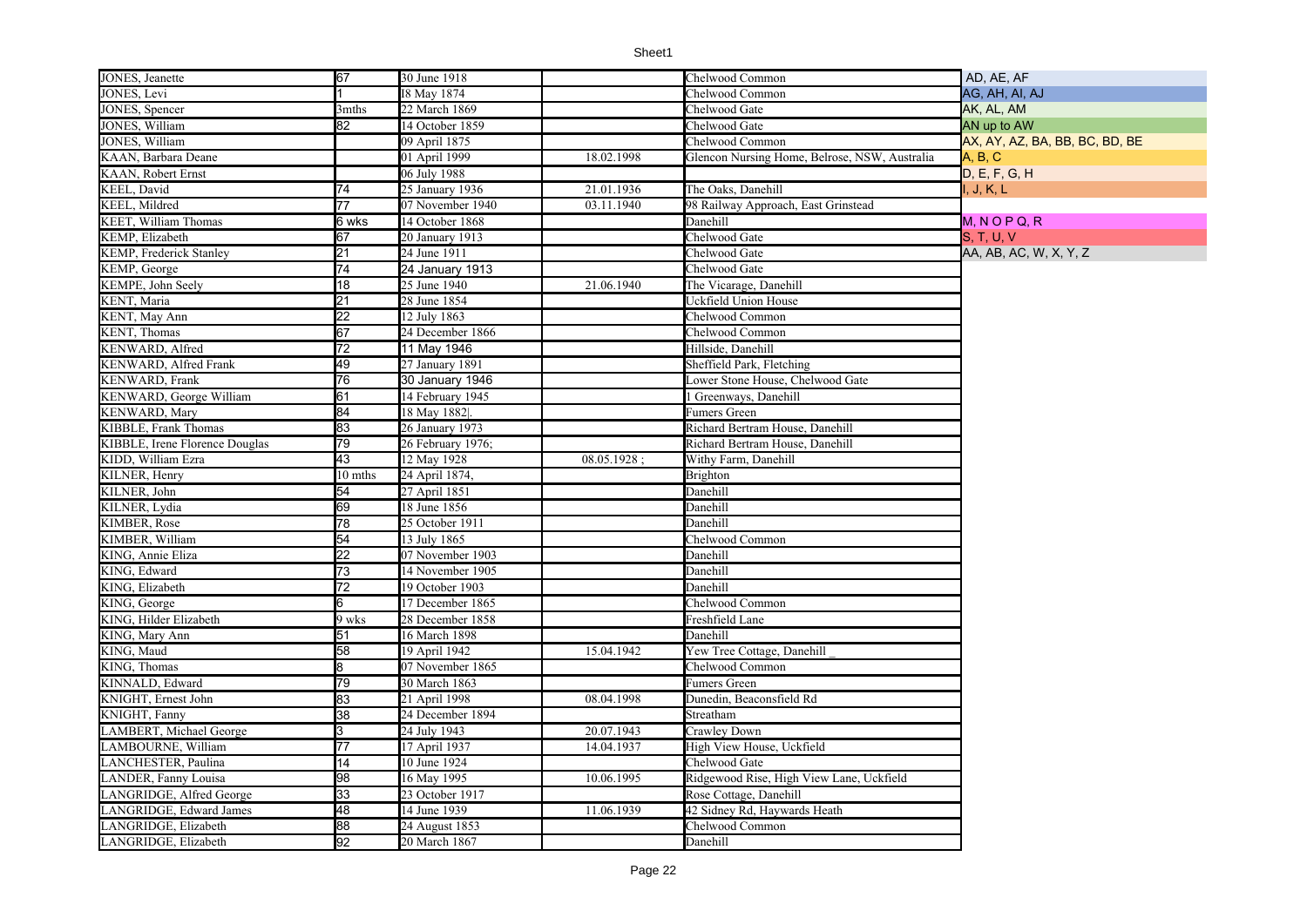| LANGRIDGE, Enoch              | 76              | 23 January 1930    |             |                                        |                                |
|-------------------------------|-----------------|--------------------|-------------|----------------------------------------|--------------------------------|
| LANGRIDGE, Frances            | 27              | 10 September 1854  |             | Chelwood Common                        |                                |
| LANGRIDGE, George             | 49              | 18 April 1862      |             | Danehill                               |                                |
| LANGRIDGE, Hannah             | 29              | 12 May 1900        |             | Danehill                               |                                |
| LANGRIDGE, John               | 85              | 11 April 1918      |             | Chelwood Gate                          |                                |
| LANGRIDGE, lames              | $\overline{77}$ | 05 May 1862        |             | Danehill                               |                                |
| LANGRIDGE, lohn               | 83              | 13 February 1917   |             | Ivy Cottage, Danehill                  |                                |
| LANGRIDGE, Love Annie Laurie  | 88              | 22 March 1952      | 18.03.1952  | 16 Oak Tree Cottages, Danehill         |                                |
| LANGRIDGE, Mary               | $\overline{52}$ | 02 May 1869        |             | Danehill                               |                                |
| LANGRIDGE, Rhoda              | 83              | 17 January 1917    |             | Ivy Cottage, Danehill                  |                                |
| LANGRIDGE, Sarah              | 89              | 22 October 1950    | 19.10.1950, | Ivy Cottages, Danehill                 |                                |
| LANGRIDGE, Sarah Ann          | 60              | 13 December 1868   |             | Chelwood Common                        |                                |
| LANGRIDGE, Sophia             | 10              | 09 May 1852        |             | Chelwood Common                        |                                |
| LATTER, Elizabeth             | 66              | 12 September I860  |             | Slaugham                               |                                |
| LEE, Lilian                   | 71              | 04 September: 1980 |             | Oak Tree Cottages                      |                                |
| LEENY, George                 |                 | 27 March 1894      |             | Chelwood Common                        |                                |
| LEENY, Owen                   |                 | 28 April 1894;     |             | Chelwood Common                        |                                |
| LEGG, William                 | 61              | 16 August 1854     |             | Chelwood Gate                          |                                |
| LEIGH, Thomas Herbert         | 68              | 22 January 1942    | 19.01.1942  | Queen Victoria Hospital                |                                |
| LENEY, Mary Ann               | 29              | 13 November 1890   |             | Chelwood Common                        |                                |
| LEPPARD, John Henry           | $\overline{73}$ | 23 February 1931   | 18.02.1931  | Freshfield Lane, Danehill              |                                |
| LEPPARD, Lydia                | $\overline{73}$ | 11 February 1872   |             | Freshfield Lane                        |                                |
| LEPPARD, Mary Jane            | $\overline{72}$ | 17 February 1934;  | 13.02.1934  | Freshfield Lane                        |                                |
| <b>LERCH, Elizabeth Lucy</b>  | $\overline{54}$ | 09 Janauary 1907   |             |                                        |                                |
| LEVECQUE, Carol Susan         |                 | 17 October 1991    |             |                                        |                                |
| LEVETT, Charles               | 49              | 13 January 1911    |             | Chelwood Gate                          |                                |
| LEVETT, Edith Lucy            | 54              | 12 January 1907    |             | The Whim, Chelwood Gate                |                                |
| LEWERY, Mary                  | 72              | 21 September 1915  |             | Home Lea Cottages, Chelwood Gate       |                                |
| LEWIS, Edith Salome           |                 | 15 May 1984        |             |                                        |                                |
| LEWIS, Terence Heath          |                 | 10 October 2004    |             |                                        |                                |
| LING, Richard Bertram         | 70              | 15 May 1954        | 09.05.1954  | 103 Westwood Hill, London SE26         |                                |
| <b>LOCKYER, Bessie</b>        | 80              | 29 May 1974        |             | Court Walk, Winkleigh, Devon           |                                |
| LOCKYER, William              |                 |                    |             |                                        |                                |
| LOCKYER, William Charles      | 34              | 30 May 1924        |             | Danehurst                              |                                |
| CONGHURST, Willian Thomas     | 56              | 19 January 1927    |             | Penfold Cottage, Danehill              |                                |
| LONGLEY, Charles              | $\overline{80}$ | 30 August 1868     |             | Danehill                               |                                |
| <b>LONGLEY, Charles James</b> | 6               | 17 February 1875   |             | Danehill                               |                                |
| LONGLEY, Hannah               | 96              | 11 February 1881   |             | Perrymans Hill, Danehill               |                                |
| LONGLEY, James                | $\overline{23}$ | 24 February 1867   |             | Danehill                               | AD, AE, AF                     |
| LONGLEY, Mary Ann             | 70              | 13 December 1873   |             | Woodgate, Danehill                     | AG, AH, AI, AJ                 |
| LONGLEY, Richard              | 80              | 01 October 1880    |             | Woodgate, Danehill                     | AK, AL, AM                     |
| LONGLEY, Sophia               | 88              | 18 November 1860   |             | Danehill                               | AN up to AW                    |
| LOOE, Jane                    | 71              | 28 November 1929   | 24.11.1929  | Clays Cottage, Danehill                | A. B. C.                       |
| LOVERIDGE, Florence           | 83              | 30 November 1967   |             | Danewood Cottage, Danehill             | AX, AY, AZ, BA, BB, BC, BD, BE |
| LOVERIDGE, Walter George      | 76              | 10 January 1996    | 03.01.1996  | 417 Franklands Village, Haywards Heath | D, E, F, G, H                  |
| LOVERIDGE, William Creedy     |                 | 13 September 1972  |             |                                        | I, J, K, L                     |
| LOWRY, Elaine May             | 77              | 26 May 1983        |             | Beaconsfield Rd                        | $M, N$ O P Q, R                |
| LOWRY, Leighton George        | 52              | 23 September 1958  |             | The Gables, Chelwood Gate              | <b>S. T. U. V</b>              |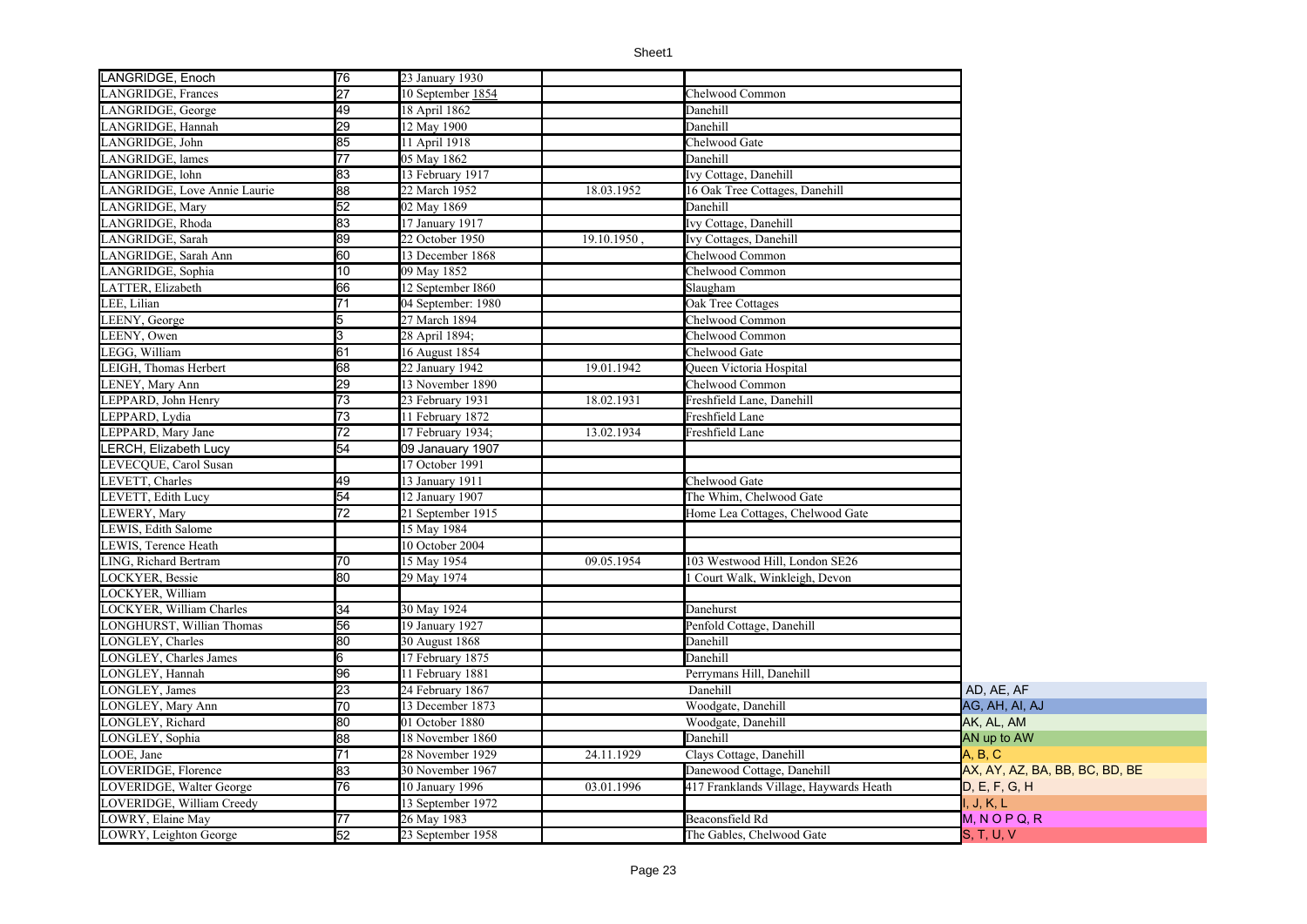| LUCAS, Albert                   | 65              | 15 December 1945  | 11, 12. 1945 | Collingford Lane                       | AA, AB, AC, W, X, Y, Z |
|---------------------------------|-----------------|-------------------|--------------|----------------------------------------|------------------------|
| LUCAS, Alison Mary              | 63              | 11 February 2002  | 28.01.2002 i | 63 Oak Tree Cottages, Danehill         |                        |
| LUCAS, Ann                      | 68              | 03 February 1854  |              | Chelwood Common, Danehill              |                        |
| LUCAS, Caroline Emma            | 83              | 04 November 1953  | 30.10.1953   | 10 Oak Tree Lane, Danehill             |                        |
| LUCAS, Edwin William            | 4               | 06 March 1915     |              | Danehill                               |                        |
| LUCAS, Elsie May                | 85              | 30 June 1999      | 23.06.1999   |                                        |                        |
| LUCAS, Francis Robert           | 83              | 02 December 1931  | 28.11.1931   | Streeters Rough                        |                        |
| LUCAS, Henrietta                | 78              | 02 June 1943      | 29.05.1943   | Victoria Hospital, Lewes               |                        |
| LUCAS, James                    | l mth           | 01 March 1924     |              | Fumers Green                           |                        |
| LUCAS, Kathleen Margaret        |                 | 20 January 1914   |              | Danehill                               |                        |
| LUCAS, Mary Florence            | 17              | 25 August 1917    |              | St Georges Hospital, London            |                        |
| LUCAS, Mary Jane                | 83              | 10 June 1920      |              | Collingford Farm, Danehill             |                        |
| LUCAS, Peter Thomas             | 2 wks           | 28 September 1938 | 24.09.1938;  | Royal Alexandra Hospital, Brighton     |                        |
| LUCAS, Thomas                   |                 | 20 December 1982  |              |                                        |                        |
| LUCAS, Walter                   | $\overline{80}$ | 01 June 1956      | 29,05,1956   | 10 Oak Tree Cottages                   |                        |
| LUCAS, William                  | 78              | 09 August 1903    |              | Danehill                               |                        |
| LUCAS, William                  | 46              | 04 December 1917  |              | Penfold Cottage, Danehill              |                        |
| MacMILLAN, Joshua Edward Andrew | $\overline{20}$ | 29 April 1965     |              | Chelwood Gate                          |                        |
| MADDISON, Annie Eleanor         | 89              | 31 July 1964      |              | Charles Rd, St Leonards                |                        |
| MADDISON, Fanny Maud            | 66              | 17 April 1939     | 14.04.1939   | Brookside, Danehill                    |                        |
| MADDISON, Nora Beatrice         | 78              | 26 August 1964    |              | Spring Rise, Danehill                  |                        |
| MAINWOOD, Martha                | $\overline{70}$ | 19 April 1871     |              | St Peter, Brighton                     |                        |
| MANGOLD, Eleanor Ferguson       | 76              | 27 March 2002     | 16.03.2002   | Marlands, Church Lane, Danehill        |                        |
| MANKLOW, Alice Mercy            | 82              | 09 May 1985       |              |                                        |                        |
| MANKLOW, Arthur Percy           | 71              | 10 January 1972   |              | Little Danewood House, Danehill        |                        |
| <b>MANNERS, Caroline</b>        |                 | 30 May 1900;      |              | Chelwood Common                        |                        |
| <b>MANNERS</b> , Caroline       | 96              | 17 July 1944      | 13.07.1944   | Coach & Horses Lane                    |                        |
| MANNERS, Edna Beatrice          | 3 days          | 31 October 1934   | 26.10.1934   | Poor Law Institution, Cuekfield        |                        |
| MANNERS, George                 | 23              | 24 February 1908  |              | Chelwood Common                        |                        |
| <b>MANNERS</b> , James Thomas   | 90              | 15 June 1905      |              | Chelwood Common                        |                        |
| <b>MANNERS</b> , Kate Ann       | 3               | 29 June 1884      |              | Danehill                               |                        |
| <b>MANNERS, Marion Grace</b>    | 24              | 13 June 1922;     |              | Chelwood Common                        |                        |
| MANNING, Audrey Agnes           | 81              | 03 February 1976  |              | The Cottage, Freshfield Lane, Danehill |                        |
| MANNING, Cecil Frank            | 84              | 12 March 1976     |              | Garden Cottage, Freshfield Lane        |                        |
| MARCHANT, Ansley                | $\overline{76}$ | 04 August 1900    |              | Oak Cottage                            |                        |
| MARCHANT, Arthur John           | 32              | 04 January 1934   | 31.12.1933   | Danehurst Cottages                     |                        |
| <b>MARCHANT</b> , Frances       | 24              | 06 June 1883;     |              | Danehill                               |                        |
| MARCHANT, John                  | 79              | 29 March 1881     |              | Chelwood Common                        |                        |
| MARCHANT, Sarah Ann             | $\overline{82}$ | 16 January 1954   |              | Hapstead, Ardingly                     |                        |
| MARCHANT, William John          | $\overline{71}$ | 21 May 1951       |              | Danehurst Cottage, Danehill            |                        |
| MARCHANT, William Wells         | 76              | 06 August 1910    |              | Danehurst Cottage, Furners Green       |                        |
| Marked                          | 13              | 25 July 1859      |              | Chelwood Common                        |                        |
| MARTEN, Charles                 | 77              | 07 February 1955  | 02.02.1955   | 45 Southwood Rd, South Hayling         |                        |
| MARTEN, Clara                   | 70              | 02 November 1928  | 30.10.1928   | <b>Broadstone Far, Chelwood Gate</b>   |                        |
| <b>MARTEN, Edith Kate</b>       | 88              | 08 August 1962    |              | <b>Waterlooville, Hants</b>            |                        |
| <b>MARTEN, Edith Mary</b>       | 84              | 21 May 1971       |              | <b>Cycle Shop, Chelwood Gate</b>       |                        |
| MARTEN, Ellen Elizabeth         | 71              | 16 February 1926  |              | <b>Chelwood Common</b>                 |                        |
| <b>MARTEN, Elsie</b>            | 77              | 28 October 1972   |              | 53 Staples Bam, Henfield               |                        |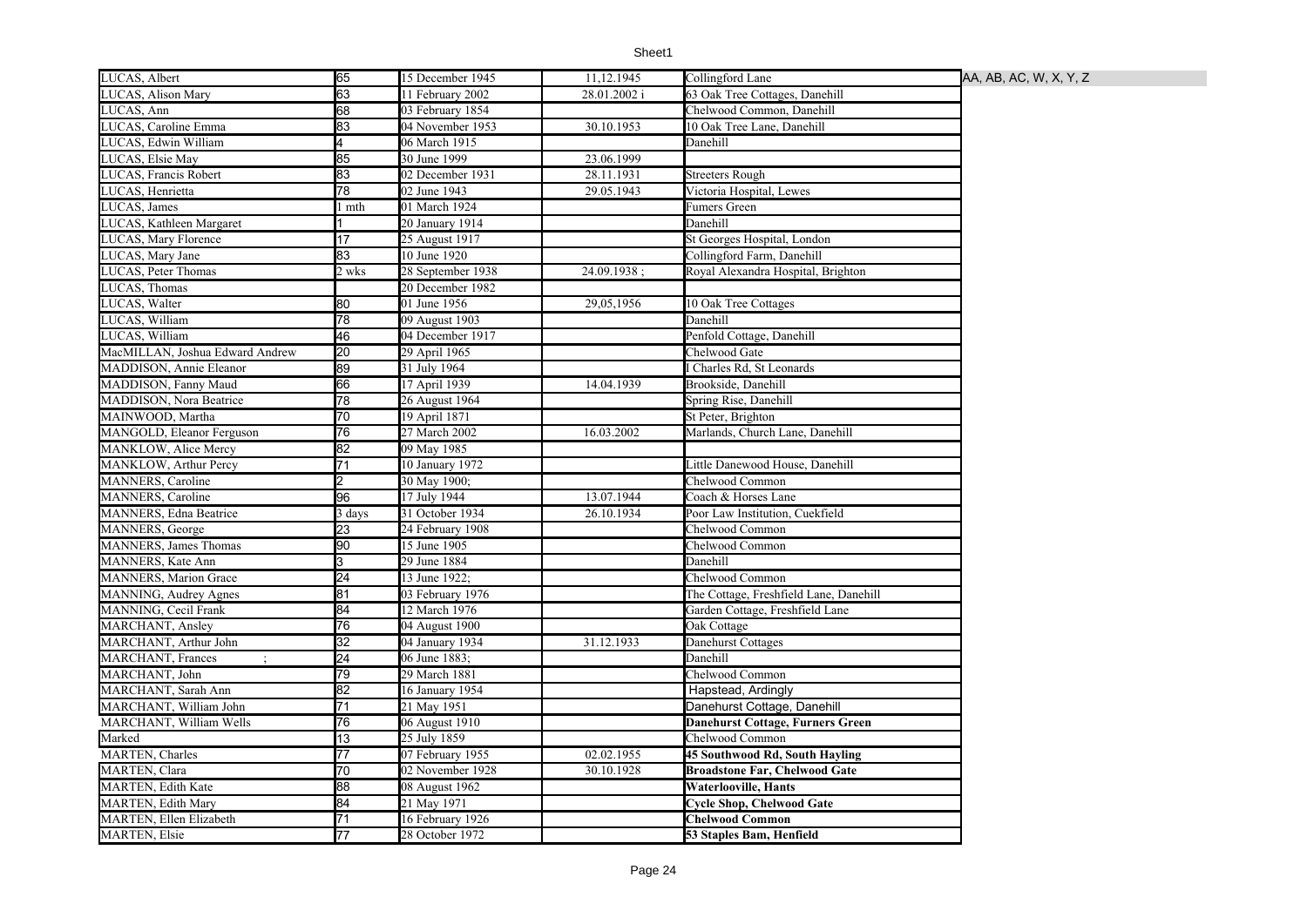| <b>MARTEN</b> , Ethel Mary<br>73<br>28 March 1953<br>24.03.1953<br>Coach & Horses Inn, Danehiil<br>67<br><b>MARTEN, Frederick</b><br>20 June 1946<br>16.06.1946<br><b>Coach &amp; Horses Inn</b><br>MARTEN, Joan<br>79<br>30 April 2002<br>11.12.2001<br>Down lands Park Nursing Home, Haywards Heath<br>AD, AE, AF<br>87<br>MARTEN, Joseph<br>10 January 1959<br>AG, AH, AI, AJ<br><b>Cycle Shop</b><br><b>MARTEN</b> , Mabel<br>78<br>08.01.2004<br>Wynyard, Beaconsfield Rd, Chelwood Gate<br>AK, AL, AM<br>23 January 2004<br>83<br>31 October 2000<br>22.10.2000<br><b>Cycle Shop, Beaconsfield Rd</b><br>AN up to AW<br><b>MARTEN, Marion Emily</b><br>59<br><b>MARTEN</b> , Muriel Norah<br>18 November 1950<br>13.11.1950<br><b>Stonecroft, Chelwood Gate</b><br>AX, AY, AZ, BA, BB, BC, BD, BE<br>82<br><b>MARTEN, Peter</b><br>06 March 1909<br><b>Chelwood Common</b><br>A, B, C<br>90<br>MARTEN, Stephen<br>21 March 1944<br>21.03.1944<br><b>Broadstone Farm, Colemans Hatch</b><br>D, E, F, G, H<br>$\overline{72}$<br><b>MARTEN, William</b><br>I, J, K, L<br>01 February 1926<br><b>Chelwood Common</b> |  |
|-------------------------------------------------------------------------------------------------------------------------------------------------------------------------------------------------------------------------------------------------------------------------------------------------------------------------------------------------------------------------------------------------------------------------------------------------------------------------------------------------------------------------------------------------------------------------------------------------------------------------------------------------------------------------------------------------------------------------------------------------------------------------------------------------------------------------------------------------------------------------------------------------------------------------------------------------------------------------------------------------------------------------------------------------------------------------------------------------------------------------|--|
|                                                                                                                                                                                                                                                                                                                                                                                                                                                                                                                                                                                                                                                                                                                                                                                                                                                                                                                                                                                                                                                                                                                         |  |
|                                                                                                                                                                                                                                                                                                                                                                                                                                                                                                                                                                                                                                                                                                                                                                                                                                                                                                                                                                                                                                                                                                                         |  |
|                                                                                                                                                                                                                                                                                                                                                                                                                                                                                                                                                                                                                                                                                                                                                                                                                                                                                                                                                                                                                                                                                                                         |  |
|                                                                                                                                                                                                                                                                                                                                                                                                                                                                                                                                                                                                                                                                                                                                                                                                                                                                                                                                                                                                                                                                                                                         |  |
|                                                                                                                                                                                                                                                                                                                                                                                                                                                                                                                                                                                                                                                                                                                                                                                                                                                                                                                                                                                                                                                                                                                         |  |
|                                                                                                                                                                                                                                                                                                                                                                                                                                                                                                                                                                                                                                                                                                                                                                                                                                                                                                                                                                                                                                                                                                                         |  |
|                                                                                                                                                                                                                                                                                                                                                                                                                                                                                                                                                                                                                                                                                                                                                                                                                                                                                                                                                                                                                                                                                                                         |  |
|                                                                                                                                                                                                                                                                                                                                                                                                                                                                                                                                                                                                                                                                                                                                                                                                                                                                                                                                                                                                                                                                                                                         |  |
|                                                                                                                                                                                                                                                                                                                                                                                                                                                                                                                                                                                                                                                                                                                                                                                                                                                                                                                                                                                                                                                                                                                         |  |
|                                                                                                                                                                                                                                                                                                                                                                                                                                                                                                                                                                                                                                                                                                                                                                                                                                                                                                                                                                                                                                                                                                                         |  |
| $\overline{77}$<br>$M, N$ O P Q, R<br>MARTEN, William<br>11 June 1965<br><b>New Cottage, Chelwood Gate</b>                                                                                                                                                                                                                                                                                                                                                                                                                                                                                                                                                                                                                                                                                                                                                                                                                                                                                                                                                                                                              |  |
| MARTEN, William John<br>90<br>13 August 2004<br>06.08.2004<br><b>Homcastle Nursing Home, Sharpthome</b><br><b>S, T, U, V</b>                                                                                                                                                                                                                                                                                                                                                                                                                                                                                                                                                                                                                                                                                                                                                                                                                                                                                                                                                                                            |  |
| 83<br>20 January 1972<br>16.01.1972<br>AA, AB, AC, W, X, Y, Z<br><b>MARTEN.</b> Esther May<br><b>Cypress, Chelwood Gate</b>                                                                                                                                                                                                                                                                                                                                                                                                                                                                                                                                                                                                                                                                                                                                                                                                                                                                                                                                                                                             |  |
| MARTEN. Mary<br>80<br>02 November 1904<br><b>Chelwood Gate</b>                                                                                                                                                                                                                                                                                                                                                                                                                                                                                                                                                                                                                                                                                                                                                                                                                                                                                                                                                                                                                                                          |  |
| MARTIN, Abigal Ann Mercy<br>6 mths<br>16 August 1856<br>Danehiil                                                                                                                                                                                                                                                                                                                                                                                                                                                                                                                                                                                                                                                                                                                                                                                                                                                                                                                                                                                                                                                        |  |
| MARTin, Alice<br>41<br>23 November 1918<br>The Infirmary, Uckfield                                                                                                                                                                                                                                                                                                                                                                                                                                                                                                                                                                                                                                                                                                                                                                                                                                                                                                                                                                                                                                                      |  |
| 63<br><b>MARTIN, Desmond Anthony</b><br>03.10.2005<br>11 October 2005<br>Tenbeny, Coach & Horses Lane                                                                                                                                                                                                                                                                                                                                                                                                                                                                                                                                                                                                                                                                                                                                                                                                                                                                                                                                                                                                                   |  |
| MARTIN, Edwin<br>$\overline{22}$<br>30 December 1877<br><b>Freshfield Lane</b>                                                                                                                                                                                                                                                                                                                                                                                                                                                                                                                                                                                                                                                                                                                                                                                                                                                                                                                                                                                                                                          |  |
| $35\overline{}$<br>MARTIN, Elizabeth<br><b>Chelwood Common</b><br>17 September 1864                                                                                                                                                                                                                                                                                                                                                                                                                                                                                                                                                                                                                                                                                                                                                                                                                                                                                                                                                                                                                                     |  |
| MARTIN, Ellen<br>14 September 1862<br><b>Freshfield Lane</b>                                                                                                                                                                                                                                                                                                                                                                                                                                                                                                                                                                                                                                                                                                                                                                                                                                                                                                                                                                                                                                                            |  |
| <b>MARTIN, Emily</b><br>68<br>12 June 1903<br>Freshfield Lane, Danehiil                                                                                                                                                                                                                                                                                                                                                                                                                                                                                                                                                                                                                                                                                                                                                                                                                                                                                                                                                                                                                                                 |  |
| 70<br><b>MARTIN, Frank William</b><br>01 November 1995<br>23.09.1995<br><b>Chelwood Gate</b>                                                                                                                                                                                                                                                                                                                                                                                                                                                                                                                                                                                                                                                                                                                                                                                                                                                                                                                                                                                                                            |  |
| MARTIN, John<br>$\overline{75}$<br>21 August 1900<br><b>Freshfield Lane</b>                                                                                                                                                                                                                                                                                                                                                                                                                                                                                                                                                                                                                                                                                                                                                                                                                                                                                                                                                                                                                                             |  |
| 89<br>MARTIN, Joseph<br>26 April 1976<br>30 Graham Ave, Brighton                                                                                                                                                                                                                                                                                                                                                                                                                                                                                                                                                                                                                                                                                                                                                                                                                                                                                                                                                                                                                                                        |  |
| <b>MARTIN</b> , Lionel Oakley<br>16<br>23 November 1928<br>18.11.1928<br>Home Farm, Wentworth Estate, Virginia Water                                                                                                                                                                                                                                                                                                                                                                                                                                                                                                                                                                                                                                                                                                                                                                                                                                                                                                                                                                                                    |  |
| <b>MARTIN</b> , Margaret<br>04 March 1874<br>Danehill, Freshfield Lane                                                                                                                                                                                                                                                                                                                                                                                                                                                                                                                                                                                                                                                                                                                                                                                                                                                                                                                                                                                                                                                  |  |
| MARTIN, Sarah Ann<br>12 April 1859<br><b>Danehill</b>                                                                                                                                                                                                                                                                                                                                                                                                                                                                                                                                                                                                                                                                                                                                                                                                                                                                                                                                                                                                                                                                   |  |
| 52<br>MARTIN, Sydney John<br>05 May 1910<br><b>Freshfield Lane, Danehill</b>                                                                                                                                                                                                                                                                                                                                                                                                                                                                                                                                                                                                                                                                                                                                                                                                                                                                                                                                                                                                                                            |  |
| MARTIN, Wallace<br>02 January 1872<br><b>Danehill</b>                                                                                                                                                                                                                                                                                                                                                                                                                                                                                                                                                                                                                                                                                                                                                                                                                                                                                                                                                                                                                                                                   |  |
| MARTIN, Winifred<br>01 February 1987                                                                                                                                                                                                                                                                                                                                                                                                                                                                                                                                                                                                                                                                                                                                                                                                                                                                                                                                                                                                                                                                                    |  |
| MASON, Jean Edith<br>30 December 1994                                                                                                                                                                                                                                                                                                                                                                                                                                                                                                                                                                                                                                                                                                                                                                                                                                                                                                                                                                                                                                                                                   |  |
| 63<br>MATTHEWS, John<br>20 July 1852<br><b>Chelwood Gate</b>                                                                                                                                                                                                                                                                                                                                                                                                                                                                                                                                                                                                                                                                                                                                                                                                                                                                                                                                                                                                                                                            |  |
| 41<br>MAY, Edward<br>16 October 1931<br>13.10.1931<br><b>Highstone House, Danehill</b>                                                                                                                                                                                                                                                                                                                                                                                                                                                                                                                                                                                                                                                                                                                                                                                                                                                                                                                                                                                                                                  |  |
| 22<br>MAY, Edward James<br>20 December 1883<br>Danehill                                                                                                                                                                                                                                                                                                                                                                                                                                                                                                                                                                                                                                                                                                                                                                                                                                                                                                                                                                                                                                                                 |  |
| 79<br>MAY, Elsie Clara<br>12 August 1977<br>Hillcrest, Danehill                                                                                                                                                                                                                                                                                                                                                                                                                                                                                                                                                                                                                                                                                                                                                                                                                                                                                                                                                                                                                                                         |  |
| MAY, Frank Edward<br>01 March 1995                                                                                                                                                                                                                                                                                                                                                                                                                                                                                                                                                                                                                                                                                                                                                                                                                                                                                                                                                                                                                                                                                      |  |
| 15May 1880<br><b>Danehill</b><br>MAY, George<br>8 mths                                                                                                                                                                                                                                                                                                                                                                                                                                                                                                                                                                                                                                                                                                                                                                                                                                                                                                                                                                                                                                                                  |  |
| MAY, Henry George<br>64<br>19 November 1934<br>15.11.1934<br><b>Crocodile Inn, Danehill</b>                                                                                                                                                                                                                                                                                                                                                                                                                                                                                                                                                                                                                                                                                                                                                                                                                                                                                                                                                                                                                             |  |
| 78<br>MAY, Rosetta<br>18 August 1874<br>Danehill                                                                                                                                                                                                                                                                                                                                                                                                                                                                                                                                                                                                                                                                                                                                                                                                                                                                                                                                                                                                                                                                        |  |
| 73<br>Danehill<br>MAY. William<br>18 April 1869                                                                                                                                                                                                                                                                                                                                                                                                                                                                                                                                                                                                                                                                                                                                                                                                                                                                                                                                                                                                                                                                         |  |
| 83<br>McCOY, Jane<br>30.01.1934<br>01 February 1934<br><b>Crocodile Cottage</b>                                                                                                                                                                                                                                                                                                                                                                                                                                                                                                                                                                                                                                                                                                                                                                                                                                                                                                                                                                                                                                         |  |
| 84<br>McCOY, John<br>10 January 1933<br>07.01.1933<br>Pouchlands House                                                                                                                                                                                                                                                                                                                                                                                                                                                                                                                                                                                                                                                                                                                                                                                                                                                                                                                                                                                                                                                  |  |
| 85<br>McGOWAN, Winifred Lavinia Gladys<br>11 October 2001<br>13.09.2001<br><b>St Georges Retreat, Ditchling Common</b>                                                                                                                                                                                                                                                                                                                                                                                                                                                                                                                                                                                                                                                                                                                                                                                                                                                                                                                                                                                                  |  |
| 17<br>McGOWAN. David Samuel<br>17 April 1962<br>Danehill                                                                                                                                                                                                                                                                                                                                                                                                                                                                                                                                                                                                                                                                                                                                                                                                                                                                                                                                                                                                                                                                |  |
| 63<br>McLAUGHLIN, Bernard Laurie Thomas<br>03 April 1996<br>26.03.1996<br><b>Beaconwood Farm</b>                                                                                                                                                                                                                                                                                                                                                                                                                                                                                                                                                                                                                                                                                                                                                                                                                                                                                                                                                                                                                        |  |
| 27<br>McMAHON, Ida Winifred<br>16 March 1922<br><b>Chelwood Common</b>                                                                                                                                                                                                                                                                                                                                                                                                                                                                                                                                                                                                                                                                                                                                                                                                                                                                                                                                                                                                                                                  |  |
| 01 May 1988<br>McNAMARA, Tom                                                                                                                                                                                                                                                                                                                                                                                                                                                                                                                                                                                                                                                                                                                                                                                                                                                                                                                                                                                                                                                                                            |  |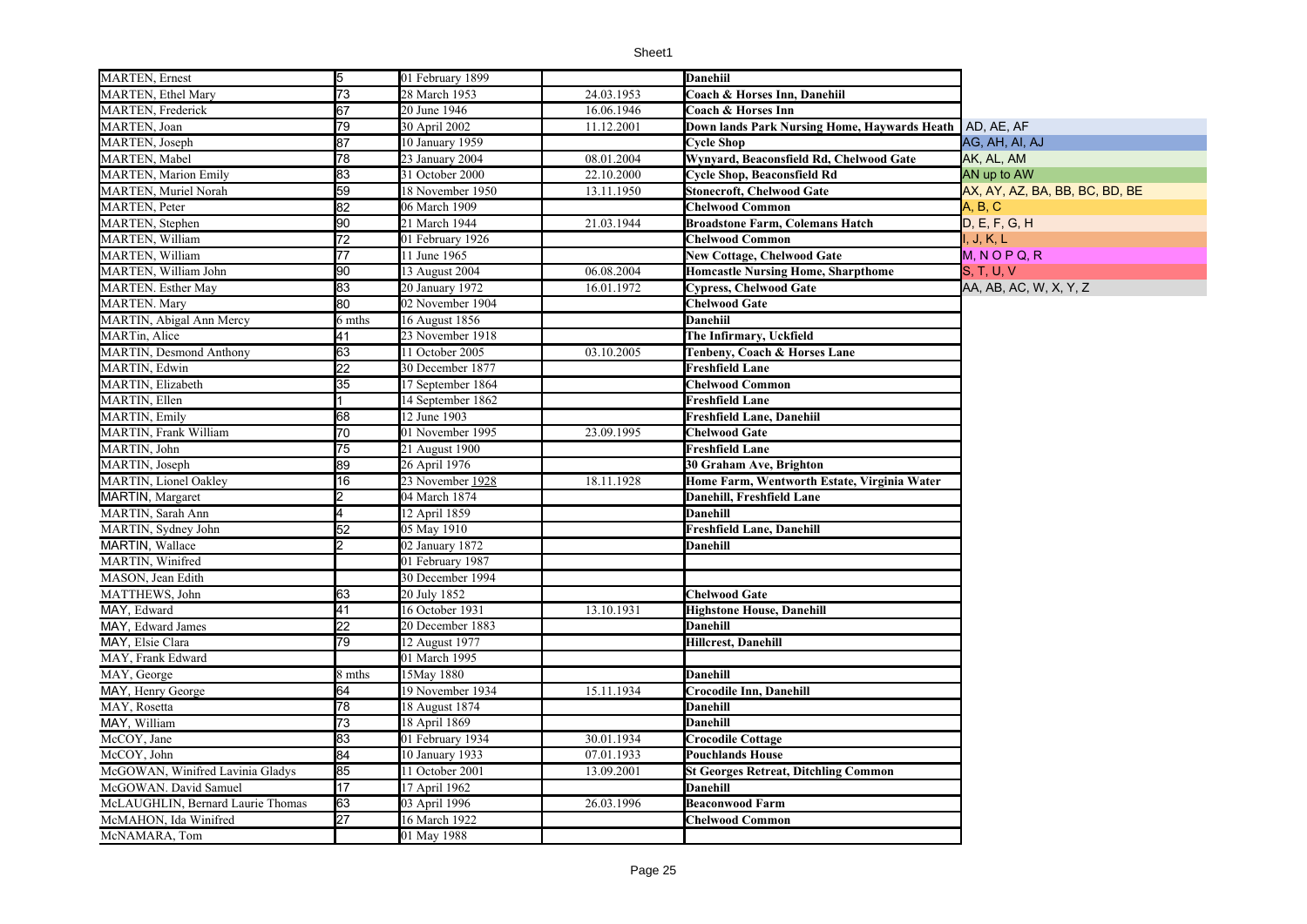| McNAUGHT, Agnes Cecelia         | 77              | 14 September 1963  |               | <b>Twyfcrd House, Horsted Keynes</b>          |
|---------------------------------|-----------------|--------------------|---------------|-----------------------------------------------|
| McNAUGHT, Jane Morton           | 86              | 21 February 1958   |               | East Mascalls, Lindfield                      |
| McNAUGHT, Janet Wilson Morton   | 70              | 13 June 1969       |               | 1 Denmans Close, Lindfield                    |
| McNAUGHT, William David         | 60              | 19 July 1940       | 16,07.1940    | Danehill Farm, Danehill                       |
| MEADS, Cuthbert                 | 82              | 12 September 1973  |               | 2 East View, Danehill                         |
| MEADS, Flora                    | 88              | 20 November 1981   |               | Ridgewood Rise, Lickfield                     |
| MEDLYCOTT, Richard Maxwell      | 57              | 20 June 1999       | 11.04.1999    | Fircroft, Che!worth Park                      |
| <b>MELLOWS, Alice Frances</b>   | 82              | 11 May 1972        |               | <b>Ivydene, Chelwood Gate</b>                 |
| MELLOWS, Wilfred Thomas         | 77              | 18 January 1960    |               | Ivydene, Danehill                             |
| MILES, Ann                      | 76              | 17 July 1937       | 14.07.1937    | Laurel Cottage, Danehill                      |
| MILES, Caleb                    | 63              | 03 Icky 1921       |               | <b>Laurel Cottage, Chelwood Gate</b>          |
| MILES, Ernest Hom               | 4               | 28 April 1891      |               | <b>Chelwood Common</b>                        |
| MILES, Horace Caleb Samuel      | $\overline{37}$ | 16 March 1920      |               | 3 Laurel Cottages, Chelwood Gate              |
| MILNER-GULLAND, Lawrence Harry  |                 | 02 November 1994   |               |                                               |
| MINNS, Nellie                   | 26              | 09 April 1942      | 03.04.1942    | <b>Mental Hospital, Hellingly</b>             |
| MITCHEL, Emily                  |                 | 14 July 1984       |               |                                               |
| MITCHELL, Alfred                | 84              | 01 November 1997   |               |                                               |
| MITCHELL, Alfred Gordon         | 84              | 15 November 1997   | 09.09.1997    | 33 Franklands Village, HH & 66 Oak Tree Cotts |
| MITCHELL, Ellen Rose            | 88              | 15 November 1997   | 25.09.1997    | 33 Franklands Village, HH & 66 Oak Tree Cotts |
| MITCHELL, Nellie                | 79              | 09 February 1956   | 06.02.1956    | Freshfield Lane, Danehill                     |
| MITCHELL, Nellie Ellen Rose     | 88              | 01 November 1997   |               |                                               |
| MITCHELL, Walter                |                 | 30 April 1984      |               |                                               |
| MONEY, Emma Alice               | 76              | 30 November 1950   | 25.11.1950    | The Hollies, Nutley Rd, Chelwood Gate         |
| MONEY, Minnie Elizabeth         | 84              | 01 August 1965     |               | Plumstead                                     |
| MOORE, Henry                    | 87              | 04 January 1908    |               | Uckfield Union House                          |
| MORLING, Frederick              | 56              | 09 September 1910  |               | Danehill                                      |
| MORLING, Pamela                 | 59              | 02 December 1915   |               | London Rd, Danehill                           |
| <b>MOSS, Albert Barnes</b>      | 79              | 29 January 1952    |               | White House, Danehill                         |
| MOWER, John Webster             | 70              | 15 March 1998      | 31.12.1997    | Little Gravelye, Chelwood Gate                |
| MOWER, Patricia Anne            | $\overline{72}$ | 30 September 2000  | 21.04.2000    | Little Gravelye, Chelwood Gate                |
| MUDDLE, Alice                   | 59              | 10 July 1947       | 05.07.1947    | Forest Cottage, Danehill                      |
| MUDDLE, Eliza                   | 75              | 09 May 1924        |               | Chelwood Gate                                 |
| MUDDLE, Joseph                  | $\overline{75}$ | 21 November 1953   | 17.11.1953    | Forest Cottage, Danehill                      |
| MUDDLE, Walter                  | 92              | 15 July 1924       |               | Chelwood Gate                                 |
| MUDDLE, Walter                  | 82              | 22 May 1958        |               | Danehill                                      |
| MULFORD, M.M.                   |                 | 30 April 1984;     |               |                                               |
| MUNNERY, Alice Maud             | 39              | 13 November 1915   |               | Royal Sussex County Hospital                  |
| Name                            | Age             | <b>Burial Date</b> | Date of Death | <b>Address or Death Location</b>              |
| NEALE, Ann                      | 79              | 07 October 1916    |               | Uckfield Union                                |
| NEALE, James                    | 57              | 04 April 1854      |               | Danehill                                      |
| NEALE, John                     | 81              | 18 February 1918   |               | The Infirmary, Uckfield                       |
| NEALE, Mary                     | 67              | 27 February 1879   |               | Danehill                                      |
| NEVE, Frida Read                |                 | 27 May 1977        |               |                                               |
| NEVINS, Frances Miriam          | 79              | 15 April 1941.     | 12.04.1941    | Mynys Garth, Danehill                         |
| NEVINS, Lettice Maud Marguerite | 59              | 16 September 1931  | 14.09,1931    | Mynys Garth, Danehill                         |
| NEWNHAM (Unbaptized Infant)     | 3 wks           | 29 October 1885    |               | Danehill                                      |
| NEWNHAM, Ada Esther             |                 | 11 February 1894   |               | Portmansford, Danehill or Fumers Green        |
| NEWNHAM, Adeline                | 12 wks          | 21 January 1899    |               | Danehill                                      |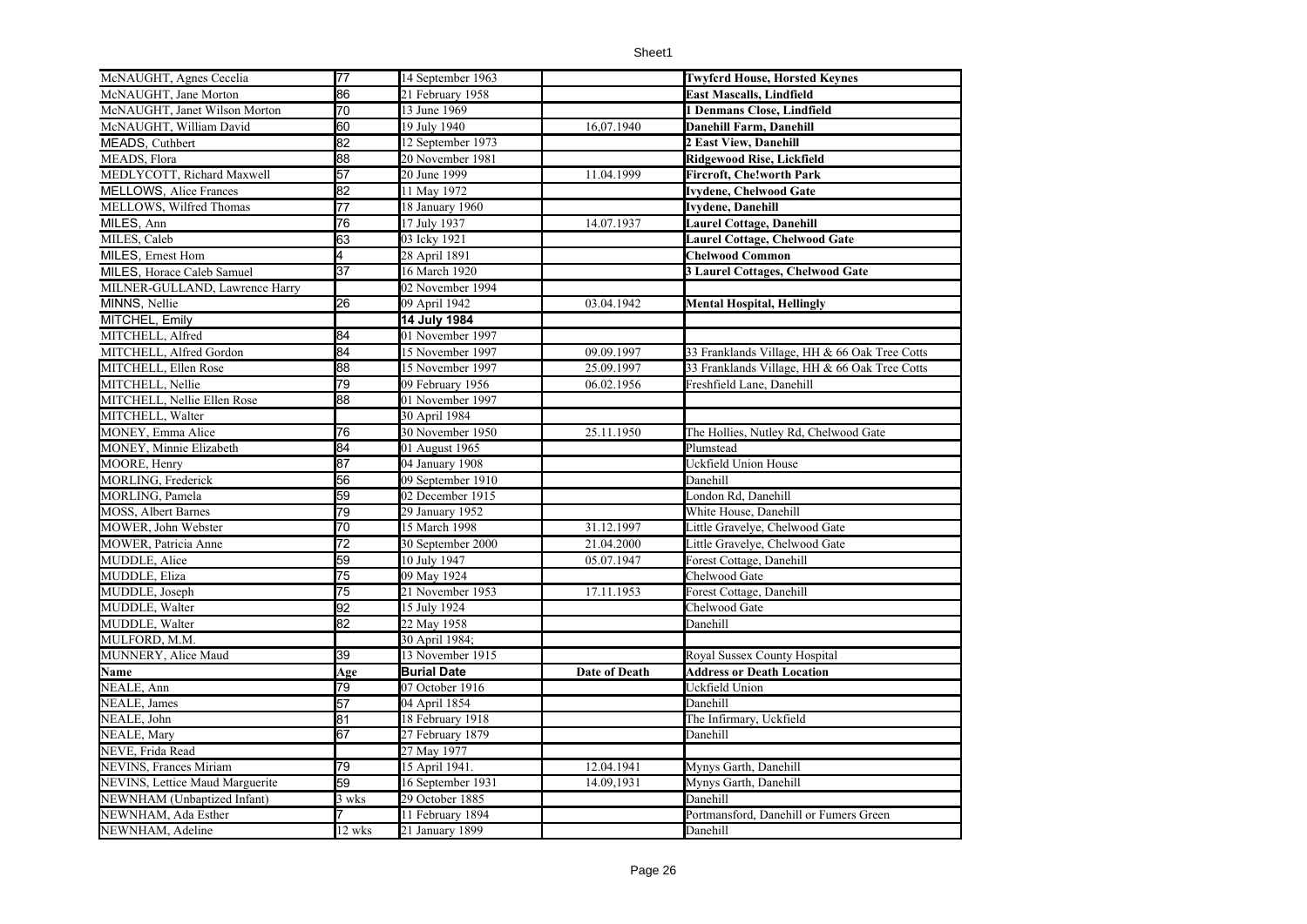| NEWNHAM, Alice            | l2              | 01 May 1898       |            | Portmansford, Danehill or Fumers Green |                                |
|---------------------------|-----------------|-------------------|------------|----------------------------------------|--------------------------------|
| NEWNHAM, Amy Louisa       |                 | 02 September 1986 |            |                                        |                                |
| NEWNHAM, Ann Gillian      | 57              | 27 May 2003       | 16.05.2003 | Polegate Nursing Home, Polegate        |                                |
| NEWNHAM, Benjamin         | 51              | 17 March 1919     |            | Chelwood Gate                          |                                |
| NEWNHAM, Charles          | 3               | 02 November:      |            | Chelwood Common                        |                                |
| NEWNHAM, Charles          | 77              | 03 April 1916     |            | East Sussex County Asylum              |                                |
| NEWNHAM, Charles          | 70              | 19 August 1886    |            | Fletching                              |                                |
| NEWNHAM, Edwin Walker     | 5               | 31 December 1893  |            | Danehill                               |                                |
| NEWNHAM, Eliza            | 91              | 28 March 1951     | 22.03.1951 | Burnt House, Danehill                  |                                |
| NEWNHAM, Elizabeth        | 66              | 25 May 1882       |            | Chelwood Common                        |                                |
| NEWNHAM, Emma             |                 | 10 April 1874     |            | Chelwood Gate                          |                                |
| NEWNHAM, Ernest           | 81              | 22 February 1967  |            | Garage Cottage, Danehurst              |                                |
| NEWNHAM, Florence Agnes   |                 | 07 August 1986    |            |                                        |                                |
| NEWNHAM, Frederick        | 82              | 22 December 1952  | 17.12.1952 | Steadies Farm, Hoisted Keynes          |                                |
| NEWNHAM, George           | 66              | 24 September 1962 |            | Steadies Cottages, Danehill            |                                |
| NEWNHAM, James            |                 | 18 May 1901       |            | Freshfield Lane, Horsted Keynes        |                                |
| NEWNHAM, John             | 40              | 16 July 1871      |            | Chelwood Common                        |                                |
| NEWNHAM, John             | 52              | 25 March 1903     |            | Chelwood Common                        |                                |
| NEWNHAM, John             | 30              | 01 June 1920      |            | The Post Office, Chelwood Gate         |                                |
| NEWNHAM, Joseph           | 89              | 13 October 1900   |            | Uckfield Union House                   |                                |
| NEWNHAM, Mary             | 38              | 30 June 1904      |            | Chelwood Gate                          |                                |
| NEWNHAM, Mary Ann         | 87              | 23 July 1900      |            | Folly Cottage, Chelwood Common         |                                |
| NEWNHAM, Nellie Naomi     | 91              | 15 November 1992  |            | Studies Farm, Horsted Keynes           |                                |
| NEWNHAM, Percy Edmund     |                 | 13 August 1987    |            |                                        |                                |
| NEWNHAM, Philidelphia     | 63              | 09 April 1865     |            | Danehill                               |                                |
| NEWNHAM, Richard          | 24              | 20 May 1855       |            | Danehill                               |                                |
| NEWNHAM, Richard          | 43              | 22 April 1899     |            | Danehill                               |                                |
| NEWNHAM, Richard          | 5 mths          | 20 July 1884      |            | Danehill                               |                                |
| NEWNHAM, Robert           | 77              | 23 November 1873  |            | Mopes, Danehill                        |                                |
| NEWNHAM, Robert           | 56              | 31 August 1942    | 28.08.1942 | Steadies Farm, Horsted Keynes          |                                |
| NEWNHAM, Sophia           | 81              | 07 November 1928  | 02.11.1928 | Post Office, Chelwood Gate             |                                |
| NEWNHAM, Susan            | 90              | 17 May 1932       | 14.05.1932 | Mount Noddy, Danehill                  |                                |
| NEWNHAM, Thomas           | 72              | 25 May 1907       |            | Mount Noddy, Danehill                  |                                |
| NEWTON, Kenneth           | 79              | 28 August 2003    | 06.07.2003 | Evelyn Clarke House, Forest Row        |                                |
| NEWTON, Phyllis Ann       |                 |                   |            |                                        |                                |
| NICHOLS, Florence Violet  | 74              | 28 February 1969  |            | Peaks Cottage, Fumers Green            | AD, AE, AF                     |
| NICHOLS, James            | $\overline{74}$ | 08 November 1962  |            | Peehscat, Fumers Green                 | AG, AH, AI, AJ                 |
| NICHOLS, Jean Eliot Annie | $\overline{73}$ | 18 January 2000   | 10.01.2000 | 15 Oak Tree Cotts                      | AK, AL, AM                     |
| NOLAIS, Roland            | 3 mths          | 07 October 1915   |            | Chelwood Common                        | AN up to AW                    |
| ORMISTON, Archibald       | 26              | 05 January 1864   |            | Danehill                               | AX, AY, AZ, BA, BB, BC, BD, BE |
| OSBORNE, Sarah Ann        |                 | 03 December 1859  |            | Newick                                 | A, B, C                        |
| OSBORNE, Walter John      |                 | 29 April 1876     |            | Colin Godman's Farm, Danehill          | D, E, F, G, H                  |
| OtESiHELD, Zephania       | 66              | 29 May 1860       |            | Chelwood Common                        | I, J, K, L                     |
| PAINTER, Vivian Edgar     | 78              | 18 February 1961  |            | 33 Ewenny Rd, Bridgend, Wales          | $M, N$ O P Q, R                |
| PARRETT, Harriet          | 71              | 23 December 1914  |            | Danehill                               | S, T, U, V                     |
| PARRETT, Samuel           | 78              | 12 July 1900      |            | Cheiwood Common                        | AA, AB, AC, W, X, Y, Z         |
| PARSONS, Reuben           | 33              | 05 October 1905   |            | Danehill                               |                                |
| PARTRIDGE, Alfred         | 11 wks          | 02 April 1852     |            | Cheiwood Common                        |                                |
| PARTRIDGE, Charlotte      | 34              | 11 January 1852   |            | Cheiwood Common                        |                                |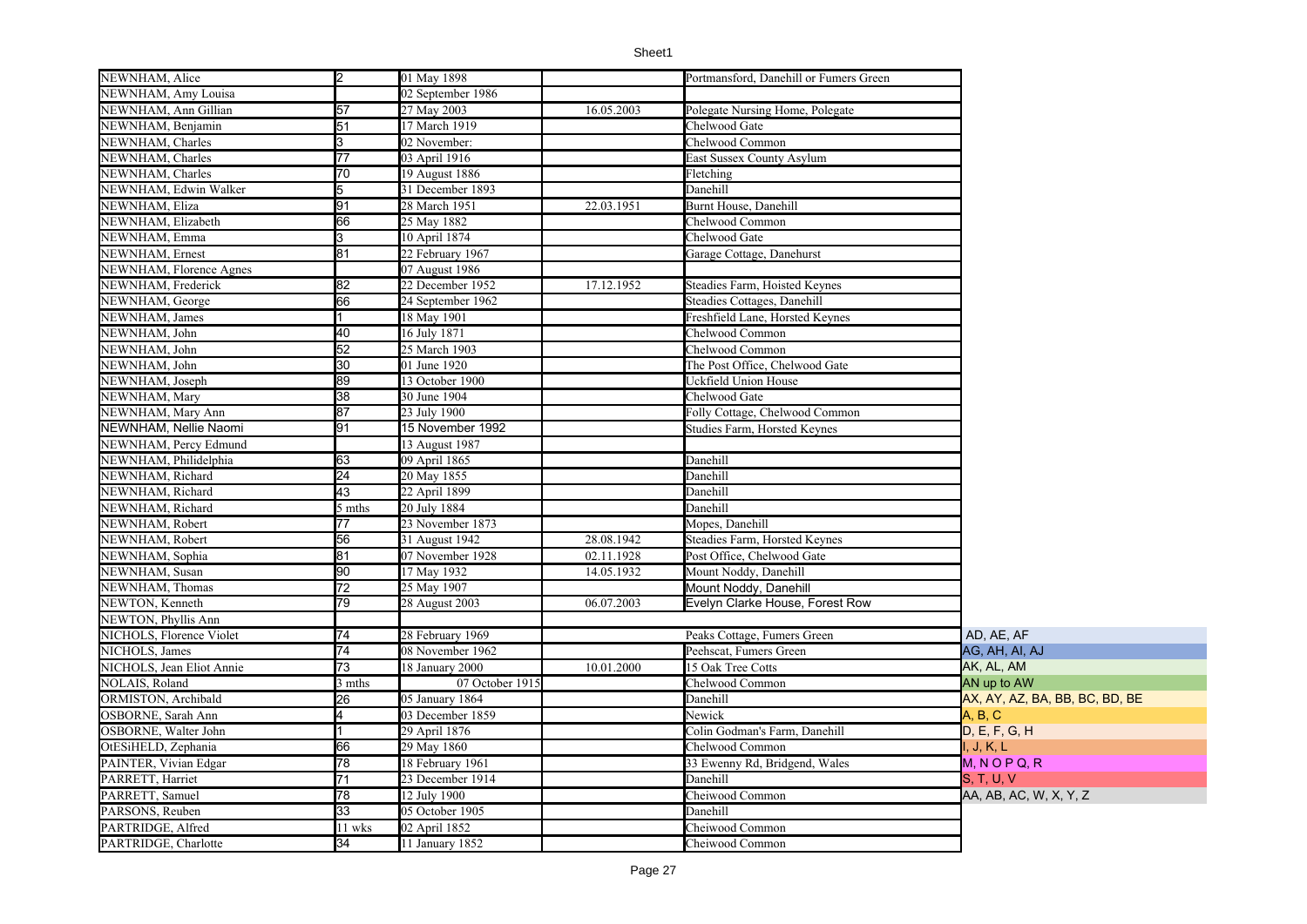|                                   | 67              |                   |            |                                               |
|-----------------------------------|-----------------|-------------------|------------|-----------------------------------------------|
| PAYNE, Albert                     |                 | 17 October 1962   |            | Brunswick Cottages, Fletching                 |
| PAYNE, Edith Eleanor              | 61              | 07 March 1956     | 03.03.1956 | Portmansford Cottage, Fumers Green            |
| PEARCE, Arnold                    |                 | 19 January 1983   |            |                                               |
| PEARCE, Edward                    | 57              | 17 February 1890  |            | Cheiwood Common                               |
| PEARCE, Ellen                     |                 | 28 October 1876   |            | Danehill                                      |
| PEARCE, George                    | 54              | 31 August 1918    |            | The Infirmary, Uckfield                       |
| PEARCE, Henry                     | 7 wks           | 07 November 1869  |            | Cheiwood Common                               |
| PEARCE, James Henley              | 67              | 24 March 1865     |            | Danehill                                      |
| PEARCE, Philip Barry              | 59              | 28 May 1999       | 19.05.1999 | 41 Escots Drive, East Grinstead               |
| PEARCE, Stephen                   | 70              | 23 February 1865  |            | Cheiwood Common                               |
| PEARCE, Stephen                   | 83              | 07 December 1851  |            | Cheiwood Common                               |
| PEARCE, Thomas                    | 90              | 23 Nov 1876       |            | Danehill                                      |
| PEARCE, William                   | 15 wks          | 09 January 1870   |            | Cheiwood Common                               |
| PEARSON, Alfred Charles           | 91              | 23 January 1982   |            |                                               |
| PEARSON, Clement Desmond          | $\overline{42}$ | 23 January 1982   |            |                                               |
| PEARSON, Dorothy Florence         | 3 mths          | 04 December 1922  |            | Danehill                                      |
| PEARSON, Florence Kate            | 84              | 23 January 1982   |            |                                               |
| PEARSON, Henry                    | 75              | 07 April 1924     |            | Cheiwood Common                               |
| PEARSON, Lavinia Sarah            | 79              | 25 October 1930   | 21.10.1930 | Cheiwood Gate                                 |
| PEARSON, May                      | 33              | 20 December 1922  |            | North Hall, Fletching                         |
| PEARSON, Nellie                   | 26              | 07 November 1917  |            | <b>Ouarry Farm, Cheiwood Gate</b>             |
| PEERLESS, Trevor John             |                 | 10 January 1987   |            |                                               |
| PENFOLD, John Berrick             |                 | 24 May 1892       |            | Danehill Brook, Horsted Keynes                |
| PENFOLD, Richard                  | 56              | 07 June 1854      |            | Uckfield Union House                          |
| PENTECOST, Dinah                  | $\overline{32}$ | 06 January 1870   |            | Chelwood Common                               |
| PENTECOST, John                   | 76              | 11 February 1870  |            | Chelwood Common                               |
| PENTECOST, Maggie                 | 4               | 26 February 1881  |            | Danehill                                      |
| PENTECOST, Mary                   | 66              | 09 February 1871  |            | Chelwood Common                               |
| PENTICOST, Clara                  | 3 wks           | 19 December' 1869 |            | Chelwood Common                               |
| PENTICOST, Elizabeth              | 19              | 09 May 1859       |            | Chelwood Common                               |
| PETCH, Donald Burman              | 66              | 05 July 1963      |            | Cape Town, South Africa                       |
| PETCH, Frederick Gordon           | 83              | 17 October 1978   |            |                                               |
| PETCH, Hedl                       |                 |                   |            |                                               |
| PHILLIPS, Charlotte Alrnina Maude | 89              | 30 June 1961      |            | Hollybush Cottage, Nutley                     |
| PIERCE, Albert                    | 17 mths         | 27 January 1870   |            | Danehill                                      |
| PIERCE, Arthur                    | 5 wks           | 23 February 1883  |            | Danehill                                      |
| PIERCE, Louisa                    | 4               | 16 April 1871     |            | Danehill                                      |
| PIERCE, Marchant                  | 74              | 31 January 1911   |            | 46 George St, Brighton                        |
| PIERCE, Martha                    | 26              | 29 October 1884   |            | Danehill                                      |
| PIERCE, Mary Ann                  | 66              | 02 March 1893     |            | Horsted Keynes - Just over the Brook boundary |
| PIERCE, Rose Eleanor              |                 | 01 June 1861      |            | Chelwood Common                               |
| PIERCE, Thomas                    | 74              | 19 September 1905 |            | Hastings                                      |
| PILES, James                      | 34              | 26 June 1891      |            | Uckfield Union House                          |
|                                   |                 |                   |            |                                               |
| PINHER, Frederick Rashleigh       | 71              | 04 March 1961     |            | 123 Croydon Rd, Beddington, Surrey            |
| PINKER, Walter                    | 85              | 10 May 1943       | 05.05.1943 | 45 High Street, Lewes                         |
| PIPKIN, Kathleen Winifred         |                 | 06 February 1991  |            |                                               |
| PLAICE, Elizabeth                 |                 | 25 August 1867    |            | Danehill                                      |
| PLATT, Dorothy                    | 49              | 13 March 1964     |            | Portmansford Cottage, Fumers Green            |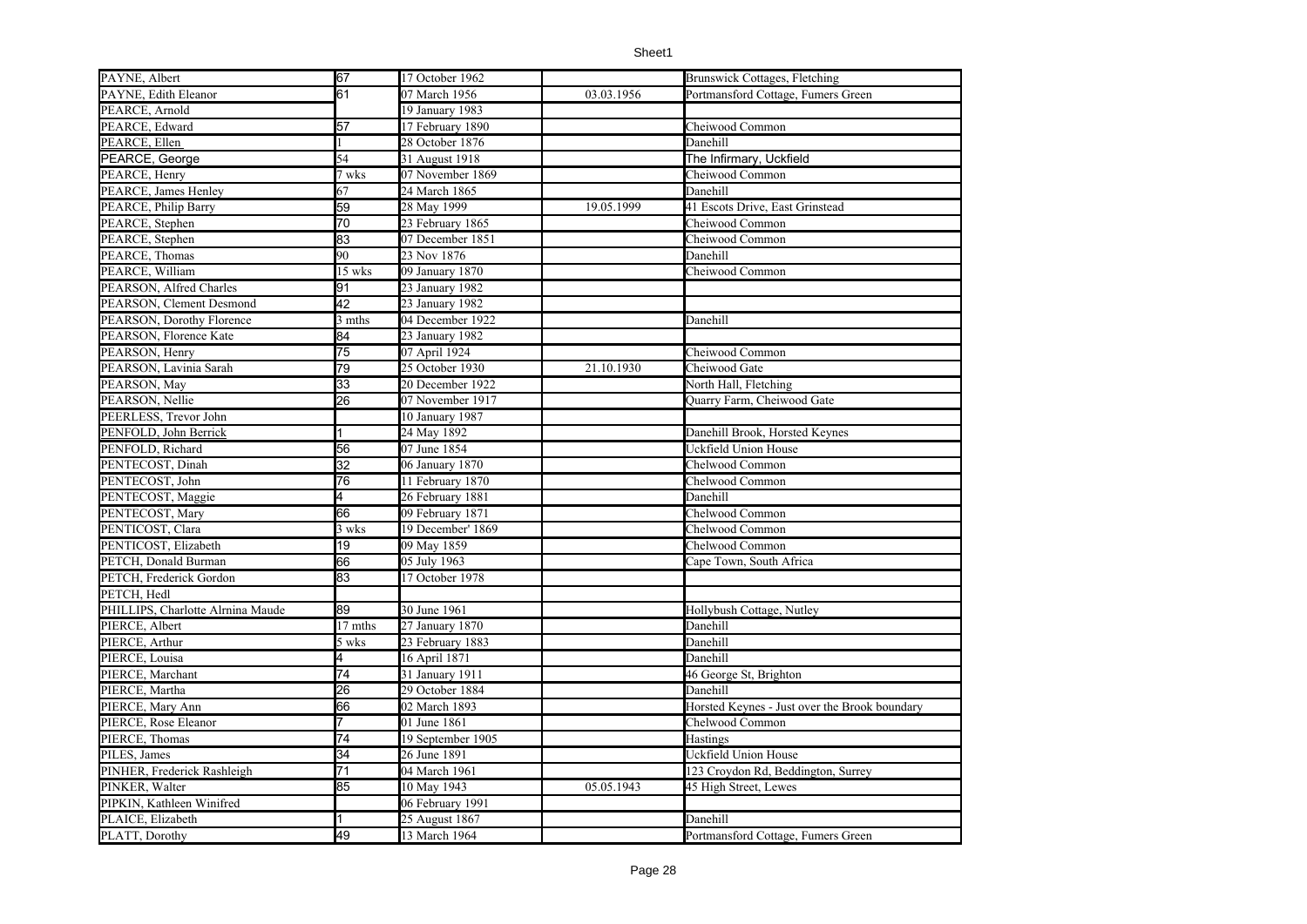| POLLARD, Alfred Valence    | 81              | 20 July 1960      |            | Chelwood Gate                           |            |
|----------------------------|-----------------|-------------------|------------|-----------------------------------------|------------|
| POLLARD, Alice             | 69              | 04 November 1914  |            | Danehill                                |            |
| POLLARD, Alice Elizabeth   |                 | 30 April 1865     |            | Chelwood Common                         |            |
| POLLARD, Charles           | 8 mths          | 14 January 1883   |            | Chelwood Gate                           |            |
| POLLARD, Edwin Hazel       | 97              | 10 February 1931  | 06.02.1931 | Highview House, Danehill                |            |
| POLLARD, Eliza             | 77              | 29 March 1956     | 26.03.1956 | Freshfield Lane, Danehill               |            |
| POLLARD, Elizabeth         | 82              | 09 December 1920  |            | East Sussex County Asylum               |            |
| POLLARD, Elizabeth         | $\overline{72}$ | 27 May 1950       | 24.05.1950 | Little Danewood, Church Hill            |            |
| POLLARD, Henry             | 36              | 07 September 1884 |            | Chelwood Gate                           |            |
| POLLARD, Henry Albert      | 80              | 25 September 1954 | 20.09.1954 | Little Danewood, Danehill               |            |
| POLLARD, Henry Robert      | 76              | 11 November 1982  |            | Collingford Lane                        |            |
| POLLARD, John              | 20              | 11 September 1881 |            | Chelwood Common                         |            |
| POLLARD, John              | 79              | 30 March 1886     |            | Chelwood Common                         |            |
| POLLARD, Keziah            |                 | 10 February 1870  |            | Danehill                                |            |
| POLLARD, Mary Winifred     |                 | 29 October 1983   |            |                                         |            |
| POLLARD, Sophia            | 14 wks          | 18 March 1857     |            | Chelwood Common                         |            |
| POLLARD, Walter            | 29              | 08 July 1907      |            | Danehill                                |            |
| POLLARD, William           | 73              | 16 February 1945  | 13.02.1945 | Freshfield Lane                         |            |
| POLLARD, William Ernest    | 68              | 23 June 1948      | 19.06.1948 | Rose Cottage, New Villas, Chelwood Gate |            |
| POMFREY, Emma              | 19              | 23 August 1868    |            | Danehill                                |            |
| POMFREY, Fanny             | 15 mths         | 24 March 1853     |            | Chelwood Common                         |            |
| POMFREY, Henry             | 77              | 03 February 1867  |            | Chelwood Common                         |            |
| POMFREY, John              | 64              | 02 January 1855   |            | Chelwood Common                         |            |
| POMFREY, Sarah Jane        | 7 wks           | 26 May 1868       |            | Chelwood Common                         |            |
| POMPHREY, Ann              | 88              | 20 April 1888     |            | Danehill                                |            |
| POMPHREY, Daniel           | 8 mths          | 14 December 1857  |            | Chelwood Common                         |            |
| POMPHREY, Hany             | 8 days          | 03 November 1882  |            | Danehill                                |            |
| POMPHREY, Thomas           | 28              | 15 May 1860       |            | Chelwood Common                         |            |
| POMPHREY, Thomas           | 19              | 14 October 1886   |            | Danehill                                |            |
| POWELL, Clara Beatrice     | 90              | 21 February 1973  |            | Chelcote, Chelwood Gate                 |            |
| POWELL, John               |                 | 02 November 1854  |            | Chelwood Common                         |            |
| PROBERT, Florence Gertrude | 68              | 24 September 1971 |            | Church Lane, Danehill                   |            |
| PROBERT, Michael Anthony   | 64              | 27 March 1996     | 27.3.1996  | 6 Pinehams Copse, Haywards Heath        |            |
| PROBERT, Thomas John       | 64              | 27 November 1957  |            | 1 Danehurst Cottages, Danehill          |            |
| PUMPHREY, Jesse            | 53              | 11 May 1876       |            | Danehill                                |            |
| PUMPHREY, John             | 86              | 01 February 1908  |            | Uckfield Union House                    |            |
| PUMPHREY, Sarah Ann        | 73              | 16 January 1879   |            | Chelwood Common                         |            |
| PUNNETT, Anne Matilda      | 82              | 08 April 1922     |            | Chelwood Common                         |            |
| PUNNETT, Arthur Augustus   | 26              | 01 December 1898  |            | Chelwood Common                         |            |
| PUNNETT, Elizabeth         | 55              | 09 December 1911  |            | Chelwood Common                         |            |
| PUNNETT, Ernest Albert     | 10              | 07 March 1874     |            | Chelwood Gate                           |            |
| PUNNETT, Harry             |                 | 06 November 1880  |            | Chelwood Gate                           |            |
| PUNNETT, Samuel Herbert    | 84              | 15 December 1921  |            | Holly Cottage, Chelwood Common          |            |
| PURTILL, Thomas            | 60              | 24 December 1964  |            | 9 Oak Tree Cottages                     |            |
| PYE, Edwin Walter          | 83              | 13 July 1971      |            | <b>Chelwood Comer Nursing Home</b>      |            |
| PYE, Peggy Murial          | 90              | 26 January 2000   | 13.05.2000 | Walstead Pl ace Nursing Home            |            |
| PYE, Randall Thomas Kellow | 97              | 22 May 2003       | 21.08.2002 | Walstead Place Nursing Home, Walstead   |            |
| RAE, Agnes                 | 85              | 01 November 1996  | 05.09.1996 | 9 Windmill Lane, East Grinstead         | AD, AE, AF |
|                            |                 |                   |            |                                         |            |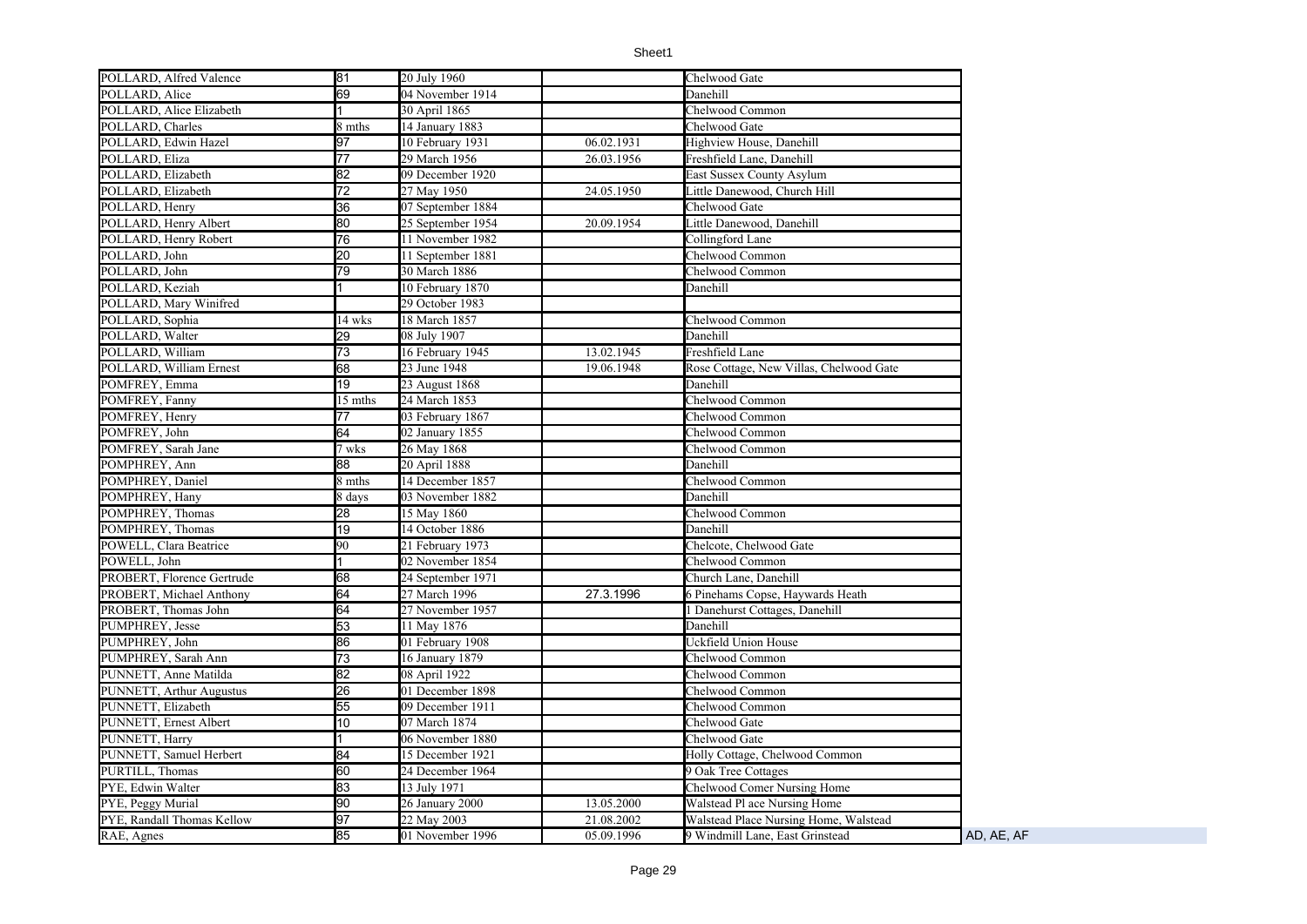| RAE, David                         |                  |                   |            |                                              | AG, AH, AI, AJ                 |
|------------------------------------|------------------|-------------------|------------|----------------------------------------------|--------------------------------|
| RAND, Eleanor                      | 71               | 24 March 1888     |            | Danehill                                     | AK, AL, AM                     |
| RAND, John                         | $\overline{73}$  | 12 December 1887  |            | Danehill                                     | AN up to AW                    |
| <b>REARDON, Ernest William</b>     | 90               | 12 April 1982     |            |                                              | AX, AY, AZ, BA, BB, BC, BD, BE |
| REARDON, Gertrude                  |                  |                   |            |                                              | A, B, C                        |
| RELF, Harry William                | 52               | 14 October 1918   |            | Chelwood Gate                                | D, E, F, G, H                  |
| RIDLEY, Henry                      | 73               | 17 December 1882  |            | Freshfield Lane                              | I, J, K, L                     |
| ROBERTS, Rebecca                   | g.               | 11 January 1896   |            | Chelwood Gate                                | $M, N$ O P Q, R                |
| ROBINSON, Benjamin                 | 67               | 17 February 1880  |            | Chelwood Common                              | <b>S. T. U. V</b>              |
| ROBINSON, Colin Malcolm            | 67               | 13 March 2001     | 03.03.2001 | Kings Gate, Spalding                         | AA, AB, AC, W, X, Y, Z         |
| ROBINSON, Mary Ann Elizabeth       | 58               | 21 October 1886   |            | Danehill                                     |                                |
| RODGERS, Fanny                     | 6 mths           | 24 August 1855    |            | Danehill                                     |                                |
| ROFFEY, Mary Agnes                 |                  | 31 October 1986   |            |                                              |                                |
| ROSE, Margaret Doris Lavinia       | 61               | 24 May 1983       |            | <b>Burgess Hill</b>                          |                                |
| ROSE, William Charles              | 52               | 08 January 1979   |            | Clover Cottage, Freshfield Lane              |                                |
| ROWE, Wesley                       | 84               | 02 March 1956     | 27.02.1956 | Ferndale Cottage, Danehill                   |                                |
| RUMMERY, Eliza                     | $32\overline{)}$ | 24 December 1867  |            | Chelwood Gate                                |                                |
| RUMSLEY, Adela                     | 4mths            | 25 September 1883 |            | London                                       |                                |
| RUSSELL, Herbert Mark              | 86               | 02 April 2000     | 25.09.1999 | 39 Dyke Road Ave, Hove                       |                                |
| RUSSELL, Phyllis                   |                  | 01 March 1989     |            |                                              |                                |
| SALE, Ellen May Kidd               | 85               | 19 January 1996   | 10.01.1996 | Homcastle Rest Home, Sharpthome              |                                |
| SALE, William James                | 64               | 28 January 1976   |            | The White House, Danehill                    |                                |
| SAUNDERS, Mildred                  | 69               | 13 April 1948     | 09.04.1948 | 3 Forest Row Cottage, Danehill               |                                |
| SCOTT (infant)                     |                  | 17 November 1940  |            |                                              |                                |
| SCOTT, Audrey                      | 63               | 04 February 2000  | 08.01.2000 | 2 Comer Cottage, Tanyard Lane                |                                |
| SCOTT, Audry                       |                  | 04 February 2000  |            |                                              |                                |
| SCOTT, Frederick                   | 32               | 13 January 1856   |            | Danehill                                     |                                |
| SCOTT, Harriett                    | 79               | 02 August 1919    |            | 8 Rose Cottages, Danehill                    |                                |
| SCOTT, Helen Guthrie               | 86               | 02 May 1949       | 27.04.1949 | Danehill Farm                                |                                |
| SCOTT, Richard                     | $\overline{77}$  | 05 September 1906 |            | Danehill                                     |                                |
| SCUTT, Harry                       | 44               | 06 November 1918  |            | Little Danewood Cottages, Danehill           |                                |
| <b>SEALS, Edith</b>                |                  | 07 October 1988   |            |                                              |                                |
| SELMES, Tilden Russel              | 78               | 08 May 1918       |            | Yew Tree Villa, Chelwood Gate                |                                |
| SEXTON, Elizabeth                  | 77               | 08 February 1932  | 05.02.1932 | 50 Porchester Gardens Mews                   |                                |
| SEXTON, George                     | 90               | 18 July 1931      | 14.07.1931 | Danewood Cottage, Danehill                   |                                |
| SHAPLAND, Anne Mary                |                  | 04 April 1956     | 29.03.1956 | Forest Farm Cottage, Chelwood Gate           |                                |
| SHARLAND, Gladys Olive             |                  | 24 February 1995  |            |                                              |                                |
| SHARLAND, Michael Edward           |                  | 31 March 1994     |            |                                              |                                |
| SHERLOCK, Annie Elizabeth          | 66               | 11 January 1960   |            | Woodgate Cottage                             |                                |
| SHERLOCK, Herbert George           | 73               | 04 November 1974  |            | Red Oaks, Cafefoot Lane, Henfield            |                                |
| <b>SHERLOCK, James</b>             | $\overline{27}$  | 26 July 1883      |            | Danehill                                     |                                |
| <b>SHERLOCK</b> , James            | 9mths            | 26 May 1887       |            | Danehill                                     |                                |
| SHERLOCK, Lashmen                  | 54               | 03 November 1898  |            | Woodgate                                     |                                |
| SHERWIN, Noella Edith              | 64               | 05 January 1970   |            | April Cottage, Danehill                      |                                |
| SIBLEY, Alice Ethel                |                  | 05 January 1980   |            |                                              |                                |
| SIMMERS, Alan McKenzie             |                  | 16 March 1984     |            |                                              |                                |
| <b>SIMMERS, Constance Caroline</b> | 87               | 19 March 2004     | 05.03.2004 | Long Twitten, Beaconsfield Rd, Chelwood Gate |                                |
| SIMMONDS, Edith                    | 62               | 14 March 1904     |            | Danehill                                     |                                |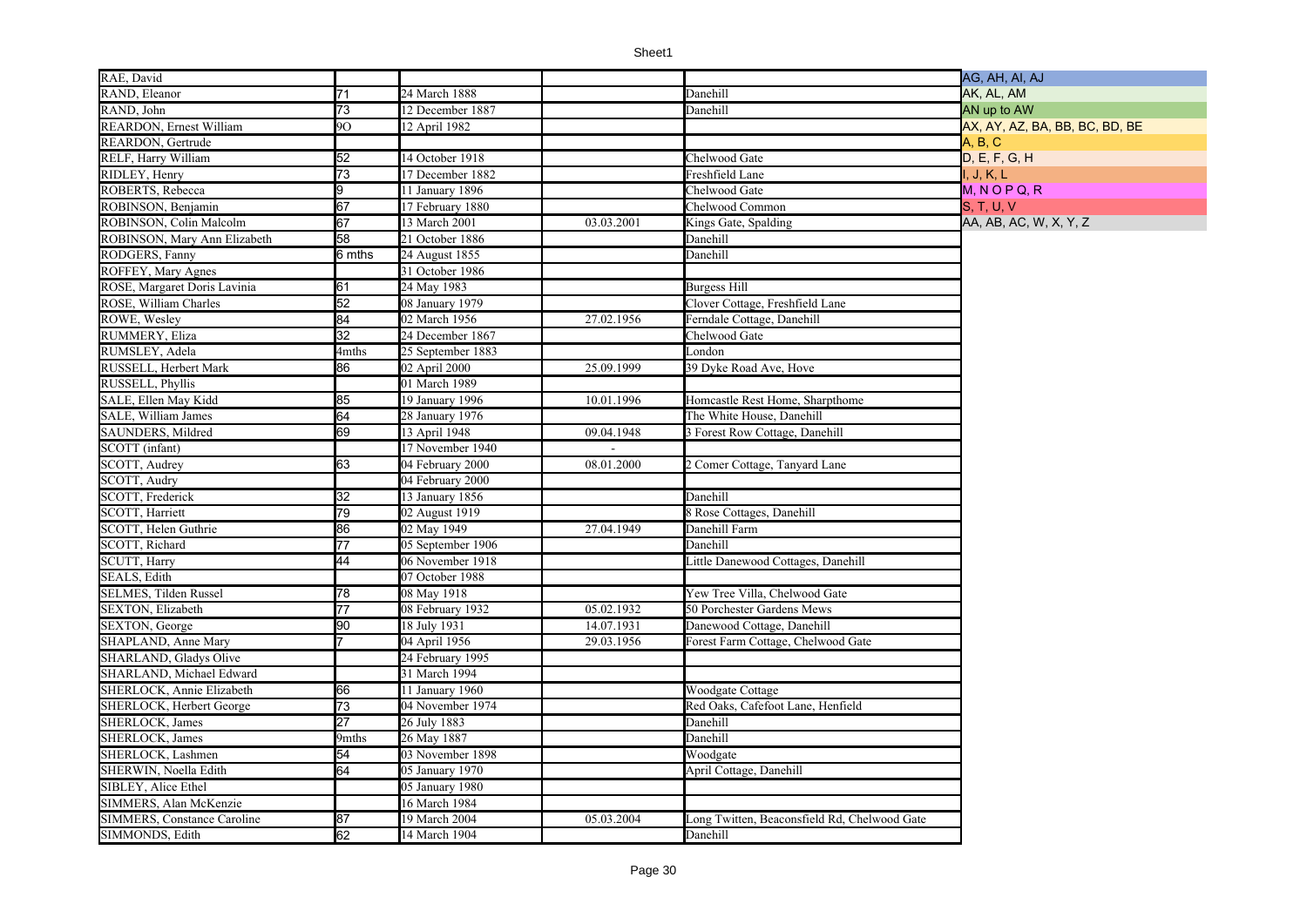| SIMMONS, Frank<br>12 September 1963<br>Little Dene, Chelwood Gate<br>SIMMONS, Ruth<br>28 October 1991<br>91<br>03 March 1922<br>Chelwood Common<br>SIMMONS, Samuel<br>51<br>SIMMONS, Samuel<br>27 January 1922<br>Chelworth<br>76<br>Dresden Cottage, Chelwood Gate<br>SINDEN, Alfred Edward<br>13 May 1972<br>66<br>SLEGG, Christine Montgomery<br>08 June 1976<br>Cherry Tree Cottage, Danehil!<br>13<br>SMITH, Albert Henry<br>03 May 1867<br>Danehill<br>10<br>SMITH, Alfred<br>26 March 1861<br>Danehill<br>70<br>SMITH, Alfred Frederick<br>09 April 1962<br>Chelwood Gate<br>SMITH, Amos<br>13 mths<br>13 September 1857<br>Horsted Lane<br><b>SMITH, Arthur Ernest</b><br>14 November 1883<br>Danehill<br>5 wks<br>SMITH, Arthur Robert<br>26 January 1988<br>SMITH, Caroline<br>Chelwood Common<br>26 October 1865<br>$\overline{72}$<br>SMITH, Caroline<br>22 June 1901<br>Danewood Cottages<br>SMITH, Charles Arthur William<br>21 January 1888<br>Sutton<br>32<br>Perrymans Hill<br>SMITH, Charles Henry<br>28 August 1889<br>76<br>04 October 1963<br>Lashmare, Chelwood Gate<br>SMITH, Edith May<br>$\overline{32}$<br>SMITH, Emily<br>29 September 1889<br>AD, AE, AF<br>Perrymans Hill<br>64<br>SMITH, Emma<br>Sheffield Green, Fletching<br>26 May 1906<br>AG, AH, AI, AJ<br>SMITH, Irene Elizabeth<br>15 June 1987<br>AN up to AW<br>SMITH, James<br>63<br>Horsted Lane<br>24 November 1865<br>AK, AL, AM<br>44<br>SMITH, John<br>AX, AY, AZ, BA, BB, BC, BD, BE<br>16 June1899<br>Chelwood Gate<br>79<br>SMITH, John Henry<br>02 Janauary 1958<br>A, B, C<br>23 June 1869<br>D, E, F, G, H<br>SMITH, Julia<br>Danehill<br>9 days<br>SMITH, Laura<br>63<br>11 November 1963<br>I., J., K., L<br>SMITH, Louisa<br>31 March 1866<br>Chelwood Common<br>$M, N$ O P Q, R<br>83<br>SMITH, Martha<br>24 December 1945<br>21.12.1945<br><b>S. T. U. V</b><br>Cycle Shop, Chelwood Gate<br>64<br>SMITH, Martha Elizabeth<br>04 June 1938<br>31.05.1938<br>Twyford Lodge<br>AA, AB, AC, W, X, Y, Z<br>62<br>SMITH, Maty Ann<br>12 June 1896<br>Chelwood Gate<br>SMITH, Olive Ethel<br>Pindies, Selham Rd, Lodsworth<br>01 April 2003<br>SMITH, Phoebe<br>07 June 1920<br>9 hrs<br>A tent near Chelwood Gate<br>$\overline{35}$<br>SMITH, Reginal Percy William<br>16 July 1936<br>12.07.1936<br>Penfold Cottage, Danehill<br>SMITH, Richard<br>77<br>24 October 1906<br>Danehill<br>SMITH, Robert<br>55<br>04 January 1960<br>Danehill<br>SMITH, Samuel Henry<br>Perrymans Hill<br>26 January 1891<br>66<br><b>Uckfield Union House</b><br>SMITH, Sandham<br>21 September 1914<br>$\overline{81}$<br>SMITH, Sarah<br><b>Blacksmiths Cottage, Danehill</b><br>11 December 1915<br>35<br>SMITH, Sophia<br>30 June 1869<br>Danehill<br>83<br>SMITH, William<br>06 September 1911<br>Uckfield Union House<br>SMITH, William John<br>З<br>24 December 1893<br>Chelwood Gate<br>57<br>Clifton House, Chelwood Gate<br>SMITH. Winifred<br>21 August 1957<br>SOPER, Samuel Walters<br>76<br>23 July 1921<br>Stone House, Chelwood Gate<br>SOTTING, Kitty<br>50<br>19 May 1945<br>17.05.1945<br>5 The Green, Hoisted Keynes<br>85<br>SPARKES, Samuel<br>07 December 1877<br>Uckfield Union House<br>59<br>SPARKS, Elizabeth<br>08 February 1874<br>Danehill<br>84<br>SPARKS, Elsie<br>27.07.1995<br>Triple Trees, 70 Femdale Hill, Burgess Hill<br>02 August 1995<br>80<br>ST GEORGE, Lilian Ethel<br>10 October 1969<br>St Raphaels, Danehurst | SIMMONS, Annie | 86              | 22 January 1957 |  |  |
|-------------------------------------------------------------------------------------------------------------------------------------------------------------------------------------------------------------------------------------------------------------------------------------------------------------------------------------------------------------------------------------------------------------------------------------------------------------------------------------------------------------------------------------------------------------------------------------------------------------------------------------------------------------------------------------------------------------------------------------------------------------------------------------------------------------------------------------------------------------------------------------------------------------------------------------------------------------------------------------------------------------------------------------------------------------------------------------------------------------------------------------------------------------------------------------------------------------------------------------------------------------------------------------------------------------------------------------------------------------------------------------------------------------------------------------------------------------------------------------------------------------------------------------------------------------------------------------------------------------------------------------------------------------------------------------------------------------------------------------------------------------------------------------------------------------------------------------------------------------------------------------------------------------------------------------------------------------------------------------------------------------------------------------------------------------------------------------------------------------------------------------------------------------------------------------------------------------------------------------------------------------------------------------------------------------------------------------------------------------------------------------------------------------------------------------------------------------------------------------------------------------------------------------------------------------------------------------------------------------------------------------------------------------------------------------------------------------------------------------------------------------------------------------------------------------------------------------------------------------------------------------------------------------------------------------------------------------------------------------------------------------------------------------------------------------------------------------------------------------------------------------------------------------------------------------------------------------------------------------------------------------------------------------------------------------------------------------------------------------------------------------------------------------------------------------------------|----------------|-----------------|-----------------|--|--|
|                                                                                                                                                                                                                                                                                                                                                                                                                                                                                                                                                                                                                                                                                                                                                                                                                                                                                                                                                                                                                                                                                                                                                                                                                                                                                                                                                                                                                                                                                                                                                                                                                                                                                                                                                                                                                                                                                                                                                                                                                                                                                                                                                                                                                                                                                                                                                                                                                                                                                                                                                                                                                                                                                                                                                                                                                                                                                                                                                                                                                                                                                                                                                                                                                                                                                                                                                                                                                                                 |                | $\overline{64}$ |                 |  |  |
|                                                                                                                                                                                                                                                                                                                                                                                                                                                                                                                                                                                                                                                                                                                                                                                                                                                                                                                                                                                                                                                                                                                                                                                                                                                                                                                                                                                                                                                                                                                                                                                                                                                                                                                                                                                                                                                                                                                                                                                                                                                                                                                                                                                                                                                                                                                                                                                                                                                                                                                                                                                                                                                                                                                                                                                                                                                                                                                                                                                                                                                                                                                                                                                                                                                                                                                                                                                                                                                 |                |                 |                 |  |  |
|                                                                                                                                                                                                                                                                                                                                                                                                                                                                                                                                                                                                                                                                                                                                                                                                                                                                                                                                                                                                                                                                                                                                                                                                                                                                                                                                                                                                                                                                                                                                                                                                                                                                                                                                                                                                                                                                                                                                                                                                                                                                                                                                                                                                                                                                                                                                                                                                                                                                                                                                                                                                                                                                                                                                                                                                                                                                                                                                                                                                                                                                                                                                                                                                                                                                                                                                                                                                                                                 |                |                 |                 |  |  |
|                                                                                                                                                                                                                                                                                                                                                                                                                                                                                                                                                                                                                                                                                                                                                                                                                                                                                                                                                                                                                                                                                                                                                                                                                                                                                                                                                                                                                                                                                                                                                                                                                                                                                                                                                                                                                                                                                                                                                                                                                                                                                                                                                                                                                                                                                                                                                                                                                                                                                                                                                                                                                                                                                                                                                                                                                                                                                                                                                                                                                                                                                                                                                                                                                                                                                                                                                                                                                                                 |                |                 |                 |  |  |
|                                                                                                                                                                                                                                                                                                                                                                                                                                                                                                                                                                                                                                                                                                                                                                                                                                                                                                                                                                                                                                                                                                                                                                                                                                                                                                                                                                                                                                                                                                                                                                                                                                                                                                                                                                                                                                                                                                                                                                                                                                                                                                                                                                                                                                                                                                                                                                                                                                                                                                                                                                                                                                                                                                                                                                                                                                                                                                                                                                                                                                                                                                                                                                                                                                                                                                                                                                                                                                                 |                |                 |                 |  |  |
|                                                                                                                                                                                                                                                                                                                                                                                                                                                                                                                                                                                                                                                                                                                                                                                                                                                                                                                                                                                                                                                                                                                                                                                                                                                                                                                                                                                                                                                                                                                                                                                                                                                                                                                                                                                                                                                                                                                                                                                                                                                                                                                                                                                                                                                                                                                                                                                                                                                                                                                                                                                                                                                                                                                                                                                                                                                                                                                                                                                                                                                                                                                                                                                                                                                                                                                                                                                                                                                 |                |                 |                 |  |  |
|                                                                                                                                                                                                                                                                                                                                                                                                                                                                                                                                                                                                                                                                                                                                                                                                                                                                                                                                                                                                                                                                                                                                                                                                                                                                                                                                                                                                                                                                                                                                                                                                                                                                                                                                                                                                                                                                                                                                                                                                                                                                                                                                                                                                                                                                                                                                                                                                                                                                                                                                                                                                                                                                                                                                                                                                                                                                                                                                                                                                                                                                                                                                                                                                                                                                                                                                                                                                                                                 |                |                 |                 |  |  |
|                                                                                                                                                                                                                                                                                                                                                                                                                                                                                                                                                                                                                                                                                                                                                                                                                                                                                                                                                                                                                                                                                                                                                                                                                                                                                                                                                                                                                                                                                                                                                                                                                                                                                                                                                                                                                                                                                                                                                                                                                                                                                                                                                                                                                                                                                                                                                                                                                                                                                                                                                                                                                                                                                                                                                                                                                                                                                                                                                                                                                                                                                                                                                                                                                                                                                                                                                                                                                                                 |                |                 |                 |  |  |
|                                                                                                                                                                                                                                                                                                                                                                                                                                                                                                                                                                                                                                                                                                                                                                                                                                                                                                                                                                                                                                                                                                                                                                                                                                                                                                                                                                                                                                                                                                                                                                                                                                                                                                                                                                                                                                                                                                                                                                                                                                                                                                                                                                                                                                                                                                                                                                                                                                                                                                                                                                                                                                                                                                                                                                                                                                                                                                                                                                                                                                                                                                                                                                                                                                                                                                                                                                                                                                                 |                |                 |                 |  |  |
|                                                                                                                                                                                                                                                                                                                                                                                                                                                                                                                                                                                                                                                                                                                                                                                                                                                                                                                                                                                                                                                                                                                                                                                                                                                                                                                                                                                                                                                                                                                                                                                                                                                                                                                                                                                                                                                                                                                                                                                                                                                                                                                                                                                                                                                                                                                                                                                                                                                                                                                                                                                                                                                                                                                                                                                                                                                                                                                                                                                                                                                                                                                                                                                                                                                                                                                                                                                                                                                 |                |                 |                 |  |  |
|                                                                                                                                                                                                                                                                                                                                                                                                                                                                                                                                                                                                                                                                                                                                                                                                                                                                                                                                                                                                                                                                                                                                                                                                                                                                                                                                                                                                                                                                                                                                                                                                                                                                                                                                                                                                                                                                                                                                                                                                                                                                                                                                                                                                                                                                                                                                                                                                                                                                                                                                                                                                                                                                                                                                                                                                                                                                                                                                                                                                                                                                                                                                                                                                                                                                                                                                                                                                                                                 |                |                 |                 |  |  |
|                                                                                                                                                                                                                                                                                                                                                                                                                                                                                                                                                                                                                                                                                                                                                                                                                                                                                                                                                                                                                                                                                                                                                                                                                                                                                                                                                                                                                                                                                                                                                                                                                                                                                                                                                                                                                                                                                                                                                                                                                                                                                                                                                                                                                                                                                                                                                                                                                                                                                                                                                                                                                                                                                                                                                                                                                                                                                                                                                                                                                                                                                                                                                                                                                                                                                                                                                                                                                                                 |                |                 |                 |  |  |
|                                                                                                                                                                                                                                                                                                                                                                                                                                                                                                                                                                                                                                                                                                                                                                                                                                                                                                                                                                                                                                                                                                                                                                                                                                                                                                                                                                                                                                                                                                                                                                                                                                                                                                                                                                                                                                                                                                                                                                                                                                                                                                                                                                                                                                                                                                                                                                                                                                                                                                                                                                                                                                                                                                                                                                                                                                                                                                                                                                                                                                                                                                                                                                                                                                                                                                                                                                                                                                                 |                |                 |                 |  |  |
|                                                                                                                                                                                                                                                                                                                                                                                                                                                                                                                                                                                                                                                                                                                                                                                                                                                                                                                                                                                                                                                                                                                                                                                                                                                                                                                                                                                                                                                                                                                                                                                                                                                                                                                                                                                                                                                                                                                                                                                                                                                                                                                                                                                                                                                                                                                                                                                                                                                                                                                                                                                                                                                                                                                                                                                                                                                                                                                                                                                                                                                                                                                                                                                                                                                                                                                                                                                                                                                 |                |                 |                 |  |  |
|                                                                                                                                                                                                                                                                                                                                                                                                                                                                                                                                                                                                                                                                                                                                                                                                                                                                                                                                                                                                                                                                                                                                                                                                                                                                                                                                                                                                                                                                                                                                                                                                                                                                                                                                                                                                                                                                                                                                                                                                                                                                                                                                                                                                                                                                                                                                                                                                                                                                                                                                                                                                                                                                                                                                                                                                                                                                                                                                                                                                                                                                                                                                                                                                                                                                                                                                                                                                                                                 |                |                 |                 |  |  |
|                                                                                                                                                                                                                                                                                                                                                                                                                                                                                                                                                                                                                                                                                                                                                                                                                                                                                                                                                                                                                                                                                                                                                                                                                                                                                                                                                                                                                                                                                                                                                                                                                                                                                                                                                                                                                                                                                                                                                                                                                                                                                                                                                                                                                                                                                                                                                                                                                                                                                                                                                                                                                                                                                                                                                                                                                                                                                                                                                                                                                                                                                                                                                                                                                                                                                                                                                                                                                                                 |                |                 |                 |  |  |
|                                                                                                                                                                                                                                                                                                                                                                                                                                                                                                                                                                                                                                                                                                                                                                                                                                                                                                                                                                                                                                                                                                                                                                                                                                                                                                                                                                                                                                                                                                                                                                                                                                                                                                                                                                                                                                                                                                                                                                                                                                                                                                                                                                                                                                                                                                                                                                                                                                                                                                                                                                                                                                                                                                                                                                                                                                                                                                                                                                                                                                                                                                                                                                                                                                                                                                                                                                                                                                                 |                |                 |                 |  |  |
|                                                                                                                                                                                                                                                                                                                                                                                                                                                                                                                                                                                                                                                                                                                                                                                                                                                                                                                                                                                                                                                                                                                                                                                                                                                                                                                                                                                                                                                                                                                                                                                                                                                                                                                                                                                                                                                                                                                                                                                                                                                                                                                                                                                                                                                                                                                                                                                                                                                                                                                                                                                                                                                                                                                                                                                                                                                                                                                                                                                                                                                                                                                                                                                                                                                                                                                                                                                                                                                 |                |                 |                 |  |  |
|                                                                                                                                                                                                                                                                                                                                                                                                                                                                                                                                                                                                                                                                                                                                                                                                                                                                                                                                                                                                                                                                                                                                                                                                                                                                                                                                                                                                                                                                                                                                                                                                                                                                                                                                                                                                                                                                                                                                                                                                                                                                                                                                                                                                                                                                                                                                                                                                                                                                                                                                                                                                                                                                                                                                                                                                                                                                                                                                                                                                                                                                                                                                                                                                                                                                                                                                                                                                                                                 |                |                 |                 |  |  |
|                                                                                                                                                                                                                                                                                                                                                                                                                                                                                                                                                                                                                                                                                                                                                                                                                                                                                                                                                                                                                                                                                                                                                                                                                                                                                                                                                                                                                                                                                                                                                                                                                                                                                                                                                                                                                                                                                                                                                                                                                                                                                                                                                                                                                                                                                                                                                                                                                                                                                                                                                                                                                                                                                                                                                                                                                                                                                                                                                                                                                                                                                                                                                                                                                                                                                                                                                                                                                                                 |                |                 |                 |  |  |
|                                                                                                                                                                                                                                                                                                                                                                                                                                                                                                                                                                                                                                                                                                                                                                                                                                                                                                                                                                                                                                                                                                                                                                                                                                                                                                                                                                                                                                                                                                                                                                                                                                                                                                                                                                                                                                                                                                                                                                                                                                                                                                                                                                                                                                                                                                                                                                                                                                                                                                                                                                                                                                                                                                                                                                                                                                                                                                                                                                                                                                                                                                                                                                                                                                                                                                                                                                                                                                                 |                |                 |                 |  |  |
|                                                                                                                                                                                                                                                                                                                                                                                                                                                                                                                                                                                                                                                                                                                                                                                                                                                                                                                                                                                                                                                                                                                                                                                                                                                                                                                                                                                                                                                                                                                                                                                                                                                                                                                                                                                                                                                                                                                                                                                                                                                                                                                                                                                                                                                                                                                                                                                                                                                                                                                                                                                                                                                                                                                                                                                                                                                                                                                                                                                                                                                                                                                                                                                                                                                                                                                                                                                                                                                 |                |                 |                 |  |  |
|                                                                                                                                                                                                                                                                                                                                                                                                                                                                                                                                                                                                                                                                                                                                                                                                                                                                                                                                                                                                                                                                                                                                                                                                                                                                                                                                                                                                                                                                                                                                                                                                                                                                                                                                                                                                                                                                                                                                                                                                                                                                                                                                                                                                                                                                                                                                                                                                                                                                                                                                                                                                                                                                                                                                                                                                                                                                                                                                                                                                                                                                                                                                                                                                                                                                                                                                                                                                                                                 |                |                 |                 |  |  |
|                                                                                                                                                                                                                                                                                                                                                                                                                                                                                                                                                                                                                                                                                                                                                                                                                                                                                                                                                                                                                                                                                                                                                                                                                                                                                                                                                                                                                                                                                                                                                                                                                                                                                                                                                                                                                                                                                                                                                                                                                                                                                                                                                                                                                                                                                                                                                                                                                                                                                                                                                                                                                                                                                                                                                                                                                                                                                                                                                                                                                                                                                                                                                                                                                                                                                                                                                                                                                                                 |                |                 |                 |  |  |
|                                                                                                                                                                                                                                                                                                                                                                                                                                                                                                                                                                                                                                                                                                                                                                                                                                                                                                                                                                                                                                                                                                                                                                                                                                                                                                                                                                                                                                                                                                                                                                                                                                                                                                                                                                                                                                                                                                                                                                                                                                                                                                                                                                                                                                                                                                                                                                                                                                                                                                                                                                                                                                                                                                                                                                                                                                                                                                                                                                                                                                                                                                                                                                                                                                                                                                                                                                                                                                                 |                |                 |                 |  |  |
|                                                                                                                                                                                                                                                                                                                                                                                                                                                                                                                                                                                                                                                                                                                                                                                                                                                                                                                                                                                                                                                                                                                                                                                                                                                                                                                                                                                                                                                                                                                                                                                                                                                                                                                                                                                                                                                                                                                                                                                                                                                                                                                                                                                                                                                                                                                                                                                                                                                                                                                                                                                                                                                                                                                                                                                                                                                                                                                                                                                                                                                                                                                                                                                                                                                                                                                                                                                                                                                 |                |                 |                 |  |  |
|                                                                                                                                                                                                                                                                                                                                                                                                                                                                                                                                                                                                                                                                                                                                                                                                                                                                                                                                                                                                                                                                                                                                                                                                                                                                                                                                                                                                                                                                                                                                                                                                                                                                                                                                                                                                                                                                                                                                                                                                                                                                                                                                                                                                                                                                                                                                                                                                                                                                                                                                                                                                                                                                                                                                                                                                                                                                                                                                                                                                                                                                                                                                                                                                                                                                                                                                                                                                                                                 |                |                 |                 |  |  |
|                                                                                                                                                                                                                                                                                                                                                                                                                                                                                                                                                                                                                                                                                                                                                                                                                                                                                                                                                                                                                                                                                                                                                                                                                                                                                                                                                                                                                                                                                                                                                                                                                                                                                                                                                                                                                                                                                                                                                                                                                                                                                                                                                                                                                                                                                                                                                                                                                                                                                                                                                                                                                                                                                                                                                                                                                                                                                                                                                                                                                                                                                                                                                                                                                                                                                                                                                                                                                                                 |                |                 |                 |  |  |
|                                                                                                                                                                                                                                                                                                                                                                                                                                                                                                                                                                                                                                                                                                                                                                                                                                                                                                                                                                                                                                                                                                                                                                                                                                                                                                                                                                                                                                                                                                                                                                                                                                                                                                                                                                                                                                                                                                                                                                                                                                                                                                                                                                                                                                                                                                                                                                                                                                                                                                                                                                                                                                                                                                                                                                                                                                                                                                                                                                                                                                                                                                                                                                                                                                                                                                                                                                                                                                                 |                |                 |                 |  |  |
|                                                                                                                                                                                                                                                                                                                                                                                                                                                                                                                                                                                                                                                                                                                                                                                                                                                                                                                                                                                                                                                                                                                                                                                                                                                                                                                                                                                                                                                                                                                                                                                                                                                                                                                                                                                                                                                                                                                                                                                                                                                                                                                                                                                                                                                                                                                                                                                                                                                                                                                                                                                                                                                                                                                                                                                                                                                                                                                                                                                                                                                                                                                                                                                                                                                                                                                                                                                                                                                 |                |                 |                 |  |  |
|                                                                                                                                                                                                                                                                                                                                                                                                                                                                                                                                                                                                                                                                                                                                                                                                                                                                                                                                                                                                                                                                                                                                                                                                                                                                                                                                                                                                                                                                                                                                                                                                                                                                                                                                                                                                                                                                                                                                                                                                                                                                                                                                                                                                                                                                                                                                                                                                                                                                                                                                                                                                                                                                                                                                                                                                                                                                                                                                                                                                                                                                                                                                                                                                                                                                                                                                                                                                                                                 |                |                 |                 |  |  |
|                                                                                                                                                                                                                                                                                                                                                                                                                                                                                                                                                                                                                                                                                                                                                                                                                                                                                                                                                                                                                                                                                                                                                                                                                                                                                                                                                                                                                                                                                                                                                                                                                                                                                                                                                                                                                                                                                                                                                                                                                                                                                                                                                                                                                                                                                                                                                                                                                                                                                                                                                                                                                                                                                                                                                                                                                                                                                                                                                                                                                                                                                                                                                                                                                                                                                                                                                                                                                                                 |                |                 |                 |  |  |
|                                                                                                                                                                                                                                                                                                                                                                                                                                                                                                                                                                                                                                                                                                                                                                                                                                                                                                                                                                                                                                                                                                                                                                                                                                                                                                                                                                                                                                                                                                                                                                                                                                                                                                                                                                                                                                                                                                                                                                                                                                                                                                                                                                                                                                                                                                                                                                                                                                                                                                                                                                                                                                                                                                                                                                                                                                                                                                                                                                                                                                                                                                                                                                                                                                                                                                                                                                                                                                                 |                |                 |                 |  |  |
|                                                                                                                                                                                                                                                                                                                                                                                                                                                                                                                                                                                                                                                                                                                                                                                                                                                                                                                                                                                                                                                                                                                                                                                                                                                                                                                                                                                                                                                                                                                                                                                                                                                                                                                                                                                                                                                                                                                                                                                                                                                                                                                                                                                                                                                                                                                                                                                                                                                                                                                                                                                                                                                                                                                                                                                                                                                                                                                                                                                                                                                                                                                                                                                                                                                                                                                                                                                                                                                 |                |                 |                 |  |  |
|                                                                                                                                                                                                                                                                                                                                                                                                                                                                                                                                                                                                                                                                                                                                                                                                                                                                                                                                                                                                                                                                                                                                                                                                                                                                                                                                                                                                                                                                                                                                                                                                                                                                                                                                                                                                                                                                                                                                                                                                                                                                                                                                                                                                                                                                                                                                                                                                                                                                                                                                                                                                                                                                                                                                                                                                                                                                                                                                                                                                                                                                                                                                                                                                                                                                                                                                                                                                                                                 |                |                 |                 |  |  |
|                                                                                                                                                                                                                                                                                                                                                                                                                                                                                                                                                                                                                                                                                                                                                                                                                                                                                                                                                                                                                                                                                                                                                                                                                                                                                                                                                                                                                                                                                                                                                                                                                                                                                                                                                                                                                                                                                                                                                                                                                                                                                                                                                                                                                                                                                                                                                                                                                                                                                                                                                                                                                                                                                                                                                                                                                                                                                                                                                                                                                                                                                                                                                                                                                                                                                                                                                                                                                                                 |                |                 |                 |  |  |
|                                                                                                                                                                                                                                                                                                                                                                                                                                                                                                                                                                                                                                                                                                                                                                                                                                                                                                                                                                                                                                                                                                                                                                                                                                                                                                                                                                                                                                                                                                                                                                                                                                                                                                                                                                                                                                                                                                                                                                                                                                                                                                                                                                                                                                                                                                                                                                                                                                                                                                                                                                                                                                                                                                                                                                                                                                                                                                                                                                                                                                                                                                                                                                                                                                                                                                                                                                                                                                                 |                |                 |                 |  |  |
|                                                                                                                                                                                                                                                                                                                                                                                                                                                                                                                                                                                                                                                                                                                                                                                                                                                                                                                                                                                                                                                                                                                                                                                                                                                                                                                                                                                                                                                                                                                                                                                                                                                                                                                                                                                                                                                                                                                                                                                                                                                                                                                                                                                                                                                                                                                                                                                                                                                                                                                                                                                                                                                                                                                                                                                                                                                                                                                                                                                                                                                                                                                                                                                                                                                                                                                                                                                                                                                 |                |                 |                 |  |  |
|                                                                                                                                                                                                                                                                                                                                                                                                                                                                                                                                                                                                                                                                                                                                                                                                                                                                                                                                                                                                                                                                                                                                                                                                                                                                                                                                                                                                                                                                                                                                                                                                                                                                                                                                                                                                                                                                                                                                                                                                                                                                                                                                                                                                                                                                                                                                                                                                                                                                                                                                                                                                                                                                                                                                                                                                                                                                                                                                                                                                                                                                                                                                                                                                                                                                                                                                                                                                                                                 |                |                 |                 |  |  |
|                                                                                                                                                                                                                                                                                                                                                                                                                                                                                                                                                                                                                                                                                                                                                                                                                                                                                                                                                                                                                                                                                                                                                                                                                                                                                                                                                                                                                                                                                                                                                                                                                                                                                                                                                                                                                                                                                                                                                                                                                                                                                                                                                                                                                                                                                                                                                                                                                                                                                                                                                                                                                                                                                                                                                                                                                                                                                                                                                                                                                                                                                                                                                                                                                                                                                                                                                                                                                                                 |                |                 |                 |  |  |
|                                                                                                                                                                                                                                                                                                                                                                                                                                                                                                                                                                                                                                                                                                                                                                                                                                                                                                                                                                                                                                                                                                                                                                                                                                                                                                                                                                                                                                                                                                                                                                                                                                                                                                                                                                                                                                                                                                                                                                                                                                                                                                                                                                                                                                                                                                                                                                                                                                                                                                                                                                                                                                                                                                                                                                                                                                                                                                                                                                                                                                                                                                                                                                                                                                                                                                                                                                                                                                                 |                |                 |                 |  |  |
|                                                                                                                                                                                                                                                                                                                                                                                                                                                                                                                                                                                                                                                                                                                                                                                                                                                                                                                                                                                                                                                                                                                                                                                                                                                                                                                                                                                                                                                                                                                                                                                                                                                                                                                                                                                                                                                                                                                                                                                                                                                                                                                                                                                                                                                                                                                                                                                                                                                                                                                                                                                                                                                                                                                                                                                                                                                                                                                                                                                                                                                                                                                                                                                                                                                                                                                                                                                                                                                 |                |                 |                 |  |  |
|                                                                                                                                                                                                                                                                                                                                                                                                                                                                                                                                                                                                                                                                                                                                                                                                                                                                                                                                                                                                                                                                                                                                                                                                                                                                                                                                                                                                                                                                                                                                                                                                                                                                                                                                                                                                                                                                                                                                                                                                                                                                                                                                                                                                                                                                                                                                                                                                                                                                                                                                                                                                                                                                                                                                                                                                                                                                                                                                                                                                                                                                                                                                                                                                                                                                                                                                                                                                                                                 |                |                 |                 |  |  |
|                                                                                                                                                                                                                                                                                                                                                                                                                                                                                                                                                                                                                                                                                                                                                                                                                                                                                                                                                                                                                                                                                                                                                                                                                                                                                                                                                                                                                                                                                                                                                                                                                                                                                                                                                                                                                                                                                                                                                                                                                                                                                                                                                                                                                                                                                                                                                                                                                                                                                                                                                                                                                                                                                                                                                                                                                                                                                                                                                                                                                                                                                                                                                                                                                                                                                                                                                                                                                                                 |                |                 |                 |  |  |
|                                                                                                                                                                                                                                                                                                                                                                                                                                                                                                                                                                                                                                                                                                                                                                                                                                                                                                                                                                                                                                                                                                                                                                                                                                                                                                                                                                                                                                                                                                                                                                                                                                                                                                                                                                                                                                                                                                                                                                                                                                                                                                                                                                                                                                                                                                                                                                                                                                                                                                                                                                                                                                                                                                                                                                                                                                                                                                                                                                                                                                                                                                                                                                                                                                                                                                                                                                                                                                                 |                |                 |                 |  |  |
|                                                                                                                                                                                                                                                                                                                                                                                                                                                                                                                                                                                                                                                                                                                                                                                                                                                                                                                                                                                                                                                                                                                                                                                                                                                                                                                                                                                                                                                                                                                                                                                                                                                                                                                                                                                                                                                                                                                                                                                                                                                                                                                                                                                                                                                                                                                                                                                                                                                                                                                                                                                                                                                                                                                                                                                                                                                                                                                                                                                                                                                                                                                                                                                                                                                                                                                                                                                                                                                 |                |                 |                 |  |  |
|                                                                                                                                                                                                                                                                                                                                                                                                                                                                                                                                                                                                                                                                                                                                                                                                                                                                                                                                                                                                                                                                                                                                                                                                                                                                                                                                                                                                                                                                                                                                                                                                                                                                                                                                                                                                                                                                                                                                                                                                                                                                                                                                                                                                                                                                                                                                                                                                                                                                                                                                                                                                                                                                                                                                                                                                                                                                                                                                                                                                                                                                                                                                                                                                                                                                                                                                                                                                                                                 |                |                 |                 |  |  |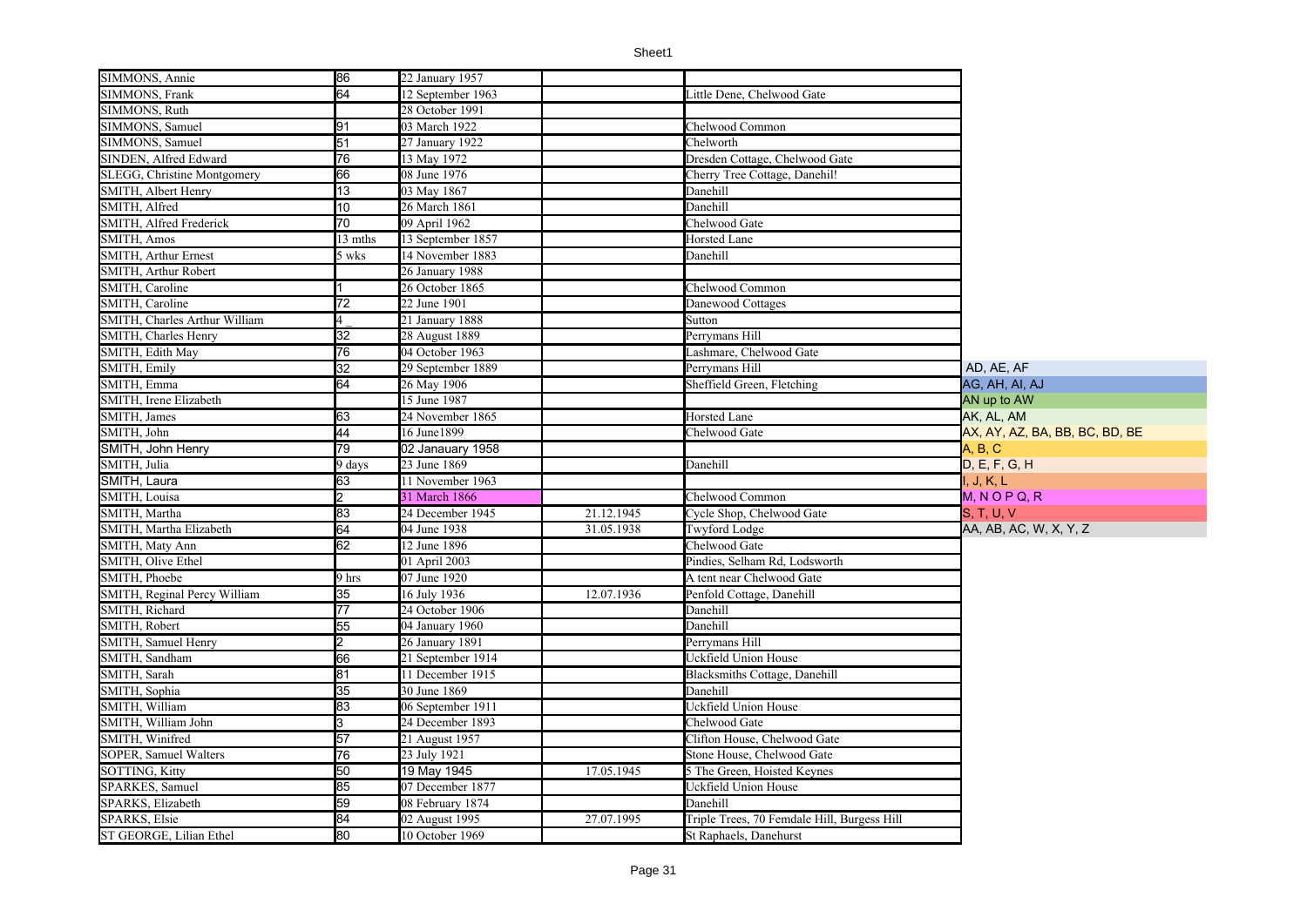| STANDING, Albert John            | 58              | 13 March 1965     |            | Freshfield Lane, Danehill             |
|----------------------------------|-----------------|-------------------|------------|---------------------------------------|
| STANDING, Eva May                |                 | 20 January 1984   |            |                                       |
| STAPLEHURST, Emily               | 14 mths         | 28 February 1875  |            | Danehill                              |
| STAPLEHURST, Harriett            | 27              | 27 February 1879  |            | Danehill                              |
| STAPLEHURST, Maty Ann            | 3 mths          | 30 October 1859   |            | near Danehurst                        |
| STAPLEHURST, Reuben              | 54              | 04 July 1904      |            | Chelwood Common                       |
| STEADMAN, Jasper                 | 77              | 11 January 1900   |            | Danehill                              |
| STEDMAN, Eliza                   | 76              | 02 July 1896      |            | Woodgate, Danehill                    |
| STEPHENS, William                | 29              | 07 July 1863      |            | Haywards Heath Asylum                 |
| STEPNEY, Ellen                   | 78              | 28 February 1949  | 25.02.1949 | Danehurst Cottages, Danewood Green    |
| STEPNEY, Marjorie May            |                 | 14 October 2005   | 10.10.2005 | Little Canons, Tanyard Lane           |
| STEPNEY, May Watson              |                 | 11 December 1981  |            |                                       |
| STEPNEY, Stephen William         | 79              | 03 February 1966  |            | Little Canons, Chelwood Gate          |
| STEPTON-ALLEN, Ronald Daniel     | 59              | 02 October 1982   |            | I Oak Tree Cotts                      |
| <b>STEVENS, David Malcolm</b>    | 52              | 29 January 1997   |            | Willingdon, Vicarage Rd, Crawley Down |
| STEVENS, Frederick George        |                 | 21 June 1988      |            |                                       |
| <b>STEVENS, Thomas</b>           | 48              | 08 January $1860$ |            | Chelwood Common                       |
| STEVENSON, Alice Emma            | 73              | 20 March 1942     | 16.03.1942 | Sweet Briar Cottage, Danehill         |
| STEVENSON, Amelia                | 36              | 12 June 1881      |            | Chelwood Common                       |
| STEVENSON, Clara                 | 29              | 04 February 1899  |            | Spring Hill, Fordcombe                |
| <b>STEVENSON, Douglas Howard</b> | 72              | 02 May 1965       |            | <b>Streeters Rough</b>                |
| STEVENSON, Edward                | 66              | 01 July 1854      |            | Chelwood Gate                         |
| STEVENSON, Edwin                 | $\overline{77}$ | 01 November 1926  |            | Collingford Farm                      |
| STEVENSON, Eleanor               | $\overline{74}$ | 05 March 1919     |            | <b>Forest Row</b>                     |
| STEVENSON, Emily Edna            | 78              | 11 April 1975     |            | <b>Streeters Rough</b>                |
| STEVENSON, George Rex            |                 | 05 October 1912   |            | Chelwood Common                       |
| STEVENSON, Harriet Elizabeth     | 8 mths          | 24 April 1883     |            | Fletching                             |
| STEVENSON, Henry                 | 69              | 22 September 1937 |            | <b>Brook Cottage</b> , Danehill       |
| STEVENSON, Henry                 | 11 mths         | 11 May 1892       |            | Danehill                              |
| <b>STEVENSON</b> , Jesse         | 9               | 19 August 1939    | 15.08.1939 | Old Place Farm Cottage, Lindfield     |
| STEVENSON, John                  | 82              | 13 February 1941  | 10.02.1941 | 98 Railway Approach, East Grinstead   |
| STEVENSON, Lucy Louisa^          | 82              | 24 August 1933    | 19.08.1933 | Danehill                              |
| <b>STEVENSON, Mary Ann</b>       | 85              | 18 May 1943       | 15.05.1943 | Collingford, Danehill                 |
| STEVENSON, Mary Jane             | 2 days          | 31 July 1878      |            | Chelwood Common                       |
| STEVENSON, Richard               | 66              | 21 October 1907   |            | Colin Godman's Farm                   |
| STEVENSON, Richard Robert        | 76              | 18 January 1940   | 13.01.1940 | Sweet Briar, Danehill                 |
| STIEBLER, Agnes                  | 83              | 02 June 1936      | 29.05.1936 | 4 Laurel Cottages, Chelwood Gate      |
| STIEBLER, Alice                  | 24              | 31 August 1900    |            | Uckfieid Union House                  |
| <b>STREETER Jane</b>             | 68              | 27 November 1871  |            | Chelwood Common                       |
| STREETER, Ann                    | 39              | 02 December 1866  |            | Hove                                  |
| STREETER, Edward                 | 3 wks           | 26 March 1878     |            | Chelwood Common                       |
| STREETER, Elizabeth              |                 | 08 February 1857  |            | Chelwood Common                       |
| STREETER, Thomas                 | 70              | 01 March 1871     |            | Chelwood Common                       |
| STUART, Jane                     | 94              | 26 February 2003  | 16,02.2003 | St Raphaels, Danehill                 |
| STYLES, Elizabeth                | 49              | 26 July 1892      |            | Danehili                              |
| SWIFT, Constance Joyce Louise    | 74              | 22 August 1996    | 14.08.1996 | By the Wood. Freshfield Lane          |
| SWIFT, Roland Cook               |                 | 06 December 1984  |            |                                       |
| TAHNEY, John Anthony             |                 | 19 February 1988  |            |                                       |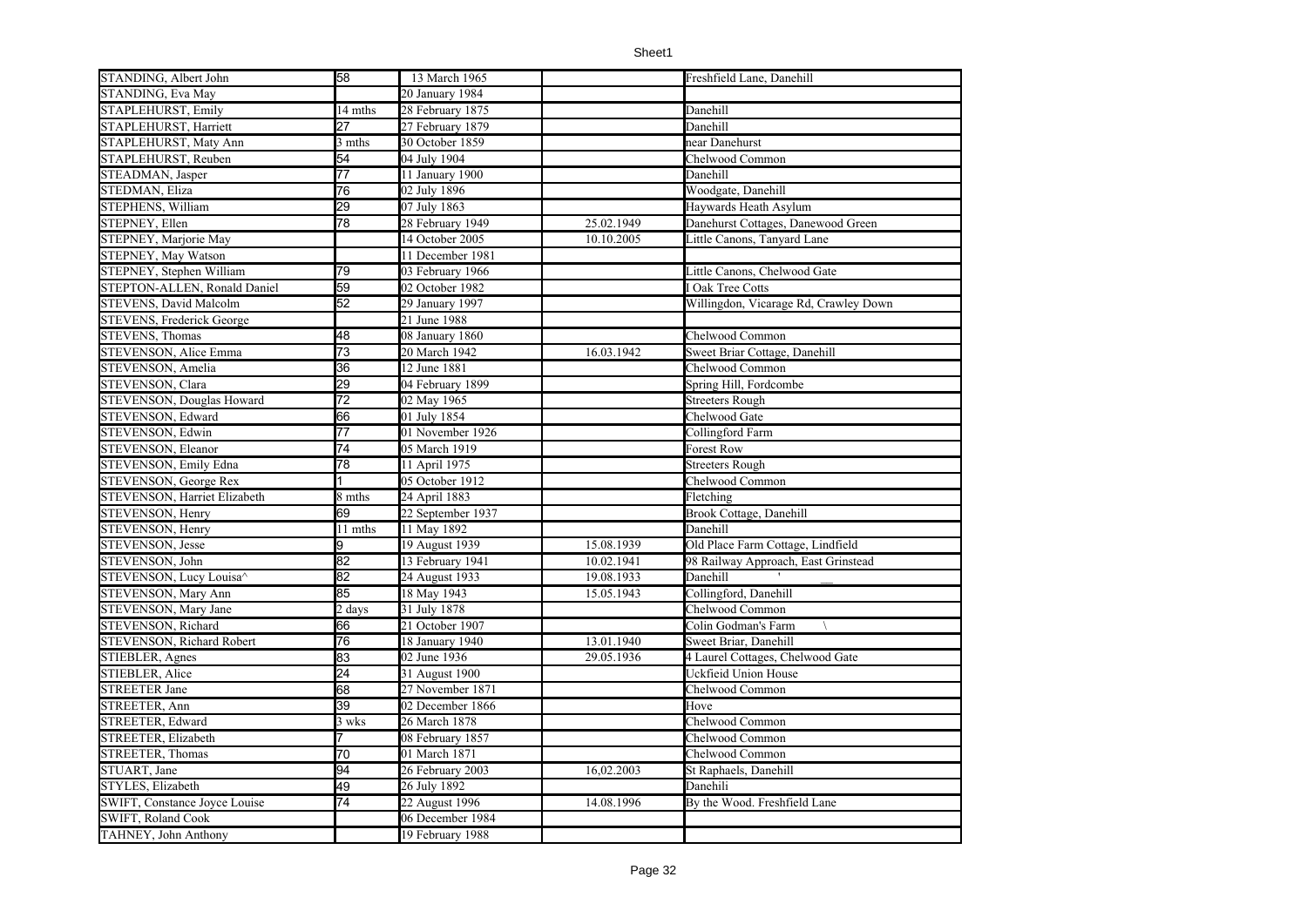| TAITE, Constance Mary        | 86              | 28 January 2000   | 19.01.2000 | The Lodge, Pippingford Park             |
|------------------------------|-----------------|-------------------|------------|-----------------------------------------|
| TANNER, Mary                 | 86              | 10 March 1875     |            | Danehill                                |
| TATHAM, Emily Bertha         | 79              | 06 April 1955     | 31.03.1955 | Mynys Garth, Danehill                   |
| <b>TAYLOR, Frances Eliza</b> | 46              | 06 October 1913   |            | Danehill                                |
| TAYLOR, George               | 90              | 03 April 1980     |            | Chelwood Corner                         |
| TAYLOR, Lily                 | 56              | 17 April 1950     | 14.04.1950 | Walters Cottage, Hoisted Keynes         |
| <b>TAYLOR.</b> Thomas        | 48              | 20 October 1914   |            | Danehill                                |
| TERRY, Alexander Richard     | 79              | 01 February 1963  |            | Sedges Farm, Boxes Lane, Danehill       |
| TERRY, Mary Louise           | 45              | 12 October 1932   | 09.10.1932 | <b>High View House</b>                  |
| TESTER, Alfred               | 78              | 06 July 1920      |            | High View House, Uckfield               |
| TESTER, Ann                  | 72              | 13 June 1879      |            | Birch Grove, late of Danehurst          |
| <b>TESTER, Edward</b>        | 37              | 01 December 1858  |            | near Danehurst                          |
| TESTER, Emma                 | 18              | 21 December 1862  |            | Danehill                                |
| <b>TESTER, Fanny Frances</b> | $\overline{33}$ | 02 January 1918   |            | Chelwood Gate                           |
| TESTER, John                 | 66              | 17 April 1871     |            | Danehill                                |
| TESTER, Naomi                | l mth           | 04 June 1861      |            | Chelwood Common                         |
| THOMAS, Doris Lillian Maggie | 77              | 25 May 1988       |            |                                         |
| THOMPSETT, Sarah             | 75              | 23 December 1916  |            | Chelwood Common                         |
| THOMSETT, Ada                | 75              | 09 December 1944  | 06.12.1944 | Yew Tree Cottage, Danehill              |
| THOMSETT, Jesse Frederick    | 59              | 08 September 1932 | 03.09.1932 | Yew Tree Cottage, Danehill              |
| TINGLEY, Esther              | 15              | 24 December 1875  |            | Danehill                                |
| TINGLEY, Henry Arthur        | 1               | 08 March 1874     |            | Freshfield Lane                         |
| TITHERIDGE, William Charles  | 74              | 12 July 1963      |            | Newlands, Hazelgrove Rd, Haywards Heath |
| TODD, Alfred                 | 83              | 30 September 1989 |            |                                         |
| TODD, Lilian Irene Vera      | $\overline{72}$ | 05 April 1976     |            | Chatterton House, Chelwood Gate         |
| TOMLIN, Mary Gwedoline       |                 | 01 September 1987 |            |                                         |
| TOMPSETT, Jesse              | 71              | 19 February 1902  |            | Chelwood Common                         |
| TOMPSETT, Milly              | 71              | 09 October 1865   |            | Hors ted Keynes                         |
| TOMSETT, Amelia              | 6               | 03 April 1868     |            | Danehili                                |
| TOMSETT, Charles             | 5 mths          | 23 March 1862     |            | Chelwood Common                         |
| TOMSETT, Elizabeth           | 86              | 14 June 1919      |            | 3 Rose Cottages, Danehili               |
| TOMSETT, Frederick           | 5mths           | 06 July 1870      |            | Chelwood Common                         |
| TOMSETT, George              | 71              | 15 September 1892 |            | Chelwood Common                         |
| TOMSETT, James               | 2               | 25 January 1863   |            | Chelwood Common                         |
| TOMSETT, James               | 75              | 08 January 1893   |            | Danehili                                |
| TOMSETT, Jesse               | 8 mths          | 05 March 1903     |            | Chelwood Common                         |
| TOMSETT, John                | 42              | 02 October 1915   |            | The Village, Danehili                   |
| TOMSETT, Joseph Frank        | 11 mths         | 31 July 1860      |            | Chelwood Common                         |
| TOMSETT, Maria               | 73              | 01 October 1856   |            | Chelwood Common                         |
| TOMSETT, Martha Turner       |                 | 10 October 1860   |            | Danehili                                |
| TOMSETT, Naaman              | 76              | 31 January 1883   |            | Danehili                                |
| TOMSETT, Rosina              | 2 mths          | 17 March 1898     |            | Danehili                                |
| TOMSETT, Suzannah            | 54              | 22 April 1870     |            | Chelwood Common                         |
| TOMSETT, Thomas Nelson       |                 | 28 August 1907    |            | Chelwood Common                         |
| TOMSETT, Timothy             | 27              | 19 December 1860  |            | Chelwood Common                         |
| TOMSETT, Winifred Ivy        | 80              | 28 January 2000   | 22.09.1999 | 27 Stockwell Rd, East Grinstead         |
| TRIBE, Laura Anne            |                 | 28 December 1871  |            | Danehili                                |
| TRIBE, William Arthur        | 34              | 29 August 1901    |            | Virginian College, Danehili             |
|                              |                 |                   |            |                                         |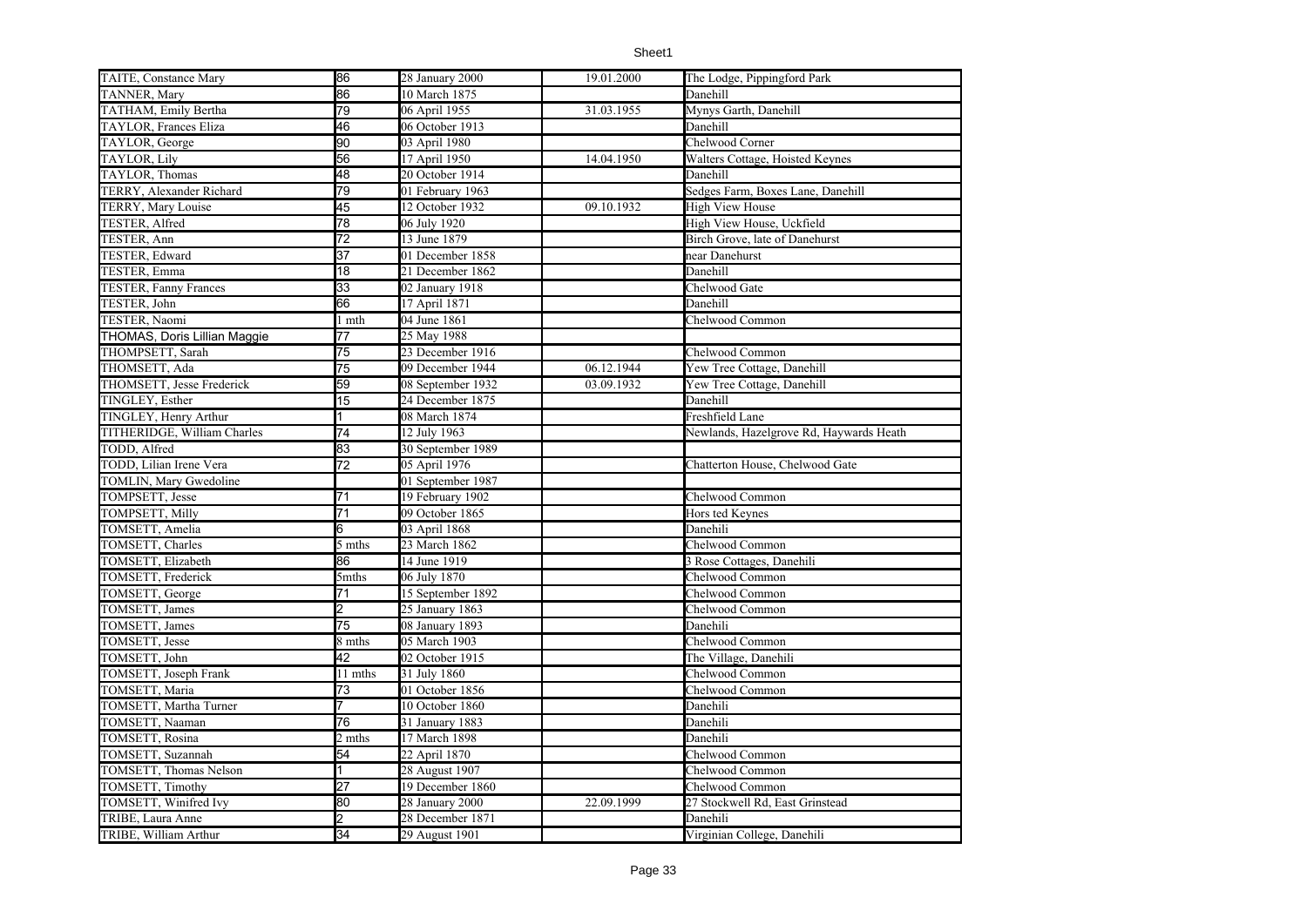| TULETT, Abel                    | 84              | 31 January 1895   |            | Freshfield Lane                          | AD, AE, AF                     |
|---------------------------------|-----------------|-------------------|------------|------------------------------------------|--------------------------------|
| TULETT, Alfred Dan              |                 | 22 January 1876   |            | Danehili                                 | AG, AH, AI, AJ                 |
| TULETT, Ann                     | 84              | 31 August 1893    |            | Freshfield Ann                           | AK, AL, AM                     |
| TULETT, Arthur                  |                 | 28 May 1892       |            | Chelwood Common                          | AN up to AW                    |
| TULETT, Daniel                  | 68              | 29 June 1876      |            | Danehili                                 | AX, AY, AZ, BA, BB, BC, BD, BE |
| TULETT, Fanny Emma              | 2               | 20 December 1862  |            | Danehili                                 | A. B. C                        |
| TULETT, George Hugh             | 68              | 23 July 1980      |            | Leba, Chelwood Gate                      | D, E, F, G, H                  |
| TULETT, Hany                    | 3 mths          | 26 June 1859      |            | Freshfield Lane                          | I, J, K, L                     |
| TULETT, Harold                  |                 |                   |            |                                          | $M, N$ O P Q, R                |
| TULETT, Harriet                 | 43              | 16 August 1876    |            | Danehili                                 | <b>S. T. U. V.</b>             |
| TULETT, Henry                   | 40              | 17 October 1892   |            | Chelwood Common                          | AA, AB, AC, W, X, Y, Z         |
| TULETT, Hilda May               |                 |                   |            |                                          |                                |
| TULETT, Ivy Hilda               |                 | 13 May 1993       |            |                                          |                                |
| TULETT, Ronald Herbert Percival |                 | 31 August 1988    |            |                                          |                                |
| TULETT, William                 | 75              | 10 May 1903       |            | Danehili                                 |                                |
| TULITT, Fanny Emma              | 10 mths         | 08 April 1852     |            | Danehili                                 |                                |
| TULLETT, Ellen                  |                 | 11 April 1851     |            | Danehili                                 |                                |
| TUNKS, Grace Elizabeth          | 41              | 15 February 1922  |            | Fumers Green                             |                                |
| <b>TUNKS, Mary Anne Margery</b> |                 | 01 Feruary 1986   |            |                                          |                                |
| <b>TURNER</b> (Infant)          | Unknown         | 28 September 1882 |            | Cheiwood Gate                            |                                |
| TURNER (Infant)                 | Unknown         | 28 September 1882 |            | Chelwood Gate                            |                                |
| TURNER, Albert                  |                 | 17 April 1885     |            | Danehill                                 |                                |
| TURNER, Albert John             | 36              | 07 July 1926      |            | <b>Birch Grove</b>                       |                                |
| TURNER, Alfred William          | 56              | 09 August 1940    | 05.08.1940 | <b>High View House</b>                   |                                |
| TURNER, Alfred William          | 98              | 02 May 1960       |            | White House, Chelwood Gate               |                                |
| <b>TURNER, Allison</b>          | 72              | 25 February 1926  |            | Perrymans Hill                           |                                |
| TURNER, Ann                     | 75              | 09 February 1877  |            | Chelwood Common                          |                                |
| TURNER, Ann                     | 85              | 27 May 1864       |            | Chelwood Common                          |                                |
| TURNER, Ann                     | 75              | 01 July 1856      |            | Danehill                                 |                                |
| <b>TURNER, Annie Louise</b>     | 59              | 06 September 1939 | 14.09.1939 | Step Cottage, Chelwood Gate              |                                |
| <b>TURNER, Ansley</b>           | 71              | 07 February 1925  |            | Chelwood Gate                            |                                |
| <b>TURNER, Arthur James</b>     | 96              | 15 March 1954     | 10.03.1954 | Forest View, Chelwood Gate               |                                |
| TURNER, Arthur Joseph           | $\overline{78}$ | 05 December 1953  | 01.12.1953 | New Villas, Chelwood Gate                |                                |
| TURNER, Beatrice                | 62              | 18 July 1936      | 15.07.1936 | New Villas, Chelwood Gate                |                                |
| TURNER, Clara                   | 82              | 24 March 1983     |            | Newhaven                                 |                                |
| TURNER, Clara                   | 91              | 14 February 1957  |            | White House, Chelwood Gate               |                                |
| TURNER, Edward                  | 55              | 23 September 1929 | 23.09.1929 | Shawrock Cottage, Danehill               |                                |
| TURNER, Eileen Maty             | 49              | 30 August 1978    |            | The Forge, Danehill                      |                                |
| TURNER, Eliza                   | 28              | 08 September 1881 |            | Chelwood Common                          |                                |
| TURNER, Elizabeth               | $\overline{11}$ | 30 May 1880       |            | Chelwood Common                          |                                |
| TURNER, Elizabeth               | 27              | 07 February 1867  |            | Chelwood Common                          |                                |
| TURNER, Elizabeth               | 47              | 16 June 1884      |            | Danehill                                 |                                |
| TURNER, Ellen                   | 8 days          | 12 April 1868     |            | Chelwood Common                          |                                |
| <b>TURNER, Ellis</b>            | 53              | 29 September 1904 |            | Chelwood Gate                            |                                |
| <b>TURNER, Emily</b>            | 78              | 09 March 1962     |            | Chelwood Gate                            |                                |
| TURNER, Emily Catherine         | 95              | 28 July 2004      | 19.06.2004 | Biatchington House Nursing Home, Seaford |                                |
| TURNER, Emily Cathleen Kate     | 80              | 13 August 1993    |            |                                          |                                |
| TURNER, Emma Wheeler            | 10 mths         | 12 February 1884  |            | <b>Horsted Keynes</b>                    |                                |
|                                 |                 |                   |            |                                          |                                |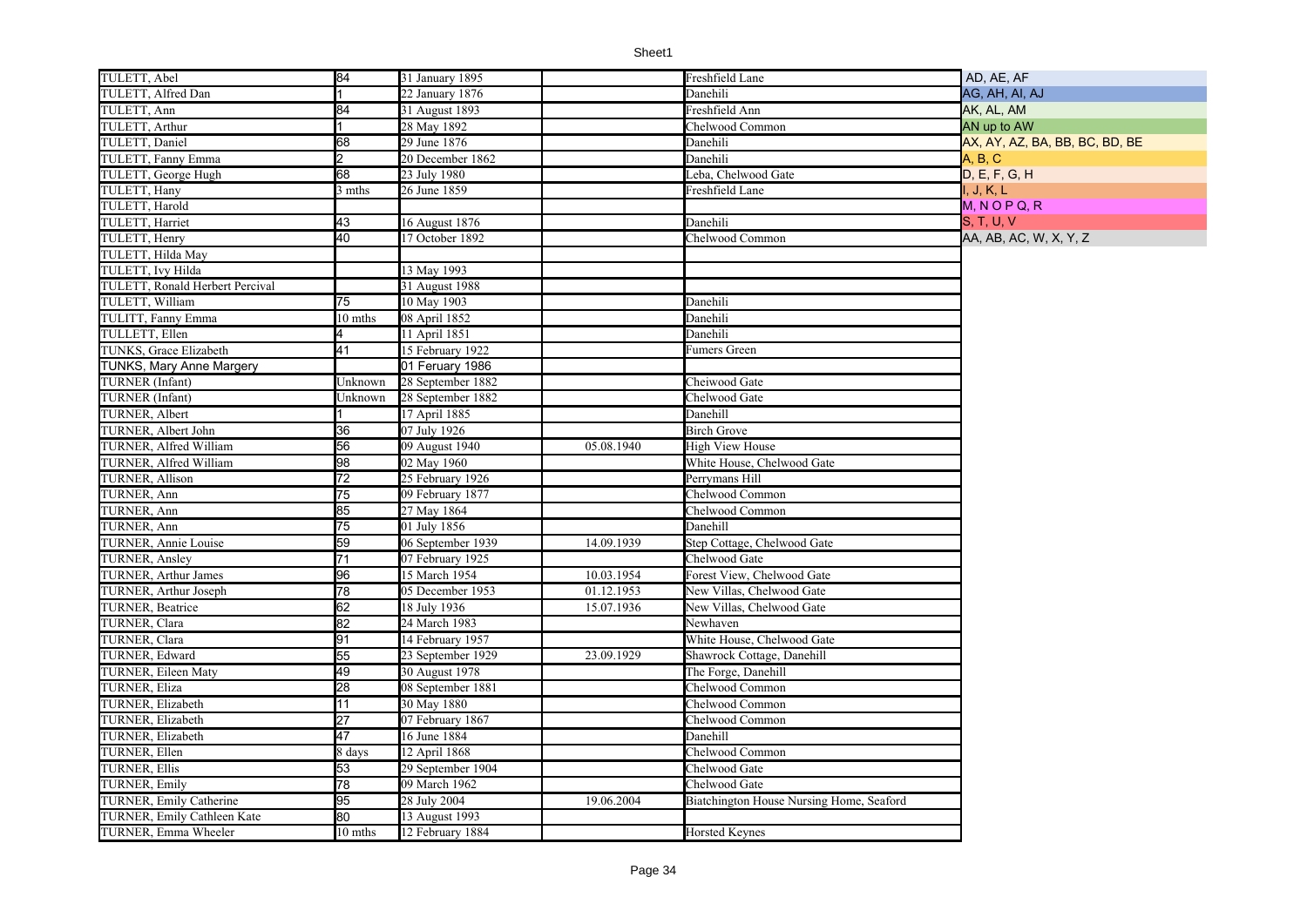| <b>TURNER, Erlys</b>            |                 | 02 March 1989     |            |                                         |                                |
|---------------------------------|-----------------|-------------------|------------|-----------------------------------------|--------------------------------|
| <b>TURNER, Ernest William</b>   | 67              | 15 March 1983     |            | Tanyard Lane                            |                                |
| TURNER, Fanny                   | 87              | 28 February 1951  | 25.02.1951 | Corbiere, Chelwood Gate                 |                                |
| TURNER, Fanny                   | 78              | 07 February 1940  | 02.02.1940 | White House, Chelwood Gate              |                                |
| TURNER, Fanny Ellen             | 80              | 31 August 1932    | 26.08.1932 | 101 Queens Rd, East Grinstead           |                                |
| TURNER, Frank                   | 69              | 19 February 1945  | 13.02.1945 | The Bungalow, Collingford Lane          |                                |
| TURNER, Frank William John      | 51              | 05 December 1901  |            | Chelwood Gate                           |                                |
| TURNER, George                  | 9 mths          | 17 May 1858       |            | Chelwood Common                         | AD. AE. AF                     |
| TURNER, George                  | 76              | 29 February 1884  |            | Uckfield Union                          | AG, AH, AI, AJ                 |
| TURNER, Hannah                  | 55              | 18 October 1906   |            | Danehill                                | AK, AL, AM                     |
| <b>TURNER.</b> Harold Frederick |                 | 15 February 1990  |            |                                         | AN up to AW                    |
| TURNER, Harriet                 | 63              | 12 September 1904 |            | Chelwood Common                         | AX, AY, AZ, BA, BB, BC, BD, BE |
| <b>TURNER, Harriett</b>         | $\overline{32}$ | 29 May 1862       |            | Chelwood Common                         | A, B, C                        |
| TURNER, Isaac                   | 75              | 11 April 1928     | 04.04.1928 | High View House                         | D, E, F, G, H                  |
| TURNER, Jethro                  | 66              | 10 February 1852  |            | Chelwood Common                         | I. J. K. L                     |
| TURNER, Jethro                  | 87              | 01 March 1917     |            | Danehill                                | $M, N$ O P Q, R                |
| TURNER, John                    | 72              | 14 March 1928     | 08.03.1928 | Butchers Barn, Danehill                 | <b>S. T. U. V</b>              |
| TURNER, John                    | 80              | 25 July 1904      |            | Uckfield Union Workhouse                | AA, AB, AC, W, X, Y, Z         |
| TURNER, John Riley              | 9 mths          | 02 October 1892   |            | Chelwood Common                         |                                |
| TURNER. Joseph A.               | 49              | 08 October 1896   |            | Haywards Heath Asylum, of Danehill      |                                |
| TURNER, Louisa Minnie           | 55              | 26 January 1938   | 22.01.1938 | Rose Cottage, Danehill                  |                                |
| <b>TURNER, Lucy</b>             | $\overline{72}$ | 14 July 1917      |            | Chelwood Common                         |                                |
| <b>TURNER, Mary</b>             | $\overline{77}$ | 15 October 1945   | 09.10.1945 | Forest View, Chelwood Gate              |                                |
| <b>TURNER, Mary</b>             | 60              | 28 October 1875   |            | Uckfield Union House                    |                                |
| TURNER, Mary Ann                | 48              | 27 March 1879     |            | Danehill                                |                                |
| TURNER, Mary Jane Woodrow       | 93              | 18 December 1936  | 16.12.1936 | Vale Cottage, Danehill                  |                                |
| TURNER, Matilda                 | 23              | 12 October 1888   |            | Freshfield Cross Ways, Horsted Keynes   |                                |
| TURNER, Matilda Elizabeth       | 5 mths          | 27 March 1889     |            | Freshfield Cross Ways                   |                                |
| TURNER, Michael                 | 79              | 05 February 1912  |            | Danewood Cottage                        |                                |
| <b>TURNER, Milly</b>            | 73              | 01 February 1865  |            | Chelwood Common                         |                                |
| TURNER, Olive                   | $\overline{18}$ | 29 March 1871     |            | Chelwood Common                         |                                |
| TURNER, Philadelphia May        | 92              | 14 August 1998    | 10.08.1998 | Jalna Nurseries, Chelwood Gate          |                                |
| TURNER, Richard                 | 38              | 24 November 1900  |            | Newhaven                                |                                |
| TURNER, Richard                 | 80              | 30 July 1899      |            | Uckfield Union                          |                                |
| TURNER, Sarah                   | $\overline{77}$ | 06 July 1900      |            | Chelwood Gate                           |                                |
| TURNER, Sarah                   | 87              | 01 December 1870  |            | Union House                             |                                |
| TURNER, Sarah Ann               | 8 wks           | 02 July 1863      |            | Chelwood Common                         |                                |
| TURNER, Sarah Ann               | 77              | 08 January 1910   |            | Danehill                                |                                |
| TURNER, Thomas                  | 74              | 13 December 1952  | 08.12.1952 | Rose Cottage, Back Lane, Coach L Horses |                                |
| TURNER, Trayton                 | 68              | 10 July 1911      |            | Chelwood Gate                           |                                |
| TURNER, Trayton                 | 55              | 11 March 1939     | 08,03.1939 | South View, Chelwood Gate               |                                |
| TURNER, William                 | 5 days          | 18 December 1878  |            | Chelwood Common                         |                                |
| TURNER, William                 | 7 wks           | 23 March 1886     |            | Chelwood Common                         |                                |
| TURNER, William                 | 60              | 12 November 1879  |            | Chelwood Gate                           |                                |
| TURNER, William                 | 88              | 07 May 1907       |            | Chelwood Gate                           |                                |
| TURNER, William Arthur          | 60              | 02 January 1967   |            | Chelwood Gate                           |                                |
| TURNER, William Elias           | 69              | 02 May 1928       | 28.04.1928 | Perrymans Hill                          |                                |
| TYLER, Dorothy Ethel            | 61              | 24 December 1976  |            | 1 Clay Cottage                          |                                |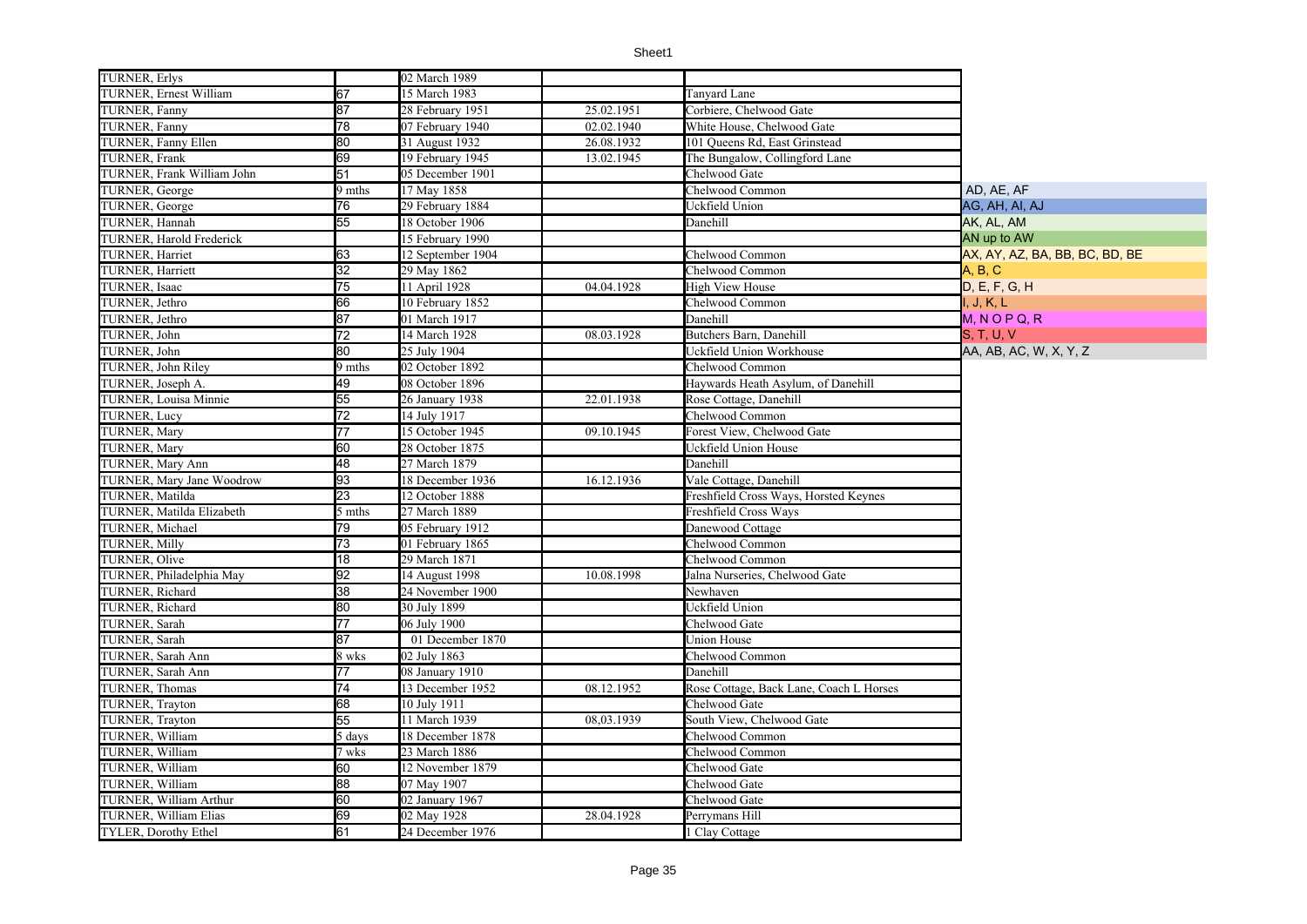| UNKNOWN GERMAN AIRMAN          |                 | 01 October $19\overline{40}$ | 27.09.1940 | Germany                           |                                |
|--------------------------------|-----------------|------------------------------|------------|-----------------------------------|--------------------------------|
| VARNUM, Ellen Harriett Julia   | 73              | 03 November 1971             |            | 15 Oak Tree Cottages              |                                |
| VENN, Frances Minnie           | 66              | 20 April 1945                | 15.04.1945 | Black House, Danehill             |                                |
| VENN, William                  | 38              | 31 July 1881                 |            | Chelwood Gate                     |                                |
| VINCENT, Horace                | 72              | 13 February 1896             |            | Chelwood Common                   |                                |
| WACKETT, Alice Maty            | 79              | 12 February 1940             | 08.02.1940 | High View House, Uckfield         |                                |
| WACKETT, Samuel                | 73              | 11 February 1928             | 06.02.1928 | Ladyswood, Chelwood Gate          |                                |
| WALDER, Richard                | 70              | 15 March 1924                |            | Chelwood Gate                     |                                |
| WALKER, Clara                  | days            | 15 April 1870                |            | Chelwood Common                   |                                |
| WALLIS, John Robert Anthony    |                 | 01 July 1991                 |            |                                   |                                |
| <b>WALTERS, Harriett</b>       | 65              | 05 July 1891                 |            | Danehill                          |                                |
| WARD, Frederick Henry          |                 |                              |            |                                   |                                |
| WARE, Samuel                   | 78              | 08 May 1862                  |            | Chelwood Common                   |                                |
| WARNETT, Alfred Thomas         | 76              | 23 June 1923                 |            | Danehill                          |                                |
| WARNETT, Alfred Thomas         | 10 mths         | 29 October 1885              |            | Danehill                          |                                |
| WARNETT, Elizabeth             | 87              | 20 February 1943             | 16.02.1943 | l Collingford Cottages, Danehill  |                                |
| <b>WARNETT, George</b>         | 56              | 01 December 1858             |            | Collingford, Danehill             |                                |
| WARNETT, Herbert George Reece  | 73              | 11 December 1973             |            | Little Danewood Cottage, Danehill |                                |
| <b>WARNETT, Mary</b>           | 56              | 14 June 1864                 |            | Crowborough                       |                                |
| WARNETT, Mary Ann              | $\overline{77}$ | 26 March 1934                | 21.03.1934 | Church Hill                       |                                |
| WARNETT, Minnie                | 59              | 05 October 1961              |            | Little Danewood Cottage           |                                |
| WARREN, David William          | 74              | 30 December 1969             |            | Fairlight, Chelwood Gate          |                                |
| <b>WARREN</b> , Nora Emely     | 81              | 12 April 1979                |            | Shanin, Beaconsfield Rd           |                                |
| WASHER, Albert Frederick       | 78              | 04 March 1975                |            | Wood View, Fumers Green           |                                |
| WASHER, Daisey May             |                 | 03 January 1985              |            |                                   |                                |
| WATKINS, Emma Katherine        | 86              | 03 April 1999                | 11.01.1999 | Chelwood Gate Nursing Home        |                                |
| <b>WATKINS</b> , Sidney George | 61              | 20 July 1976                 |            | Oak Tree Flats, Danehill          |                                |
| <b>WATKINS</b> , Simmion       | 89              | 11 July 1938                 | 07.07.1938 | St Eloi, Danehill                 |                                |
| WATSON, Ivy Gwendoline         |                 | 15 February 1983             |            |                                   |                                |
| WATSON, William Henry          | 59              | 14 October 1926              |            | Tanyard Farm                      |                                |
| WAY, James                     | 87              | 17 February 1937             | 13.02.1937 | High View House, Uckfield         | AD, AE, AF                     |
| <b>WEBSTER, Tristan Mark</b>   |                 | 22 May 1987                  |            |                                   | AG, AH, AI, AJ                 |
| WEEDING, George                | 63              | 01 March 1961                |            | Danehill                          | AK, AL, AM                     |
| WEEDING, Jack                  | 24              | 04 March 1951                | 04.03.1951 | Freshfield Lane, Danehill         | A, B, C                        |
| <b>WEEDING, Joan Doris</b>     |                 | 01 March 1987                |            |                                   | AN up to AW                    |
| WEEDING, Leslie                | 74              | 02 October 2003              | 23.09.2003 | 13 Oak Tree Cottages, Danehill    | AX, AY, AZ, BA, BB, BC, BD, BE |
| WELFARE, Eli                   | 64              | 11 August 1863               |            | Chelwood Common                   | D. E. F. G. H                  |
| WELFARE, George                | 82              | 05 November 1927             |            | Danehill                          | I, J, K, L                     |
| <b>WELFARE, Jesse</b>          | $\overline{24}$ | 09 February 1852             |            | Chelwood Common                   | $M, N$ O P Q, R                |
| WELFARE, Samuel                | 59              | 19 May 1885                  |            | Chelwood Common                   | S, T, U, V                     |
| WELFARE, Samuel                | 80              | 31 December 1855             |            | Chelwood Common                   | AA, AB, AC, W, X, Y, Z         |
| <b>WELLER, Eliza</b>           | 68              | 04 January 1907              |            | Chelwood Common                   |                                |
| WELLER, Ellen                  | 11 mths         | 15 February 1863             |            | Chelwood Common                   |                                |
| WELLER, Grace Helena           |                 | 01 December 1989             |            |                                   |                                |
| WELLER, Reuben                 | 58              | 03 June 1896                 |            | Chelwood Common                   |                                |
| WELLS, Annie                   | 69              | 09 March 1960                |            | Holly Cottage, Danehill           |                                |
| WELLS, William                 | 88              | 24 February 1960             |            | Holly Cottage, Danehill           |                                |
| WENHAM, Edith Alice            | 53              | 16 April 1941                | 12.04.1941 | Hope Cottage, Danehill            |                                |
|                                |                 |                              |            |                                   |                                |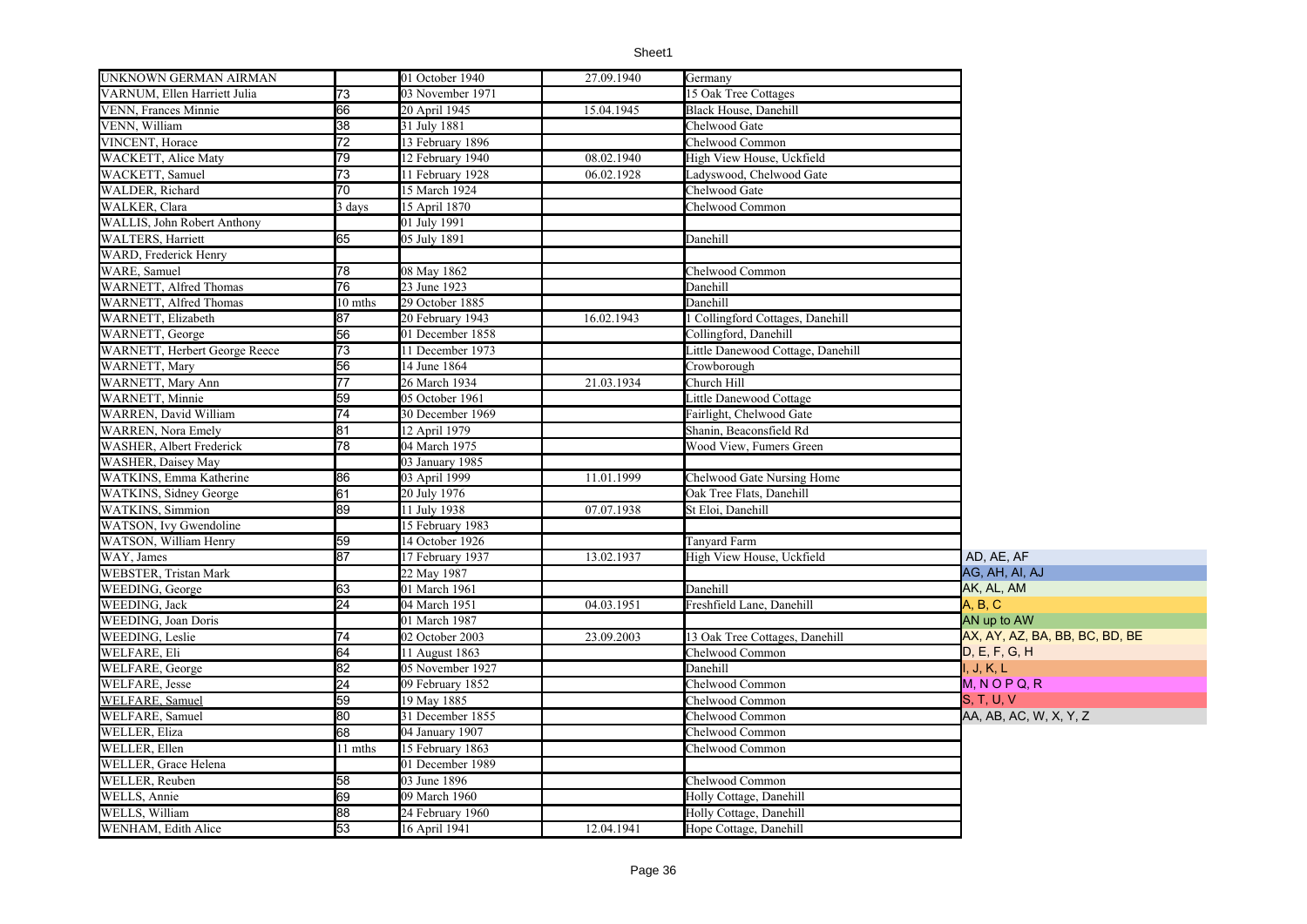| WENHAM, Jane                 | 62              | 29 July 1898                |            | Chelwood Common                     |                                |
|------------------------------|-----------------|-----------------------------|------------|-------------------------------------|--------------------------------|
| WENHAM, William Henry        | 64              | 24 April 1943               | 21.04.1943 | Hope Cottage, Danehill              |                                |
| WEST, Florence A.            | 75              | 10 July 1968                |            | Danehurst, Danehill                 |                                |
| WEST, William Ralph          | 72              | 11 December 1953            | 06.12.1953 | The Beacon, Chelwood Gate           |                                |
| WHALLEY, Jane Elizabeth      | 74              | 27 February 1934            | 23.02.1934 | High View House, Uckfield           |                                |
| WHEALE, Albert Reuben        | 72              | 09 August 1944              | 06.08.1944 | Clay Cottage                        |                                |
| WHEALE, Alfred Edward        | $\overline{37}$ | 29 March 1942               | 29.03.1942 | Clay Cottage, Danehill              |                                |
| WHEALE, Elizabeth Jane       | 80              | 12 March 1959               |            | 2 Clays Cottage, Danehill           |                                |
| WHEATLAND, Ann               | 43              | 06 July 1878                |            | Danehill                            |                                |
| WHEATLEY, Dennis Edward      |                 | 12 December 1985            |            |                                     |                                |
| WHEELER, Alfred              | 23              | 07 October 1871             |            | Chelwood Common                     |                                |
| WHEELER, Charles             | 83              | 28 November 1928            | 24.11.1928 | Chelwood Gate                       |                                |
| WHEELER, Charles Edward      | 66              | 29 August 1975              |            |                                     |                                |
| WHEELER, Clara               |                 | 08 March 1887               |            | Forest Farm, Danehill               |                                |
| WHEELER, Edith               |                 | 23 February 1974            |            |                                     |                                |
| WHEELER, Frederick John      | 90              | 08 December 1965            |            | Leigh, Chelwood Gate                |                                |
| WHEELER, Harriett Elizabeth  | 7 wks           | 21 July 1859                |            | Chelwood Common                     |                                |
| WHEELER, Henrietta           | 81              | 08 March 1973               |            | Eastcombe Cottages, Chelwood Gate   |                                |
| WHEELER, Isabella            |                 | 16 May 1859                 |            | Chelwood Common                     |                                |
| WHEELER, James               | 89              | 16 September 1977           |            |                                     |                                |
| WHEELER, Jasper              | 63              | 05 January 1855             |            | Chelwood Common                     |                                |
| WHEELER, John Frederick      | 66              | 21 February 1978            |            | Leigh, Tanyard Lane                 |                                |
| WHEELER, Mary                | 55              | 07 July 1864                |            | Chelwood Gate                       |                                |
| WHEELER, Mary Ann            | 92              | 05 February 1936            | 01.02.1936 | 4 Triangle Cottages, Forest Row     |                                |
| WHITE, Ada Marion            | 83              | 09 November 1976            |            | 1 East View                         |                                |
| WHITE, Elizabeth             | 79              | 04 September 1883           |            | Danehill                            |                                |
| WHITE, George                | 50              | 22 November 1920            |            | Chapel Cottages, Chelwood Gate      | AD, AE, AF                     |
| WHITE, Harry William Stephen | $\overline{72}$ | 03 June 1975                |            | 1 East View, Danehill               | AG, AH, AI, AJ                 |
| WHITE, Henry                 | 69              | 16 July 1872                |            | Danehill                            | AK, AL, AM                     |
| WHITE, Mary Jane             | 87              | 20 March 1944               | 15.03.1944 | 98 Railway Approach, East Grinstead | AN up to AW                    |
| WHITE, Reuben                | 83              | 24 February 1956            | 24.02.1956 | Eastcombe, Chelwood Gate            | AX, AY, AZ, BA, BB, BC, BD, BE |
| WHITEHOUSE, Leonard Frank    | 73              | 03 May 1996                 |            | Chelwood Gate                       | A, B, C                        |
| WHITEHOUSE, Vida             | 51              | 10 December 1977            |            |                                     | D, E, F, G, H                  |
| WHITING, David Frank         |                 | 19 January 1987             |            |                                     | I, J, K, L                     |
| WHITING, Elsie Edna May      | 87              | 12 January 1996             | 25,12.1995 | Horncastle R Home, Sharpthome       | $M, N$ O P Q, R                |
| WHITING, Elsie Edna May      |                 | 12 January 1987             |            |                                     | S, T, U, V                     |
| WHYTE, Bertha                |                 |                             |            |                                     | AA, AB, AC, W, X, Y, Z         |
| WICKENS, Adelaide            | 77              | 11 August 1911              |            | <b>Birch Grove</b>                  |                                |
| WICKENS, Alfred Roy          |                 | 22 September 1983           |            |                                     |                                |
| <b>WICKENS, Amy</b>          |                 | 28 November 1960            |            |                                     |                                |
| WICKENS, Azael               | 70              | $\overline{31}$ August 1875 |            | Danehill                            |                                |
| WICKENS, Christopher         |                 | 29 October 1865             |            | Chelwood Common                     |                                |
| WICKENS, Clara               | 57              | 10 December 1945            | 07.12.1945 | Birch Cottage, Danehill             |                                |
| WICKENS, Elizabeth           | 70              | 23 November 1851            |            | Danehill                            |                                |
| WICKENS, Ellen               | 25              | 13 October 1874             |            | Woodgate, Danehill                  |                                |
| WICKENS, Emma                | 93              | 02 January 1952             | 28.12.1951 | Birch Farm, Chelwood Common         |                                |
| WICKENS, Herbert Henry       | 3 mths          | 02 April 1874               |            | Chelwood Common                     |                                |
| WICKENS, James               | 72              | 26 January 1885             |            | Chelwood Common                     |                                |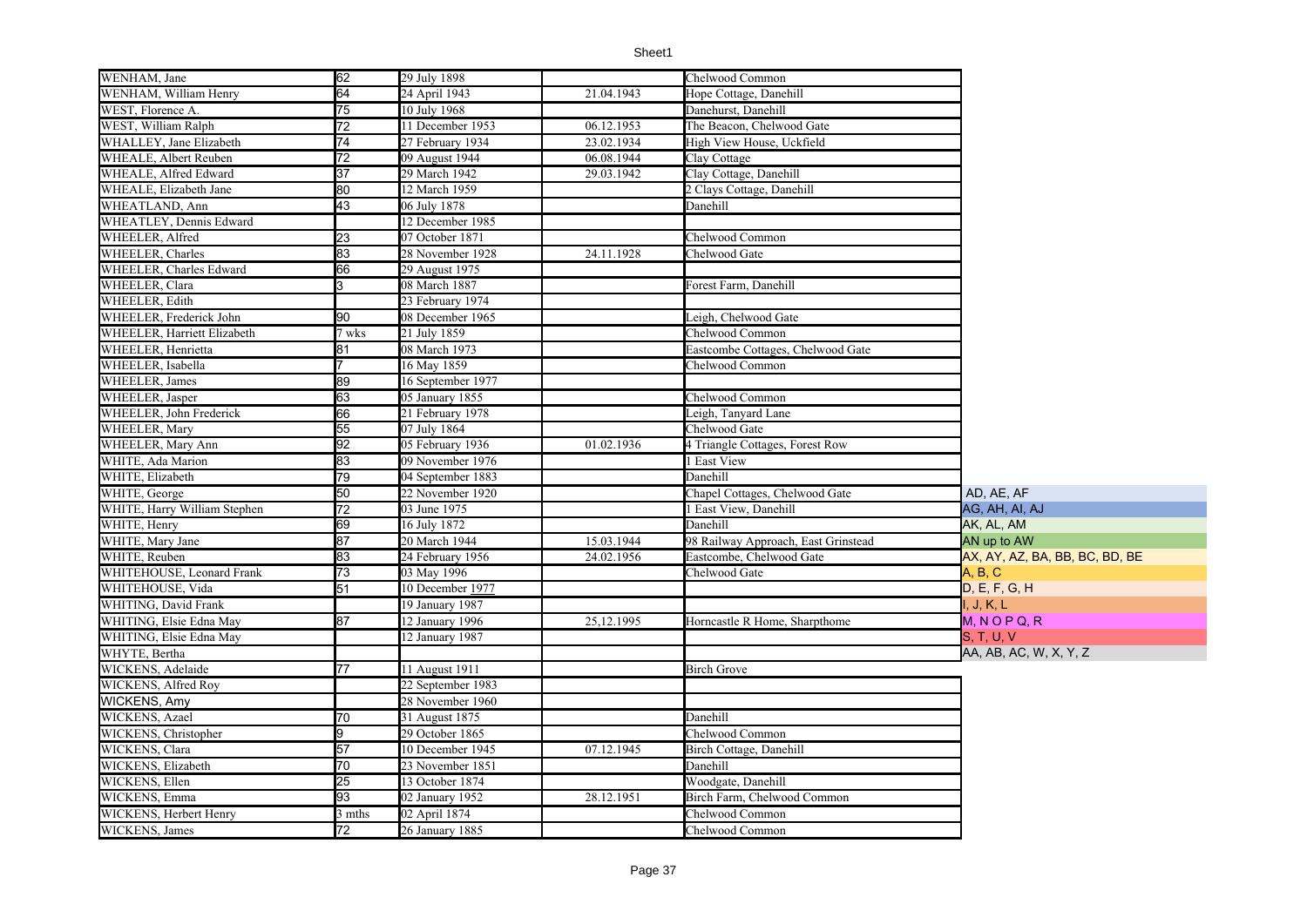| WICKENS, Martha               | 58              | 15 January 1882   |            | Woodgate                                |                                |
|-------------------------------|-----------------|-------------------|------------|-----------------------------------------|--------------------------------|
| WICKENS, Mercy                | $\overline{72}$ | 03 August 1950    | 30.07.1950 | Kimbers Place, Chelwood Gate            |                                |
| WICKENS, Norman               |                 | 01 July 1852      |            | Chelwood Common                         |                                |
| WICKENS, William              | 77              | 21 June 1893      |            | Danehill                                |                                |
| WICKENS, William              | 70              | 08 August 1905    |            | Uckfield Union House                    |                                |
| WICKER, John                  | 80              | 13 February 1864  |            | Danehill                                |                                |
| WICKHAM, Emily                | 49              | 22 August 1901    |            | Chelwood Common                         |                                |
| WICKHAM, Harriet              | 60              | 15 December 1906  |            | Chelwood Gate                           |                                |
| WICKHAM, John Frederick       | 60              | 12 October 1943   | 08.10.1943 | Queen Victoria Hospital, East Grinstead |                                |
| WILLIAMS, Alfred Samson       | 77              | 09 February 1954  | 03.02.1954 | 2 Rose Cottages, Danehill               |                                |
| WILLIAMS, William Perry       | 79              | 31 August 1957    |            | Ferndale Cottage, Chelwood Common       |                                |
| WILLIFER, Jemima Constance    |                 | 10 July 1998      | 30.06.1998 | Chasen, Stone Quarry Rd                 | AD, AE, AF                     |
| WILSON, Norman Frederick      | 81              | 14 September 1995 | 05.09.1995 | 20 Oak Trees Cotts                      | AG, AH, AI, AJ                 |
| WING, Eliza                   | 9               | 21 January 1880   |            | Fumers Green                            | AK, AL, AM                     |
| WINN, Alice                   | 40              | 19 September 1897 |            | Chelwood Common, Fletching              | AN up to AW                    |
| WINN, Elias                   | 6               | 14 November 1900  |            | Chelwood Common                         | AX, AY, AZ, BA, BB, BC, BD, BE |
| WINN, Joseph                  | 55              | 27 December 1901  |            | Danehill from Union House               | A, B, C                        |
| WINN, Richard                 | 48              | 07 October 1888   |            | Chelwood Common                         | D, E, F, G, H                  |
| WINN, Sophia                  | 70              | 24 October 1884   |            | Danehill                                | I, J, K, L                     |
| WINN, William                 | 2 wks           | 26 September 1863 |            | Chelwood Common                         | $M, N$ O P Q, R                |
| WINSER. Thomas                | 62              | 26 June 1851      |            | Danehill                                | <b>S. T. U. V</b>              |
| <b>WITTER, Margaret Munro</b> | 90              | 14 January 2004   | 01.01.2004 | St Raphaels, Danehill                   | AA, AB, AC, W, X, Y, Z         |
| WOOD, Albert                  |                 | 13 February 1866  |            | Chelwood Common                         |                                |
| WOOD, Albert                  | 90              | 13 December 1939  | 08.12.1939 | <b>High View House</b>                  |                                |
| WOOD, Albert Edward Charles   | 11              | 01 January 1901   |            | Wool House, Freshfield Lane             |                                |
| WOOD, Alfred                  | 86              | 03 July 1919      |            | Chelwood Gate                           |                                |
| WOOD, Alice Mary              | 82              | 08 January 1976   |            | <b>B</b> Rose Cottages, Danehill        |                                |
| WOOD, Annie Eliza             | 76              | 21 February 1949  | 17.02.1949 | New Villas, Chelwood Gate               |                                |
| WOOD, Anthony John            | 56              | 30 April 1996     | 18.04.1996 | 14 Hampden, Kimpton, Herts              |                                |
| WOOD, Caroline                | 33              | 22 June 1881      |            | Danehill                                |                                |
| WOOD, Cecil                   | 38              | 08 May 1943       | 04.05.1943 | New Villas, Chelwood Gate               |                                |
| WOOD, Charlotte               | 69              | 16 July 1924      |            | Tunbridge Weils                         |                                |
| WOOD, Daphne Pamela           | 61              | 19 October 1995   | 11.10.1995 | Isle of Thoms                           |                                |
| WOOD, Donald MacDonald        |                 | 07 June 1985      |            |                                         |                                |
| <b>WOOD, Dorothy Ellen</b>    | 11 mths         | 12 November 1895  |            | Freshfield Lane                         |                                |
| WOOD, Dorothy Ethel Grace     | 23              | 31 January 1923   |            | Chelwood Gate                           |                                |
| WOOD, Edward                  | 80              | 13 March 1948     | 10.03.1948 | Chelwood Gate                           |                                |
| WOOD, Edward                  | 71              | 30 November 1956  |            | Osborne Cottage, Chelwood Gate          |                                |
| WOOD, Edward                  | 88              | 29 March 1909     |            | Stumblewood                             |                                |
| WOOD, Elizabeth               | 88              | 02 July 1896      |            | Chelwood Gate                           |                                |
| WOOD, Ellen Rose              | 5 mths          | 17 February 1914  |            | Woodgate Cottages, Danehill Common      |                                |
| WOOD, Emily                   | 73              | 16 April 1895     |            | Freshfield Lane                         |                                |
| WOOD, Emma Ann Harriet        | 11 mths         | 13 April 1852     |            | Danehill                                |                                |
| WOOD, Esther                  | 80              | 24 September 1907 |            | Chelwood Common                         |                                |
| WOOD, Esther Ann              | $\overline{3}$  | 25 January 1855   |            | Chelwood Common                         |                                |
| WOOD, Ethel Joan              | 84              | 21 February 2003  | 11.02.2003 | 17 Rixons Close, Hoisted Keynes         |                                |
| WOOD, Fanny                   | 74              | 18 October 1960   |            | Chelwood Gate                           |                                |
| WOOD, Fanny Elizabeth         | 15              | 10 June 1865      |            | Danehill                                |                                |
|                               |                 |                   |            |                                         |                                |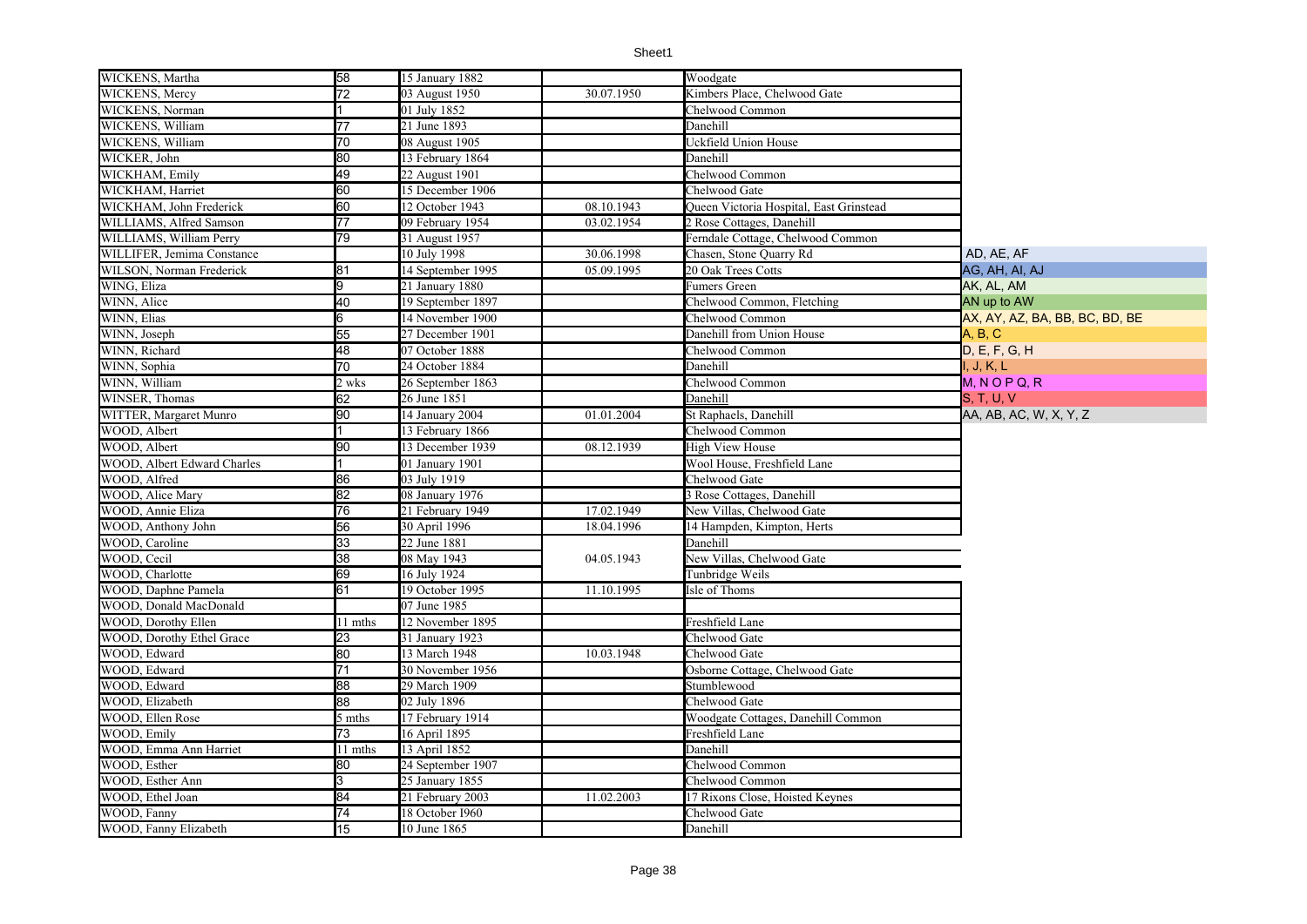| WOOD, Frank              | I1              | 02 March 1888     |            | Chelwood Common                          |                                |
|--------------------------|-----------------|-------------------|------------|------------------------------------------|--------------------------------|
| WOOD, George             | 85              | 24 April 1912     |            | Chelwood Gate                            |                                |
| WOOD, George             | 89              | 01 April 1944     | 28.03.1944 | Freshfield Lane, Danehill                |                                |
| WOOD, George             | $\overline{74}$ | 01 January 1930   | 28.12.1929 | Withy Farm, Danehill                     |                                |
| WOOD, Hannah             | 76              | 19 April 1887     |            | Danehill                                 |                                |
| WOOD, Harriet            | 78              | 05 January 1912   |            | Chelwood Gate                            |                                |
| WOOD, Harriet Alice      | 45              | 19 January 1905   |            | Chelwood Gate                            |                                |
| WOOD, Harriet Elizabeth  |                 | 01 August 1989    |            |                                          |                                |
| WOOD, Harriett Elizabeth | 85              | $12$ January 1952 | 08.01.1952 | The Hawthorns, Chelwood Gate             |                                |
| WOOD, Henry              | 64              | 29 December 1880  |            | Chelwood Common                          |                                |
| WOOD, Ivy Ruby           | 69              | 10 June 1977      |            | Paygate Cottage, Fumers Green            |                                |
| WOOD, James Ephraim      | 24              | 30 July 1907      |            | Chelwood Gate                            |                                |
| WOOD, Jane               | 57              | 30 December 1902  |            | Chelwood Common                          |                                |
| WOOD, John               | 71              | 22 November 1869  |            | Danehill                                 |                                |
| WOOD, Kate               |                 | 19 December 1881  |            | Chelwood Common                          |                                |
| WOOD, Lilian May         | 14 days         | 28 August 1908    |            | Lorr Cottages, Danehill                  |                                |
| WOOD, Martha Ann         | 83              | 8 April 1961      |            | Paygate Cottage, Fumers Green            |                                |
| WOOD, Mary Ann           |                 | 04 February 1866  |            | Chelwood Common                          |                                |
| WOOD, Mary Jane          | 60              | 20 December 1904  |            | Danehill                                 |                                |
| WOOD, Matthew Charles    |                 | 02 August 1991    |            |                                          |                                |
| WOOD, Murial Grace       | 11              | 13 June 1918      |            | Chelwood Gate                            |                                |
| WOOD, Philadelphia       | 78              | 23 December 1922  |            | Rose Cottages                            |                                |
| WOOD, Reginald Charles   |                 | 22 June 1989      |            |                                          |                                |
| WOOD, Richard            | 75              | 25 September 1940 | 21.09.1940 | New Villas, Chelwood Gate                |                                |
| WOOD, Ronald Harold      | 57              | 25 August 1973    |            | Whyteleafe, Chelwood Gate                |                                |
| WOOD, Spencer            | 31              | 15 April 1901     |            | Danehill                                 |                                |
| WOOD, Susannah           | 79              | 24 March 1872     |            | Chelwood Common                          |                                |
| WOOD, Thomas             | 79              | 29 February 1872  |            | Chelwood Common                          |                                |
| WOOD, Thomas             | 82              | 13 January 1874   |            | Danehill                                 |                                |
| WOOD, Valence            | 10 mths         | 14 June 1874      |            | Chelwood Common                          |                                |
| WOOD, Valiance Shadrach  | 79              | 21 February 1936  | 18.02.1936 | Chelwood Gate                            | AD, AE, AF                     |
| WOOD, Vince              | 16              | 09 February 1859  |            | Danehill                                 | AG, AH, AI, AJ                 |
| WOOD, Walter             |                 | 01 September 1989 |            |                                          | AN up to AW                    |
| WOOD, Walter William     | 58              | 26 September 1935 | 22.09.1935 | Winters Cottage, Sheffield Green         | ak, al, am                     |
| WOOD, William            | 92              | 09 April 1921     |            | High View House, Uckfield                | AX, AY, AZ, BA, BB, BC, BD, BE |
| WOOD, William            | 61              | 12 March 1921     |            | Osborne Cottage, Chelwood Gate           | A, B, C                        |
| WOOD, William Barber     | 13              | 09 August 1921    |            | Chelwood Gate                            | D, E, F, G, H                  |
| WOOD, William Shadreck   | 66              | 08 April 1869     |            | Chelwood Common                          | I, J, K, L                     |
| WOODL Albert             | 84              | 01 March 1949     | 24.02.1949 | Winters Cottage, Fletching               | $M, N$ O P Q, R                |
| WOODS, Archer Albert     |                 | 24 December 1990  |            |                                          | <b>S, T, U, V</b>              |
| WORKER, William Edward   | 58              | 27 August 1975    |            |                                          | AA, AB, AC, W, X, Y, Z         |
| WYNN, John               | 86              | 13 July 1896      |            | Uckfield Union House, of Chelwood Common |                                |
| WYNNE, Eliza             | 71              | 22 November 1883  |            | Chelwood Common                          |                                |
| WYNNE, Henry             | 76              | 15 January 1910   |            | Of Danehill                              |                                |
| YOUNG, Cicely Elizabeth  | $\overline{25}$ | 12 September 1952 | 08.09.1952 | Holly House, Chelwood Gate               |                                |
| YOUNG, Dorothy Emma      | 25              | 23 November 1921  |            | Fair View, Danehill                      |                                |
| YOUNG, Ellen             | 82              | 05 April 1983     |            | Chelwood Common                          |                                |
| YOUNG, Ethel             | 83              | 21 December 1960  |            | Pouchlands Hospital, East Chiltington    |                                |
|                          |                 |                   |            |                                          |                                |

Ξ